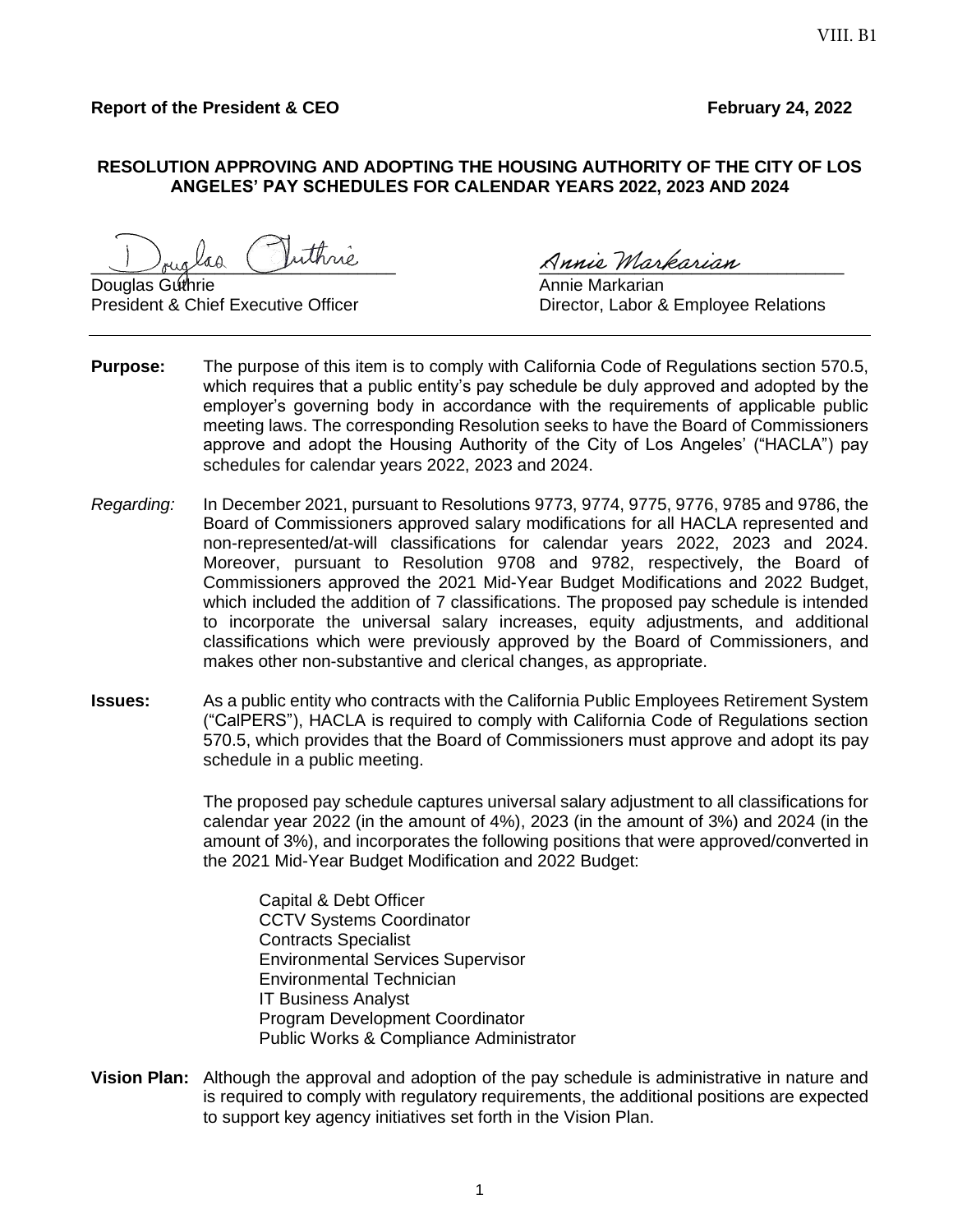**Funding:** The Chief Administrative Officer confirms that funding for salaries is included in HACLA's 2022 Budget and will be included in the operating budgets for subsequent years. The source of funds is dependent on position and department assignment.

**Environmental Review:** Not Applicable

**Section 3:** Not Applicable

## **Attachments:**

- **1. Proposed Pay Schedule – 2022, 2023 and 2024**
- **2. Resolution**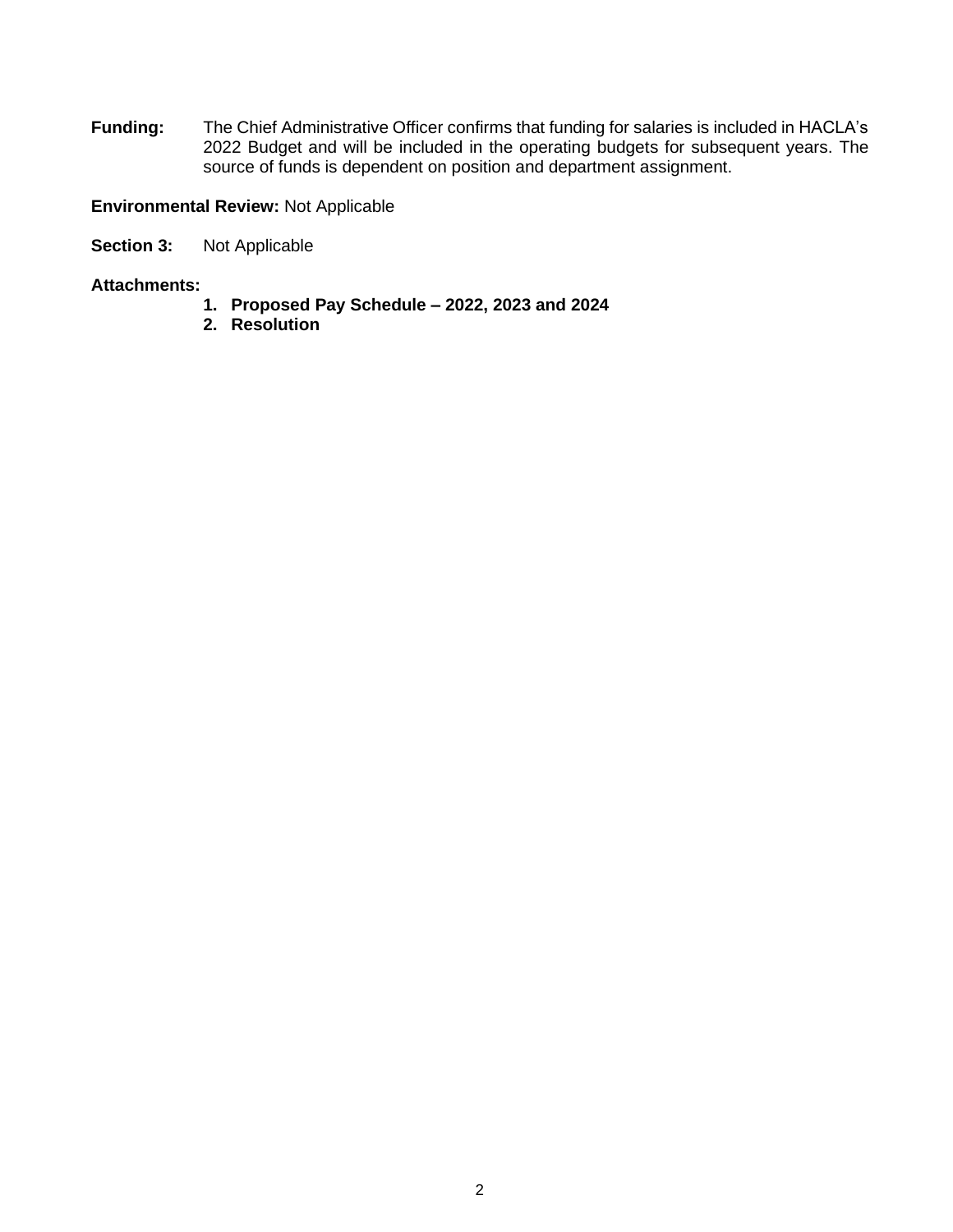## **RESOLUTION APPROVING AND ADOPTING THE HOUSING AUTHORITY OF THE CITY OF LOS ANGELES' PAY SCHEDULES FOR CALENDAR YEAR 2022, 2023 AND 2024**

**WHEREAS**, the Housing Authority of the City of Los Angeles ("HACLA") is a public entity which contracts with the California Public Employees Retirement System ("CalPERS"); and

**WHEREAS**, as a public entity with a CalPERS contract, HACLA is required to comply with California Code of Regulations section 570.5, which provides that the Board of Commissioners must approve and adopt its pay schedule in a public meeting.

**NOW, THEREFORE, BE IT RESOLVED** that the Board of Commissioners hereby approves and adopts HACLA's proposed pay schedules for calendar year 2022, 2023 and 2024.

**BE IT FURTHER RESOLVED** that this Resolution shall take effect immediately.

HOUSING AUTHORITY OF THE CITY OF LOS ANGELES

By: \_\_\_\_\_\_\_\_\_\_\_\_\_\_\_\_\_\_\_\_\_\_\_\_\_\_\_

**Chairperson** 

APPROVED AS TO FORM:

 $BY:$ 

General Counsel

DATE ADOPTED: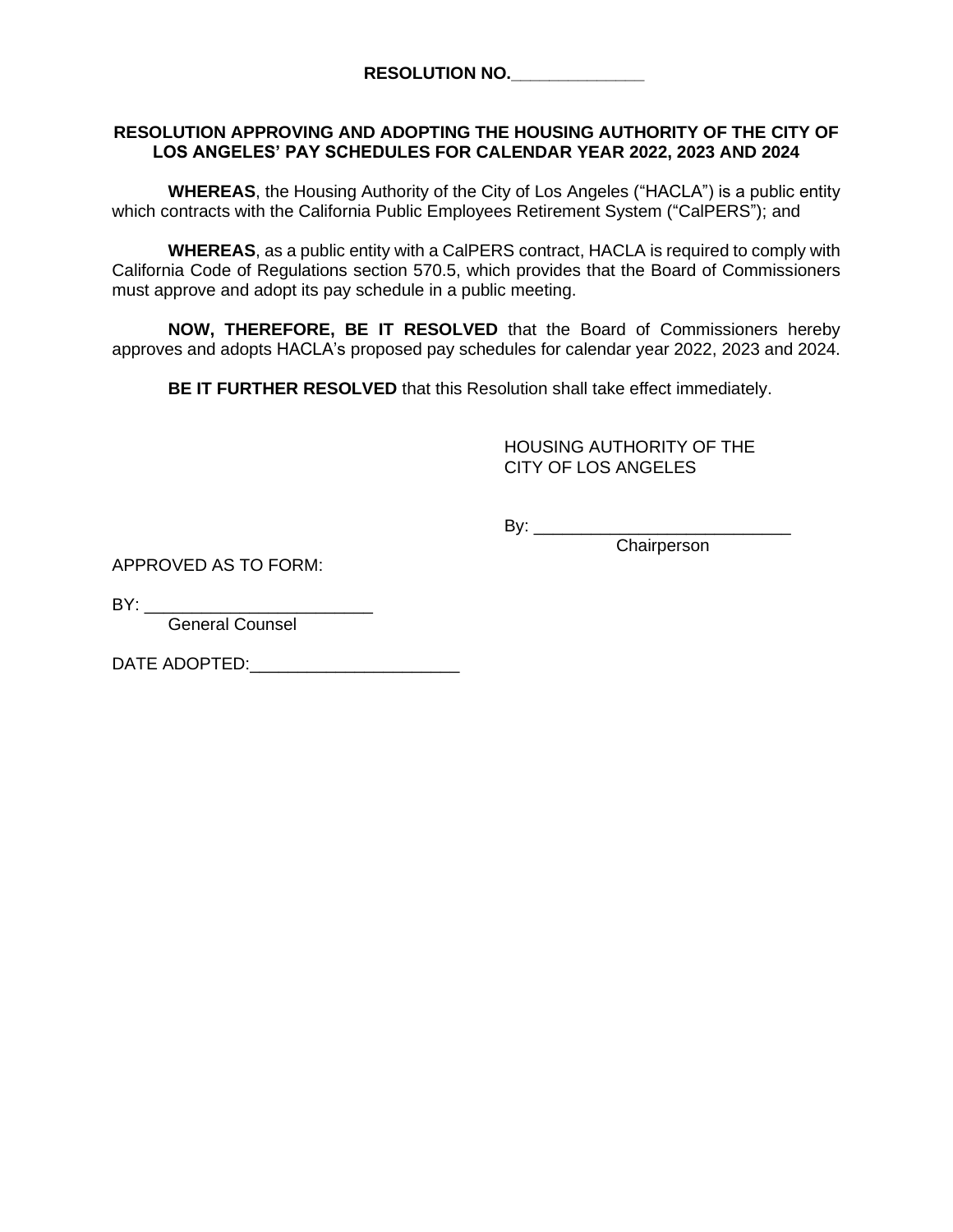|                            | 4/1/2022              | 4/1/2022              |
|----------------------------|-----------------------|-----------------------|
|                            | <b>Minimum Annual</b> | <b>Maximum Annual</b> |
| <b>Contract Employment</b> | <b>Salary Range</b>   | <b>Salary Range</b>   |
| President and CEO          | 298.932.61            | 346.176.90            |

|                                                                         | 4/1/2022             |                        | 4/1/2022                 | 4/1/2022                 |                         |                |                        | 4/1/2022       |                          |                     |                          |                       |                          |                     |                          |                          |                          |                   |                          |
|-------------------------------------------------------------------------|----------------------|------------------------|--------------------------|--------------------------|-------------------------|----------------|------------------------|----------------|--------------------------|---------------------|--------------------------|-----------------------|--------------------------|---------------------|--------------------------|--------------------------|--------------------------|-------------------|--------------------------|
|                                                                         | <b>Minimum Annua</b> |                        | <b>Maximum Annua</b>     | Step 1                   | 4/1/2022                | 4/1/2022       | 4/1/2022               | Step 3         | 4/1/2022                 | 4/1/2022            | 4/1/2022                 | 4/1/2022              | 4/1/2022                 | 4/1/2022            | 4/1/2022                 | 4/1/2022                 | 4/1/2022                 | 4/1/2022          | 4/1/2022                 |
| Non Represented / At Will                                               | <b>Salary Range</b>  |                        | <b>Salary Range</b>      | <b>Hourly</b>            | <b>Step 1 Annual</b>    | Step 2 Hourly  | <b>Step 2 Annual</b>   | <b>Hourly</b>  | <b>Step 3 Annual</b>     | <b>Step 4 Hourh</b> | <b>Step 4 Annual</b>     | <b>Step 5 Hourly</b>  | <b>Step 5 Annual</b>     | <b>Step 6 Hourl</b> | <b>Step 6 Annual</b>     | <b>Step 7 Hourly</b>     | <b>Step 7 Annual</b>     | tep 8 Hourl       | <b>Step 8 Annual</b>     |
| Administrative Intern I                                                 |                      | 34,902.40              |                          | 16.78                    | 34,902.40               |                |                        | $\sim$ $-$     |                          |                     |                          | $\sim$                |                          |                     |                          | $\sim$                   |                          |                   |                          |
| Administrative Intern II                                                |                      | 45.198.40              |                          | 21.73<br>Š.              | 45.198.40               |                |                        |                | $\sim$                   | $\sim$              |                          | ١¢<br>$\sim$          |                          |                     |                          | $\overline{\phantom{a}}$ |                          |                   |                          |
| <b>Administrative Program Specialist</b>                                |                      | 79,310.40              | 98,030.40                | 38.13                    | 79,310.40               | 39.30          | 81,744.00              | 40.51          | 84,260.80                | 41.77               | 86,881.60                | $43.07$ \$            | 89,585.60                | 44.39               | 92,331.20                | 45.77                    | 95,201.60                | 47.13             | 98,030.40                |
| Administrative Secretary                                                |                      | 62,899.20              | 77,792.00                | 30.24                    | 62,899.20               | 31.16          | 64.812.80              | 32.13          | 66,830.40                | 33.12               | 68.889.60                | $34.15$ \$            | 71,032.00                | 35.21               | 73,236.80                | 36.31                    | 75,524.80                | 37.40             | 77,792.00                |
| <b>Administrative Services Manager</b>                                  |                      | 94,640.00              | 117,041.60               | 45.50                    | 94,640.00               | 46.92          | 97.593.60              | 48.39          | 100,651.20               | 49.88               | 103,750.40               | 51.42                 | 106,953.60               | 52.99               | 110,219.20               | 54.63                    | 113,630.40               | 56.27             | 117,041.60               |
| Asset Manager                                                           |                      | 130.104.00             | 160.908.80               | 62.55                    | 130.104.00              | 64.48          | 134.118.40             | 66.50          | 138.320.00               | 68.54               | 142.563.20               | 70.67                 | 146.993.60               | 72.84               | 151.507.20               | 75.09                    | 156.187.20               | 77.36             | 160.908.80               |
| Asset Management Project Manager                                        |                      | 105,622.40             | 130,665.60               | 50.78                    | 105,622.40              | 52.35          | 108,888.00             | 53.99          | 112,299.20               | 55.65               | 115,752.00               | 57.38                 | 119,350.40               | 59.17               | 123,073.60               | 60.99                    | 126,859.20               | 62.82             | 130,665.60               |
| <b>Assistant Building Engineer</b>                                      |                      | 74.880.00              | 92,081.60                | 36.00                    | 74,880.00               | 37.09          | 77,147.20              | 38.20          | 79,456.00                | 39.34               | 81,827.20                | 40.52                 | 84,281.60                | 41.74               | 86,819.20                | 42.98                    | 89.398.40                | 44.27             | 92,081.60                |
| <b>Assistant Director</b>                                               |                      | 129,168.00             | 159.764.80               | 62.10                    | 129,168.00              | 64.03          | 133.182.40             | 66.01          | 137.300.80               | 68.06               | 141.564.80               | 70.17                 | 145.953.6                | 72.33               | 150,446.40               | 74.57                    | 155,105.60               | 76.81             | 159,764.8                |
| <b>Assistant Finance Manage</b>                                         |                      | 112,528.00             | 139,152.00               | 54.10                    | 112,528.00              | 55.78          | 116,022.40             | 57.49          | 119,579.20               | 59.27               | 123,281.60               | $61.10$ \$            | 127,088.00               | 62.98               | 130,998.40               | 64.95                    | 135.096.00               | 66.90             | 139,152.00               |
| <b>Assistant Finance Officer</b>                                        |                      | 139.838.40             | 172.931.20               | 67.23                    | 139,838.40              | 69.31          | 144.164.80             | 71.46          | 148.636.80               | 73.68               | 153.254.40               | 75.94                 | 157.955.20               | 78.30               | 162.864.00               | 80.71                    | 167.876.80               | 83.14             | 172,931.20               |
| Assistant Project Manager                                               |                      | 84.510.40 The          |                          | 40.63                    | 84,510.40               | 41.85          | 87.048.00              | 43.11          | 89.668.80                | 44.40               | 92,352.00                | 45.73                 | 95.118.40                | 47.10               | 97,968.00                | 48.52                    | 100.921.60               | 49.97             | 103,937.60               |
| <b>Bond Program Manager</b>                                             |                      | 116.771.20             | 144.372.80               | 56.14                    | 116.771.20              | 57.88          | 120.390.40             | 59.66          | 124.092.80               | 61.50               | 127.920.00               | 63.41                 | 131.892.80               | 65.38               | 135.990.40               | 67.40                    | 140.192.00               | 69.41             | 144.372.8                |
| <b>Budget Manager</b>                                                   |                      | 112,528.00             | 139,152.00               | 54.10                    | 112,528.00              | 55.78          | 116,022.40             | 57.49          | 119,579.20               | 59.27               | 123,281.60               | 61.10                 | 127.088.00               | 62.98               | 130,998.40               | 64.95                    | 135,096.00               | 66.90             | 139,152.0                |
| <b>Building Enginee</b>                                                 |                      | 109,636.80             | 135,532.80               | 52.71                    | 109,636.80              | 54.34          | 113,027.20             | 56.00          | 116,480.00               | 57.74               | 120,099.20               | $59.54$ :             | 123,843.20               | 61.38               | 127,670.40               | 63.27                    | 131,601.60               | 65.16             | 135,532.80               |
| Capital and Debt Officer                                                |                      | 135,350.45             | 169,816.47               |                          |                         |                |                        |                |                          |                     |                          |                       |                          |                     |                          |                          |                          |                   |                          |
| <b>Capital Grant Administrato</b>                                       |                      | 97,947.20              | 121,118.40               | 47.09                    | 97,947.20               | 48.55          | 100.984.00             | $-50.06$       | 104,124.80               | 51.60               | 107,328.00               | 53.21                 | 110,676.80               | 54.86               | 114,108.80               | 56.52                    | 117,561.60               | $-58.23$          | 121,118.40               |
| Capital Grants Administrator I                                          |                      | 102,918.40             | 127,150.40               | 49.48                    | 102,918.40              | 50.99          | 106.059.20             | 52.57          | 109.345.60               | 54.18               | 112,694.40               | 55.85                 | 116.168.00               | 57.60               | 119,808.00               | 59.36                    | 123,468.8                | 61.13             | 127,150.40               |
| Chief Administrative Officer                                            |                      | 239.149.06             | 277.978.64               | $\sim$                   |                         |                |                        |                |                          |                     |                          |                       |                          |                     |                          | $\sim$                   |                          |                   |                          |
| <b>Chief Finance Officer</b>                                            |                      | 205.969.79             | 269.874.53               | $\sim$                   |                         |                |                        |                |                          |                     |                          | 1 <                   |                          |                     | $\sim$                   |                          |                          |                   |                          |
| <b>Chief Operating Officer</b>                                          |                      | 248.218.46             | 294.455.13               | $\sim$                   | $\sim$ 100 $\mu$        | $\sim$         | $\sim$                 | $\sim$         | $\sim$                   | $\sim$              |                          | $\sim$                | $\sim$                   |                     | $\sim$                   |                          |                          |                   |                          |
| Chief Programs Officer                                                  | $\zeta$              | 239,149.06             | 277,978.64               |                          |                         |                |                        |                |                          |                     |                          | ١¢                    |                          |                     | $\sim$                   |                          |                          |                   | $\sim$                   |
| Chief Strategic Development Officer                                     |                      | 239,149.06             | 277,978.64               | $\sim$                   | $\sim$                  |                |                        |                |                          |                     |                          | I S                   |                          |                     |                          |                          |                          |                   |                          |
| Community Development Manager                                           | Ŝ.                   | 113,505.60             | 140,358.40               | 54.57S                   | 113,505.60              | 56.27          | 117,041.60             | 58.00          | 120,640.00               | 59.80               | 124,384.00               | $61.66$ \$            | 128,252.80               | 63.55               | 132,184.00               | 65.51                    | 136,260.80               | 67.48             | 140,358.40               |
| <b>Community Relations Officer</b>                                      |                      | 142.867.23             | 182.094.69               |                          |                         |                |                        |                |                          |                     |                          |                       |                          |                     |                          |                          |                          |                   |                          |
| Community Relations Specialist                                          |                      | 78,748.80              | 96,844.80                | 37.86                    | 78,748.80               | 39.00          | 81,120.00              | 40.15          | 83,512.00                | 41.35               | 86,008.00                | 42.62                 | 88,649.60                | 43.89               | 91,291.20                | 45.21                    | 94,036.80                | 46.56             | 96,844.80                |
| <b>Community Resource Assistant</b>                                     |                      | 58,011.20              | 71,344.00                | 27.89                    | 58,011.20               | 28.72          | 59.737.60              | 29.58          | 61.526.40                | 30.46               | 63.356.80                | 31.39                 | 65,291.20                | 32.33               | 67.246.40                | 33.30                    | 69.264.00                | 34.30             | 71,344.00                |
| Community Resource Specialist                                           |                      | 67.308.80              | 83.283.20                | 32.36                    | 67.308.80               | 33.37          | 69.409.60              | 34.41          | 71,572.80                | 35.47               | 73.777.60                | 36.56                 | 76,044.80                | 37.71               | 78.436.80                | 38.88                    | 80.870.40                | 40.04             | 83,283.20                |
| Contracts Administrator                                                 |                      | 93,142.40              | 115,190.40               | 44.78 \$                 | 93,142.40               | 46.14          | 95,971.20              | 47.59          | 98,987.20                | 49.07               | 102,065.60               | $50.60$ \$            | 105,248.00               | 52.16               | 108,492.80               | 53.77                    | 111,841.60               | 55.38             | 115,190.40               |
| <b>Contracts Administration Manager</b>                                 |                      | 112.528.00             | 139,152.00               | $54.10$ 5                | 112.528.00              | 55.78          | 116.022.40             | 57.49          | 119.579.20               | 59.27               | 123.281.60               | $61.10$ \$            | 127.088.00               | 62.98               | 130.998.40               | 64.95                    | 135.096.00               | 66.90             | 139,152.00               |
| <b>Contracts Specialist</b>                                             |                      | 81,619.20              | 100.380.80               | 39.24                    | 81.619.20               | 40.41          | 84.052.80              | 41.63          | 86.590.40                | 42.88               | 89,190.40                | 44.17 :               | 91.873.60                | 45.49               | 94,619.20                | 46.85                    | 97.448.00                | 48.26             | 100,380.80               |
| <b>Contracts and Procurement Officer</b>                                |                      | 135.350.45             | 169.816.47               | $\overline{\phantom{a}}$ |                         |                |                        |                |                          |                     |                          |                       |                          |                     |                          |                          |                          |                   |                          |
| <b>CCTV Systems Coordinato</b>                                          |                      | 70,262.40              | 86,902.40                | 33.78                    | 70,262.40               | 34.82          | 72,425.60              | 35.91          | 74,692.80                | 37.01               | 76,980.80                | $38.16$ \$            | 79,372.80                | 39.32               | 81,785.60                | 40.56                    | 84,364.80                | 41.78             | 86,902.40                |
| Data Processing Technicia                                               |                      | 68.078.40              | 84.177.60                | 32.73                    | 68.078.40               | 33.76          | 70.220.80              | 34.78          | 72.342.40                | 35.86               | 74.588.80                | 36.99                 | 76.939.20                | 38.14               | 79.331.20                | 39.30                    | 81.744.00                | 40.47             | 84.177.60                |
| Deputy Assistant Director                                               |                      | 125,860.80             | 155,667.20               | 60.51                    | 125,860.80              | 62.39          | 129,771.20             | 64.31          | 133,764.80               | 66.29               | 137,883.20               | 68.33                 | 142,126.40               | 70.45               | 146,536.00               | 72.65                    | 151,112.00               | 74.84             | 155,667.20               |
| Deputy Director                                                         |                      | 156,643.97             | 184,753.36               |                          |                         |                |                        |                |                          |                     |                          |                       |                          |                     |                          |                          |                          |                   |                          |
| Deputy Director of Development Services                                 |                      | 172,281.78             | 234,191.80               | $\sim$                   |                         |                |                        |                |                          |                     |                          |                       |                          |                     | $\sim$                   |                          |                          |                   | $\sim$                   |
| Deputy General Counsel                                                  |                      | 172,281.78             | 234,191.80               |                          |                         |                |                        |                |                          |                     |                          |                       |                          |                     |                          |                          |                          |                   |                          |
| Development Officer                                                     |                      | 135.350.45             | 169.816.47               | $\sim$                   |                         |                |                        |                |                          |                     |                          |                       |                          |                     |                          |                          |                          |                   |                          |
| Development Services Project Manager                                    |                      | 105,622.40             | 130.665.60               | $50.78$ \$               | 105.622.40              | 52.35          | 108.888.00             | 53.99          | 112,299.20               | 55.65               | 115,752.00               | $57.38$ \$            | 119,350.40               | 59.17               | 123,073.60               | 60.99                    | 126,859.20               | 62.82             | 130,665.60               |
| Director                                                                |                      | 163.967.40             | 239.203.16               |                          |                         |                |                        |                |                          |                     |                          |                       |                          |                     |                          |                          |                          |                   |                          |
| <b>Executive Assistant</b>                                              | $\zeta$              | 67.225.60              | 83.116.80                | 32.32                    | 67.225.60               | 33.33          | 69.326.40              | 34.36          | 71.468.80                | 35.40               | 73.632.00                | $36.49$ \$            | 75.899.20                | 37.63               | 78.270.40                | 38.79                    | 80.683.20                | 39.96             | 83,116.80                |
| <b>Facilities Coordinato</b>                                            |                      | 85,113.60              | 104,707.20               | 40.92                    | 85,113.60               | 42.15          | 87,672.00              | 43.42          | 90,313.60                | 44.72               | 93,017.60                | $46.06$ \$            | 95,804.80                | 47.44               | 98,675.20                | 48.87                    | 101,649.60               | 50.34             | 104,707.20               |
| <b>Facilities Manager</b>                                               |                      | 110.760.00             | 136.884.80               | 53.25                    | 110,760.00              | 54.88          | 114,150.40             | 56.58          | 117.686.40               | 58.32               | 121,305.60               | $60.13$ \$            | 125,070.40               | 61.99               | 128,939.20               | 63.91                    | 132,932.80               | 65.81             | 136.884.8                |
| Facilities Specialist                                                   |                      | 77,001.60              | 94,660.80                | 37.02                    | 77,001.60               | 38.14          | 79,331.20              | 39.27          | 81,681.60                | 40.44               | 84,115.20                | 41.65                 | 86,632.00                | 42.90               | 89,232.00                | 44.20                    | 91,936.00                | 45.51             | 94,660.80                |
| Finance Manage                                                          |                      | 116,771.20             | 144,372.80               | 56.14                    | 116,771.20              | 57.88          | 120,390.40             | 59.66          | 124,092.80               | 61.50               | 127,920.00               | 63.41                 | 131,892.80               | 65.38               | 135,990.40               | 67.40                    | 140,192.00               | 69.41             | 144,372.80               |
| Financial Analys                                                        |                      | 99,299.20              | 122,803.20               | 47.74                    | 99,299.20               | 49.21          | 102,356.80             | 50.74          | 105,539.20               | 52.29               | 108,763.20               | $53.91$ :             | 112,132.80               | 55.60               | 115,648.00               | 57.32                    | 119,225.60               | 59.04             | 122,803.20<br>123.843.20 |
| Financial System Support Coord                                          |                      | 100.152.00             | 123.843.20               | 48.15                    | 100.152.00              | 49.65          | 103.272.00             | 51.17          | 106.433.60               | 52.76               | 109.740.80               | $54.40$ :             | 113,152.00               | 56.08               | 116,646.40               | 57.81                    | 120.244.80               | 59.54             |                          |
| Fraud Investigator                                                      |                      | 83.782.40              | 103.584.00               | 40.28                    | 83.782.40               | 41.54          | 86.403.20              | 42.82          | 89.065.60                | 44.15               | 91.832.00                | 45.49                 | 94.619.20                | 46.91               | 97,572.80                | 48.37                    | 100.609.60               | 49.80             | 103,584.00               |
| <b>General Counse</b>                                                   |                      | 198,124.05             | 239,203.16               | $\sim$                   |                         |                |                        |                |                          |                     |                          |                       |                          |                     |                          |                          |                          |                   | 117,041.60               |
| Grant Writer<br><b>Health and Safety Officer</b>                        |                      | 94.640.00<br>96.553.60 | 117.041.60<br>119.392.00 | 45.50<br>46.42           | 94.640.00               | 46.92<br>47.85 | 97.593.60<br>99.528.00 | 48.39          | 100.651.20<br>102.564.80 | 49.88<br>50.84      | 103.750.40<br>105.747.20 | $-51.42$<br>52.42     | 106.953.60<br>109.033.60 | 52.99<br>54.04      | 110.219.20               | $-54.63$                 | 113.630.40<br>115,897.60 | $-56.27$<br>57.40 | 119,392.00               |
|                                                                         |                      | 103.542.40             | 128.086.40               | 49.78                    | 96,553.60<br>103.542.40 | 51.36          | 106.828.80             | 49.31<br>52.93 | 110.094.40               | 54.57               | 113,505.60               | 56.27                 | 117.041.60               | 58.00               | 112,403.20<br>120.640.00 | 55.72<br>59.80           | 124.384.00               | 61.58             | 128,086.40               |
| <b>Housing Finance Analyst</b><br><b>Housing Finance Project Manage</b> |                      | 97,331.48              | 136,945.65               |                          |                         |                |                        |                |                          |                     |                          |                       |                          |                     |                          |                          |                          |                   |                          |
|                                                                         |                      | 58.011.20              | 71.344.00                | 27.89                    | 58.011.20               | 28.72          | 59.737.60              | 29.58          | 61.526.40                | 30.46               | 63.356.80                | $31.39$ $\frac{1}{2}$ | 65.291.20                | 32.33               | 67,246.40                | 33.30                    | 69.264.00                | 34.30             | 71.344.00                |
| <b>Housing Support Specialist</b><br>Human Resources Analyst            |                      | 70,262.40              | 86,902.40                | 33.78                    | 70,262.40               | 34.82          |                        | 35.91          |                          | 37.01               | 76,980.80                | 38.16                 | 79,372.80                | 39.32               | 81,785.60                | 40.56                    | 84,364.80                | 41.78             | 86,902.40                |
|                                                                         |                      |                        |                          | 37.55                    |                         | 38.70          | 72,425.60<br>80.496.00 | 39.92          | 74,692.80                |                     |                          |                       |                          | 43.72               | 90,937.60                |                          | 93,745.60                | 46.43             | 96,574.40                |
| Human Resources Analyst I                                               |                      | 78,104.00<br>49.816.00 | 96,574.40<br>61.609.60   | 23.95                    | 78,104.00<br>49.816.00  |                |                        |                | 83,033.60                | 41.15               | 85,592.00<br>54.600.00   | 42.41<br>27.06        | 88,212.80<br>56.284.8    | 27.90               |                          | 45.07                    | 59.841.6                 |                   |                          |
| Human Resources Assistant                                               |                      |                        |                          |                          |                         | 24.70          | 51,376.0               | 25.45          | 52,936.00                | 26.25               |                          |                       |                          |                     | 58,032.00                | 28.77                    |                          | 29.62             | 61,609.60                |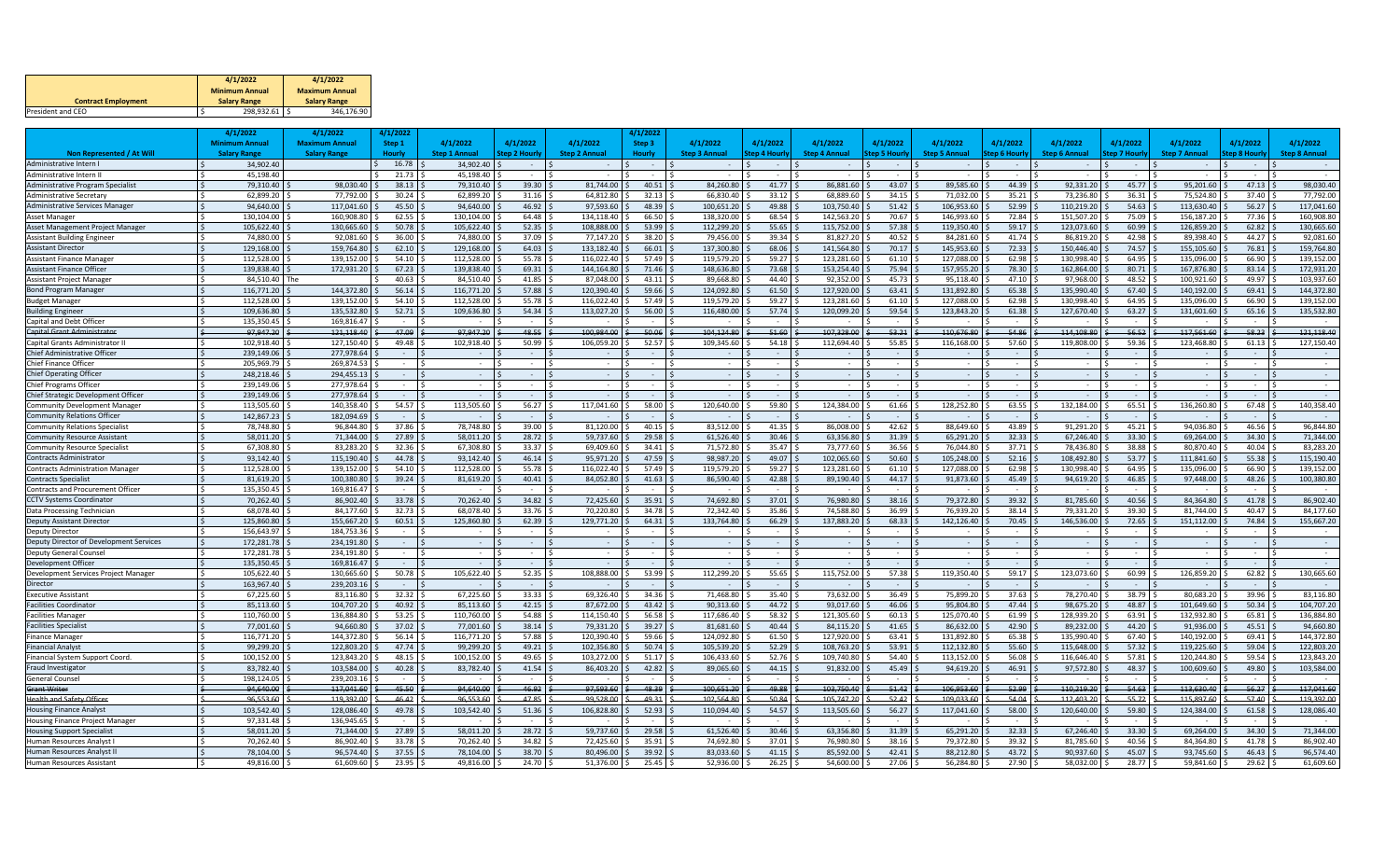| 116,792.00 | 144,393.60 | 56.15                                                      | 116,792.00                                               | 57.90     | 120,432.00 \$                                                                | $59.70$ \$ | 124,176.00      | 61.53                                                                        | 127,982.40 | 63.43                                        | 131,934.40             | $65.40$ \;                                         | 136,032.00 | 67.41       | 140,212.80 \$                                                                     | 69.42       | 144,393.60                                                                        |
|------------|------------|------------------------------------------------------------|----------------------------------------------------------|-----------|------------------------------------------------------------------------------|------------|-----------------|------------------------------------------------------------------------------|------------|----------------------------------------------|------------------------|----------------------------------------------------|------------|-------------|-----------------------------------------------------------------------------------|-------------|-----------------------------------------------------------------------------------|
| 54,308.80  | 66,809.60  |                                                            |                                                          | 26.89     | 55,931.20                                                                    | 27.71      | 57,636.80       | 28.53                                                                        | 59,342.40  |                                              | 61,131.20              | 30.27                                              |            | 31.17       |                                                                                   | 32.12       | 66,809.60                                                                         |
|            | 96,574.40  |                                                            |                                                          | 28.70     |                                                                              |            | 83,033.60       |                                                                              |            |                                              | $88,212.80$ \$         | $-43.72$ $\pm$                                     |            |             |                                                                                   | 46.43       | 96,574.40                                                                         |
|            | 86,902.40  |                                                            | 70,262.40                                                | $34.82$ 5 | $72,425.60$ \$                                                               |            | 74,692.80       |                                                                              | -76,980.8  |                                              | $-79,372.80$ \$        | 2022                                               |            | $-40.56$ \$ |                                                                                   |             | -86,902.40                                                                        |
|            | 79,331.20  |                                                            | $64,105.60$ \ \                                          | $31.77$ S | $66,081.60$ \$                                                               |            | $-68,120.00$ \$ |                                                                              |            |                                              | $-72,425.60$ \$        | $-35.91$ s                                         |            | $-37.02$    |                                                                                   |             | 79,331.20                                                                         |
| 89,148.80  | 109,616.00 |                                                            |                                                          | 44.14     | 91,811.20                                                                    |            | 94,577.60       |                                                                              | 97,406.    |                                              | 100,339.20             | $49.68$ .                                          |            | 51.17       | 106,433.60                                                                        | 52.70       | 109,616.00                                                                        |
|            | 96,096.00  |                                                            |                                                          | 38.53     | 80,142.40 \$                                                                 |            | 82,596.80       | 40.93                                                                        | 85,134.4   |                                              | 87,776.00              | 43.50                                              |            | 44.86       | 93,308.8                                                                          |             | 96,096.00                                                                         |
|            |            | 78,104.00 \$<br>70,262.40<br>64,105.60 \$<br>$77,729.60$ , | 26.11<br>$-37.55$<br>33.78<br>$-30.82$<br>42.86<br>37.37 |           | 54,308.80<br>$78,104.00$ $\rightarrow$<br><sup>6</sup> 9,148.80<br>77,729.60 |            | $80,496.00$ \$  | $-39.92$ \$<br>$-35.91$ \$<br>$-32.75$ \$<br>$45.47\degree$ \$<br>$39.71$ \$ |            | $-41.15$ $\div$<br>$37.01$ \$<br>$-33.78$ \$ | 85,592.00<br>70.262.40 | 29.39<br>42.41<br>38.16<br>34.82<br>48.24<br>42.20 |            |             | 62,961.60<br>90,937.60<br>$-81,785.60$<br>74,692.80<br>103,334.40<br>$0,480.00$ > | $-45.07$ \$ | 64,833.60<br>$93.745.60$ \$<br>$84,364.80$ \$<br>41.78<br>$77,001.60$ \$<br>46.20 |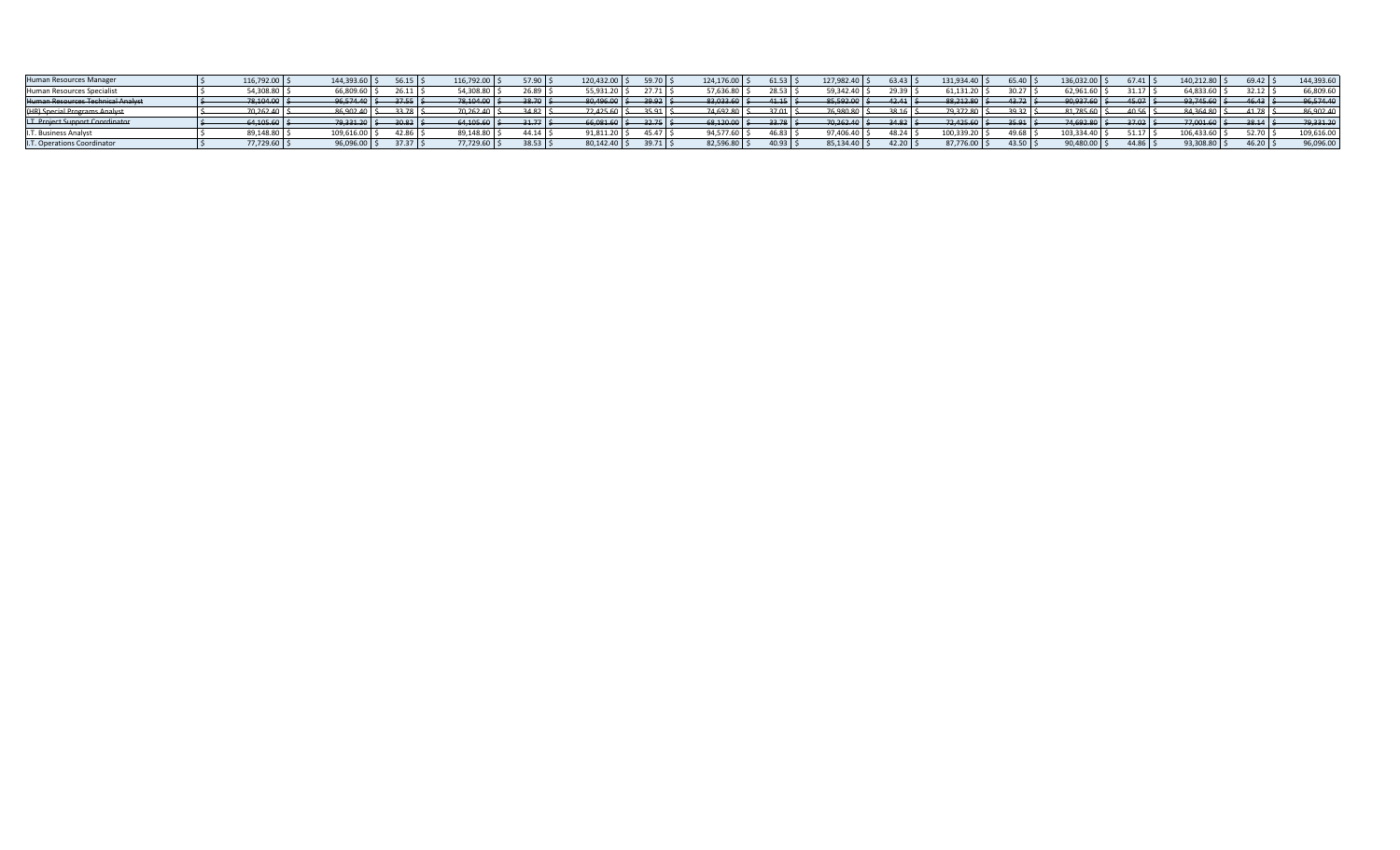|                                                           | 4/1/20                 | 4/1/2022                | 4/1/202        |                        |                |                         |                |                         |                |                         |                     |                         |                |                         |                     |                         |                |                         |
|-----------------------------------------------------------|------------------------|-------------------------|----------------|------------------------|----------------|-------------------------|----------------|-------------------------|----------------|-------------------------|---------------------|-------------------------|----------------|-------------------------|---------------------|-------------------------|----------------|-------------------------|
|                                                           | <b>Minimum Annual</b>  | <b>Maximum Annual</b>   | Step 1         | 4/1/2022               | 4/1/2022       | 4/1/2022                | Step 3         | 4/1/2022                | 4/1/2022       | 4/1/2022                | 4/1/2022            | 4/1/2022                | 4/1/2022       | 4/1/2022                | 4/1/2022            | 4/1/2022                | 4/1/2022       | 4/1/2022                |
| Non Represented / At Will                                 | <b>Salary Range</b>    | <b>Salary Range</b>     | <b>Hourly</b>  | <b>Step 1 Annua</b>    | iten 2 Hourl   | <b>Step 2 Annual</b>    | Hourly         | <b>Step 3 Annual</b>    | ep 4 Hourl     | Step 4 Annu             | ep 5 Hour           | <b>Step 5 Annual</b>    | tep 6 Hourl    | <b>Step 6 Annual</b>    | ep 7 Hour           | <b>Step 7 Annual</b>    | ep 8 Hour      | Step 8 Annual           |
| I.T. Project Manager                                      | 105,622.40             | 130.665.60              | 50.78          | 105,622.40             | 52.35          | 108,888.00              | 53.99          | 112,299.20              | 55.65          | 115,752.00              | 57.38               | 119,350.40              | 59.17          | 123,073.60              | 60.99               | 126,859.20              | 62.82          | 130.665.60              |
| <b>Information Systems Specialist</b>                     | 80,204.80              | 99,153.60               | 38.56          | 80,204.80              | 39.74          | 82,659.20               | 40.98          | 85,238.40               | 42.24          | 87,859.20               | 43.53               | 90,542.40               | 44.90          | 93,392.00               | 46.29               | 96,283.20               | 47.67          | 99,153.60               |
| <b>Information Systems Specialist I</b>                   | 113,505.60             | 140,358.40              | $54.57$ \$     | 113,505.60             | 56.27          | 117,041.60              | 58.00          | 120,640.00              | 59.80          | 124,384.00              | $61.66$ \$          | 128,252.80              | 63.55          | 132,184.00              | 65.51               | 136,260.80              | 67.48          | 140,358.40              |
| Information Technology Officer                            | 129,042.15             | 168,269.61              |                |                        |                |                         |                |                         |                |                         |                     |                         |                |                         | $\sim$              |                         |                |                         |
| Innovation and Fund Development Manager                   | 100,360.00             | 123,406,40              | $48.25$ \$     | 100,360.00             | 49.69 \$       | 103,355.20              | 51.19          | 106,475.20              | 52.72          | 109,657.60              | 54.30               | 112,944.00              | 55.93          | 116,334.40              | 57.61               | 119,828.80              | 59.33          | 123,406.40              |
| <b>Investigations Specialist</b>                          | 45,448.00              | 63,211.20               | 21.85          | 45,448.00              | 23.07          | 47,985.60               | 24.25          | 50,440.00               | 24.01          | 49,940.80               | $26.74$ \$          | 55,619.20               | 28.08          | 58,406.40               | 29.50               | 61,360.00               | 30.39          | 63,211.20               |
| Jobs Plus Career Development Specialist                   | 68,390.40              |                         | 32.88          | 68,390.40              |                |                         |                |                         |                |                         |                     |                         |                |                         |                     |                         |                |                         |
| Jobs Plus Life Coach                                      | 57,366.40              |                         | 27.58          | 57,366.40              |                |                         |                |                         |                |                         |                     |                         |                |                         |                     |                         |                |                         |
| Jobs Plus Program Manage                                  | 88,254.40              |                         | 42.43          | 88,254.40              | $\sim$         |                         |                |                         |                |                         |                     |                         |                | $\sim$                  | $\sim$              |                         |                | $\sim$ $-$              |
| Jobs Plus Resident Site Assistant                         | 34.902.40              |                         | 16.78          | 34,902.40              |                |                         |                |                         |                |                         |                     |                         |                |                         |                     |                         |                |                         |
| Labor Compliance Administrator                            | 102,190.40             | 126,318.40<br>83.116.80 | 49.13          | 102,190.40             | 50.65<br>33.33 | 105,352.00<br>69.326.40 | 52.20<br>34.36 | 108,576.00<br>71.468.80 | 53.82<br>35.40 | 111,945.60<br>73.632.00 | $55.47$ \$<br>36.49 | 115,377.60<br>75.899.20 | 57.18<br>37.63 | 118,934.40<br>78.270.40 | $58.96$ \$<br>38.79 | 122,636.80<br>80.683.20 | 60.73<br>39.96 | 126,318.40<br>83.116.80 |
| Labor Compliance Specialist<br>Legal Assistant            | 67,225.60<br>67,225.60 | 83,116.80               | 32.32<br>32.32 | 67,225.60<br>67,225.60 | 33.33          | 69,326.40               | 34.36          | 71,468.80               | 35.40          | 73,632.00               | 36.49               | 75,899.20               | 37.63          | 78,270.40               | 38.79               | 80,683.20               | 39.96          | 83,116.80               |
| Marketing & Special Projects                              |                        |                         |                |                        |                |                         |                |                         |                |                         |                     |                         |                |                         |                     |                         |                |                         |
| Coordinator                                               | 77,438.40              | 95,804.80               | 37.23          | 77,438.40              | 38.38          | 79,830.40               | 39.58          | 82,326.40               | 40.80          | 84,864.00               | 42.06               | 87,484.80               | 43.39          | 90,251.20               | 44.73               | 93,038.40               | 46.06          | 95,804.80               |
| Media and Marketing Specialist                            | 97.905.60              | 121.056.00              | 47.07          | 97,905.60              | 48.53          | 100.942.40              | 50.03          | 104.062.40              | 51.56          | 107.244.80              | 53.18               | 110,614.40              | 54.82          | 114,025.60              | 56.49               | 117.499.20              | 58.20          | 121,056.00              |
| <b>Oracle Certified Specialist</b>                        | 100.152.00             | 123.843.20              | 48.15          | 100,152.00             | 49.65          | 103,272.00              | 51.17          | 106.433.60              | 52.76          | 109.740.80              | 54.40               | 113,152.00              | 56.08          | 116.646.40              | 57.81               | 120.244.80              | 59.54          | 123,843.20              |
| Paralegal                                                 | 76,648,00              | 94,785.60               | 36.85          | 76,648.00              | 37.99          | 79,019.20               | 39.18          | 81,494.40               | 40.38          | 83,990.40               | 41.64               | 86,611.20               | 42.91          | 89,252.80               | 44.25               | 92.040.00               | 45.57          | 94,785.60               |
| Paralegal Analyst                                         | 71,073.60              | 87,921.60               | 34.17          | 71,073.60              | 35.24          | 73.299.20               | 36.33          | 75.566.40               | 37.46          | 77,916.80               | 38.60               | 80,288.00               | 39.78          | 82,742.40               | 41.03               | 85.342.40               | 42.27          | 87,921.60               |
| Paralegal II                                              | 83,740.80              | 103,542.40              | 40.26          | 83,740.80              | 41.53          | 86.382.40               | 42.81          | 89.044.80               | 44.13          | 91,790.40               | 45.49               | 94,619.20               | 46.90          | 97,552.00               | 48.35               | 100.568.00              | 49.78          | 103,542.40              |
| Payroll Supervisor                                        | 93.142.40              | 115,190.4               | 44.78          | 93,142.40              | 46.14          | 95,971.20               | 47.59          | 98.987.20               | 49.07          | 102,065.60              | 50.60               | 105,248.00              | 52.16          | 108,492.80              | 53.77               | 111,841.60              | 55.38          | 115,190.40              |
| Payroll Technician                                        | 63.398.40              | 78.374.40               | 30.48          | 63.398.40              | 31.45          | 65.416.00               | 32.40          | 67.392.00               | 33.40          | 69,472.00               | 34.45               | 71.656.00               | 35.51          | 73,860,80               | 36.59               | 76,107.20               | 37.68          | 78,374.40               |
| Payroll Technician II                                     | 72.924.80              | 89.689.60               | 35.06          | 72,924.80              | 36.11          | 75.108.80               | 37.19          | 77,355.20               | 38.31 \$       | 79.684.80               | $39.46$ \$          | 82,076.80               | 40.64          | 84,531.20               | 41.86               | 87.068.80               | 43.12          | 89.689.60               |
| *Program Development Coordinato                           |                        |                         |                |                        |                |                         |                |                         |                |                         |                     |                         |                |                         |                     |                         |                |                         |
| Effective 01/01/22-03/31/22                               | 74.464.00              | 92.123.20               | 35.80          | 74.464.00              | 36.90          | 76.752.00 \$            | 38.06          | 79.164.80               | 39.23          | 81.598.40               | 40.44               | 84.115.20               | 41.72          | 86.777.60               | 43.01               | 89.460.80               | 44.29          | 92.123.20               |
| *Program Development Coordinator                          |                        |                         |                |                        |                |                         |                |                         |                |                         |                     |                         |                |                         |                     |                         |                |                         |
| Effective 04/01/2022                                      | 77,438,40              | 95.804.80               | 37.23          | 77.438.40              | 38.38          | 79.830.40               | 39.58          | 82.326.40               | 40.80          | 84.864.00               | 42.06               | 87.484.80               | 43.39          | 90.251.20               | 44.73               | 93.038.40               | 46.06          | 95.804.80               |
| Program Development Manager                               | 105,622.40             | 130,665.60              | 50.78          | 105,622.40             | 52.35          | 108,888.00              | 53.99          | 112,299.20              | 55.65          | 115,752.00              | 57.38               | 119,350.40              | 59.17          | 123,073.60              | 60.99               | 126,859.20              | 62.82          | 130,665.60              |
| Project Delivery Manager                                  | 105,622.40             | 130.665.6               | 50.78          | 105,622.40             | 52.35          | 108.888.00              | 53.99          | 112,299.20              | 55.65          | 115,752.00              | 57.38               | 119,350.40              | 59.17          | 123,073.60              | 60.99               | 126,859.20              | 62.82          | 130,665.60              |
| Project Development Manager                               | 105,622.40             | 130,665.60              | 50.78          | 105,622.40             | 52.35          | 108,888.00              | 53.99          | 112,299.20              | 55.65          | 115,752.00              | 57.38               | 119,350.40              | 59.17          | 123,073.60              | 60.99               | 126,859.20              | 62.82          | 130,665.60              |
| Public Works and Compliance Administrator                 | 96.844.80              | 119,080.00              | 46.56          | 96,844.80              | 47.95          | 99.736.00               | 49.39          | 102,731.20              | 50.87          | 105,809.60              | 52.40               | 108,992.00              | 53.97          | 112,257.60              | 55.59               | 115,627.20              | 57.25          | 119,080.00              |
| <b>Purchasing Manage</b>                                  | 105,622.40             | 130,665.60              | 50.78          | 105,622.40             | 52.35          | 108,888.00              | 53.99          | 112,299.20              | 55.65          | 115,752.00              | 57.38               | 119,350.40              | 59.17          | 123,073.60              | 60.99               | 126,859.20              | 62.82          | 130,665.60              |
| Quality Control Manager                                   | 116,417.60             | 143,998.40              | 55.97          | 116,417.60             | 57.71          | 120.036.80              | 59.51          | 123,780.80              | 61.34          | 127,587.20              | 63.23               | 131,518.40              | 65.19          | 135,595.20              | 67.20               | 139,776.00              | 69.23          | 143,998.40              |
| <b>Records Management Specialist</b>                      | 68,910.40              | 85,217.60               | 33.13          | 68,910.40              | 34.16          | 71,052.80               | 35.22          | 73,257.60               | 36.32          | 75,545.60               | 37.43               | 77,854.40               | 38.59          | 80,267.20               | 39.77               | 82,721.60               | 40.97          | 85,217.60               |
| Redevelopment Project Manager                             | 105,622.40             | 130.665.60              | 50.78          | 105,622.40             | 52.35          | 108.888.00              | 53.99          | 112,299.20              | 55.65          | 115,752.00              | 57.38               | 119,350.40              | 59.17          | 123,073.60              | 60.99               | 126,859.20              | 62.82          | 130,665.60              |
| <b>Risk Manager</b>                                       | 122,636.80             | 151,611.20              | 58.96          | 122,636.80             | 60.79          | 126,443.20              | 62.68          | 130,374.40              | 64.60          | 134,368.00              | 66.60               | 138,528.00              | 68.66          | 142,812.80              | 70.78               | 147,222.40              | 72.89          | 151,611.20              |
| Safety Coordinator                                        | 78,104.00<br>81,910.40 | 96,574.40<br>101,296.00 | 37.55<br>39.38 | 78,104.00<br>81,910.40 | 38.70<br>40.60 | 80,496.00<br>84.448.00  | 39.92<br>41.85 | 83,033.60<br>87.048.00  | 41.15<br>43.16 | 85,592.00<br>89,772.80  | 42.41<br>44.48      | 88,212.80<br>92,518.40  | 43.72<br>45.86 | 90,937.60<br>95.388.80  | 45.07<br>47.30      | 93,745.60<br>98.384.00  | 46.43<br>48.70 | 96,574.40<br>101,296.00 |
| Safety Officer                                            |                        |                         |                |                        |                |                         |                |                         |                |                         |                     |                         |                |                         |                     |                         |                |                         |
| Section 3 and MBE/WBE Compliance<br>Administrator         | 102,190.40             | 126,318.40              | 49.13          | 102,190.40             | 50.65          | 105,352.00 \$           | 52.20          | 108,576.00              | 53.82          | 111,945.60              | $55.47$ \$          | 115,377.60              | 57.18          | 118,934.40              | 58.96               | 122,636.80              | 60.73          | 126,318.40              |
| Section 3 Development Coordinator                         | 78,104.00              | 96,574.40               | 37.55          | 78,104.00              | 38.70          | 80,496.00               | 39.92          | 83,033.60               | 41.15          | 85,592.00               | 42.41               | 88,212.80               | 43.72          | 90,937.60               | 45.07               | 93,745.60               | 46.43          | 96,574.40               |
| <b>Senior Director of Development</b>                     | 241.334.68             | 273.673.76              |                |                        |                |                         |                |                         |                |                         |                     |                         |                |                         |                     |                         |                |                         |
| <b>Senior Executive Assistant</b>                         | 78,728.00              | 97,364.80               | 37.85          | 78,728.00              | 39.02          | 81,161.60               | 40.22          | 83,657.60               | 41.46          | 86,236.80               | 42.76               | 88,940.80               | 44.06          | 91,644.80               | 45.45               | 94,536.00               | 46.81          | 97,364.80               |
| Senior Financial Analyst                                  | 99.299.20              | 122.803.20              | 47.74          | 99.299.20              | 49.21          | 102.356.80              | 50.74          | 105.539.20              | 52.29          | 108.763.20              | 53.91               | 112.132.80              | 55.60          | 115.648.00              | 57.32               | 119.225.60              | 59.04          | 122.803.20              |
| Senior Fraud Investigator                                 | 97,905.60              | 121,056.00              | 47.07          | 97,905.60              | 48.53          | 100.942.40              | 50.03          | 104,062.40              | 51.56          | 107,244.80              | 53.18               | 110,614.40              | 54.82          | 114,025.60              | 56.49               | 117,499.20              | 58.20          | 121,056.00              |
| Senior Human Resources Analyst                            | 96.553.60              | 119.392.00              | 46.42          | 96.553.60              | 47.85          | 99.528.00               | 49.31          | 102.564.80              | 50.84          | 105.747.20              | 52.42               | 109.033.60              | 54.04          | 112.403.20              | 55.72               | 115.897.60              | 57.40          | 119.392.00              |
| Senior Project Manager                                    | 125,860,80             | 155.667.20              | $60.51$ S      | 125.860.80             | 62.39          | 129,771.20              | 64.31          | 133,764.80              | 66.29          | 137.883.20              | $68.33$ \$          | 142.126.40              | 70.45          | 146,536.00              | 72.65               | 151.112.00              | 74.84          | 155,667.20              |
| Senior Staff Attorney                                     | 148.388.15             | 182.434.93              |                |                        |                |                         |                |                         |                |                         |                     |                         |                |                         |                     |                         |                |                         |
| Sr. Staff Attorney, Specialized                           | 172.281.78             | 213.031.93              |                |                        |                |                         |                |                         |                |                         |                     |                         |                |                         |                     |                         |                |                         |
| Staff Attorney I                                          | 109.158.40             | 134.201.60              | 52.48          | 109,158.40             | 54.04          | 112,403.20              | 55.66          | 115,772.80              | 57.34          | 119,267.20              | 59.05               | 122,824.00              | 60.82          | 126,505.60              | 62.63               | 130,270.40              | 64.52          | 134,201.60              |
| <b>Strategic Initiatives Officer</b>                      | 135.350.45             | 169.816.47              |                |                        |                |                         |                |                         |                |                         |                     |                         |                |                         | $\sim$              |                         |                |                         |
| Strategic Initiatives Project Manager                     | 102.564.80             | 126.859.20              | 49.31          | 102.564.80             | 50.82          | 105.705.60              | 52.42          | 109.033.60              | 54.03          | 112.382.40              | 55.70               | 115,856.00              | 57.44          | 119,475.20              | 59.21               | 123,156.80              | 60.99          | 126,859.20              |
| Strategic Initiatives Senior Project Manager              | 125,860,80             | 155.667.20              | $60.51$ \$     | 125,860.80             | 62.39          | 129.771.20              | 64.31          | 133.764.80              | 66.29          | 137.883.20              | 68.33               | 142,126.40              | 70.45          | 146,536.00              | 72.65               | 151,112.00              | 74.84          | 155,667.20              |
| <b>Supervising Financial Analyst</b>                      | 92,539.20              | 114,462.40              | 44.49          | 92,539.20              | 45.90          | 95,472.00               | 47.32          | 98,425.60               | 48.76          | 101,420.80              | 50.27               | 104,561.60              | 51.82          | 107,785.60              | 53.41               | 111,092.80              | 55.03          | 114,462.40              |
| Supervising Fraud Investigato                             | 102,814.40             | 127,088.00              | 49.43          | 102,814.40             | 50.95          | 105,976.00              | 52.53          | 109,262.40              | 54.16          | 112,652.80              | $55.82$ \$          | 116,105.60              | 57.54          | 119,683.20              | 59.33               | 123,406.40              | 61.10          | 127,088.00              |
| <b>Supervising Fraud Liaison Investigator</b>             | 102.814.40             | 127,088.00              | 49.43          | 102,814.40             | 50.95          | 105.976.00              | 52.53          | 109,262.40              | 54.16          | 112,652.80              | 55.82               | 116,105.60              | 57.54          | 119,683.20              | 59.33               | 123,406.40              | 61.10          | 127,088.00              |
| Supv. Construction Project Manager                        | 105,622.40             | 130,665.60              | 50.78          | 105,622.40             | 52.35          | 108,888.00              | 53.99          | 112,299.20              | 55.65          | 115,752.00              | $57.38$ \$          | 119,350.40              | 59.17          | 123,073.60              | 60.99               | 126,859.20              | 62.82          | 130,665.60              |
| <b>Technology Contracts Analyst</b>                       | 59,987.20              | 84,780.80               | 28.84          | 59,987.20              | 30.46          | 63,356.80               | 32.19          | 66,955.20               | 33.98          | 70,678.40               | 35.91               | 74,692.80               | 37.71          | 78,436.80               | 39.57               | 82,305.60               | 40.76          | 84,780.80               |
| <b>Training and Support Specialist</b>                    | 71,552.00              | 88,462.40               | 34.40          | 71,552.00              | 35.46          | 73,756.80               | 36.54          | 76,003.20               | 37.66          | 78,332.80               | 38.85               | 80,808.00               | 40.06          | 83,324.80               | 41.29               | 85,883.20               | 42.53          | 88,462.40               |
| Transformative Climate Communities Assistant              |                        |                         |                |                        |                |                         |                |                         |                |                         |                     |                         |                |                         |                     |                         |                |                         |
| Project Manager                                           | 84,510.40              | 103,937.60              | 40.63          | 84,510.40              | 41.85          | 87,048.00 \$            | 43.11          | 89,668.80               | 44.40          | 92,352.00               | $45.73$ \$          | 95,118.40               | 47.10          | 97,968.00               | 48.52               | 100,921.60              | 49.97          | 103,937.60              |
| Transformative Climate Communities Project<br>Coordinator | 60,000,00              | 80,000,00               |                |                        |                |                         |                |                         |                |                         |                     |                         |                |                         |                     |                         |                |                         |
|                                                           |                        |                         |                |                        |                |                         |                |                         |                |                         |                     |                         |                |                         |                     |                         |                |                         |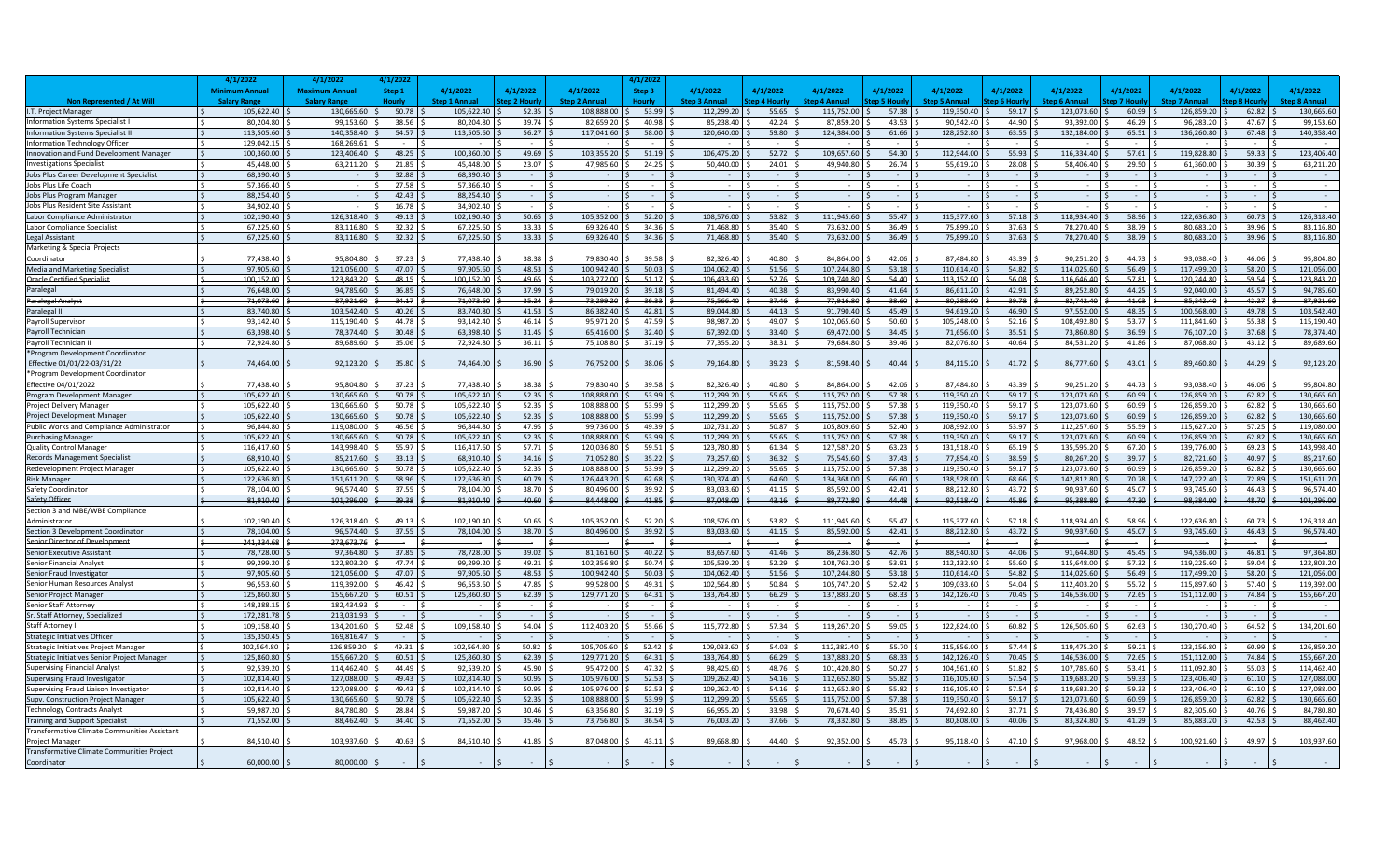| Transformative Climate Communities Project               |                |                 |             |                |            |               |                              |                |             |            |               |            |                |                 |            |                  |            |               |
|----------------------------------------------------------|----------------|-----------------|-------------|----------------|------------|---------------|------------------------------|----------------|-------------|------------|---------------|------------|----------------|-----------------|------------|------------------|------------|---------------|
| Manager                                                  | $99.571.68$ \$ | $123,150.56$ \$ |             |                |            |               |                              |                |             |            |               |            |                |                 |            |                  |            |               |
| <b>Transformative Climate Communities Senior Project</b> |                |                 |             |                |            |               |                              |                |             |            |               |            |                |                 |            |                  |            |               |
| Manager                                                  | 116,417.60 \$  | 143,998.40 \$   | $55.97$ S   | 16.417.60 \$   | $57.71$ S  | 120,036.80 \$ | $59.51$ \$                   | 123,780.80 \$  | $61.34$ :   | 127,587.20 | $63.23$ $\pm$ | 131,518.40 | $65.19$ \$     | 135,595.20 \$   | $67.20$ \$ | 139,776.00       | $69.23$ \$ | 143,998.4     |
| <b>Workers Compensation Analyst-</b>                     | $93.142.40$ \$ | $115.190.40$ \$ | $-44.78$ \$ | $93.142.40$ \$ | $46.14$ \$ |               | $-95.971.20$   \$ 47.59   \$ | $98.987.20$ \$ | $49.07 \pm$ | 102.065.60 | $50.60$   \$  | 05.248.00  | $-52.16$ $\pm$ | $108.492.80$ \$ | $53.77$ \$ | $-111.841.60$ \$ | $-55.38$   | $-115.190.40$ |
| <b>Workers Compensation Coordinator</b>                  | 78,104.00 \$   | 96,574.40 \$    | $37.55$ \$  | 78,104.00 \$   | $38.70$ \$ | 80,496.00 \$  | 39.92 5                      | 83,033.60 \$   | $41.15$ \$  | 85,592.00  | $42.41$   S   | 88,212.80  | $43.72$ :      | $90,937.60$ \$  | $45.07$ \$ | 93,745.60 5      | $46.43$ \$ | 96,574.40     |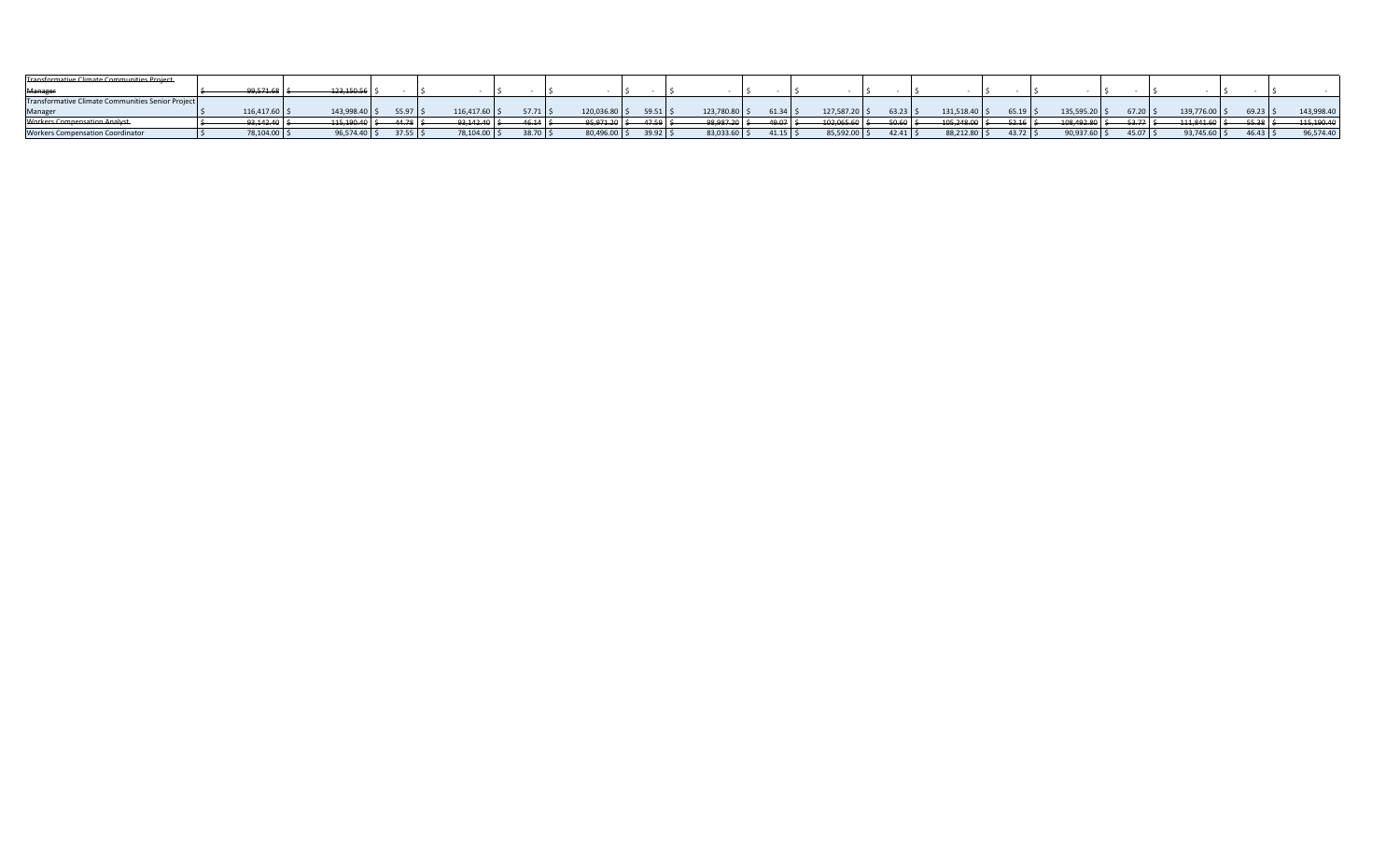|                                            | /1/2022       | /1/2022       | 4/1/2022 |               |               |               |            |               |                     |               |       |               |            |               |               |               |       |                      |
|--------------------------------------------|---------------|---------------|----------|---------------|---------------|---------------|------------|---------------|---------------------|---------------|-------|---------------|------------|---------------|---------------|---------------|-------|----------------------|
|                                            |               |               |          | 1/1/2022      | 1/2022        | /1/2022       |            | 1/2022        |                     | (1/2022)      |       | 1/1/2022      | /1/2022    |               |               | 1/1/2022      |       | 4/1/2022             |
| Ion Represented / At Wil                   |               |               |          |               |               |               |            |               |                     |               |       |               |            |               |               |               |       | <b>Step 8 Annual</b> |
| Workforce Development Grants Administrator | 82,867.20     | 101,961.60 \$ | 39.84    | 82,867.20     | $41.04$ \, \$ | 85,363.20     | 42.28      | 87,942.40 \$  | 43.56 $\frac{1}{2}$ | 90,604.80     | 44.87 | 93,329.60     | 46.20      | 96,096.00 \$  | $47.59$ \$    | 98,987.20 \$  | 49.02 | 101,961.60           |
| Workforce Development Life Coach           | 58,011.20     | 71,344.00 \$  | 27.89    | 58,011.20     | 28.72 5       | 59,737.60 \$  | $29.58$ \$ | 61,526.40 \$  | $30.46$ \;          | 63,356.80     | 31.39 | 65,291.20 \$  | 32.33      | 67,246.40 \$  | $33.30$ $\pm$ | 69.264.00     | 34.30 | 71.344.00            |
| Workforce Development & Section 3          |               |               |          |               |               |               |            |               |                     |               |       |               |            |               |               |               |       |                      |
| Manager                                    | 116,792.00 \$ | 144,393.60 \$ | 56.15    | 116,792.00 \$ | 57.90         | 120,432.00 \$ | 59.70      | 124,176.00 \$ | 61.53               | 127,982.40 \$ | 63.43 | 131,934.40 \$ | $65.40$ \$ | 136,032.00 \$ | $67.41$ \$    | 140,212.80 \$ | 69.42 | 144,393.60           |

|                        |                |                                               | 1/1/2022                           |                       |               |                       | 1/1/2022                                                                                      |                |             |                |             |                                                                                                                                                  |                                                                                                                                                          |                                        |              |               |                |          |
|------------------------|----------------|-----------------------------------------------|------------------------------------|-----------------------|---------------|-----------------------|-----------------------------------------------------------------------------------------------|----------------|-------------|----------------|-------------|--------------------------------------------------------------------------------------------------------------------------------------------------|----------------------------------------------------------------------------------------------------------------------------------------------------------|----------------------------------------|--------------|---------------|----------------|----------|
|                        |                | Minimum Annual Salary   Maximum Annual Salary | Step 1                             | 1/1/2022              | 1/1/2022      | 1/1/2022              | Step <sub>3</sub>                                                                             | 1/1/2022       | 1/1/2022    | 1/1/2022       | 1/1/2022    | 1/1/2022                                                                                                                                         | 1/1/2022                                                                                                                                                 | 1/1/2022                               | 1/1/2022     | 1/1/2022      | 1/1/2022       | 1/1/2022 |
|                        |                |                                               | Hourly                             | <b>Step 1 Monthly</b> | Step 2 Hourly | <b>Step 2 Monthly</b> | <b>Hourly</b>                                                                                 | Step 3 Monthly |             |                |             | Step 4 Hourly Step 4 Monthly Step 5 Hourly Step 5 Monthly Step 6 Hourly Step 6 Monthly Step 7 Hourly Step 7 Monthly Step 8 Hourly Step 8 Monthly |                                                                                                                                                          |                                        |              |               |                |          |
| Man Sup. I             | 73.112.00 S    | 102.814.40 \$                                 | $35.15$ $\overline{\phantom{1}}$   | $6.092.67$ \$         | $37.09$ \$    | $6,428.93$ \$         | $39.11$ \$                                                                                    | $6,779.07$ \$  | $41.27$ S   | 7,153.47       | $43.53$ \$  | $7,545.20$ \$                                                                                                                                    | $45.73$ S                                                                                                                                                | $7,926.53$ \$                          | $48.00$ \$   | 8,320.00      | $49.43 \mid 5$ | 8.567.87 |
| Man Sup. II            | 78.228.80 5    | 110,032.00 \$                                 | $37.61$ S                          | $6.519.07$ \$         | $39.68$ \$    | 6.877.87 \$           | $41.85$ \$                                                                                    | $7,254.00$ \$  | $44.16$ :   | 7,654.40       | 46.58       | 8.073.87 \$                                                                                                                                      | 48.93                                                                                                                                                    | $8.481.20$ .                           | $51.37 \,$ S | $8.904.13$ S  | 52.90 S        | 9.169.33 |
| <b>Working Foreman</b> | $50,460.80$ \$ |                                               | $-71,385.60$ $\leftarrow$ 24.26 \$ | $4,205.07$ \$         | $-25.63$ \$   |                       | $-4,442.53$ $\left\lfloor \frac{2}{3} \right\rfloor$ $\left\lfloor \frac{2}{3} \right\rfloor$ | $4,699.07$ \$  | $-28.62$ \$ | $-4,960.80$ \$ | $-29.62$ \$ |                                                                                                                                                  | $-5,134.13$ $\left  \right. \right.$ $\left  \right. \left. \right.$ $\left  \right. \right.$ $\left  \right.$ $\left  \right. \right.$ $\left  \right.$ | $5,498.13$ $\frac{\text{S}}{\text{S}}$ | $-33.32$ \$  | $5,775.47$ \$ | $34.32$ \$     | 5.948.80 |

|                                  |                |                                             | 1/1/2022                            |                       |                   |                       | 1/1/2022          |                       |               |             |                      |                       |          |                       |                      |                       |                  |                       |
|----------------------------------|----------------|---------------------------------------------|-------------------------------------|-----------------------|-------------------|-----------------------|-------------------|-----------------------|---------------|-------------|----------------------|-----------------------|----------|-----------------------|----------------------|-----------------------|------------------|-----------------------|
|                                  |                | Minimum Annual Salary Maximum Annual Salary | Step 1                              | 1/1/2022              | 1/1/2022          | 1/1/2022              | Step <sub>3</sub> | 1/1/2022              | 1/1/2022      | 1/1/2022    | 1/1/2022             | 1/1/2022              | 1/1/2022 | 1/1/2022              | 1/1/2022             | 1/1/2022              | 1/1/2022         | 1/1/2022              |
| CHP-M                            | Range          | Range                                       | <b>Hourly</b>                       | <b>Step 1 Monthly</b> | Step 2 Hourly     | <b>Step 2 Monthly</b> | Hourly            | <b>Step 3 Monthly</b> | Step 4 Hourly |             | <b>Step 5 Hourly</b> | <b>Step 5 Monthly</b> |          | <b>Step 6 Monthly</b> | <b>Step 7 Hourly</b> | <b>Step 7 Monthly</b> | - IStep 8 Hourly | <b>Step 8 Monthly</b> |
| <b>CSC Project Director</b>      | 83,865.60      | 103,168.00                                  | $40.32 \, \text{S}$                 | 6,988.80              | $41.53$ $\leq$    | 7,198.53 \$           | 42.79 \$          | 7,416.93              | 44.06         | 7,637.07 \$ | $45.39$ $\leq$       | 7,867.60              | 46.75    | 8,103.33 \$           | $48.15$ :            | 8,346.00              | 49.60            | 8,597.33              |
| CSP Manager                      | 106,038.40     | 130,353.60                                  | $50.98$ \$                          | 8,836.53              | $52.50$ $\degree$ | 9,100.00              | 54.06             | 9,370.40              | $55.68$ :     | 9,651.20    | 57.36                | 9,942.40              | 59.07    | 10,238.80             | 60.85                | 10,547.33             | 62.67            | 10,862.80             |
| <b>Field Superintendant</b>      | 98,904.00      | 121,638.40                                  | $47.55$ $\pm$                       | 8,242.00 \$           | 48.97 \$          | $8,488.13$ \$         | $50.44$ \$        | 8,742.93              | $51.97$ \$    | 9,008.13    | $53.53$ \$           | 9,278.53              | 55.13    | 9,555.87 \$           | 56.77                | 9,840.13              | $58.48$ \$       | 10,136.53             |
| Manager I                        | 83,865.60      | 103,168.00 \$                               | $40.32 \, \text{S}$                 | 6,988.80              | 41.53 5           | $7,198.53$ \$         | 42.79             | 7,416.93              | 44.06         | 7,637.07    | 45.39 :              | 7,867.60 \$           | 46.75    | 8,103.33              | 48.15                | 8,346.00              | 49.60            | 8,597.33              |
| Manager II                       | $91,041.60$ \$ | 111,945.60                                  | 43.77S                              | 7,586.80 \$           | $45.07$ \$        | $7,812.13$ \$         | $46.44$ \$        | 8,049.60              | $47.82 \,$ \$ | 8,288.80    | 49.26 :              | 8,538.40              | 50.73    | 8,793.20 \$           | 52.25                | 9,056.67              | 53.82            | 9,328.80              |
| Manager III                      | 98,904.00      | 121,638.40                                  | $47.55$ S                           | $8,242.00$ \;         | 48.97 \$          | $8,488.13$ \$         | 50.44             | 8,742.93              | 51.97         | 9,008.13    | 53.53                | 9,278.53              | 55.13    | 9,555.87              | 56.77                | 9.840.13              | 58.48            | 10,136.53             |
| Manager IV                       | 106,038.40     | 130,353.60                                  | $50.98$ \$                          | 8,836.53              | $52.50$ S         | 9,100.00              | $54.06$ :         | 9,370.40              | 55.68         | 9,651.20    | 57.36                | 9,942.40              | 59.07    | 10,238.80             | 60.85                | 10.547.33             | 62.67            | 10,862.80             |
| Manager IV Split Site            | 111,342.40     | 136,905.60                                  | 53.53                               | 9,278.53              | $55.13$ \$        | 9,555.87              | 56.77 5           | 9,840.13              | 58.48         | 10,136.53   | 60.24                | 10,441.60             | 62.05    | 10,755.33             | 63.91                | 11,077.73             | 65.82:           | 11,408.80             |
| Resident Dev. Program            | 98,904.00      | 121,638.40 \$                               | $47.55$ $\overline{\phantom{1}}$ \$ | $8,242.00$ \$         | $48.97$ \$        | $8,488.13$ \$         | $50.44$ :         | 8,742.93              | $51.97$ \.    | 9,008.13    | $53.53$ :            | 9,278.53              | 55.13    | 9,555.87              | $56.77$ :            | 9.840.13              | $58.48$ :        | 10,136.53             |
| <b>Resident Services Manager</b> | 106,038.40     | 130,353.60                                  | $50.98$ \$                          | 8,836.53              | $52.50$ \$        | 9,100.00              | 54.06             | 9,370.40              | 55.68         | 9,651.20    | 57.36                | 9,942.40              | 59.07    | 10,238.80             | 60.85                | 10,547.33             | 62.67            | 10,862.80             |
| Special Programs Coordinator     | 83,865.60      | 103,168.00 \$                               | $40.32 \, \text{S}$                 | 6,988.80              | $41.53$ S         | $7,198.53$ \$         | $42.79$ \$        | 7,416.93              | 44.06         | 7,637.07 \$ | $45.39$ $\leq$       | 7,867.60 \$           | 46.75    | 8,103.33              | $48.15$ :            | 8,346.00              | 49.60            | 8,597.33              |
| Systems & Procedures Supervisor  | 93,579.20      | 115,086.40                                  | $44.99$ \$                          | 7,798.27              | $46.34$ \$        | 8.032.27              | 47.74 \$          | 8.274.93              | 49.17         | 8,522.80    | 50.65                | 8,779.33              | 52.17    | 9,042.80              | $53.72$ :            | 9.311.47              | $55.33$ \$       | 9,590.53              |

|                                        |              |                                                     | 1/1/2022      |                       |                          |                     | 1/1/2022      |                       |                       |                       |              |                       |               |                       |               |                       |                          |                       |
|----------------------------------------|--------------|-----------------------------------------------------|---------------|-----------------------|--------------------------|---------------------|---------------|-----------------------|-----------------------|-----------------------|--------------|-----------------------|---------------|-----------------------|---------------|-----------------------|--------------------------|-----------------------|
|                                        |              | <b>Minimum Annual Salary   Maximum Annual Salar</b> | Step 1        | 1/1/2022              | 1/1/2022                 | 1/1/2022            | Step 3        | 1/1/2022              | 1/1/2022              | 1/1/2022              | 1/1/2022     | 1/1/2022              | 1/1/2022      | 1/1/2022              | 1/1/2022      | 1/1/2022              | 1/1/2022                 | 1/1/2022              |
| <b>AFSCME</b>                          | <b>Range</b> | Range                                               | <b>Hourly</b> | <b>Step 1 Monthly</b> | Step 2 Hourly            | <b>Step 2 Month</b> | <b>Hourly</b> | <b>Step 3 Monthly</b> | Step 4 Hourh          | <b>Step 4 Monthly</b> | Step 5 Hourl | <b>Step 5 Monthly</b> | Step 6 Hourly | <b>Step 6 Monthly</b> | itep 7 Hourly | <b>Step 7 Monthly</b> | tep 8 Hourly             | <b>Step 8 Monthly</b> |
| <b>Accountant I</b>                    | 58.801.60    | 83.241.60                                           | 28.27         | 4.900.13              | 29.89                    | 5.180.93            | 31.57         | 5.472.13              | 33.33                 | 5.777.20              | 35.22        | 6.104.80              | 36.97         | 6.408.13              | 38.84         | 6.732.27              | $40.02$ S                | 6,936.80              |
| <b>Accounting Clerk L</b>              | 50.440.00    | 71.344.00                                           | 24.25         | 4.203.33              | 25.59                    | 4.435.60            | $27.08$ \$    | 4.693.87              | 28.59                 | 4.955.60              | $30.21$ S    | 5.236.40              | 31.72         | 5,498.13              | 33.29         | 5.770.27              | 34.30                    | 5,945.33              |
| <b>Accounting Clerk I</b>              | 58,240.00    | 82,513.60                                           | 28.00         | 4,853.33              | 29.64                    | 5,137.60            | $31.31$ \$    | 5,427.07              | 33.07                 | 5,732.13              | $34.95$ \$   | 6.058.00              | 36.69         | 6,359.60              | 38.51         | 6,675.07              | $39.67$ \$               | 6,876.13              |
| Assistant Buve                         | 52.208.00    | 73.964.80                                           | 25.10         | 4.350.67              | 26.56                    | 4.603.73            | 28.00         | 4.853.33              | 29.64                 | 5.137.60              | $-31.31$     | 5.427.07              | 32.88         | 5.699.20              | 34.52         | 5.983.47              | 35.56                    | 6,163.73              |
| <b>Budget Clerk</b>                    | 50.440.00    | 71,344.00                                           | 24.25         | 4.203.33              | 25.59                    | 4.435.60            | 27.08         | 4.693.87              | 28.59                 | 4.955.60              | 30.21        | 5.236.40              | 31.72         | 5.498.13              | 33.29         | 5.770.27              | 34.30                    | 5.945.33              |
| <b>Clerk Typist</b>                    | 37.918.40    | 53.726.40                                           | $-18.23$      | 3.159.87              | $-19.26$                 | 3.338.40            | $-20.35$      | 3.527.33              | 21.50                 | 3.726.67              | 22.71        | 3.936.40              | -23.86        | 4.135.73              | 25.07         | 4.345.47              | 25.83                    | 4,477.20              |
| Community Case Manager                 | 44.865.60    | 64.833.60                                           | 21.57         | 3.738.80              | 22.75                    | 3.943.33            | 24.92         | 4.319.47              | 26.15                 | 4.532.67              | $27.48$ \$   | 4.763.20              | 28.83         | 4.997.20              | 30.26         | 5.245.07              | $31.17$ S                | 5,402.80              |
| Community Liaison Representative       | 45.697.60    | 64.729.60                                           | 21.97         | 3.808.13              | $23.20$ \$               | 4.021.33            | $24.53$ \$    | 4.251.87              | 25.90                 | 4.489.33              | $27.38$ S    | 4.745.87              | $28.76$ \$    | 4,985.07              | 30.19         | 5.232.93              | 31.12                    | 5,394.13              |
| <b>Customer Support Representative</b> | 54,225.60    | 76,689.60                                           | 26.07         | 4,518.80              | 27.52                    | 4,770.13            | $29.11$ \$    | 5,045.73              | 30.73                 | 5,326.53              | $32.48$ \$   | 5,629.87              | 34.10         | 5,910.67              | 35.79         | 6.203.60              | 36.87                    | 6,390.80              |
| Data Entry Operator                    | 44.720.00    | 62.046.40                                           | $-21.50$      | 3.726.67              | $-22.71$                 | 3.936.40            | 23.84         | 4.132.27              | 25.04                 | 4.340.27              | 26.28        | 4.555.20              | 27.58         | 4.780.53              | 28.97         | 5.021.47              | 29.83                    | $-5,170.53$           |
| <b>Duplicating And Mail Clerk</b>      | 43.056.00    | 60.132.80                                           | 20.70         | 3.588.00              | 21.85                    | $3.787.33$ \$       | $23.07$ \$    | 3.998.80              | 24.25                 | 4.203.33              | $25.46$ \$   | 4.413.07              | $26.74$ \$    | 4.634.93              | 28.08         | 4.867.20              | $28.91$ \$               | 5,011.07              |
| Eligibility Interviewer                | 50.440.00    | 71.344.00                                           | 24.25         | 4.203.33              | 25.59                    | 4.435.60            | 27.08         | 4.693.87              | 28.59                 | 4.955.60              | $30.21$ \$   | 5.236.40              | 31.72         | 5,498.13              | 33.29         | 5,770.27              | 34.30                    | 5,945.33              |
| File Clerk                             | 39.083.20    | 55.140.80                                           | 18.79         | 3.256.93              | 19.85                    | 3.440.67            | $-20.93$      | 3.627.87              | 22.09                 | 3.828.93              | 23.40        | 4.056.00              | 24.53         | 4.251.87              | 25.74         | 4.461.60              | $-26.51$                 | 4,595.07              |
| <b>Guest Services Assistant</b>        | 43.056.00    | 60.132.80                                           | 20.70         | 3.588.00              | 21.85                    | 3.787.33            | 23.07         | 3.998.80              | 24.25                 | 4.203.33              | $25.46$ S    | 4.413.07              | 26.74         | 4.634.93              | 28.08         | 4.867.20              | 28.91 9                  | 5,011.07              |
| <b>Housekeeping Inspector</b>          | 50.440.00    | 71,344.00                                           | $-24.25$      | 4.203.33              | 25.59                    | 4.435.60            | $-27.08$      | 4.693.87              | 28.59                 | 4.955.60              | 30.21        | 5.236.40              | $-31.72$      | 5.498.13              | 33.29         | 5.770.27              | 34.30                    | 5.945.33              |
| Housing Inspector                      | 55,681.60    | 78.748.80                                           | 26.77         | 4,640.13              | 28.27                    | 4.900.13            | $29.89$ \$    | 5,180.93              | 31.56                 | 5.470.40              | $33.34$ \$   | 5,778.93              | 35.01         | 6.068.40              | 36.75         | 6.370.00              | 37.86                    | 6,562.40              |
| <b>Management Clerk</b>                | 45.947.20    | 63,918.40                                           | 22.09         | 3.828.93              | 23.40                    | 4.056.00            | $24.54$ \$    | 4,253.60              | 25.74                 | 4,461.60              | $27.07$ \$   | 4,692.13              | 28.41         | 4,924.40              | 29.82         | 5.168.80              | 30.73                    | 5,326.53              |
| Modernization Liaison Assistant        | 34,652.80    |                                                     | 16.66         | 2.887.73              | $\overline{\phantom{a}}$ |                     |               |                       |                       |                       |              |                       | $\sim$        | $\sim$                |               |                       | $\overline{\phantom{a}}$ | $\sim$                |
| <b>Pbx Receptionis</b>                 | 43,534.40    | 60,091.20                                           | 20.93         | 3,627.87              | 21.96                    | 3.806.40            | $-23.06$      | 3.997.07              | 24.24                 | 4,201.60              | 25.45        | 4,411.33              | 26.73         | 4,633.20              | 28.05         | 4.862.00              | 28.89                    | 5,007.60              |
| Radio Dispatcher                       | 49.878.40    | 68.868.80                                           | -23.98        | 4.156.53              | $-25.16$                 | 4.361.07            | $-26.43$      | 4.581.20              | 27.79                 | 4.816.93              | 29.15        | 5.052.67              | 30.63         | 5.309.20              | 32.14         | 5.570.93              | $-33.11$                 | 5.739.07              |
| <b>Relocation Liaison Assistant</b>    | 37.918.40    | 53.726.40                                           | 18.23         | 3.159.87              | 19.26                    | 3.338.40            | $20.35$ \$    | 3.527.33              | 21.50                 | 3.726.67              | $22.71$ S    | 3.936.40              | 23.86         | 4.135.73              | 25.07         | 4.345.47              | 25.83                    | 4.477.20              |
| Resident Services Site Assistant       | 30,846.40    | 42,681.60                                           | 14.83         | 2,570.53              | 15.59                    | 2.702.27            | $16.35$ \$    | 2.834.00              | $17.20$ $\pm$         | 2,981.33              | 18.07 \$     | 3,132.13              | 18.96         | 3,286.40              | 19.91         | 3,451.07              | 20.52                    | 3,556.80              |
| Resident Services Site Coordinator     | 50.440.00    | 71.344.00                                           | 24.25         | 4.203.33              | 25.59                    | $4.435.60$ \$       | $27.08$ \$    | 4.693.87              | $28.59$ $\frac{1}{2}$ | 4.955.60              | $30.21$ \ \$ | 5.236.40              | $31.72$ \$    | 5.498.13              | 33.29         | 5.770.27              | $34.30$ \$               | 5,945.33              |
| Secretan                               | 50.440.00    | 71.344.00                                           | $-24.25$      | 4.203.33              | 25.59                    | 4.435.60            | -27.08        | 4.693.87              | 28.59                 | 4.955.60              | 30.21        | 5.236.40              | $-31.72$      | 5.498.13              | 33.29         | 5.770.27              | 34.30                    | 5,945.33              |
| Section Eight Advisor                  | 59,987.20    | 84.780.80                                           | 28.84         | 4.998.93              | 30.46                    | 5.279.73            | $32.19$ \$    | 5.579.60              | 33.98                 | 5.889.87              | $35.91$ S    | 6.224.40              | 37.71         | 6.536.40              | 39.57         | 6.858.80              | $40.76$ S                | 7,065.07              |
| Security Officer                       | 45.448.00    | 63.211.20                                           | 21.85         | 3.787.33              | 23.07                    | 3.998.80            | 24.25         | 4,203.33              | 25.46                 | 4,413.07              | 26.74        | 4,634.93              | 28.08         | 4.867.20              | 29.50         | 5,113.33              | 30.39                    | 5,267.60              |
| <b>Senior Citizens Assistant</b>       | 50.440.00    | 71.344.00                                           | $-24.25$      | 4.203.33              | 25.59                    | 4.435.60            | 27.08         | 4.693.87              | 28.59                 | 4.955.60              | 30.21        | 5.236.40              | $-31.72$      | 5.498.13              | 33.29         | 5.770.27              | 34.30                    | 5.945.33              |
| Senior Duplicating & Mail Clerk        | 45.947.20    | 63,918.40                                           | 22.09         | 3.828.93              | 23.40                    | 4.056.00            | $24.54$ \$    | 4.253.60              | $25.74$ \;            | 4.461.60              | $27.07$ S    | 4,692.13              | 28.41         | 4,924.40              | 29.82         | 5,168.80              | 30.73                    | 5,326.53              |
| <b>Support Services Assistant</b>      | 45.448.00    | 63.211.20                                           | 21.85         | 3.787.33              | 23.07                    | 3.998.80            | $24.25$ \$    | 4.203.33              | 25.46                 | 4.413.07              | $26.74$ \$   | 4.634.93              | 28.08         | 4.867.20              | 29.50         | 5.113.33              | $30.39$ $\leq$           | 5,267.60              |
| <u>Fenant Relations Assistant</u>      | 59.987.20    | 84.780.80                                           | -28.84        | 4.998.93              | 29.22                    | 5.064.80            | 32.19         | 5.579.60              | 33.98                 | 5.889.87              | 35.91        | 6.224.40              | 37.71         | 6.536.40              | 39.57         | 6.858.80              | 40.76                    | 7.065.07              |
| <b>Jnarmed Security Officer</b>        | 43.056.00    | 60.132.80                                           | $-20.70$      | 3.588.00              | $-21.85$                 | 3.787.33            | $-23.07$      | 3.998.80              | 24.25                 | 4.203.33              | 25.46        | 4,413.07              | 26.74         | 4.634.93              | 28.08         | 4.867.20              | 28.91                    | 5,011.07              |
| <b>Youth Opportunities Counselor</b>   | 50.440.00    | 71.344.00                                           | 24.25         | 4.203.33              | 25.59                    | 4.435.60            | 27.08         | 4.693.87              | 28.59                 | 4.955.60              | 30.21        | 5.236.40              | $-31.72$      | 5.498.13              | 33.29         | 5.770.27              | 34.30                    | 5.945.33              |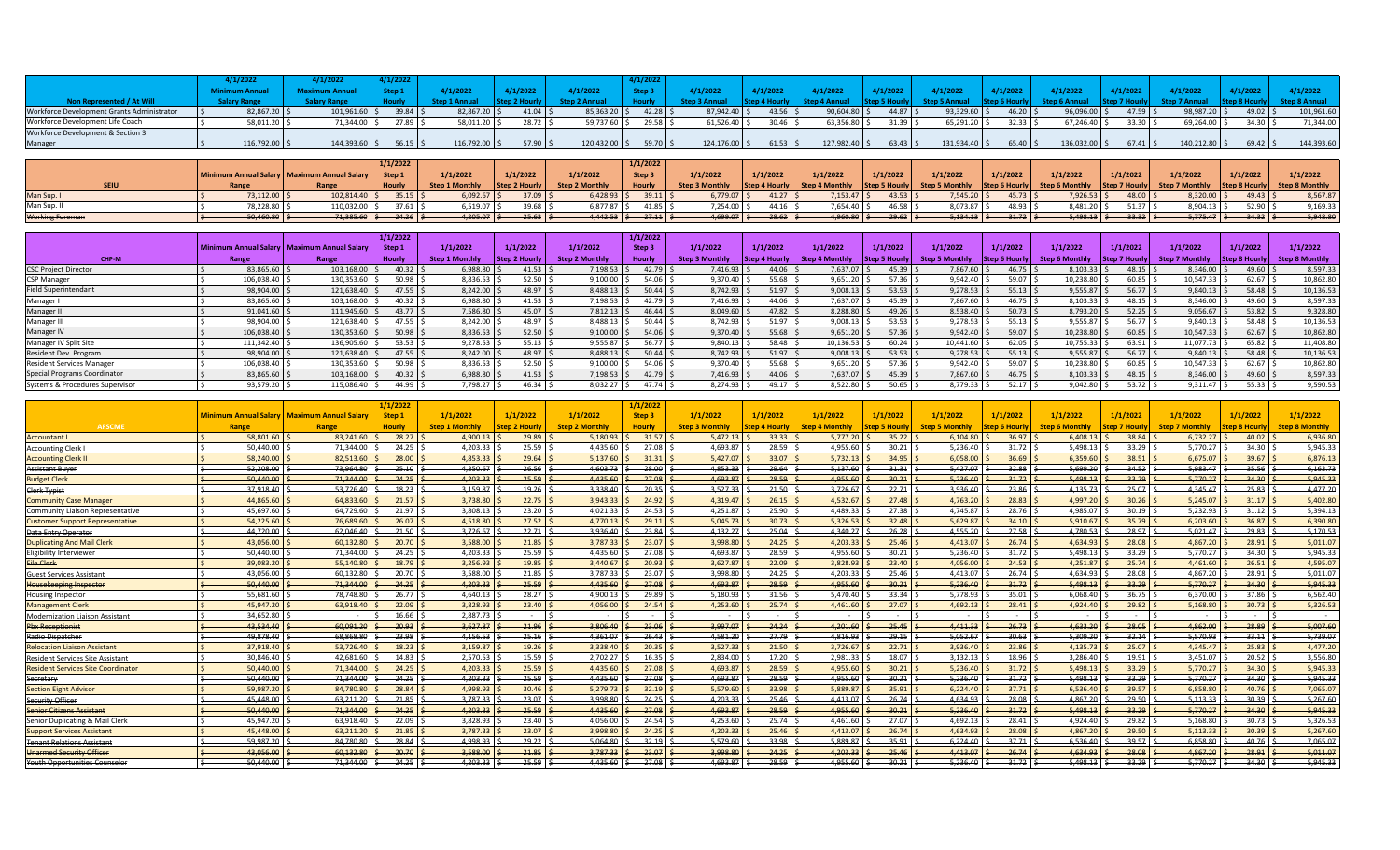| Youth Program. | 51,147.20 \$ | 72,571.20 \$ | $24.59$ \$ | $4,262.27$ \$ | $26.04$ \$ | 4.513.60 | $27.50$ $\mid$ \$<br>. . | 4,766.67 \$ | $29.04$ \$ | $5,033.60$ \$ | $30.70$ S | $5,321.33$ \$ | $32.25$ $\frac{2}{5}$ | $5,590.00$ \$ | $33.87$ \$ | $5,870.80$ \$ | $34.89$ \$ | 047.60 |
|----------------|--------------|--------------|------------|---------------|------------|----------|--------------------------|-------------|------------|---------------|-----------|---------------|-----------------------|---------------|------------|---------------|------------|--------|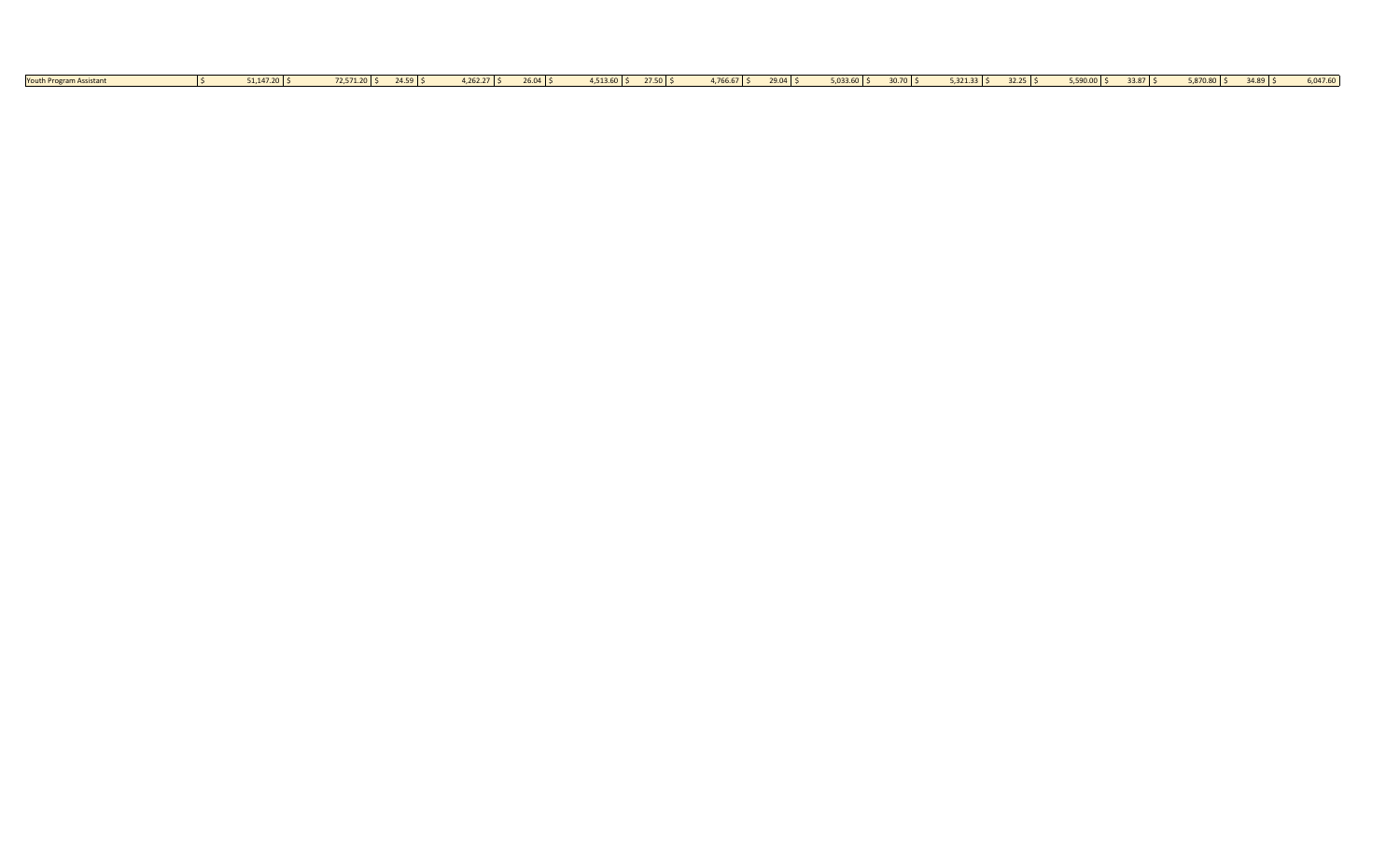|                                                   |           |                                               | 1/1/2022      |                       |                     |                      | 1/1/2022      |                       |                      |                       |                      |                       |                      |                       |                      |                       |                      |                       |
|---------------------------------------------------|-----------|-----------------------------------------------|---------------|-----------------------|---------------------|----------------------|---------------|-----------------------|----------------------|-----------------------|----------------------|-----------------------|----------------------|-----------------------|----------------------|-----------------------|----------------------|-----------------------|
|                                                   |           | Minimum Annual Salary   Maximum Annual Salary | Step 1        | 1/1/2022              | 1/1/2022            | 1/1/2022             | Step 3        | 1/1/2022              | 1/1/2022             | 1/1/2022              | 1/1/2022             | 1/1/2022              | 1/1/2022             | 1/1/2022              | 1/1/2022             | 1/1/2022              | 1/1/2022             | 1/1/2022              |
| CHP A                                             | Range     | Range                                         | <b>Hourly</b> | <b>Step 1 Monthly</b> | <b>Step 2 Hourh</b> | <b>Step 2 Monthl</b> | <b>Hourly</b> | <b>Step 3 Monthly</b> | <b>Step 4 Hourly</b> | <b>Step 4 Monthly</b> | <b>Step 5 Hourly</b> | <b>Step 5 Monthly</b> | <b>Step 6 Hourly</b> | <b>Step 6 Monthly</b> | <b>Step 7 Hourly</b> | <b>Step 7 Monthly</b> | <b>Step 8 Hourly</b> | <b>Step 8 Monthly</b> |
| <b>Accounting Supervisor</b>                      | 86.195.20 | 119.017.60                                    | 41.44         | 7.182.93              | 43.52               | 7.543.47             | 45.70         | 7.921.33              | 47.98                | 8.316.53              | 50.39                | 8.734.27              | 52.90                | 9.169.33              | 55.56                | 9.630.40              | 57.22                | 9.918.13              |
| Administrative Analyst                            | 71,198.40 | 98,280.00                                     | 34.23         | 5,933.20              | 35.95               | 6,231.33             | 37.75         | 6,543.33              | 39.63                | 6,869.20              | 41.61                | 7,212.40              | 43.68                | 7,571.20              | 45.86                | 7,949.07              | 47.25                | 8,190.00              |
| <b>Administrative Analyst II</b>                  | 81.619.20 | 112.611.20                                    | 39.24         | 6.801.60              | 41.18               | 7.137.87             | 43.24         | 7.494.93              | 45.41                | 7.871.07              | 47.68 :              | 8.264.53              | 50.06                | 8.677.07              | 52.56                | 9.110.40              | 54.14                | 9,384.27              |
| Administrative Assistant                          | 63,731.20 | 87,984.00                                     | 30.64         | 5,310.93              | 32.17               | 5.576.13             | 33.79         | 5.856.93              | 35.46                | 6.146.40              | 37.23                | 6,453.20              | 39.10                | 6.777.33              | 41.06                | 7,117.07              | 42.30                | 7,332.00              |
| <b>Assistant Housing Manager</b>                  | 70.782.40 | 97.697.60                                     | 34.03         | 5.898.53              | $35.72$ \$          | 6.191.47             | 37.50         | 6.500.00              | 39.37                | 6.824.13              | 41.34                | 7,165.60              | 43.42                | 7.526.13              | 45.60                | 7.904.00              | $46.97$ \$           | 8.141.47              |
| Buver                                             | 62.004.80 | 85.571.20                                     | 29.81         | 5.167.07              | 31.30               | 5.425.33             | 32.86         | 5.695.73              | 34.51                | 5.981.73              | 36.23                | 6.279.87              | 38.03                | 6.591.87              | 39.95                | 6.924.67              | 41.14                | 7.130.93              |
| <b>Computer Education Training Spec.</b>          | 55,536.00 | 76.627.20                                     | 26.70         | 4.628.00              | 28.04               | 4.860.27             | 29.43         | 5,101.20              | 30.91                | 5.357.73              | 32.45                | 5,624.67              | 34.07                | 5,905.47              | 35.77                | 6,200.13              | 36.84                | 6,385.60              |
| <b>Construction Project Assistant</b>             | 71.905.60 | 101,150.40                                    | 34.57         | 5,992.13              | 36.30               | 6.292.00             | 38.11         | 6,605.73              | 40.01                | 6.935.07              | $42.02$ :            | 7,283.47              | 44.12                | 7,647.47              | 46.32                | 8.028.80              | 48.63                | 8,429.20              |
| <b>Construction Project Manager</b>               | 86,195.20 | 119,017.60                                    | 41.44         | 7,182.93              | 43.52               | $7.543.47$ S         | $45.70$ S     | 7,921.33              | 47.98                | 8.316.53              | $50.39$ :            | 8,734.27              | 52.90                | 9,169.33              | 55.56                | 9.630.40              | 57.22                | 9,918.13              |
| <b>Department Automation Coordinator</b>          | 79,435.20 | 109,636.80                                    | 38.19         | 6,619.60              | 40.09               | 6.948.93             | 42.10         | 7.297.33              | 44.21                | 7.663.07              | 46.42                | 8,046.13              | 48.74                | 8.448.27              | 51.17                | 8.869.47              | 52.71                | 9,136.40              |
| <b>Environmental Coordinator</b>                  | 86,195.20 | 119,017.60                                    | 41.44         | 7,182.93              | 43.52               | 7.543.47             | 45.70         | 7,921.33              | 47.98                | 8,316.53              | 50.39                | 8,734.27              | 52.90                | 9,169.33              | 55.56                | 9,630.40              | 57.22                | 9,918.13              |
| <b>Enviromental Services Supervisor</b>           | 93,995.20 | 129.729.60                                    | 45.19         | 7,832.93              | 47.45               | 8.224.67             | 49.82         | 8.635.47              | 52.31                | 9.067.07              | 54.92                | 9,519.47              | 57.67                | 9,996.13              | 60.55                | 10,495.33             | 62.37                | 10,810.80             |
| <b>Environmental Technician</b>                   | 71.198.40 | 98.280.00                                     | 34.23         | 5,933.20              | 35.95               | 6.231.33             | 37.75         | 6.543.33              | 39.63                | 6.869.20              | 41.61                | 7.212.40              | 43.68                | 7.571.20              | 45.86                | 7.949.07              | 47.25                | 8,190.00              |
| <b>Housing Inspector Supervisor</b>               | 67,412.80 | 93,017.60                                     | 32.41         | 5.617.73              | 34.03               | 5.898.53             | $-35.71$      | 6,189.73              | 37.50                | 6,500.00              | 39.37                | 6,824.13              | 41.35                | 7,167.33              | 43.43                | 7,527.87              | 44.72                | 7,751.47              |
| <b>Job Developer</b>                              | 61.214.40 | 84.489.60                                     | 29.43         | 5,101.20              | 30.92               | 5.359.47             | 32.46         | 5.626.40              | 34.08                | 5.907.20              | 35.78                | 6,201.87              | 37.56                | 6.510.40              | 39.44                | 6.836.27              | 40.62                | 7,040.80              |
| Language Services Coordinator                     | 73,132.80 | 100,942.40                                    | 35.16         | 6,094.40              | 36.90               | 6,396.00             | 38.76         | 6,718.40              | 40.70                | 7,054.67              | 42.74                | 7,408.27              | 44.88                | 7,779.20              | 47.11                | 8,165.73              | 48.53                | 8,411.87              |
| Network Technician                                | 61.214.40 | 84.489.60                                     | $-29.43$      | 5.101.20              | 30.92               | 5.359.47             | $-32.46$      | 5.626.40              | 34.08                | 5.907.20              | 35.78                | 6.201.87              | 37.56                | 6,510.40              | 39.44                | 6.836.27              | 40.62                | 7,040.80              |
| Ombudsperson                                      | 76.752.00 | 106.017.60                                    | 36.90         | 6.396.00              | 38.76               | 6.718.40             | 40.70         | 7.054.67              | 42.73                | 7.406.53              | 44.87                | 7.777.47              | 47.11                | 8.165.73              | 49.48                | 8.576.53              | 50.97                | 8,834.80              |
| Quality Control and Customer Relations Supervisor | 66.913.60 | 92.372.80                                     | 32.17         | 5.576.13              | 33.78               | 5.855.20             | 35.47         | 6.148.13              | 37.24                | 6.454.93              | $39.10$ :            | 6.777.33              | 41.06                | 7.117.07              | 43.12                | 7.474.13              | 44.41                | 7.697.73              |
| <b>Quality Control Assistant</b>                  | 63.731.20 | 87,984.00                                     | 30.64         | 5.310.93              | 32.17               | 5.576.13             | 33.79         | 5.856.93              | 35.46                | 6.146.40              | 37.23                | 6,453.20              | 39.10                | 6.777.33              | 41.06                | 7,117.07              | 42.30                | 7,332.00              |
| <b>Security Supervisor</b>                        | 55,536.00 | 76.627.20                                     | 26.70         | 4,628.00              | 28.04               | 4.860.27             | 29.43         | 5,101.20              | 30.91                | 5.357.73              | 32.45                | 5,624.67              | 34.07                | 5,905.47              | 35.77                | 6,200.13              | 36.84                | 6,385.60              |
| Senior Accountant                                 | 73,320.00 | 101,171.20                                    | 35.25         | 6,110.00              | 37.00               | 6.413.33             | 38.85         | 6.734.00              | 40.79                | 7.070.27              | 42.82                | 7,422.13              | 44.97                | 7.794.80              | 47.21                | 8.183.07              | 48.64                | 8,430.93              |
| Senior Community Case Manager                     | 66.913.60 | 92.372.80                                     | 32.17         | 5.576.13              | 33.78               | 5.855.20             | 35.47         | 6.148.13              | 37.24                | 6.454.93              | $39.10$ :            | 6.777.33              | 41.06                | 7.117.07              | 43.12                | 7.474.13              | 44.41                | 7,697.73              |
| Support Services Supervisor                       | 67.412.80 | 93.017.60                                     | $32.41$ S     | 5.617.73              | $34.03$ S           | $5.898.53$ S         | $35.71$ \     | 6.189.73              | 37.50                | 6.500.00              | 39.37                | 6.824.13              | 41.35                | 7.167.33              | $43.43$ S            | 7.527.87              | $44.72$ S            | 7.751.47              |

|                                  |                         | 01/01/2022 |                    | 01/01/2022     | 01/01/2022      |                    | 01/01/2022<br><b>Step 8 Equivalent</b><br>(8 years of service or |                    | Step 8<br><b>Equivalent</b><br>(8 years of<br>service or more) |                   | <b>Step 8 Equivalent</b><br>(8 years of service or |
|----------------------------------|-------------------------|------------|--------------------|----------------|-----------------|--------------------|------------------------------------------------------------------|--------------------|----------------------------------------------------------------|-------------------|----------------------------------------------------|
| <b>Building &amp; Trades</b>     |                         | Hourly     |                    | <b>Monthly</b> | Annual          |                    | more) Hourly                                                     |                    | <b>Monthly</b>                                                 |                   | more) Annual                                       |
| <b>Building Repairer</b>         | Ś                       | 28.65      | \$                 | 4,966.00       | $$59,592.00$ \$ |                    | 29.37                                                            | \$                 | 5,090.80                                                       | \$                | 61,089.60                                          |
| Carpenter                        | $\zeta$                 | 39.88      | $\mathcal{S}$      | 6.912.53       | \$82,950.40     | $\zeta$            | 40.88                                                            | Ŝ.                 | 7.085.87                                                       | $\hat{\varsigma}$ | 85,030.40                                          |
| <b>Carpenter Crew Chief</b>      | Ś                       | 41.33      | \$                 | 7,163.87       | \$85,966.40     | \$                 | 42.36                                                            | Ś                  | 7,342.40                                                       | Ś                 | 88.108.80                                          |
| <b>Cement Finisher</b>           | $\zeta$                 | 38.11      | Ś                  | 6.605.73       | \$79,268.80     | <sup>5</sup>       | 39.06                                                            | $\mathsf{\hat{S}}$ | 6.770.40                                                       | $\zeta$           | 81.244.80                                          |
| Cement Finisher Crew Chief       | Ś                       | 39.55      | Ŝ.                 | 6,855.33       | \$82,264.00     | \$                 | 40.54                                                            | Ŝ.                 | 7,026.93                                                       | Ś                 | 84,323.20                                          |
| Electrician                      | Ś                       | 43.30      | $\zeta$            | 7,505.33       | \$90,064,00     | Ŝ.                 | 44.38                                                            | $\mathsf{\hat{S}}$ | 7,692.53                                                       | $\zeta$           | 92.310.40                                          |
| <b>Electrician Crew Chief</b>    | Ś                       | 44.78      | Ŝ.                 | 7.761.87       | \$93,142.40     | \$                 | 45.91                                                            | \$                 | 7,957.73                                                       | \$                | 95,492.80                                          |
| <b>Equipment Services Worker</b> | $\overline{\mathsf{S}}$ | 28.64      | $\mathcal{S}$      | 4.964.27       | \$59,571.20     | $\zeta$            | 29.36                                                            | $\mathsf{\hat{S}}$ | 5.089.07                                                       | $\zeta$           | 61,068.80                                          |
| Gardener Caretaker               | Ś                       | 26.87      | \$                 | 4.657.47       | \$55,889.60     | \$                 | 27.55                                                            | $\zeta$            | 4,775.33                                                       | Ś                 | 57,304.00                                          |
| Glazier                          | $\overline{\mathsf{S}}$ | 39.98      | $\mathsf{S}$       | 6,929.87       | \$83,158.40     | Ś                  | 40.98                                                            | $\zeta$            | 7,103.20                                                       | Ŝ                 | 85,238.40                                          |
| <b>Heavy Equipment Operator</b>  | Ś                       | 32.26      | Ŝ.                 | 5.591.73       | \$67,100.80     | \$                 | 33.07                                                            | S,                 | 5.732.13                                                       | Ŝ.                | 68,785.60                                          |
| Irrigation & Lawn Sprinkler      | $\overline{\mathsf{S}}$ | 38.00      | $\mathsf{\hat{S}}$ | 6,586.67       | \$79,040.00     | $\zeta$            | 38.95                                                            | $\zeta$            | 6,751.33                                                       | Ś                 | 81,016.00                                          |
| Laborer                          | Ś                       | 37.37      | \$                 | 6.477.47       | \$77,729.60     | \$                 | 38.30                                                            | \$                 | 6.638.67                                                       | Ŝ.                | 79,664.00                                          |
| Laborer Crew Chief               | Ś                       | 38.79      | $\zeta$            | 6,723.60       | \$80,683.20     | \$                 | 39.76                                                            | \$                 | 6,891.73                                                       | Ŝ                 | 82,700.80                                          |
| Linoleum and Soft Tile Layer     | Ś                       | 39.51      | Ŝ.                 | 6.848.40       | \$82,180.80     | Ś                  | 40.50                                                            | \$                 | 7.020.00                                                       | Ś                 | 84,240.00                                          |
| Locksmith                        | Ś                       | 39.88      | $\mathsf{\hat{S}}$ | 6.912.53       | \$82,950.40     | $\zeta$            | 40.88                                                            | $\zeta$            | 7,085.87                                                       | Ś                 | 85,030.40                                          |
| Maintenance Worker               | Ś                       | 17.48      | \$                 | 3.029.87       | \$36,358.40     | Ś                  | 17.92                                                            | Ŝ.                 | 3.106.13                                                       | Ś                 | 37.273.60                                          |
| Maintenance Worker, 6 mos        | Ś                       | 18.36      | Ś                  | 3.182.40       | \$38,188.80     | Ś                  | 18.81                                                            | Ŝ                  | 3,260.40                                                       | Ś                 | 39,124.80                                          |
| Painter                          | Ś                       | 38.34      | Ś                  | 6.645.60       | \$79,747.20     | Ś                  | 39.30                                                            | Ŝ.                 | 6.812.00                                                       | Ś                 | 81.744.00                                          |
| <b>Painter Crew Chief</b>        | Ś                       | 39.80      | Ś                  | 6,898.67       | \$82,784.00     | $\zeta$            | 40.80                                                            | $\mathsf{\hat{S}}$ | 7,072.00                                                       | $\zeta$           | 84,864.00                                          |
| Pest Control Crew Chief          | Ś                       | 33.72      | Ŝ.                 | 5.844.80       | \$70.137.60     | Ś                  | 34.56                                                            | Ŝ.                 | 5,990.40                                                       | Ŝ.                | 71,884.80                                          |
| <b>Pest Control Operator</b>     | Ś                       | 32.26      | <sup>\$</sup>      | 5.591.73       | \$67,100.80     | <sup>5</sup>       | 33.07                                                            | Ŝ.                 | 5.732.13                                                       | ¢                 | 68.785.60                                          |
| Plasterer                        | Ś                       | 37.20      | Ŝ.                 | 6,448.00       | \$77,376.00     | \$                 | 38.13                                                            | Ŝ.                 | 6.609.20                                                       | \$.               | 79,310.40                                          |
| <b>Plasterer Crew Chief</b>      | Ś                       | 38.70      | $\dot{\mathsf{S}}$ | 6,708.00       | \$80,496.00     | $\zeta$            | 39.67                                                            | Ŝ.                 | 6,876.13                                                       | $\hat{\varsigma}$ | 82.513.60                                          |
| Plumber                          | Ś                       | 45.99      | \$                 | 7,971.60       | \$95,659.20     | \$                 | 47.14                                                            | Ś                  | 8,170.93                                                       | Ś                 | 98,051.20                                          |
| <b>Plumber Crew Chief</b>        | Ś                       | 47.47      | Ś                  | 8,228.13       | \$98,737.60     | $\zeta$            | 48.65                                                            | Ŝ.                 | 8,432.67                                                       | Ś                 | 101,192.00                                         |
| Pruning Crew Chief               | Ś                       | 32.21      | Ś                  | 5.583.07       | \$66,996.80     | \$                 | 33.01                                                            | Ś                  | 5.721.73                                                       | \$                | 68,660.80                                          |
| Regional Senior Gardener II      | Ś                       | 32.26      | Ś                  | 5.591.73       | \$67,100.80     | $\zeta$            | 33.07                                                            | Ŝ.                 | 5.732.13                                                       | $\zeta$           | 68,785.60                                          |
| <b>Residence Cleaner</b>         | Ś                       | 21.84      | Ś                  | 3.785.60       | \$45,427.20     | \$                 | 22.39                                                            | Ś                  | 3.880.93                                                       | Ś                 | 46,571.20                                          |
| Senior Equipment Mechanic        | $\zeta$                 | 35.45      | Ś                  | 6.144.67       | \$73,736.00     | $\mathsf{\hat{S}}$ | 36.34                                                            | Ŝ.                 | 6.298.93                                                       | Ś                 | 75,587.20                                          |
| Senior Gardener                  | Ś                       | 28.81      | Ś                  | 4,993.73       | \$59,924.80     | \$                 | 29.53                                                            | \$                 | 5,118.53                                                       | Ś                 | 61,422.40                                          |
| <b>Senior Gardener II</b>        | $\overline{\mathsf{S}}$ | 28.97      | $\mathsf{S}$       | 5.021.47       | \$60.257.60     | $\mathsf{\hat{S}}$ | 29.70                                                            | $\mathsf{S}$       | 5.148.00                                                       | $\mathsf{S}$      | 61.776.00                                          |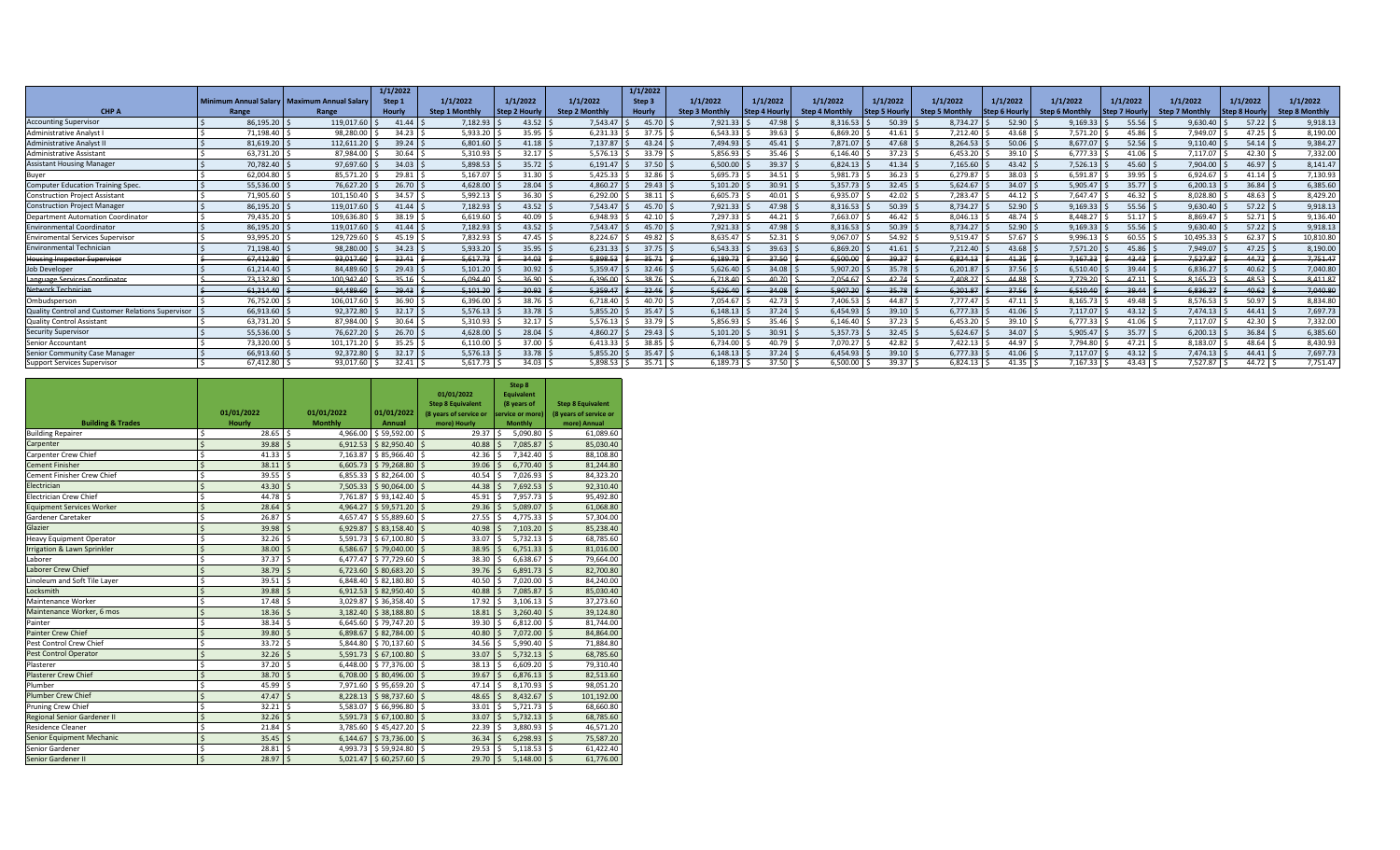| $5.716.53$   \$68.598.40   \$<br>6.810.27   \$81.723.20   \$ | $33.80$ \ 5<br>40.27 | 5.858.67    | 70.304.00 |
|--------------------------------------------------------------|----------------------|-------------|-----------|
|                                                              |                      |             |           |
|                                                              |                      | 6.980.13    | 83.761.60 |
| $6.936.80$   \$83.241.60   \$                                | 41.02                | $7.110.13$  | 85.321.60 |
| 5.324.80   \$63.897.60   \$                                  | 31.49                | 5.458.27    | 65.499.20 |
| 7.307.73   \$87.692.80   \$                                  |                      |             | 89,876.80 |
|                                                              |                      | $43.21$ \ 5 | 7.489.73  |

|                             | <b>COMPACTION PAY* @3%</b> |                              |    |                              |
|-----------------------------|----------------------------|------------------------------|----|------------------------------|
|                             |                            | <b>Minimum Annual Salary</b> |    | <b>Maximum Annual Salary</b> |
|                             |                            | <b>Range 2022</b>            |    | <b>Range 2022</b>            |
| Maint. Sup.                 | \$                         | 74,578.48                    | Ś  | 113,547.20                   |
| <b>Field Superintendant</b> | \$                         | 100,875.37                   | Ś  | 113,547.20                   |
| Manager I                   | \$                         | 85,544.82                    | \$ | 113,547.20                   |
| Manager II                  | \$                         | 92,870.07                    |    | 113,547.20                   |
| Manager III                 | \$                         | 100,879.58                   | \$ | 113,547.20                   |
| Manager IV                  | \$                         | 108,160.86                   | Ś  | 122,116.80                   |
| Manager IV Split            | \$                         | 113,566.70                   | Ś  | 122,116.80                   |
| Special Program Coordinator | \$                         | 85,544.61                    |    | 116.760.80                   |
| Administrative Assistant    | \$                         | 65.002.43                    | Ś  | 66,414.40                    |
| Assistant Housing Manager   | \$                         | 72,195.51                    | Ŝ  | 87,838.40                    |
| Senior Accountant           | Ś                          | 74.777.06                    |    | 86.767.20                    |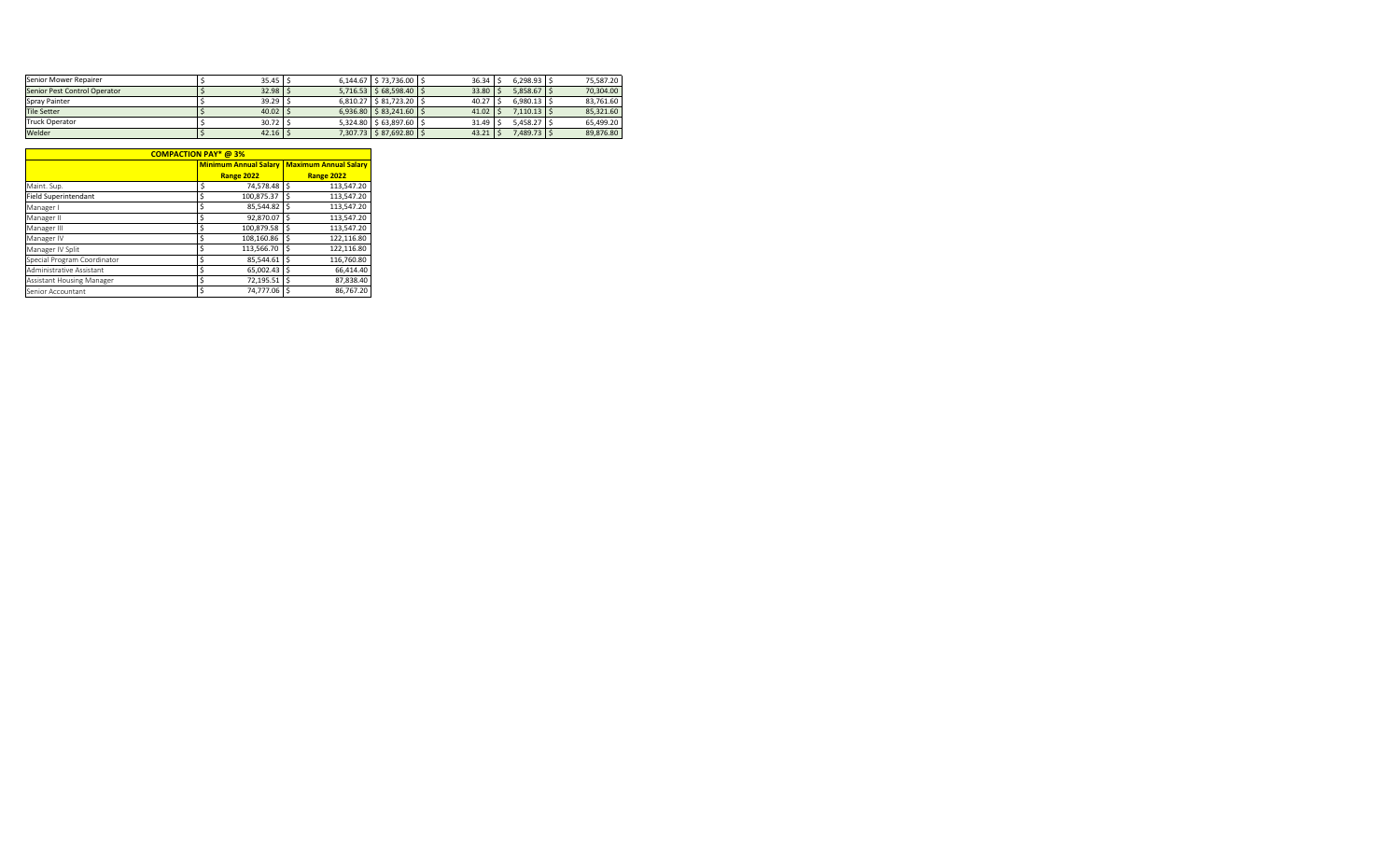|                            | 4/1/2022              | 4/1/2022              |
|----------------------------|-----------------------|-----------------------|
|                            | <b>Minimum Annual</b> | <b>Maximum Annual</b> |
| <b>Contract Employment</b> | <b>Salary Range</b>   | <b>Salary Range</b>   |
| President and CEO          | 298.932.61            | 346.176.90            |

|                                                        |         | 4/1/2023                 | 4/1/2023                |                      |                         |                      |                        | 1/1/2023       |                          |                      |                         |                      |                         |                |                          |                |                          |                |                          |
|--------------------------------------------------------|---------|--------------------------|-------------------------|----------------------|-------------------------|----------------------|------------------------|----------------|--------------------------|----------------------|-------------------------|----------------------|-------------------------|----------------|--------------------------|----------------|--------------------------|----------------|--------------------------|
|                                                        |         | Minimum Annual           | <b>Maximum Annual</b>   | 4/1/2023             | 4/1/2023                | 4/1/2023             | 4/1/2023               | Step 3         | 4/1/2023                 | 4/1/2023             | 4/1/2023                | 4/1/2023             | 4/1/2023                | 4/1/2023       | 4/1/2023                 | 4/1/2023       | 4/1/2023                 | 4/1/2023       | 4/1/2023                 |
| Non Represented / At Will                              |         | <b>Salary Range</b>      | <b>Salary Range</b>     | <b>Step 1 Hourly</b> | <b>Step 1 Annual</b>    | <b>Step 2 Hourly</b> | <b>Step 2 Annual</b>   | Hourly         | <b>Step 3 Annual</b>     | <b>Step 4 Hourly</b> | <b>Step 4 Annual</b>    | <b>Step 5 Hourly</b> | <b>Step 5 Annual</b>    | Step 6 Hourh   | <b>Step 6 Annual</b>     | Step 7 Hourly  | <b>Step 7 Annual</b>     | Step 8 Hourly  | <b>Step 8 Annual</b>     |
| Administrative Intern I                                |         | 35,942.40                |                         | 17.28                | 35,942.40               | $\sim$               | $\sim$                 | $\sim$         |                          |                      |                         |                      |                         |                |                          |                |                          |                |                          |
| Administrative Intern II                               |         | 46.550.40                |                         | 22.38                | 46.550.40               | $\sim$               |                        |                | $\overline{\phantom{a}}$ |                      |                         | $\sim$               |                         | $\sim$         |                          | $\sim$         |                          |                |                          |
| Administrative Program Specialist                      |         | 81.681.60                | 100,963.20              | 39.27                | 81.681.60               | 40.48                | 84.198.40              | 41.73          | 86.798.40                | 43.02                | 89.481.60               | 44.36                | 92,268.80               | 45.72          | 95,097.60                | 47.14          | 98.051.20                | 48.54          | 100.963.20               |
| <b>Administrative Secretary</b>                        |         | 64,792.00                | 80,121.60               | 31.15                | 64,792.00               | 32.09                | 66,747.20              | 33.09          | 68,827.20                | 34.11                | 70,948.80               | 35.17                | 73,153.60               | 36.27          | 75,441.60                | 37.40          | 77,792.00                | 38.52          | 80,121.60                |
| <b>Administrative Services Manager</b>                 |         | 97,489.60                | 120,556.80              | 46.87                | 97.489.60               | 48.33                | 100.526.40             | 49.84          | 103.667.20               | 51.38                | 106.870.40              | 52.96                | 110.156.80              | 54.58          | 113.526.40               | 56.27          | 117,041.60               | 57.96          | 120,556.8                |
| Asset Manager                                          |         | 134,014.40               | 165,734.40              | 64.43                | 134,014.40              | 66.41                | 138,132.80             | 68.50          | 142,480.00               | 70.60                | 146,848.00              | 72.79                | 151,403.20              | 75.03          | 156,062.40               | 77.34          | 160,867.20               | 79.68          | 165,734.40               |
| Asset Management Project Manage                        |         | 108,784.00               | 134,576.00              | 52.30                | 108.784.00              | 53.92                | 112,153.60             | 55.61          | 115.668.80               | 57.32                | 119,225.60              | 59.10                | 122,928.00              | 60.95          | 126,776.00               | 62.82          | 130.665.60               | 64.70          | 134,576.00               |
| <b>Assistant Building Engineer</b>                     |         | 77,126.40                | 94.848.00               | 37.08                | 77.126.40               | 38.20                | 79.456.00              | 39.35          | 81.848.00                | 40.52                | 84.281.60               | 41.74                | 86.819.20               | 42.99          | 89,419.20                | 44.27          | 92,081.60                | 45.60          | 94.848.00                |
| <b>Assistant Director</b>                              |         | 133.036.80               | 164.548.80              | 63.96                | 133.036.80              | 65.95                | 137.176.00             | 67.99          | 141,419.20               | 70.10                | 145,808.00              | 72.28                | 150,342.40              | 74.50          | 154,960.00               | 76.81          | 159,764.80               | 79.11          | 164,548.8                |
| <b>Assistant Finance Manage</b>                        |         | 115.897.60               | 143.332.80              | 55.72                | 115.897.60              | 57.45                | 119.496.00             | 59.21          | 123.156.80               | 61.05                | 126.984.00              | 62.93                | 130.894.40              | 64.87          | 134.929.60               | 66.90          | 139.152.00               | 68.91          | 143,332.8                |
| <b>Assistant Finance Officer</b>                       | $\zeta$ | 144.040.00               | 178.110.40              | 69.25                | 144.040.00              | 71.39                | 148.491.20             | 73.60          | 153.088.00               | 75.89                | 157.851.20              | 78.22                | 162.697.60              | 80.65          | 167,752.00               | 83.13          | 172.910.40               | 85.63          | 178,110.40               |
| Assistant Project Manager                              |         | 87,048.00                | 107,057.60              | 41.85                | 87,048.00               | 43.11                | 89,668.80              | 44.40          | 92,352.00                | 45.73                | 95,118.40               | 47.10                | 97,968.00               | 48.51          | 100,900.80               | 49.98          | 103,958.40               | 51.47          | 107,057.60               |
| <b>Bond Program Manager</b>                            |         | 120.265.60               | 148,699.20              | 57.82                | 120.265.60              | 59.62                | 124.009.60             | 61.45          | 127,816.00               | 63.35                | 131.768.00              | 65.31                | 135,844.80              | 67.34          | 140.067.20               | 69.42          | 144,393.60               | 71.49          | 148,699.2                |
| <b>Budget Manage</b>                                   |         | 115,897.60               | 143,332.80              | 55.72                | 115,897.60              | 57.45                | 119,496.00             | 59.21          | 123,156.80               | 61.05                | 126,984.00              | 62.93                | 130,894.40              | 64.87          | 134,929.60               | 66.90          | 139,152.00               | 68.91          | 143,332.8                |
| <b>Building Enginee</b>                                |         | 112.923.20               | 139.588.80              | 54.29                | 112,923.20              | 55.97                | 116.417.60             | 57.68          | 119.974.40               | 59.47                | 123,697.60              | 61.33                | 127,566.40              | 63.22          | 131,497.60               | 65.17          | 135.553.60               | 67.11          | 139.588.80               |
| Capital and Debt Officer                               |         | 139.410.96               | 174,910.97              |                      |                         |                      |                        |                |                          |                      |                         |                      |                         |                |                          |                |                          |                |                          |
| <b>Capital Grant Administrator</b>                     |         | 100.880.00               | 124.758.40              | 48.50                | 100.880.00              | 50.01                | 104.020.80             | $-51.56$       | 107,244.80               | 53.15                | 110,552.00              | $-54.81$             | 114.004.80              | $-56.54$       | 117.540.80               | 58.22          | 121,097.60               | 59.98          | 124.758.40               |
| Capital Grants Administrator                           |         | 105.996.80               | 130.956.80              | 50.96                | 105.996.80              | 52.52                | 109.241.60             | 54.15          | 112.632.00               | 55.81                | 116.084.80              | 57.53                | 119,662.40              | 59.33          | 123,406,40               | 61.14          | 127,171.20               | 62.96          | 130,956.8                |
| Chief Administrative Officer                           |         | 246.323.53               | 286.318.00              |                      |                         | $\sim$               | $\sim$                 |                |                          |                      |                         |                      |                         |                | $\sim$                   |                |                          |                |                          |
| <b>Chief Finance Officer</b>                           |         | 212.148.88               | 277.970.77              |                      | $\sim$                  | $\sim$               | $\sim$                 |                | $\sim$                   |                      | $\sim$                  | $\sim$               | $\sim$                  | $\sim$         | $\sim$                   | $\sim$         | $\sim$                   |                |                          |
| <b>Chief Operating Officer</b>                         |         | 255.665.01               | 303.288.79              |                      |                         |                      |                        |                |                          |                      |                         |                      |                         |                |                          |                |                          |                |                          |
| Chief Programs Officer                                 |         | 246,323.53               | 286,318.00              |                      |                         |                      |                        |                |                          |                      |                         |                      |                         |                |                          |                |                          |                |                          |
| Chief Strategic Development Officer                    |         | 246,323.53               | 286,318.00              |                      |                         |                      |                        |                |                          |                      |                         |                      |                         | $\sim$         |                          |                |                          |                |                          |
| <b>Community Development Manager</b>                   |         | 116,916.80               | 144,560.00              | 56.21                | 116,916.80              | 57.96                | 120,556.80             | 59.74          | 124,259.20               | 61.59                | 128,107.20              | 63.51                | 132,100.80              | 65.46          | 136,156.80               | 67.48          | 140,358.40               | 69.50          | 144,560.00               |
| <b>Community Relations Officer</b>                     |         | 147,153.25               | 187,557.53              |                      |                         | $\sim$               |                        |                |                          |                      |                         |                      |                         | $\sim$         |                          |                |                          |                |                          |
| <b>Community Relations Specialist</b>                  |         | 81.120.00                | 99.756.80               | 39.00                | 81.120.00               | 40.17                | 83.553.60              | 41.35          | 86.008.00                | 42.59                | 88.587.20               | 43.90                | 91,312.00               | 45.21          | 94.036.80                | 46.57          | 96.865.60                | 47.96          | 99,756.80                |
| <b>Community Resource Assistant</b>                    |         | 59.758.40                | 73,486.40               | 28.73                | 59.758.40               | 29.58                | 61.526.40              | 30.47          | 63.377.60                | 31.37                | 65.249.60               | 32.33                | 67.246.40               | 33.30          | 69,264.00                | 34.30          | 71.344.00                | 35.33          | 73,486.40                |
| <b>Community Resource Specialist</b>                   | $\zeta$ | 69.326.40                | 85.779.20               | 33.33                | 69.326.40               | 34.37                | 71.489.60              | 35.44          | 73.715.20                | 36.53                | 75.982.40               | 37.66                | 78.332.80               | 38.84          | 80.787.20                | 40.05          | 83.304.00                | 41.24          | 85.779.20                |
| <b>Contracts Administrator</b>                         |         | 95,929.60                | 118,643.20              | 46.12                | 95,929.60               | 47.52                | 98,841.60              | 49.02          | 101,961.60               | 50.54                | 105,123.20              | 52.12                | 108,409.60              | $53.72$ \$     | 111,737.60               | 55.38          | 115,190.40               | 57.04          | 118,643.20               |
| <b>Contracts Administration Manager</b>                |         | 115,897.60               | 143,332.80              | 55.72                | 115,897.60              | 57.45                | 119,496.00             | 59.21          | 123,156.80               | 61.05                | 126,984.00              | 62.93                | 130,894.40              | 64.87          | 134,929.60               | 66.90          | 139,152.00               | 68.91          | 143,332.80               |
| <b>Contracts Specialist</b>                            |         | 84.073.60                | 103.396.80              | 40.42                | 84.073.60               | 41.62                | 86.569.60              | 42.88          | 89.190.40                | 44.17                | 91,873.60               | 45.50                | 94.640.00               | 46.85          | 97,448.00                | 48.26          | 100.380.80               | 49.71          | 103,396.80               |
| Contracts and Procurement Officer                      |         | 139,410.96               | 174,910.97              |                      |                         |                      |                        |                |                          |                      |                         |                      |                         |                |                          |                |                          |                |                          |
| <b>CCTV Systems Coordinator</b>                        |         | 72,363.20                | 89,502.40               | 34.79                | 72,363.20               | 35.86                | 74,588.80              | 36.99          | 76,939.20                | 38.12                | 79,289.60               | 39.30                | 81,744.00               | 40.50          | 84,240.00                | 41.78          | 86,902.40                | 43.03          | 89,502.40                |
| Data Processing Technicia                              |         | 70,116.80                | 86.694.40               | 33.71                | 70.116.80               | 34.77                | 72.321.60              | 35.82          | 74.505.60                | 36.94                | 76,835.20               | 38.10                | 79.248.00               | 39.28          | 81,702.40                | 40.48          | 84.198.40                | 41.68          | 86,694.40                |
| <b>Deputy Assistant Director</b>                       |         | 129,646.40               | 160.347.20              | 62.33                | 129.646.40              | 64.26                | 133,660.80             | 66.24          | 137,779.20               | 68.28                | 142,022.40              | 70.38                | 146,390.40              | 72.56          | 150,924.80               | 74.83          | 155,646.40               | 77.09          | 160,347.20               |
| <b>Deputy Director</b>                                 |         | 161.343.29               | 190.295.96              |                      |                         |                      |                        |                |                          |                      |                         |                      |                         | $\sim$         |                          | $\sim$         |                          |                |                          |
| Deputy Director of Development Services                |         | 177.450.23               | 241.217.56              | $\sim$               | $\sim$                  | $\sim$               | $\sim$ $-$             |                | $\sim$                   |                      | $\sim$                  | $\sim$               | $\sim$ $-$              | $\sim$         | $\sim$ $-$               | $\sim$         |                          | $\sim$ $-$     | $\sim$                   |
| <b>Deputy General Counsel</b>                          | Ŝ.      | 177,450.23               | 241,217.56              |                      | $\sim$                  | $\sim$               | $\sim$                 |                | $\sim$                   |                      |                         |                      |                         | $\sim$         | $\sim$                   | $\sim$         |                          |                |                          |
| Development Officer                                    |         | 139.410.96               | 174.910.97              |                      |                         |                      |                        |                |                          |                      |                         |                      |                         |                |                          |                |                          |                |                          |
| Development Services Project Manager                   |         | 108,784.00<br>168.886.42 | 134,576.00              | 52.30                | 108,784.00              | 53.92                | 112,153.60             | 55.61          | 115,668.80               | 57.32                | 119,225.60              | 59.10                | 122,928.00              | 60.95          | 126,776.00               | 62.82          | 130,665.60               | 64.70          | 134,576.00               |
| <b>Director</b>                                        |         |                          | 246,379.25              |                      |                         |                      |                        |                |                          |                      |                         |                      |                         |                |                          |                |                          |                |                          |
| <b>Executive Assistant</b>                             |         | 69,243.20                | 85,612.80<br>107.848.00 | 33.29<br>42.15       | 69,243.20               | 34.33                | 71,406.40<br>90.292.80 | 35.39          | 73,611.20                | 36.46                | 75,836.80               | 37.58                | 78,166.40               | 38.76          | 80,620.80                | 39.95          | 83,096.00                | 41.16          | 85,612.80                |
| <b>Facilities Coordinato</b>                           |         | 87,672.00<br>114.088.00  | 140.982.40              | 54.85                | 87,672.00<br>114.088.00 | 43.41                | 117.582.40             | 44.72<br>58.28 | 93,017.60<br>121.222.40  | 46.06<br>60.07       | 95,804.80<br>124.945.60 | 47.44<br>61.93       | 98,675.20<br>128.814.40 | 48.86<br>63.85 | 101,628.80<br>132.808.00 | 50.34<br>65.83 | 104,707.20<br>136.926.40 | 51.85          | 107,848.00<br>140.982.40 |
| <b>Facilities Manager</b>                              |         | 79.310.40                | 97,510.40               | 38.13                | 79,310.40               | 56.53<br>39.28       | 81.702.40              | 40.45          | 84.136.00                | 41.65                | 86.632.00               | 42.90                | 89,232.00               | 44.19          | 91,915.20                | 45.53          | 94,702.40                | 67.78<br>46.88 |                          |
| <b>Facilities Specialist</b><br><b>Finance Manager</b> |         | 120,265.60               | 148.699.20              | 57.82                | 120,265.60              | 59.62                | 124,009.60             | 61.45          | 127,816.00               | 63.35                | 131,768.00              | 65.31                | 135,844.80              | 67.34          | 140,067.20               | 69.42          | 144,393.60               | 71.49          | 97,510.40<br>148,699.2   |
| <b>Financial Analyst</b>                               |         | 102.273.60               | 126.484.80              | 49.17                | 102.273.60              | 50.69                | 105.435.20             | 52.26          | 108,700.80               | 53.86                | 112.028.80              | 55.53                | 115,502.40              | 57.27          | 119,121.60               | 59.04          | 122.803.20               | 60.81          | 126,484.8                |
| Financial System Support Coord                         |         | 103,147.20               | 127,566.40              | 49.59                | 103,147.20              | 51.14                | 106,371.20             | 52.71          | 109,636.80               | 54.34                | 113,027.20              | 56.03                | 116,542.40              | 57.76          | 120,140.80               | 59.54          | 123,843.20               | 61.33          | 127,566.40               |
| Fraud Investigator                                     |         | 86,299.20                | 106.683.20              | 41.49                | 86.299.20               | 42.79                | 89.003.20              | 44.10          | 91.728.00                | 45.47                | 94,577.60               | 46.85                | 97.448.00               | 48.32          | 100.505.60               | 49.82          | 103.625.60               | 51.29          | 106.683.20               |
|                                                        |         | 204,067.77               | 246,379.25              |                      |                         |                      |                        |                |                          |                      |                         |                      |                         |                |                          |                |                          |                |                          |
| General Counse<br><b>Grant Writer</b>                  |         | 97.489.60                | 120.556.80              | 46.87                | 97.489.60               | 48.33                | 100.526.40             | 49.84          | 103.667.20               | 51.38                | 106.870.40              | $-52.96$             | 110.156.80              | 54.58          | 113.526.40               | 56.27          | 117.041.60               | 57.96          | 120,556.80               |
| <b>Health and Safety Officer</b>                       |         | 99.444.80                | 122.969.60              | 47.81                | 99.444.80               | 49.29                | 102.523.20             | 50.79          | 105.643.20               | 52.37                | 108.929.66              | 53.99                | 112.299.20              | 55.66          | 115,772.80               | 57.39          | 119.371.20               | $-59.12$       | 122,969.60               |
| <b>Housing Finance Analyst</b>                         |         | 106.641.60               | 131.934.40              | 51.27                | 106,641.60              | 52.90                | 110,032.00             | 54.52          | 113,401.60               | 56.21                | 116,916.80              | 57.96                | 120,556.80              | 59.74          | 124,259.20               | 61.59          | 128,107.20               | 63.43          | 131,934.40               |
| Housing Finance Project Manage                         | $\zeta$ | 100,251.42               | 141,054.02              |                      |                         |                      |                        |                |                          |                      |                         |                      |                         |                |                          |                |                          |                |                          |
| <b>Housing Support Specialist</b>                      |         | 59.758.40                | 73.486.40               | 28.73                | 59.758.40               | 29.58                | 61.526.40              | 30.47          | 63.377.60                | 31.37                | 65.249.60               | 32.33                | 67.246.40               | 33.30          | 69.264.00                | 34.30          | 71.344.00                | 35.33          | 73.486.40                |
| Human Resources Analyst                                |         | 72,363.20                | 89,502.40               | 34.79                | 72,363.20               | 35.86                | 74,588.80              | 36.99          | 76,939.20                | 38.12                | 79,289.60               | 39.30                | 81,744.00               | 40.50          | 84,240.00                | 41.78          | 86,902.40                | 43.03          | 89,502.4                 |
| Human Resources Analyst I                              |         | 80.454.40                | 99,465.60               | 38.68                | 80.454.40               | 39.86                | 82.908.80              | 41.12          | 85.529.60                | 42.38                | 88.150.40               | 43.68                | 90.854.40               | 45.03          | 93.662.40                | 46.42          | 96.553.60                | 47.82          | 99,465.60                |
|                                                        |         | 51,313.60                | 63,460.80               | 24.67                | 51,313.60               | 25.44                | 52,915.20              | 26.21          | 54.516.80                | 27.04                | 56,243.20               | 27.87                | 57.969.60               | 28.74          | 59,779.20                | 29.63          | 61,630.40                | 30.51          | 63,460.80                |
| Human Resources Assistant                              |         |                          |                         |                      |                         |                      |                        |                |                          |                      |                         |                      |                         |                |                          |                |                          |                |                          |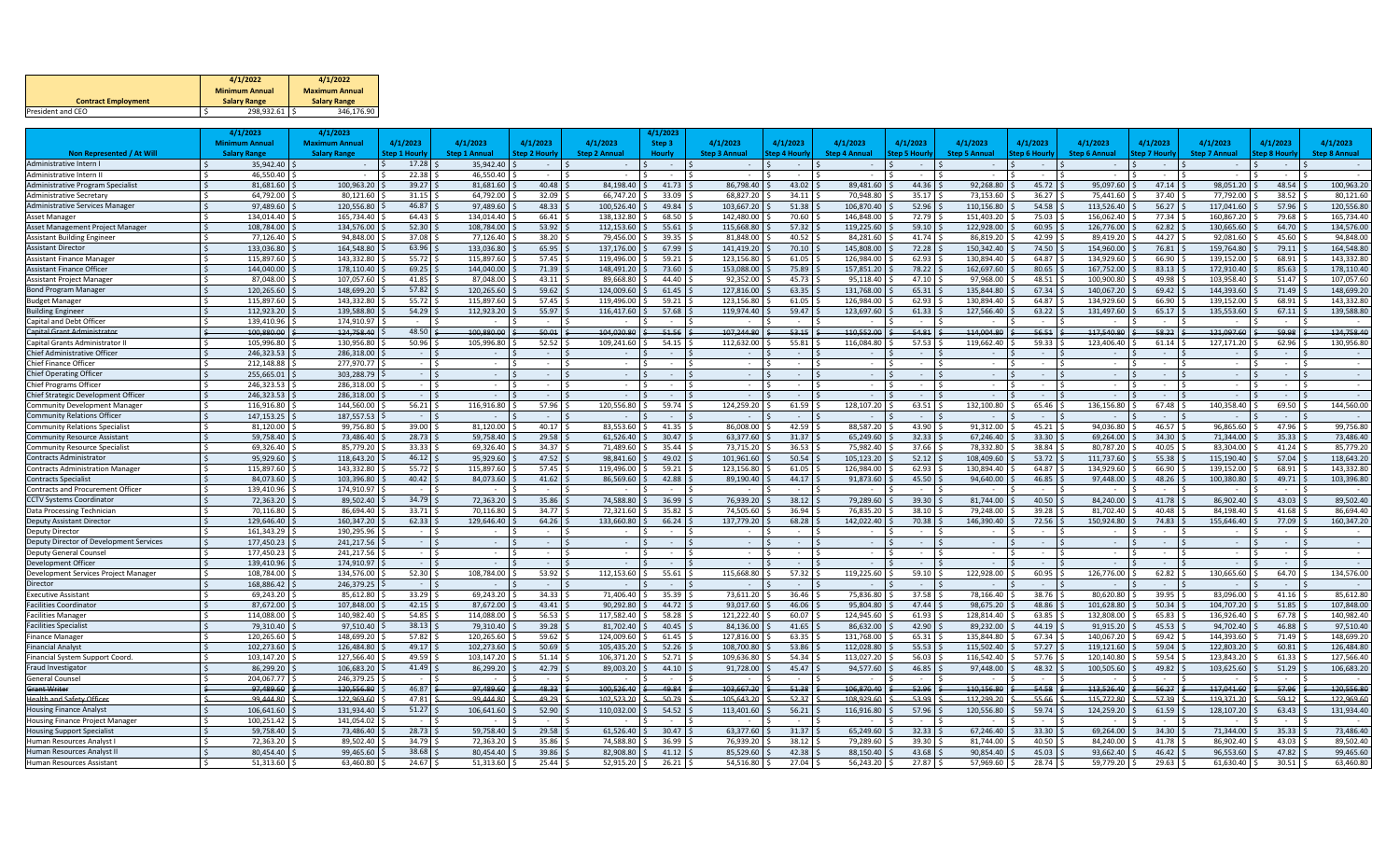| Human Resources Manager                                                        | 120,286.40          | 148,720.00           | 57.83        | 120,286.40           | 59.64       | 124,051.20          | 61.49         | 127,899.20             | 63.38      | 131,830.40           | 65.33      | 135,886.40           | 67.36      | 140,108.80           | 69.43      | 144,414.40           | 71.50       | 148,720.00           |
|--------------------------------------------------------------------------------|---------------------|----------------------|--------------|----------------------|-------------|---------------------|---------------|------------------------|------------|----------------------|------------|----------------------|------------|----------------------|------------|----------------------|-------------|----------------------|
|                                                                                | 55.931.20           | 68.806.40            | 26.89        | 55.931.20            | 27.70       | 57.616.00           | 28.54         | $\overline{59,363.20}$ | 29.39      | 61.131.20            | 30.27      | 62.961.60            |            | 64.854.40            | 32.11      | 66.788.80            | 33.08       | 68.806.40            |
| Human Resources Specialist                                                     |                     |                      |              |                      |             |                     |               |                        |            |                      |            |                      | 31.18      |                      |            |                      |             |                      |
| <b>Human Resources Technical Analyst</b>                                       | 80.454.40           | 99.465.60            | 38.68        | 80.454.40            | 39.86       | 82.908.80           | $-41.12$      | 85.529.60              | 42.38      | 88.150.40            | 43.68      | 90.854.40            | 45.03      | 93.662.40            | 46.42      | 96.553.60            | 47.82       | 99.465.60            |
| (HR) Special Programs Analys                                                   | 72.363.20           | 89.502.40            | 34.79        | 72.363.20            | 35.86       | 74.588.80           | 36.99         | 76,939.20              | 38.12      | 79.289.60            | 39.30      | 81.744.00            | 40.50      | 84.240.00            | 41.78      | 86.902.40            | 43.03       | 89.502.40            |
| I.T. Project Support Coordinator                                               | 66,019.20           | 81,702.40            | 31.74        | 66,019.20            | 32.72       | 68,057.60           | 33.73         | 70,158.40              | 34.79      | 72,363.20            | 35.86      | 74.588.80            | 36.99      | 76,939.20            | 38.13      | 79,310.40            | 39.28       | 81,702.40            |
| I.T. Business Analys                                                           | 91.832.00           | 112,902.40           | 44.15        | 91,832.00            | 45.46       | 94,556.80           | 46.83         | 97.406.40              | 48.23      | 100.318.40           | 49.69      | 103,355.20           | 51.17      | 106,433.60           | 52.71      | 109.636.80           | 54.28       | 112,902.40           |
| I.T. Operations Coordinato                                                     | 80,059.20           | 98,987.20            | 38.49        | 80,059.20            | $39.69$ \$  | 82,555.20           | 40.90         | 85,072.00              | 42.16      | 87,692.80            | 43.47      | 90,417.60            | 44.81      | 93,204.80            | 46.21      | 96,116.80            | 47.59       | 98,987.20            |
|                                                                                | 4/1/202             | 4/1/2023             |              |                      |             |                     |               |                        |            |                      |            |                      |            |                      |            |                      |             |                      |
|                                                                                | m Annua             | <b>Maximum Annua</b> | 4/1/2023     | 4/1/2023             | 4/1/2023    | 4/1/2023            | Step 3        | 4/1/2023               | 4/1/2023   | 4/1/2023             | 4/1/2023   | 4/1/2023             | 4/1/2023   | 4/1/2023             | 4/1/2023   | 4/1/2023             | 4/1/2023    | 4/1/2023             |
| Non Represented / At Will                                                      | <b>Salary Range</b> | <b>Salary Range</b>  | tep 1 Hourly | <b>Step 1 Annual</b> | tep 2 Hourh | <b>Step 2 Annua</b> | <b>Hourly</b> | <b>Step 3 Annual</b>   | ep 4 Hourl | <b>Step 4 Annual</b> | ep 5 Hourl | <b>Step 5 Annual</b> | ep 6 Hour  | <b>Step 6 Annual</b> | en 7 Hourl | <b>Step 7 Annual</b> | tep 8 Hourl | <b>Sten 8 Annual</b> |
| I.T. Project Manager                                                           | 108,784.00          | 134.576.00           | 52.30        | 108.784.00           | 53.92       | 112.153.60          | 55.61         | 115.668.80             | 57.32      | 119.225.60           | 59.10      | 122.928.00           | 60.95      | 126,776.00           | 62.82      | 130.665.60           | 64.70       | 134.576.00           |
| Information Systems Specialist I                                               | 82,617.60           | 102,128.00           | 39.72        | 82,617.60            | 40.93       | 85,134.40           | 42.21         | 87,796.80              | 43.51      | 90,500.80            | 44.84      | 93,267.20            | 46.25      | 96,200.00            | 47.68      | 99,174.40            | 49.10       | 102,128.00           |
| <b>Information Systems Specialist I</b>                                        | 116,916.80          | 144,560.00           | 56.21        | 116,916.80           | 57.96       | 120,556.80          | 59.74         | 124,259.20             | 61.59      | 128,107.20           | 63.51      | 132,100.80           | $65.46$ \$ | 136,156.80           | 67.48      | 140,358.40           | 69.50       | 144,560.00           |
|                                                                                |                     | 173,317.70           |              |                      |             |                     |               |                        |            |                      |            |                      |            |                      |            |                      |             |                      |
| Information Technology Officer                                                 | 132.913.41          |                      |              |                      |             |                     |               |                        |            |                      |            |                      |            |                      |            |                      |             |                      |
| Innovation and Fund Development Manager                                        | 103.376.00          | 127.108.80           | 49.70        | 103.376.00           | 51.18       | 106.454.40          | 52.73         | 109,678.40             | 54.30      | 112,944.00           | 55.93      | 116,334.40           | 57.61      | 119,828.80           | 59.34      | 123.427.20           | 61.11       | 127.108.80           |
| <b>Investigations Specialist</b>                                               | 46.820.80           | 65,104.00            | 22.51        | 46.820.80            | 23.76       | 49.420.80           | 24.98         | 51,958.40              | 24.73      | 51,438.40            | 27.54      | 57,283.20            | 28.92      | 60,153.60            | 30.39      | 63,211.20            | 31.30       | 65,104.00            |
| Jobs Plus Career Development Specialist                                        | 70,449.60           |                      | 33.87        | 70.449.60            |             |                     |               |                        |            |                      |            |                      |            |                      |            |                      |             |                      |
| Jobs Plus Life Coach                                                           | 59.092.80           |                      | 28.41        | 59.092.80            |             |                     |               | $\sim$                 |            |                      |            |                      | $\sim$     | $\sim$               |            |                      |             |                      |
| Jobs Plus Program Manager                                                      | 90,896.00           |                      | 43.70        | 90,896.00            |             | $\zeta$             |               |                        |            |                      |            |                      |            |                      |            |                      |             |                      |
| Jobs Plus Resident Site Assistant                                              | 35,942.40           |                      | 17.28        | 35,942.40            |             | $\leq$              |               |                        |            |                      |            |                      |            |                      |            |                      |             |                      |
| Labor Compliance Administrator                                                 | 105,248.00          | 130,104.00           | 50.60        | 105.248.00           | $52.17$ \$  | 108,513.60          | 53.77         | 111.841.60             | 55.43      | 115.294.40           | 57.13      | 118,830.40           | 58.90      | 122,512.00           | $60.73$ \$ | 126,318.40           | 62.55       | 130,104.00           |
| Labor Compliance Specialist                                                    | 69,243.20           | 85,612.80            | 33.29        | 69.243.20            | 34.33       | 71,406.40           | 35.39         | 73.611.20              | 36.46      | 75.836.80            | 37.58      | 78,166.40            | 38.76      | 80,620.80            | 39.95      | 83,096.00            | 41.16       | 85,612.80            |
| Legal Assistant                                                                | 69,243.20           | 85,612.80            | 33.29        | 69,243.20            | 34.33       | 71,406.40           | 35.39         | 73,611.20              | 36.46      | 75,836.80            | 37.58      | 78,166.40            | 38.76      | 80,620.80            | 39.95      | 83,096.00            | 41.16       | 85,612.80            |
| Marketing & Special Projects                                                   |                     |                      |              |                      |             |                     |               |                        |            |                      |            |                      |            |                      |            |                      |             |                      |
| Coordinator                                                                    | 79,768.00           | 98,675.20            | 38.35        | 79,768.00            | 39.53       | 82,222.40           | 40.77         | 84,801.60              | 42.02      | 87,401.60            | 43.32      | 90,105.60            | 44.69      | 92,955.20            | 46.07      | 95,825.60            | 47.44       | 98,675.20            |
| Media and Marketing Specialist                                                 | 100.838.40          | 124.696.00           | 48.48        | 100.838.40           | 49.99       | 103.979.20          | 51.53         | 107,182.40             | 53.11      | 110,468.80           | 54.78      | 113,942.40           | 56.46      | 117,436.80           | 58.18      | 121,014.40           | 59.95       | 124,696.00           |
| <b>Oracle Certified Specialist</b>                                             | 103.147.20          | 127,566.40           | 49.59        | 103.147.20           | 51.14       | 106,371.20          | 52.71         | 109.636.80             | 54.34      | 113,027.20           | 56.03      | 116.542.40           | 57.76      | 120,140.80           | 59.54      | 123.843.20           | 61.33       | 127.566.40           |
|                                                                                | 78,956.80           | 97,635.20            | 37.96        | 78,956.80            | 39.13       | 81,390.40           | 40.36         | 83,948.80              | 41.59      | 86,507.20            | 42.89      | 89,211.20            | 44.20      | 91,936.00            | 45.58      | 94.806.40            | 46.94       | 97,635.20            |
| Paralegal                                                                      |                     |                      |              |                      |             |                     |               |                        |            |                      |            |                      |            |                      |            |                      |             |                      |
| Paralegal Analyst                                                              | 73.216.00           | 90.563.20            | 35.20        | 73.216.00            | 36.30       | 75.504.00           | 37.42         | 77.833.60              | 38.58      | 80.246.40            | 39.76      | 82,700.80            | 40.97      | 85,217.60            | 42.26      | 87.900.80            | 43.54       | 90.563.20            |
| Paralegal II                                                                   | 86,257.60           | 106.641.60           | 41.47        | 86,257.60            | 42.78       | 88.982.40           | 44.09         | 91,707.20              | 45.45      | 94.536.00            | 46.85      | 97.448.00            | 48.31      | 100.484.80           | 49.80      | 103.584.00           | 51.27       | 106,641.60           |
| Payroll Supervisor                                                             | 95,929.60           | 118,643.20           | 46.12        | 95,929.60            | 47.52       | 98.841.60           | 49.02         | 101,961.60             | 50.54      | 105,123.20           | 52.12      | 108,409.60           | 53.72      | 111,737.60           | 55.38      | 115,190.40           | 57.04       | 118,643.20           |
| Payroll Technician                                                             | 65,291.20           | 80,724.80            | 31.39        | 65,291.20            | 32.39       | 67,371.20           | 33.37         | 69,409.60              | 34.40      | 71,552.00            | 35.48      | 73,798.40            | 36.58      | 76,086.40            | 37.69      | 78,395.20            | 38.81       | 80,724.80            |
| Payroll Technician I                                                           | 75.108.80           | 92,372.80            | 36.11        | 75.108.80            | 37.19       | 77,355.20           | 38.31         | 79.684.80              | 39.46      | 82,076.80            | 40.64      | 84,531.20            | 41.86      | 87,068.80            | 43.12      | 89.689.60            | 44.41       | 92,372.80            |
| *Program Development Coordinator                                               | 79,768.00           | 98,675.20            | 38.35        | 79,768.00            | 39.53       | 82,222,40           | 40.77         | 84,801.60              | 42.02      | 87,401.60            | 43.32      | 90,105.60            | $44.69$ \$ | 92,955.20            | 46.07      | 95,825.60            | 47.44       | 98,675.20            |
| Program Development Manager                                                    | 108.784.00          | 134,576.00           | 52.30        | 108.784.00           | 53.92       | 112.153.60          | 55.61         | 115,668.80             | 57.32      | 119,225.60           | 59.10      | 122,928.00           | $60.95$ \$ | 126,776.00           | 62.82      | 130.665.60           | 64.70       | 134,576.00           |
| Project Delivery Manage                                                        | 108.784.00          | 134,576.00           | 52.30        | 108.784.00           | 53.92       | 112,153.60          | 55.61         | 115,668.80             | 57.32      | 119,225.60           | 59.10      | 122,928.00           | 60.95      | 126,776.00           | 62.82      | 130.665.60           | 64.70       | 134,576.00           |
| Project Development Manager                                                    | 108,784.00          | 134,576.00           | 52.30        | 108,784.00           | 53.92       | 112,153.60          | 55.61         | 115.668.80             | 57.32      | 119,225.60           | 59.10      | 122,928.00           | 60.95      | 126,776.00           | 62.82      | 130,665.60           | 64.70       | 134,576.00           |
| Public Works and Compliance Administrator                                      | 99.756.80           | 122.657.60           | 47.96        | 99.756.80            | 49.39       | 102.731.20          | 50.87         | 105.809.60             | 52.40      | 108.992.00           | 53.97      | 112,257.60           | 55.59      | 115,627.20           | 57.26      | 119,100.80           | 58.97       | 122.657.60           |
| <b>Purchasing Manager</b>                                                      | 108,784.00          | 134,576.00           | 52.30        | 108,784.00           | 53.92       | 112,153.60          | 55.61         | 115,668.80             | 57.32      | 119,225.60           | 59.10      | 122,928.00           | 60.95      | 126,776.00           | 62.82      | 130,665.60           | 64.70       | 134,576.00           |
| <b>Quality Control Manager</b>                                                 | 119,912.00          | 148,324.80           | 57.65        | 119,912.00           | 59.44       | 123,635.20          | 61.30         | 127,504.00             | 63.18      | 131,414.40           | 65.13      | 135,470.40           | 67.15      | 139,672.00           | 69.22      | 143,977.60           | 71.31       | 148,324.80           |
| <b>Records Management Specialist</b>                                           | 70,969.60           | 87,776.00            | 34.12        | 70,969.60            | 35.18       | 73,174.40           | 36.28         | 75,462.40              | 37.41      | 77,812.80            | 38.55      | 80,184.00            | 39.75      | 82,680.00            | 40.96      | 85,196.80            | 42.20       | 87,776.00            |
| Redevelopment Project Manager                                                  | 108.784.00          | 134,576.00           | 52.30        | 108,784.00           | 53.92       | 112,153.60          | 55.61         | 115.668.80             | 57.32      | 119,225.60           | 59.10      | 122,928.00           | 60.95      | 126,776.00           | 62.82      | 130.665.60           | 64.70       | 134,576.00           |
| <b>Risk Manager</b>                                                            | 126,318.40          | 156,166.40           | 60.73        | 126,318.40           | 62.61       | 130,228.80          | 64.56         | 134,284.80             | 66.54      | 138,403.20           | 68.60      | 142,688.00           | 70.72 \$   | 147,097.60           | 72.90      | 151,632.00           | 75.08       | 156,166.40           |
| Safety Coordinator                                                             | 80,454.40           | 99,465.60            | 38.68        | 80.454.40            | 39.86       | 82.908.80           | 41.12         | 85,529.60              | 42.38      | 88.150.40            | 43.68      | 90,854.40            | 45.03      | 93,662.40            | 46.42      | 96,553.60            | 47.82       | 99,465.60            |
|                                                                                |                     |                      |              |                      |             |                     |               |                        |            |                      |            |                      |            |                      |            |                      |             |                      |
| Safety Office                                                                  | 84,364.80           | 104,332.80           | 40.56        | 84,364.80            | 41.82       | 86,985.60           | 43.11         | 89,668.80              | 44.45      | 92,456.00            | 45.81      | 95,284.80            | 47.24      | 98,259.20            | 48.72      | 101,337.60           | 50.16       | 104,332.80           |
| Section 3 and MBE/WBE Compliance                                               |                     |                      |              |                      |             |                     |               |                        |            |                      |            |                      |            |                      |            |                      |             |                      |
| Administrator                                                                  | 105,248.00          | 130,104.00           | 50.60        | 105,248.00           | 52.17       | 108,513.60          | 53.77         | 111,841.60             | 55.43      | 115,294.40           | 57.13      | 118,830.40           | 58.90      | 122,512.00           | 60.73      | 126,318.40           | 62.55       | 130,104.00           |
| Section 3 Development Coordinator                                              | 80,454.40           | 99,465.60            | 38.68        | 80.454.40            | 39.86       | 82,908.80           | 41.12         | 85,529.60              | 42.38      | 88,150.40            | 43.68      | 90,854.40            | 45.03      | 93,662.40            | 46.42      | 96,553.60            | 47.82       | 99,465.60            |
| Senior Director of Developr                                                    | 248.574.72          | 281.883.98           |              |                      |             |                     |               |                        |            |                      |            |                      |            |                      |            |                      |             |                      |
| Senior Executive Assistant                                                     | 81,099.20           | 100,276.80           | 38.99        | 81,099.20            | 40.19       | 83,595.20           | 41.43         | 86.174.40              | 42.70      | 88,816.00            | 44.04      | 91,603.20            | 45.38      | 94,390.40            | 46.81      | 97,364.80            | 48.21       | 100,276.80           |
| Senior Financial Analyst                                                       | 102.273.60          | 126.484.80           | 49.17        | 102.273.60           | 50.69       | 105.435.20          | $-52.26$      | 108.700.80             | 53.86      | 112.028.80           | 55.53      | 115.502.40           | 57.27      | 119.121.60           | 59.04      | 122.803.20           | 60.81       | 126.484.80           |
| Senior Fraud Investigator                                                      | 100,838.40          | 124,696.00           | 48.48        | 100,838.40           | 49.99       | 103,979.20          | 51.53         | 107,182.40             | 53.11      | 110,468.80           | 54.78      | 113,942.40           | 56.46      | 117,436.80           | 58.18      | 121,014.40           | 59.95       | 124,696.00           |
| Senior Human Resources Analyst                                                 | 99,444.80           | 122,969.60           | 47.81        | 99,444.80            | 49.29       | 102,523.20          | 50.79         | 105,643.20             | 52.37      | 108,929.60           | 53.99      | 112,299.20           | $55.66$ \$ | 115,772.80           | 57.39      | 119,371.20           | 59.12       | 122,969.60           |
| Senior Project Manager                                                         | 129.646.40          | 160,347.20           | 62.33        | 129,646.40           | 64.26       | 133,660.80          | 66.24         | 137,779.20             | 68.28      | 142,022.40           | 70.38      | 146,390.40           | 72.56      | 150,924.80           | 74.83      | 155,646.40           | 77.09       | 160,347.20           |
| Senior Staff Attorney                                                          | 152,839.80          | 187,907.97           |              |                      |             |                     |               |                        |            |                      |            |                      |            |                      |            |                      |             |                      |
| Staff Attorney, Specialized                                                    | 177,450.23          | 219,422.89           |              |                      |             |                     |               |                        |            |                      |            |                      |            |                      |            |                      |             |                      |
| <b>Staff Attorney I</b>                                                        | 112.424.00          | 138.236.80           | 54.05        | 112.424.00           | $55.66$ \$  | 115,772.80          | 57.33         | 119,246,40             | 59.06      | 122.844.80           | 60.82      | 126,505.60           | 62.64      | 130.291.20           | 64.51      | 134,180.80           | 66.46       | 138.236.80           |
| <b>Strategic Initiatives Officer</b>                                           | 139.410.96          | 174.910.97           |              |                      |             |                     |               |                        |            |                      |            |                      |            |                      |            |                      |             |                      |
| Strategic Initiatives Project Manage                                           | 105,643.20          | 130,665.60           | 50.79        | 105,643.20           | 52.34       | 108,867.20          | 53.99         | 112,299.20             | 55.65      | 115,752.00           | 57.37      | 119,329.60           | 59.16      | 123,052.80           | 60.99      | 126,859.20           | 62.82       | 130,665.60           |
| Strategic Initiatives Senior Project Manager                                   | 129,646.40          | 160,347.20           | 62.33        | 129,646.40           | 64.26       | 133,660.80          | 66.24         | 137,779.20             | 68.28      | 142,022.40           | 70.38      | 146,390.40           | 72.56      | 150,924.80           | 74.83      | 155,646.40           | 77.09       | 160,347.20           |
|                                                                                | 95,305.60           | 117,894.40           | 45.82        | 95,305.60            | 47.28       | 98,342.40           | 48.74         | 101,379.20             | 50.22      | 104,457.60           | 51.78      | 107,702.40           | 53.37      | 111,009.60           | 55.01      | 114,420.80           | 56.68       | 117,894.40           |
| Supervising Financial Analyst                                                  | 105,892.80          | 130,894.40           | 50.91        | 105,892.80           | 52.48       | 109,158.40          | 54.11         | 112,548.80             |            | 116,022.40           | 57.49      | 119,579.20           | 59.27      | 123,281.60           |            | 127,108.80           | 62.93       | 130,894.40           |
| Supervising Fraud Investigator<br><b>Supervising Fraud Liaison Investigato</b> |                     |                      |              |                      |             |                     |               |                        | 55.78      |                      |            |                      |            |                      | 61.11      |                      |             |                      |
|                                                                                | 105.892.80          | 130.894.40           | 50.91        | 105.892.80           | 52.48       | 109.158.40          | $-54.11$      | 112.548.80             | 55.78      | 116.022.40           | 57.49      | 119.579.20           | 59.27      | 123.281.60           | 61.11      | 127.108.80           | 62.93       | 130.894.40           |
| Supv. Construction Project Manage                                              | 108.784.00          | 134,576.00           | 52.30        | 108.784.00           | 53.92       | 112,153.60          | 55.61         | 115.668.80             | 57.32      | 119,225.60           | 59.10      | 122,928.00           | 60.95      | 126.776.00           | 62.82      | 130.665.60           | 64.70       | 134,576.00           |
| <b>Technology Contracts Analyst</b>                                            | 61.796.80           | 87.318.40            | 29.71        | 61.796.80            | 31.37       | 65.249.60           | 33.16         | 68.972.80              | 35.00      | 72.800.00            | 36.99      | 76.939.20            | 38.84      | 80.787.20            | 40.76      | 84.780.80            | 41.98       | 87.318.40            |
| <b>Training and Support Specialist</b>                                         | 73,694.40           | 91,124.80            | 35.43        | 73,694.40            | 36.52       | 75,961.60           | 37.64         | 78,291.20              | 38.79      | 80,683.20            | 40.02      | 83,241.60            | 41.26      | 85,820.80            | 42.53      | 88,462.40            | 43.81       | 91,124.80            |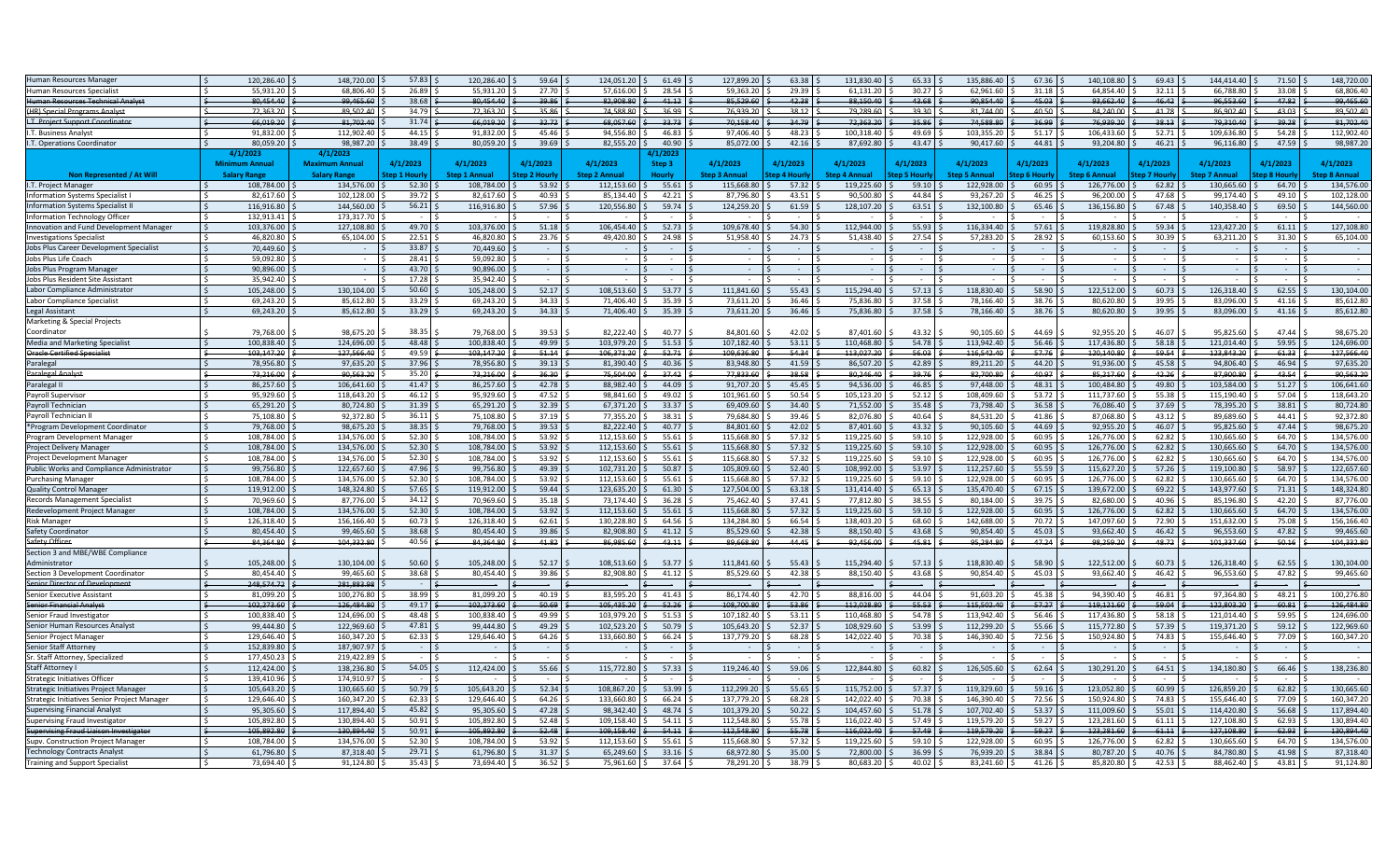| <b>Transformative Climate Communities Assistant</b> |                       |                       |            |               |            |                |                   |                     |            |              |            |              |                |              |               |            |                       |               |
|-----------------------------------------------------|-----------------------|-----------------------|------------|---------------|------------|----------------|-------------------|---------------------|------------|--------------|------------|--------------|----------------|--------------|---------------|------------|-----------------------|---------------|
| Project Manager                                     | 87,048.00 \$          | 107,057.60 \$         | $41.85$ \$ | 87,048.00 \$  | $43.11$ \$ | 89,668.80 \$   | 44.40S            | 92,352.00           | $45.73$ \$ | 95,118.40 \$ | $47.10$ \$ | 97,968.00 \$ | $48.51$ \$     | 100,900.80   | 49.98         | 103,958.40 | 51.47S                | 107,057.60    |
| Transformative Climate Communities Project          |                       |                       |            |               |            |                |                   |                     |            |              |            |              |                |              |               |            |                       |               |
| Coordinator                                         | 60,000.00 \$          | 80,000.00             |            |               |            |                |                   |                     |            |              |            |              |                |              |               |            |                       |               |
| <b>Transformative Climate Communities Project-</b>  |                       |                       |            |               |            |                |                   |                     |            |              |            |              |                |              |               |            |                       |               |
| Manager                                             | $-102,558.83$ \$      | 126,845.08            |            |               |            |                |                   |                     |            |              |            |              |                |              |               |            |                       |               |
| Transformative Climate Communities Senior Project   |                       |                       |            |               |            |                |                   |                     |            |              |            |              |                |              |               |            |                       |               |
| Manager                                             | 119,912.00            | 148,324.80            | 57.65      | 119,912.00 \$ | 59.44      | 123,635.20 \$  | $61.30$ \$        | 127,504.00          | 63.18      | 131,414.40   | 65.13      | 135,470.40   | $67.15$ \$     | 139,672.00   | 69.22         | 143,977.60 | $71.31$ $\frac{1}{2}$ | 148,324.80    |
| <b>Workers Compensation Analyst-</b>                | 95,929.60             | 118.643.20            | 46.12      | 95,929.60     | 47.52 l S  | $98.841.60$ \$ | $-49.02$ \$       | $101,961.60$ \      | $-50.54$   | 105,123.20   | $-52.12$   | 108,409.60   | $-53.72$       | 111,737.60   | $-55.38$      | 115,190.40 | $-57.04$              | 118,643.20    |
| <b>Workers Compensation Coordinator</b>             | 80,454.40 \$          | 99,465.60             | 38.68      | 80,454.40     | 39.86 \$   | 82,908.80 \$   | $41.12$ \$        | 85,529.60           | 42.38      | 88,150.40    | 43.68      | 90,854.40    | 45.03          | 93,662.40    | 46.42         | 96,553.60  | $47.82$ \$            | 99,465.60     |
|                                                     | 4/1/2023              | 4/1/2023              |            |               |            |                | 4/1/2023          |                     |            |              |            |              |                |              |               |            |                       |               |
|                                                     | <b>Minimum Annual</b> | <b>Maximum Annual</b> | 4/1/202    | 4/1/2023      | 4/1/2023   | 4/1/2023       | Step <sub>3</sub> | 4/1/2023            | 4/1/2023   | 4/1/2023     | 4/1/2023   | 4/1/2023     | 4/1/2023       | 4/1/2023     | 4/1/2023      | 4/1/2023   | 4/1/2023              | 4/1/2023      |
| Non Represented / At Will                           | <b>Salary Range</b>   | <b>Salary Range</b>   |            |               |            |                |                   | <b>Step 3 Annua</b> |            |              |            |              |                |              |               |            |                       | Step 8 Annual |
| Workforce Development Grants Administrator          | 85,363.20 \$          | 105,019.20            | 41.04      | 85,363.20     | 42.27      | 87,921.60      | $43.55$ \$        | 90,584.00           | 44.87      | 93,329.60    | 46.22      | 96,137.60 \$ | $47.59$ \$     | 98,987.20 \$ | 49.02         | 101,961.60 | $50.49$ \$            | 105,019.20    |
| Workforce Development Life Coach                    | 59,758.40 \$          | 73,486.40             | 28.73      | 59,758.40     | $29.58$ S  | $61,526.40$ \$ | $30.47$ \$        | 63,377.60           | 31.37      | 65,249.60    | 32.33      | 67,246.40    | $33.30$ $\leq$ | 69,264.00    | $34.30$ $\pm$ | 71,344.00  | $35.33$ $\frac{1}{2}$ | 73,486.40     |
| Workforce Development & Section 3                   |                       |                       |            |               |            |                |                   |                     |            |              |            |              |                |              |               |            |                       |               |
| Manager                                             | 120,286.40 \$         | 148,720.00 \$         | $57.83$ S  | 120,286.40 \$ | 59.64      | 124,051.20 \$  | $61.49$ \$        | 127,899.20          | 63.38      | 131,830.40   | $65.33$ :  | 135,886.40   | $67.36$ \$     | 140,108.80   | $69.43$ \ 5   | 144,414.40 | $71.50$ \$            | 148,720.00    |

|                        |                |                                                          |               |                       |               |                       | 1/1/2023                                                                  |                                                                                                                                                                 |              |               |            |               |             |                |              |               |                       |          |
|------------------------|----------------|----------------------------------------------------------|---------------|-----------------------|---------------|-----------------------|---------------------------------------------------------------------------|-----------------------------------------------------------------------------------------------------------------------------------------------------------------|--------------|---------------|------------|---------------|-------------|----------------|--------------|---------------|-----------------------|----------|
|                        |                | Minimum Annual Salary   Maximum Annual Salary   1/1/2023 |               | 1/1/2023              | 1/1/2023      | 1/1/2023              | Step 3                                                                    | 1/1/2023                                                                                                                                                        | 1/1/2023     | 1/1/2023      | 1/1/2023   | 1/1/2023      | 1/1/2023    | 1/1/2023       | 1/1/2023     | 1/1/2023      | 1/1/2023              | 1/1/2023 |
|                        |                |                                                          | Step 1 Hourly | <b>Step 1 Monthly</b> | Step 2 Hourly | <b>Step 2 Monthly</b> | <b>Hourly</b>                                                             | Step 3 Monthly Step 4 Hourly Step 4 Monthly Step 5 Hourly Step 5 Monthly Step 6 Hourly Step 6 Monthly Step 7 Hourly Step 7 Monthly Step 8 Hourly Step 8 Monthly |              |               |            |               |             |                |              |               |                       |          |
| Man Sup. I             | 75,296.00 \$   | 105,892.80 \$                                            | $36.20$ \$    | $6,274.67$ \$         | $38.20$ \$    | $6,621.33$ \$         | $40.28$ \$                                                                | 6,981.87 \$                                                                                                                                                     | $42.51$   \$ | 7,368.40 \$   | $44.84$ \$ | $7,772.27$ \$ | $47.10$ \$  | $8,164.00$ \$  | $49.44$ \ \$ | 8,569.60 \$   | $50.91$ $\frac{2}{3}$ | 8.824.40 |
| Man Sup. II            | 80,579.20 \$   | 113,339.20 5                                             | $38.74$ S     | 6,714.93 \$           | $40.87$ S     | 7,084.13 \$           | $43.11$ \$                                                                | 7,472.40 \$                                                                                                                                                     | 45.48        | 7,883.20 \$   | $47.98$ \$ | $8,316.53$ \$ | $50.40$ \$  | 8,736.00 \$    | $52.91$ \$   | 9,171.07      | $54.49$ \$            | 9.444.93 |
| <b>Working Foreman</b> | $51.979.20$ \$ | 73,528.00                                                | $24.99$ \$    | $4,331.60$ \$         | $26.40$ \$    |                       | $-4,576.00$ $\left  \right. \right.$ \$ 27.92 $\left  \right. \right.$ \$ | $4,839.47$ \$                                                                                                                                                   | $-29.48$ \$  | $5,109.87$ \$ | $30.51$ \$ | $5,288.40$ \$ | $-32.67$ \$ | $-5,662.80$ \$ | $34.32$ \$   | $5,948.80$ \$ | $-35.35$ \$           | 6,127,33 |

|                                  |            |                                               |                      |                       |               |                       | 1/1/2023   |                       |                        |           |          |                       |          |                       |                      |                       |                      |                       |
|----------------------------------|------------|-----------------------------------------------|----------------------|-----------------------|---------------|-----------------------|------------|-----------------------|------------------------|-----------|----------|-----------------------|----------|-----------------------|----------------------|-----------------------|----------------------|-----------------------|
|                                  |            | Minimum Annual Salary   Maximum Annual Salary | 1/1/2023             | 1/1/2023              | 1/1/2023      | 1/1/2023              | Step 3     | 1/1/2023              | 1/1/2023               | 1/1/2023  | 1/1/2023 | 1/1/2023              | 1/1/2023 | 1/1/2023              | 1/1/2023             | 1/1/2023              | 1/1/2023             | 1/1/2023              |
| CHP-M                            | Range      | Range                                         | <b>Step 1 Hourly</b> | <b>Step 1 Monthly</b> | Step 2 Hourly | <b>Step 2 Monthly</b> | Hourly     | <b>Step 3 Monthly</b> | <b>Step 4 Hourly L</b> |           |          | <b>Step 5 Monthly</b> |          | <b>Step 6 Monthly</b> | <b>Step 7 Hourly</b> | <b>Step 7 Monthly</b> | <b>Step 8 Hourly</b> | <b>Step 8 Monthly</b> |
| <b>CSC Project Director</b>      | 86,382.40  | 106,267.20                                    | 41.53                | 7,198.53 \$           | 42.78         | 7,415.20 \$           | $44.07$ S  | 7,638.80              | $45.38$ :              | 7,865.87  | 46.75    | 8,103.33              | 48.15 :  | 3,346.00              | 49.59                | 8,595.60              | 51.09                | 8,855.60              |
| <b>CSP Manager</b>               | 109,220.80 | 134,264.00                                    | 52.51                | $9,101.73$ \$         | 54.08         | $9,373.87$ \$         | 55.68      | 9,651.20              | $57.35$ \,             | 9,940.67  | 59.08    | 10,240.53             | 60.84    | 10,545.60             | 62.68                | 10,864.53             | 64.55                | 11,188.67             |
| <b>Field Superintendant</b>      | 101,878.40 | 125,278.40                                    | 48.98                | 8,489.87 \$           | $50.44$ $\pm$ | $8,742.93$ \$         | $51.95$ \$ | 9,004.67              | 53.53                  | 9,278.53  | 55.14    | 9,557.60 \$           | 56.78 :  | 9,841.87              | 58.47                | 10,134.80             | 60.23                | 10,439.87             |
| Manager I                        | 86,382.40  | 106,267.20                                    | 41.53                | 7,198.53 \$           | 42.78         | 7,415.20 \$           | 44.07 \$   | 7,638.80              | $45.38$ \$             | 7,865.87  | 46.75    | $8,103.33$ ;          | 48.15 :  | 3,346.00              | 49.59                | 8,595.60              | 51.09                | 8,855.60              |
| Manager II                       | 93,766.40  | 115,294.40                                    | 45.08                | $7,813.87$ \$         | 46.42         | $8,046.13$ \$         | $47.83$ \$ | 8,290.53              | 49.25                  | 8,536.67  | 50.74    | 8,794.93              | 52.25    | 9,056.67              | 53.82                | 9,328.80              | 55.43                | 9,607.87              |
| Manager III                      | 101,878.40 | 125,278.40                                    | 48.98                | 8,489.87              | 50.44         | 8,742.93 \$           | 51.95      | 9,004.67              | $53.53$ \,             | 9,278.53  | 55.14    | 9,557.60              | 56.78    | 9,841.87              | 58.47                | 10,134.80             | 60.23                | 10,439.87             |
| Manager IV                       | 109,220.80 | 134,264.00                                    | 52.51                | $9,101.73$ \$         | 54.08         | $9,373.87$ \$         | $55.68$ :  | 9,651.20              | 57.35                  | 9,940.67  | 59.08    | 10,240.53             | 60.84    | 10,545.60             | 62.68                | 10,864.53             | 64.55                | 11,188.67             |
| Manager IV Split Site            | 114,691.20 | 141,003.20                                    | 55.14                | 9,557.60              | 56.78         | 9,841.87 \$           | 58.47 \$   | 10,134.80             | 60.23                  | 10,439.87 | 62.05    | 10,755.33             | 63.91    | 11,077.73             | 65.83                | 11,410.53             | 67.79                | 11,750.27             |
| Resident Dev. Program            | 101,878.40 | 125,278.40                                    | 48.98                | 8,489.87 \$           | 50.44         | 8,742.93 \$           | $51.95$ \$ | 9,004.67              | 53.53                  | 9,278.53  | 55.14    | $9,557.60$ \$         | 56.78    | 9,841.87              | 58.47                | 10,134.80             | 60.23                | 10,439.87             |
| <b>Resident Services Manager</b> | 109,220.80 | 134,264.00                                    | 52.51                | 9,101.73              | 54.08         | 9,373.87              | 55.68 5    | 9,651.20              | $57.35$ \ \$           | 9,940.67  | 59.08    | 10,240.53             | 60.84    | 10,545.60             | 62.68                | 10,864.53             | 64.55                | 11,188.67             |
| Special Programs Coordinator     | 86,382.40  | 106,267.20                                    | 41.53                | 7,198.53 \$           | 42.78         | $7,415.20$ \$         | 44.07 \$   | 7,638.80              | $45.38$ \$             | 7,865.87  | 46.75    | 8,103.33              | 48.15    | 8,346.00              | 49.59                | 8,595.60              | 51.09                | 8,855.60              |
| Systems & Procedures Supervisor  | 96,387.20  | 118,539.20                                    | 46.34                | 8,032.27 \$           | 47.73         | $8,273.20$ \$         | $49.17$ \$ | 8,522.80              | 50.65                  | 8.779.33  |          | 9,042.80 \$           | 53.74    | ),314.93              | 55.33                | 9,590.55              | 56.99                | 9,878.27              |

|                                         |           |                                               |                     |                       |                                     |                       | 1/1/2023          |                       |             |                |                      |                       |                     |                       |                      |                       |                     |                       |
|-----------------------------------------|-----------|-----------------------------------------------|---------------------|-----------------------|-------------------------------------|-----------------------|-------------------|-----------------------|-------------|----------------|----------------------|-----------------------|---------------------|-----------------------|----------------------|-----------------------|---------------------|-----------------------|
|                                         |           | Minimum Annual Salary   Maximum Annual Salary | 1/1/2023            | 1/1/2023              | 1/1/2023                            | 1/1/2023              | Step <sub>3</sub> | 1/1/2023              | 1/1/2023    | 1/1/2023       | 1/1/2023             | 1/1/2023              | 1/1/2023            | 1/1/2023              | 1/1/2023             | 1/1/2023              | 1/1/2023            | 1/1/2023              |
| <b>AFSCME</b>                           | Range     | Range                                         | <b>Step 1 Hourh</b> | <b>Step 1 Monthly</b> | <b>Step 2 Houri</b>                 | <b>Step 2 Monthly</b> | <b>Hourly</b>     | <b>Step 3 Monthly</b> | Step 4 Hour | Step 4 Monthly | <b>Step 5 Hourly</b> | <b>Step 5 Monthly</b> | <b>Step 6 Hourh</b> | <b>Step 6 Monthly</b> | <b>Step 7 Hourly</b> | <b>Step 7 Monthly</b> | <b>Step 8 Hourk</b> | <b>Step 8 Monthly</b> |
| <b>Accountant I</b>                     | 60,569.60 | 85,737.60                                     | 29.12               | $5.047.47$ :          | 30.79                               | 5,336.93              | 32.52             | 5.636.80              | 34.33       | 5,950.53       | 36.28                | 6.288.53              | 38.08               | 6,600.53              | 40.01                | 6.935.07              | $41.22$ $\pm$       | 7,144.80              |
| Accounting Clerk                        | 51,958.40 | 73,486.40                                     | 24.98               | 4,329.87              | $26.36$ :                           | 4.569.07              | 27.89             | 4.834.27              | 29.45       | 5,104.67       | 31.12                | 5,394.13              | 32.67               | 5,662.80              | 34.29                | 5,943.60              | 35.33               | 6,123.87              |
| <b>Accounting Clerk II</b>              | 59,987.20 | 84,988.80                                     | 28.84               | 4,998.93              | $30.53$ S                           | 5,291.87              | 32.25             | 5.590.00              | 34.06       | 5.903.73       | 36.00                | 6,240.00              | 37.79               | 6,550.27              | 39.67                | 6,876.13              | 40.86               | 7,082.40              |
| <b>Assistant Buver</b>                  | 53,768.00 | 76,190.40                                     | 25.85               | 4.480.67              | $-27.36$ \$                         | 4.742.40              | $-28.84$          | 4.998.93              | 30.53       | 5,291.87       | $-32.25$             | 5,590.00              | 33.87               | 5.870.80              | $-35.56$             | 6,163.73              | 36.63               | 6,349.20              |
| <b>Budget Clerk</b>                     | 51,958.40 | 73,486.40                                     | 24.98               | 4,329.87              | $26.36$ \$                          | 4,569.07              | $-27.89$          | 4,834.27              | 29.45       | 5,104.67       | $-31.12$             | 5.394.13              | $-32.67$            | 5,662.80              | $-34.29$             | 5,943.60              | 35.33               | 6,123.87              |
| Clerk Typist                            | 39,062.40 | 55,328.00                                     | 18.78               | 3.255.20              | 19.84                               | 3.438.93              | $-20.96$          | 3.633.07              | $-22.15$    | 3.839.33       | -23.39               | 4.054.27              | 24.58               | 4.260.53              | 25.82                | 4.475.47              | 26.60               | 4.610.67              |
| <b>Community Case Manager</b>           | 46,217.60 | 66,788.80                                     | 22.22               | 3,851.47              | $23.43$ $\overline{\phantom{1}}$ \$ | 4,061.20              | $25.67$ \$        | 4,449.47              | 26.93       | 4,667.87       | 28.30                | 4,905.33              | 29.69               | 5,146.27              | 31.17                | 5,402.80              | 32.11               | 5,565.73              |
| Community Liaison Representative        | 47,070.40 | 66,664.00                                     | 22.63               | 3,922.53              | 23.90 \$                            | 4,142.67              | 25.27             | 4,380.13              | 26.68       | 4,624.53       | 28.20                | 4,888.00              | 29.62               | 5,134.13              | $31.10$ 5            | 5,390.67              | 32.05               | 5,555.33              |
| <b>Customer Support Representative</b>  | 55,848.00 | 78,998.40                                     | 26.85               | 4,654.00              | $28.35$ S                           | 4,914.00              | 29.98             | 5,196.53              | 31.65       | 5,486.00       | 33.45                | 5,798.00              | 35.12               | 6,087.47              | 36.86                | 6,389.07              | 37.98               | 6,583.20              |
| Data Entry Operator                     | 46.072.00 | 63.897.60                                     | 22.15               | 3.839.33              | 23.39                               | 4.054.27              | $-24.56$          | 4.257.07              | 25.79       | 4.470.27       | $-27.07$             | 4,692.13              | 28.41               | 4.924.40              | 29.84                | 5.172.27              | $-30.72$            | 5,324.80              |
| <b>Duplicating And Mail Clerk</b>       | 44,345.60 | 61,942.40                                     | 21.32               | 3,695.47              | $22.51$ S                           | $3,901.73$ \$         | 23.76             | 4,118.40              | 24.98       | 4,329.87       | 26.22                | 4,544.80              | 27.54               | 4,773.60              | 28.92                | 5,012.80              | 29.78 9             | 5,161.87              |
| Eligibility Interviewer                 | 51,958.40 | 73,486.40                                     | 24.98               | 4,329.87              | 26.36                               | 4,569.07              | 27.89             | 4.834.27              | 29.45       | 5,104.67       | 31.12                | 5,394.13              | 32.67               | 5,662.80              | 34.29                | 5,943.60              | 35.33               | 6,123.87              |
| <b>File Clerk</b>                       | 40,248.00 | 56,804.80                                     | 19.35               | $-3,354.00$           | $-20.45$ \$                         | 3,544.67              | $-21.56$          | 3,737.07              | $-22.75$    | 3,943.33       | $-24.10$             | 4,177.33              | 25.27               | 4,380.13              | $-26.51$             | 4,595.07              | $-27.31$            | $-4,733.73$           |
| Guest Services Assistant                | 44,345.60 | 61,942.40                                     | 21.32               | 3,695.47              | $22.51$ $\pm$                       | 3,901.73              | 23.76             | 4,118.40              | 24.98       | 4,329.87       | 26.22                | 4.544.80              | 27.54               | 4,773.60              | 28.92                | 5,012.80              | 29.78               | 5,161.87              |
| <b>Housekeeping Inspector</b>           | 51,958.40 | 73,486.40                                     | 24.98               | 4.329.87              | 26.36                               | 4.569.07              | $-27.89$          | 4.834.27              | 29.45       | 5,104.67       | $-31.12$             | 5.394.13              | $-32.67$            | 5,662.80              | $-34.29$             | 5.943.60              | 35.33               | 6,123.87              |
| Housing Inspector                       | 57,345.60 | 81,120.00                                     | 27.57               | 4,778.80              | $29.12$ \$                          | 5.047.47              | 30.79             | 5,336.93              | 32.51       | 5,635.07       | 34.34                | 5,952.27              | 36.06               | 6,250.40              | 37.85                | 6,560.67              | 39.00               | 6,760.00              |
| <b>Management Clerk</b>                 | 47,320.00 | 65,832.00                                     | 22.75               | 3,943.33              | $24.10$ \$                          | 4,177.33              | 25.28             | 4,381.87              | 26.51       | 4,595.07       | 27.88                | 4,832.53              | 29.26               | 5,071.73              | 30.71                | 5,323.07              | $31.65$ \$          | 5,486.00              |
| <b>Modernization Liaison Assistant</b>  | 35,692.80 |                                               | 17.16               | 2,974.40              |                                     |                       |                   |                       |             |                |                      |                       |                     |                       |                      |                       |                     |                       |
| <b>Pbx Receptionist</b>                 | 44,844.80 | 61,900.80                                     | 21.56               | 3,737.07              | $22.62$ \$                          | 3,920.80              | $-23.75$          | 4,116.67              | 24.97       | 4.328.13       | $-26.21$             | 4,543.07              | 27.53               | 4,771.87              | 28.89                | 5,007.60              | $-29.76$            | 5,158.4               |
| <b>Radio Dispatcher</b>                 | 51,376.00 | 70,928.00                                     | 24.70               | 4.281.33              | 25.91                               | 4,491.07              | $-27.22$          | 4.718.13              | $-28.62$    | 4.960.80       | 30.02                | 5.203.47              | $-31.55$            | 5,468.67              | $-33.10$ 8           | 5,737.33              | $-34.10$            | 5,910.67              |
| <b>Relocation Liaison Assistant</b>     | 39,062.40 | 55,328.00                                     | 18.78               | 3,255.20              | $19.84$ \$                          | $3,438.93$ \$         | 20.96             | 3.633.07              | 22.15       | 3.839.33       | 23.39                | 4,054.27              | 24.58               | 4,260.53              | 25.82                | 4,475.47              | 26.60               | 4,610.67              |
| <b>Resident Services Site Assistant</b> | 31,761.60 | 43,971.20                                     | 15.27               | 2,646.80              | $16.06$ \$                          | 2,783.73 \$           | 16.84             | 2,918.93              | 17.72       | 3.071.47       | 18.61                | 3,225.73              | 19.53               | 3,385.20              | 20.51                | 3,555.07              | 21.14               | 3,664.27              |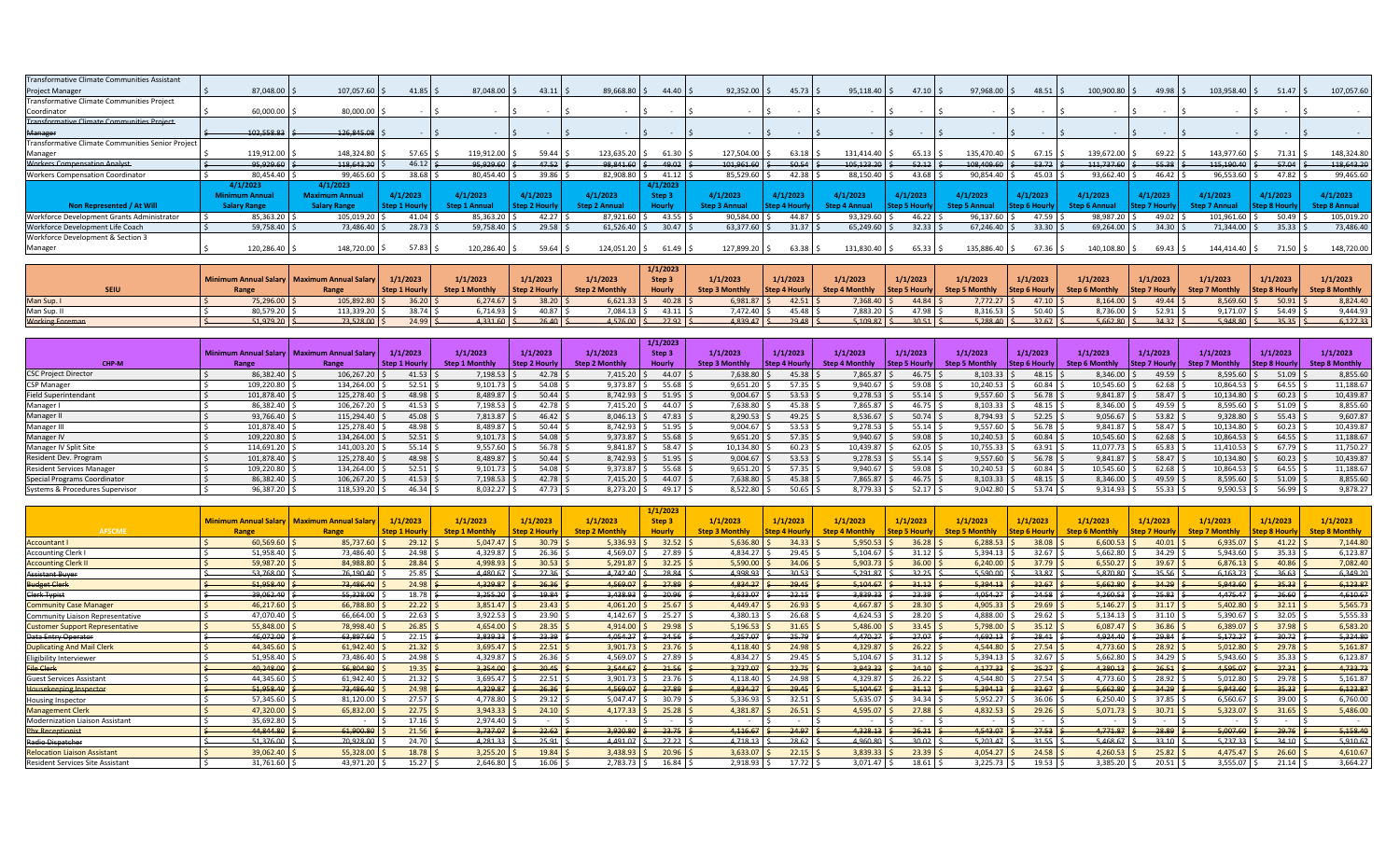| <b>Resident Services Site Coordinator</b> | 51.958.40 | 73,486.40 | 24.98         | 4.329.87 | 26.36      | 4.569.07      | 27.89    | 4.834.27 | 29.45     | 5.104.67     | 31.12     | 5.394.13 | 32.67                  | 5,662.80                   |                            | 5.943.60 | 35.33             | 6.123.87 |
|-------------------------------------------|-----------|-----------|---------------|----------|------------|---------------|----------|----------|-----------|--------------|-----------|----------|------------------------|----------------------------|----------------------------|----------|-------------------|----------|
| Secretary                                 | 51.958.40 | 73,486.46 | 24.98         | 4.329.87 | 26.36      | 4.569.07      | 27.89    | 4.834.27 | 29.45     | 5,104.67     | 31.12     | 3.394.13 | 32.67                  | 5,662.80                   | 34.29                      | 5.943.60 | $35.33 -$         | 6,123.87 |
| <b>Section Eight Advisor</b>              | 61,796.80 | 87,318.40 | 29.71         | 5,149.73 | $21.37$ .  | 5,437.47      | 33.16    | 5,747.73 | 35.00     | 6,066.67     | 36.99     | 5,411.60 | 38.84                  | $6,732.27$   $\rightarrow$ |                            | 7,065.07 | 11.98             | 7,276.5  |
| <b>Security Officer</b>                   | 46.820.80 | 65.104.00 | 22.51         | 3.901.73 | $23.76$ S  | 4.118.40      | 24.98    | 4.329.87 | 26.22     | 4.544.80     | 27.54     | 1.773.60 | 28.92                  | 5.012.80                   | 30.39                      | 5.267.6  | 31.30             | 5,425.33 |
| <b>Senior Citizens Assistant</b>          | 51,958.40 | 73,486.40 | 24.98         | 4.329.87 | $26.36$ \$ | $4.569.07$ \$ | 27.89    | 4.834.27 | 29.45     | $5.104.67$ > | 31.12     | 5.394.13 | 32.67                  | 5.662.80                   | 34.29                      | 5.943.60 | $35.33 \text{ h}$ | 6,123.87 |
| Senior Duplicating & Mail Clerk           | 47,320.0  | 65,832.0  | 22.75         | 3.943.33 |            | 4.177.33      | 25.28    | 4,381.87 | $76.51 -$ | 4,595.07     | 27.88     | 4,832.53 | 29.26                  | 5,071.73                   |                            | 5,323.0  | 31.65             | 5,486.00 |
| <b>Support Services Assistant</b>         | 16.820.80 | 65,104.00 | 22.51         | 3,901.73 | 23.76      | 4.118.40      | 24.98    | 4.329.87 | 26.22     | 4.544.80     | 27.54     | 1.773.60 | 28.92                  | 5,012.80                   | 0.39                       | 5.267.60 | 31.30             | 5,425.3  |
| <b>Tenant Relations Assistant</b>         | 61,796.80 | 87,318.40 | 29.71         | 5,149.73 |            | 5.217.33      | $-33.16$ | 5.747.73 | 35.00     | $-6,066.67$  | 36.99     | 6,411.60 | 38.84                  | 6,732.27                   | 0.07<br>4 <del>11.70</del> | 7.065.07 | 41.98             | 7,276.53 |
| Unarmed Security Officer                  | 44.345.66 | 61.942.40 | 21.32 S       | 3.695.47 | 22.51 S    | $3.901.73$ \$ | $-23.76$ | 4.118.40 | 24.98     | 4.329.87     | 26.22     | 1.544.80 | 27.54                  | 4.773.60                   | 28.92                      | 5.012.80 | $-29.78$          | 5,161.87 |
| Youth Opportunities Counselor             | 51.958.40 | 73,486.40 | 24.98         | 4.329.87 | $26.36$ \$ | $4.569.07$ \$ | 27.89    | 4.834.27 | 29.45     | 5.104.67     | 34.12     | 5.394.13 | 32.67                  | $-5.662.80$                | 34.29                      | 5.943.60 | 35.33             | 6,123.87 |
| <b>Youth Program Assistant</b>            | 52,686,40 | 74,755.20 | $25.33$ $\pm$ | 4.390.53 | 26.82      | 4.648.80      | 28.33    | 4,910.53 | 79.91     | 5,184.40     | $31.62$ : | 5.480.80 | $33.22$ $\blacksquare$ | 5.758.13                   | 34.89                      | 6.047.60 | 35.94             | 6.229.60 |

|                                                   |           |                                               |                     |                       |                     |                     | 1/1/2023      |                     |               |                |                     |                       |                      |                       |                      |                       |              |                       |
|---------------------------------------------------|-----------|-----------------------------------------------|---------------------|-----------------------|---------------------|---------------------|---------------|---------------------|---------------|----------------|---------------------|-----------------------|----------------------|-----------------------|----------------------|-----------------------|--------------|-----------------------|
|                                                   |           | Minimum Annual Salary   Maximum Annual Salary | 1/1/2023            | 1/1/2023              | 1/1/2023            | 1/1/2023            | Step 3        | 1/1/2023            | 1/1/2023      | 1/1/2023       | 1/1/2023            | 1/1/2023              | 1/1/2023             | 1/1/2023              | 1/1/2023             | 1/1/2023              | 1/1/2023     | 1/1/2023              |
| CHP A                                             | Range     | Range                                         | <b>Step 1 Hourh</b> | <b>Step 1 Monthly</b> | <b>Step 2 Hourh</b> | <b>Step 2 Month</b> | <b>Hourly</b> | <b>Step 3 Month</b> | Step 4 Hourly | Step 4 Monthly | <b>Step 5 Hourk</b> | <b>Step 5 Monthly</b> | <b>Step 6 Hourly</b> | <b>Step 6 Monthly</b> | <b>Step 7 Hourly</b> | <b>Step 7 Monthly</b> | Step 8 Hourl | <b>Step 8 Monthly</b> |
| <b>Accounting Supervisor</b>                      | 88.774.40 | 122.595.20                                    | 42.68               | 7.397.87              | 44.83               | 7.770.53            | 47.07         | 8.158.80            | 49.42         | 8.566.13       | 51.90               | 8.996.00              | 54.49                | 9.444.93              | 57.23                | 9.919.87              | 58.94        | 10,216.27             |
| <b>Administrative Analyst</b>                     | 73.340.80 | 101,233.60                                    | 35.26               | 6.111.73              | 37.03               | 6.418.53            | 38.88         | 6.739.20            | 40.82         | 7,075.47       | 42.86               | 7,429.07              | 44.99                | 7,798.27              | 47.24                | 8.188.27              | 48.67        | 8,436.13              |
| <b>Administrative Analyst</b>                     | 84,073.60 | 115,980.80                                    | 40.42               | 7,006.13              | 42.42               | 7,352.80            | 44.54         | 7,720.27            | $46.77$ S     | 8,106.80       | 49.11               | 8,512.40              | 51.56                | 8,937.07              | 54.14                | 9,384.27              | 55.76        | 9,665.0               |
| Administrative Assistant                          | 65.644.80 | 90,625.60                                     | 31.56               | 5.470.40              | 33.14 9             | 5.744.27            | 34.80         | 6.032.00            | 36.52         | 6.330.13       | 38.35               | 6.647.33              | 40.27                | 6.980.13              | 42.29                | 7.330.27              | 43.57        | 7,552.1               |
| <b>Assistant Housing Manager</b>                  | 72.904.00 | 100,630.40                                    | $35.05$ \;          | 6.075.33              | $36.79$ \$          | 6.376.93            | 38.63         | 6,695.87            | 40.55         | 7,028.67       | 42.58               | 7,380.53              | 44.72                | 7,751.47              | 46.97                | 8.141.47              | 48.38        | 8,385.87              |
| Buyer                                             | 63.856.00 | 88,129.60                                     | 30.70               | 5.321.33              | $32.24$ $\pm$       | 5.588.27            | 33.85         | 5.867.33            | 35.55         | 6.162.00       | 37.32               | 6.468.80              | 39.17                | 6.789.47              | 41.15                | 7.132.67              | 42.37        | 7.344.13              |
| <b>Computer Education Training Spec</b>           | 57.200.00 | 78.936.00                                     | 27.50               | 4.766.67              | 28.88               | 5.005.87            | 30.31         | 5.253.73            | 31.84         | 5.518.93       | 33.42               | 5.792.80              | 35.09                | 6.082.27              | 36.84                | 6.385.60              | 37.95        | 6,578.00              |
| <b>Construction Project Assistant</b>             | 74.068.80 | 104,187.20                                    | 35.61               | 6,172.40              | $37.39$ S           | 6.480.93            | 39.25         | 6.803.33            | 41.21         | 7.143.07       | 43.28               | 7,501.87              | 45.44                | 7,876.27              | 47.71                | 8.269.73              | 50.09        | 8,682.2               |
| <b>Construction Project Manager</b>               | 88.774.40 | 122,595.20                                    | 42.68               | 7.397.87              | $44.83$ $\pm$       | 7.770.53            | 47.07         | 8.158.80            | 49.42         | 8.566.13       | 51.90               | 8,996.00              | 54.49                | 9.444.93              | 57.23                | 9.919.87              | 58.94        | 10,216.27             |
| <b>Department Automation Coordinator</b>          | 81.827.20 | 112,923.20                                    | 39.34               | 6.818.93              | $41.29$ \$          | 7,156.93            | 43.36         | 7,515.73            | 45.54         | 7,893.60       | 47.81               | 8,287.07              | 50.20                | 8,701.33              | 52.71                | 9,136.40              | 54.29        | 9,410.27              |
| <b>Environmental Coordinator</b>                  | 88.774.40 | 122,595.20                                    | 42.68               | 7,397.87              | $44.83$ $\leq$      | 7.770.53            | 47.07         | 8,158.80            | 49.42         | 8,566.13       | 51.90               | 8,996.00              | 54.49                | 9.444.93              | 57.23                | 9,919.87              | 58.94        | 10,216.27             |
| <b>Enviromental Services Supervisor</b>           | 96.824.00 | 133,619.20                                    | 46.55               | 8.068.67              | 48.87               | 8.470.80            | 51.31         | 8,893.73            | 53.88         | 9,339.20       | 56.57               | 9,805.47              | 59.40                | 10,296.00             | 62.37                | 10,810.80             | 64.24        | 11,134.93             |
| <b>Environmental Technician</b>                   | 73.340.80 | 101,233.60                                    | 35.26               | 6.111.73              | $37.03$ S           | 6.418.53            | 38.88         | 6.739.20            | 40.82         | 7.075.47       | 42.86               | 7.429.07              | 44.99                | 7,798.27              | 47.24                | 8.188.27              | 48.67        | 8,436.13              |
| <b>Housing Inspector Supervisor</b>               | 69,430.40 | 95,804.80                                     | 33.38               | 5,785.87              | 35.05               | 6.075.33            | 36.78         | 6,375.20            | 38.63         | 6,695.87       | 40.55               | 7,028.67              | 42.59                | 7,382.27              | 44.73                | 7,753.20              | 46.06        | 7,983.73              |
| <b>Job Developer</b>                              | 63.044.80 | 87,027.20                                     | 30.31               | 5.253.73              | 31.85               | 5.520.67            | 33.43         | 5.794.53            | 35.10         | 6.084.00       | 36.85               | 6.387.33              | 38.69                | 6,706.27              | 40.62                | 7.040.80              | 41.84        | 7,252.2               |
| Language Services Coordinator                     | 75,316.80 | 103,979.20                                    | 36.21               | 6,276.40              | 38.01               | 6,588.40            | 39.92         | 6,919.47            | 41.92         | 7,266.13       | 44.02               | 7,630.13              | 46.23                | 8,013.20              | 48.52                | 8,410.13              | 49.99        | 8,664.93              |
| Network Technician                                | 63.044.80 | 87,027.20                                     | 30.31               | 5,253.73              | 31.85               | 5,520.67            | $-33.43$      | 5,794.53            | 35.10         | 6,084.00       | $-36.85$            | 6,387.33              | 38.69                | 6,706.27              | 40.62                | 7,040.80              | 41.84        | 7,252.27              |
| Ombudsperson                                      | 79,060.80 | 109,200.00                                    | 38.01               | 6.588.40              | 39.92               | 6.919.47            | 41.92         | 7,266.13            | 44.01         | 7,628.40       | 46.22               | 8,011.47              | 48.52                | 8,410.13              | 50.96                | 8,833.07              | 52.50        | 9,100.00              |
| Quality Control and Customer Relations Supervisor | 68,931.20 | 95,139.20                                     | 33.14               | 5.744.27              | $34.79$ S           | 6.030.27            | 36.53         | 6,331.87            | 38.36         | 6.649.07       | 40.27               | 6,980.13              | 42.29                | 7,330.27              | 44.41                | 7.697.73              | 45.74        | 7,928.27              |
| Quality Control Assistant                         | 65.644.80 | 90,625.60                                     | 31.56               | 5.470.40              | 33.14               | 5.744.27            | 34.80         | 6.032.00            | 36.52         | 6.330.13       | 38.35               | 6.647.33              | 40.27                | 6,980.13              | 42.29                | 7.330.27              | 43.57        | 7,552.1               |
| <b>Security Supervisor</b>                        | 57,200.00 | 78,936.00                                     | 27.50               | 4.766.67              | 28.88               | 5.005.87            | 30.31         | 5.253.73            | 31.84         | 5.518.93       | 33.42               | 5,792.80              | 35.09                | 6,082.27              | 36.84                | 6.385.60              | 37.95        | 6.578.00              |
| <b>Senior Accountant</b>                          | 75.524.80 | 104,208.00                                    | 36.31               | 6.293.73              | 38.11               | 6.605.73            | 40.02         | 6,936.80            | 42.01         | 7.281.73       | 44.10               | 7.644.00              | 46.32                | 8,028.80              | 48.63                | 8.429.20              | 50.10        | 8,684.00              |
| Senior Community Case Manager                     | 68.931.20 | 95,139.20                                     | 33.14               | 5.744.27              | $34.79$ S           | 6.030.27            | 36.53         | 6.331.87            | 38.36         | 6.649.07       | 40.27               | 6,980.13              | 42.29                | 7,330.27              | 44.41                | 7.697.73              | 45.74        | 7,928.27              |
| Support Services Supervisor                       | 69.430.40 | 95.804.80                                     | 33.38 L             | 5.785.87              | 35.05 L             | 6.075.33            |               | 6.375.20            | 38.63         | 6.695.87       | 40.55               | 7.028.67              | 42.59                | 382.27                | 44.73                | 7.753.20              | 46.06        | 7,983.73              |

|                                  |            |                                |                  |                                        | Step 8                           |                                                    |
|----------------------------------|------------|--------------------------------|------------------|----------------------------------------|----------------------------------|----------------------------------------------------|
|                                  |            |                                |                  | 01/01/2023<br><b>Step 8 Equivalent</b> | <b>Equivalent</b><br>(8 years of |                                                    |
|                                  | 01/01/2023 | 01/01/2023                     | 01/01/2023       | (8 years of service or                 | service or more)                 | <b>Step 8 Equivalent</b><br>(8 years of service or |
| <b>Building &amp; Trades</b>     | Hourly     | <b>Monthly</b>                 | Annual           | more) Hourly                           | <b>Monthly</b>                   | more) Annual                                       |
| <b>Building Repairer</b>         | Ś<br>29.51 | Ŝ.<br>5.115.07                 | Ŝ.<br>61.380.80  | -\$<br>30.25                           | $5,243.33$ \$<br>Ŝ.              | 62,920.00                                          |
| Carpenter                        | 41.08      | 7,120.53                       | 85,446.40        | 42.11<br>S                             | 7,299.07                         | 87,588.80<br>\$                                    |
|                                  |            | Ś                              |                  |                                        |                                  |                                                    |
| Carpenter Crew Chief             | 42.57<br>Ś | 7,378.80                       | 88,545.60<br>Ŝ.  | 43.63<br>-S                            | 7,562.53<br>Ŝ                    | 90,750.40<br>Ś                                     |
| <b>Cement Finisher</b>           | 39.25      | 6,803.33<br>Ś                  | 81,640.00        | 40.23<br>-S                            | 6,973.20                         | 83,678.40<br>Ŝ                                     |
| Cement Finisher Crew Chief       | 40.74      | Ś<br>7,061.60                  | 84,739.20<br>Ŝ   | 41.76<br>\$                            | 7,238.40<br>Ŝ.                   | 86,860.80<br>Ś                                     |
| Electrician                      | 44.60      | $\mathsf{\hat{S}}$<br>7,730.67 | 92,768.00        | 45.71<br>Ŝ.                            | 7,923.07<br>Ś                    | Ś<br>95,076.80                                     |
| <b>Electrician Crew Chief</b>    | 46.12      | Ś<br>7.994.13                  | 95,929.60<br>Š.  | \$<br>47.29                            | 8,196.93 \$<br>Ŝ.                | 98,363.20                                          |
| <b>Equipment Services Worker</b> | 29.50      | \$<br>5,113.33                 | 61,360.00        | 30.24<br>Ŝ.                            | $5,241.60$ \$<br>Ś               | 62,899.20                                          |
| Gardener Caretaker               | 27.68      | \$<br>4,797.87                 | Ś<br>57,574.40   | 28.38<br>\$                            | 4,919.20 \$<br>\$                | 59,030.40                                          |
| Glazier                          | 41.18      | Ŝ.<br>7,137.87                 | 85,654.40        | 42.21<br>Ŝ.                            | $7,316.40$ \$<br>Ś               | 87,796.80                                          |
| <b>Heavy Equipment Operator</b>  | 33.23      | \$<br>5,759.87                 | 69,118.40<br>Ŝ.  | 34.06<br>-\$                           | 5,903.73 \$<br>Ŝ.                | 70,844.80                                          |
| Irrigation & Lawn Sprinkler      | 39.14      | \$<br>6,784.27                 | 81,411.20<br>\$. | 40.12<br>-S                            | $6,954.13$ \$<br>Ŝ               | 83,449.60                                          |
| Laborer                          | 38.49      | Ś<br>6.671.60                  | 80,059.20<br>.S  | 39.45<br>-S                            | 6,838.00 \$<br>Ŝ                 | 82,056.00                                          |
| Laborer Crew Chief               | 39.95      | Ś<br>6,924.67                  | 83,096.00        | 40.95                                  | 7,098.00                         | 85,176.00<br>S                                     |
| Linoleum and Soft Tile Layer     | 40.70      | \$<br>7,054.67                 | 84,656.00<br>Ś   | 41.72<br>\$                            | 7,231.47<br>\$                   | 86,777.60<br>\$                                    |
| Locksmith                        | 41.08      | Ś<br>7,120.53                  | 85,446.40        | 42.11                                  | 7,299.07<br>S                    | 87,588.80<br>Ś                                     |
| Maintenance Worker               | 18.00      | Ś<br>3,120.00                  | 37,440.00<br>Ŝ.  | 18.46<br>\$                            | 3,199.73<br>Ś                    | Ś<br>38,396.80                                     |
| Maintenance Worker, 6 mos        | 18.91      | Ś<br>3,277.73                  | 39,332.80        | 19.37<br>Ŝ.                            | Ŝ.<br>3,357.47                   | 40,289.60<br>Ŝ.                                    |
| Painter                          | 39.49      | \$<br>6,844.93                 | Ś<br>82,139.20   | 40.48<br>\$                            | 7,016.53 \$<br>\$                | 84,198.40                                          |
| <b>Painter Crew Chief</b>        | 40.99      | Ś<br>7,104.93                  | 85,259.20        | 42.02<br>-S                            | 7,283.47<br>Ś                    | Ŝ.<br>87,401.60                                    |
| Pest Control Crew Chief          | $34.73$ \$ | 6.019.87                       | 72,238.40<br>Ŝ   | 35.60<br>l \$                          | $6,170.67$ \$<br>\$              | 74,048.00                                          |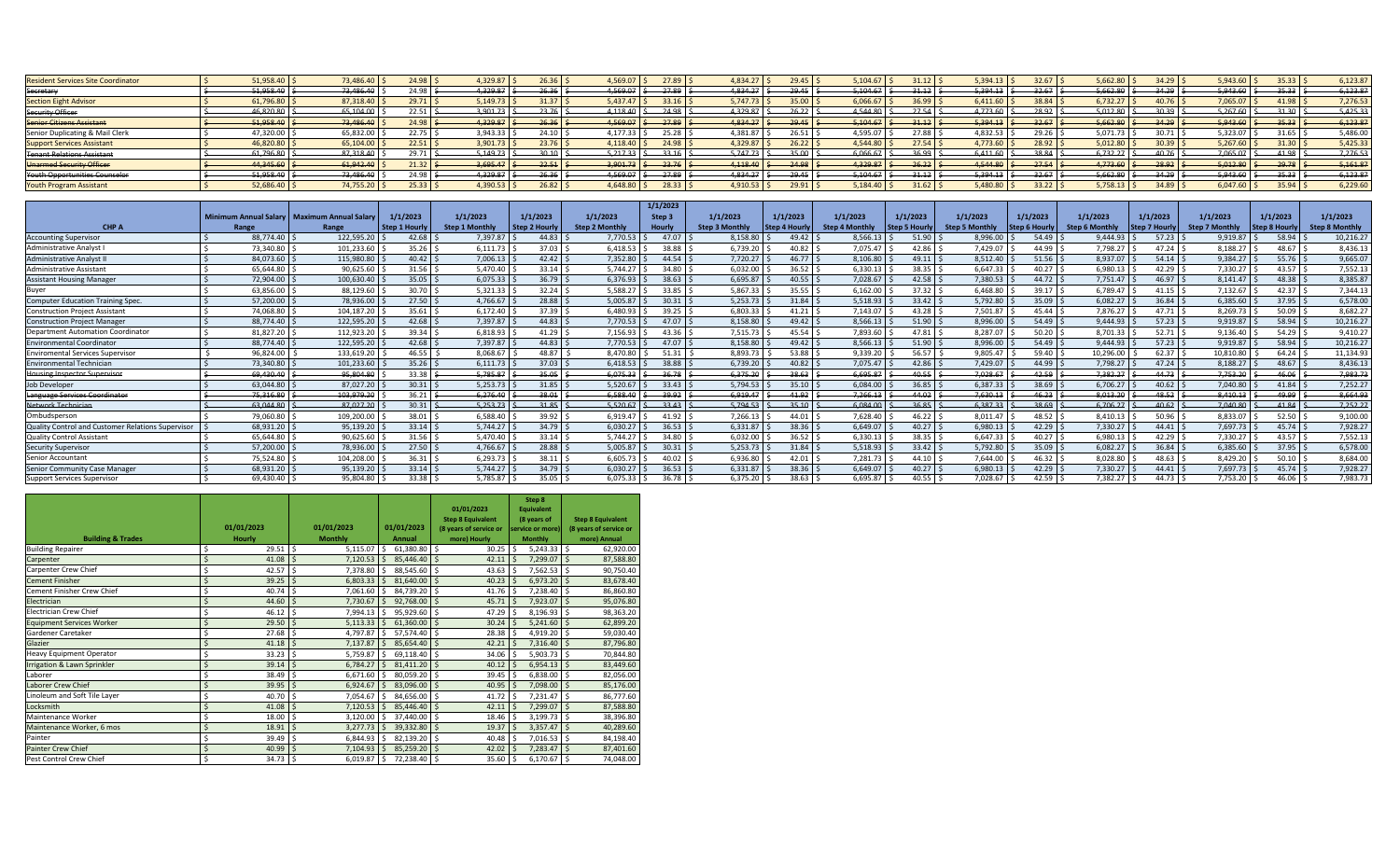| Pest Control Operator        | $33.23$ \$        | 5,759.87       | 69,118.40 \$     | 34.06 | 5,903.73    | 70,844.80<br>l \$ |
|------------------------------|-------------------|----------------|------------------|-------|-------------|-------------------|
| Plasterer                    | 38.32             | 6,642.13       | 79,705.60        | 39.27 | 6,806.80    | 81,681.60         |
| <b>Plasterer Crew Chief</b>  | 39.86             | 6.909.07       | 82,908.80 \$     | 40.86 | 7,082.40    | 84,988.80         |
| Plumber                      | 47.37             | 8,210.80<br>-S | 98,529.60 \$     | 48.55 | 8,415.33    | 100,984.00<br>ı s |
| <b>Plumber Crew Chief</b>    | $48.89$ \$        | 8,474.27       | $$101,691.20$ \$ | 50.11 | 8,685.73    | 104,228.80        |
| Pruning Crew Chief           | 33.18             | 5,751.20<br>S. | 69,014.40 \$     | 34.00 | 5,893.33    | 70,720.00         |
| Regional Senior Gardener II  | 33.23             | 5,759.87       | 69,118.40 \$     | 34.06 | 5,903.73    | 70,844.80         |
| <b>Residence Cleaner</b>     | 22.50             | 3,900.00       | 46,800.00 \$     | 23.06 | 3,997.07    | 47,964.80         |
| Senior Equipment Mechanic    | $36.51$ \$        | 6,328.40       | 75,940.80 \$     | 37.43 | 6,487.87    | 77,854.40         |
| Senior Gardener              | 29.67             | 5,142.80       | 61.713.60        | 30.42 | 5,272.80    | 63,273.60         |
| Senior Gardener II           | $29.84$ \$        | 5,172.27       | $62.067.20$ S    | 30.59 | 5,302.27    | 63,627.20<br>∣\$  |
| Senior Mower Repairer        | 36.51             | 6,328.40       | 75,940.80        | 37.43 | 6,487.87    | 77,854.40         |
| Senior Pest Control Operator | $33.97$ $\mid$ \$ | 5,888.13       | 70,657.60 \$     | 34.81 | 6,033.73    | 72,404.80<br>l S  |
| Spray Painter                | 40.47             | 7,014.80       | 84,177.60        | 41.48 | 7,189.87    | 86,278.40         |
| <b>Tile Setter</b>           | $41.22$ \$        | 7,144.80       | 85,737.60 \$     | 42.25 | 7,323.33 \$ | 87,880.00         |
| Truck Operator               | 31.64             | 5,484.27       | 65,811.20 \$     | 32.43 | 5,621.20    | 67,454.40         |
| Welder                       | $43.42 \mid$ \$   | 7,526.13       | $90,313.60$ \$   | 44.51 | 7,715.07 \$ | 92,580.80         |

|                             | <b>COMPACTION PAY* @3%</b>   |    |                              |
|-----------------------------|------------------------------|----|------------------------------|
|                             | <b>Minimum Annual Salary</b> |    | <b>Maximum Annual Salary</b> |
|                             | <b>Range 2023</b>            |    | <b>Range 2023</b>            |
| Maint. Sup.                 | 76,815.83<br>\$              | Ś  | 116,953.62                   |
| <b>Field Superintendant</b> | 103.901.63<br>\$             | Ś  | 116,953.62                   |
| Manager I                   | 88,111.16<br>\$              | Ś  | 116,953.62                   |
| Manager II                  | 95.656.17<br>\$              | Ś  | 116,953.62                   |
| Manager III                 | 103.905.97<br>\$             | Ś  | 116,953.62                   |
| Manager IV                  | \$<br>111,405.69             | Ś  | 125,780.30                   |
| Manager IV Split            | 116.973.70<br>\$             | Ś  | 125,780.30                   |
| Special Program Coordinator | 88,110.95<br>\$              | \$ | 120,263.62                   |
| Administrative Assistant    | Ś<br>66,952.50               | Ś  | 68,406.83                    |
| Assistant Housing Manager   | \$<br>74,361.38              | Ś  | 90,473.55                    |
| Senior Accountant           | Ś<br>77.020.37               | Ś  | 89.370.22                    |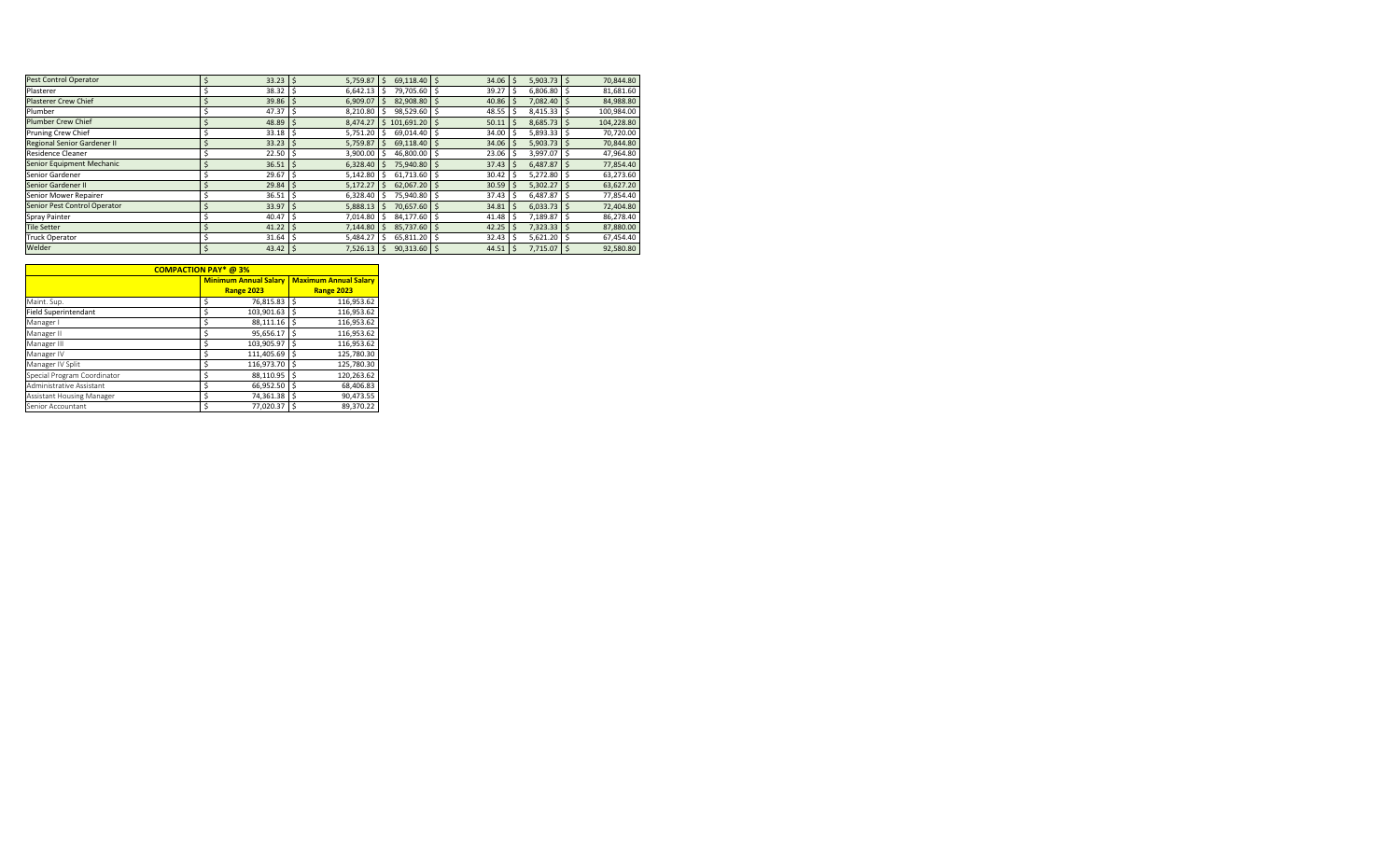|                            | 4/1/2022              | 4/1/2022              |
|----------------------------|-----------------------|-----------------------|
|                            | <b>Minimum Annual</b> | <b>Maximum Annual</b> |
| <b>Contract Employment</b> | <b>Salary Range</b>   | <b>Salary Range</b>   |
| President and CEO          | 298.932.61            | 346.176.90            |

|                                                                             | 4/1/2024                 | 4/1/2024                 |                |                          |                      |                          | 4/1/2024       |                          |                      |                          |                     |                          |                     |                          |                |                          |                |                         |
|-----------------------------------------------------------------------------|--------------------------|--------------------------|----------------|--------------------------|----------------------|--------------------------|----------------|--------------------------|----------------------|--------------------------|---------------------|--------------------------|---------------------|--------------------------|----------------|--------------------------|----------------|-------------------------|
|                                                                             | <b>Minimum Annua</b>     | <b>Maximum Annual</b>    | 4/1/2024       | 4/1/2024                 | 4/1/2024             | 4/1/2024                 | Step 3         | 4/1/2024                 | 4/1/2024             | 4/1/2024                 | 4/1/2024            | 4/1/2024                 | 4/1/2024            | 4/1/2024                 | 4/1/2024       | 4/1/2024                 | 4/1/2024       | 4/1/2024                |
| <b>Non Represented / At Will</b>                                            | <b>Salary Range</b>      | <b>Salary Range</b>      | Step 1 Hourly  | <b>Step 1 Annual</b>     | <b>Step 2 Hourly</b> | <b>Step 2 Annual</b>     | <b>Hourly</b>  | <b>Step 3 Annual</b>     | <b>Step 4 Hourly</b> | <b>Step 4 Annual</b>     | <b>Step 5 Hourl</b> | <b>Step 5 Annual</b>     | <b>Step 6 Hourl</b> | <b>Step 6 Annual</b>     | Step 7 Hourly  | <b>Step 7 Annual</b>     | Step 8 Hourh   | <b>Step 8 Annual</b>    |
| Administrative Intern I                                                     | 37,024.00                |                          | 17.80          | 37,024.00                |                      |                          | $\sim$         |                          |                      |                          |                     |                          |                     |                          |                |                          |                |                         |
| Administrative Intern II                                                    | 47.944.00                | $\sim$                   | 23.05          | 47.944.00                |                      | $\sim$                   |                | $\sim$                   |                      |                          |                     |                          |                     |                          |                |                          |                |                         |
| <b>Administrative Program Specialist</b>                                    | 84.136.00                | 104,000.00               | 40.45          | 84.136.00                | 41.69                | 86,715.20                | 42.98          | 89.398.40                | 44.31                | 92,164.80                | 45.69               | 95,035.20                | 47.09               | 97,947.20                | 48.55          | 100.984.00               | 50.00          | 104,000.00              |
| Administrative Secretary                                                    | 66,726.40                | 82,534.40                | 32.08          | 66.726.40                | 33.05                | 68.744.00                | 34.08          | 70.886.40                | 35.13                | 73,070.40                | 36.23               | 75,358.40                | 37.36               | 77,708.80                | 38.52          | 80,121.60                | 39.68          | 82,534.40               |
| <b>Administrative Services Manage</b>                                       | 100,422.40               | 124,176.00               | 48.28          | 100.422.40               | 49.78                | 103.542.40               | 51.34          | 106.787.20               | 52.92                | 110,073.60               | 54.55               | 113.464.00               | 56.22               | 116,937.60               | 57.96          | 120,556.80               | 59.70          | 124,176.00              |
| Asset Manager                                                               | 138,028.80               | 170,705.60               | 66.36          | 138,028.80               | 68.40                | 142,272.00               | 70.56          | 146,764.80               | 72.72                | 151,257.60               | 74.97               | 155,937.60               | 77.28               | 160,742.40               | 79.66          | 165,692.80               | 82.07          | 170,705.6               |
| Asset Management Project Manage                                             | 112,049.60               | 138,611.20               | 53.87          | 112,049.60               | 55.54                | 115,523.20               | 57.28          | 119,142.40               | 59.04                | 122,803.20               | 60.87               | 126,609.60               | 62.78               | 130,582.40               | 64.70          | 134,576.00               | 66.64          | 138,611.20              |
| <b>Assistant Building Engineer</b>                                          | 79,435.20                | 97.697.60                | 38.19          | 79,435.20                | 39.35                | 81.848.00                | 40.53          | 84,302.40                | 41.74                | 86,819.20                | 42.99               | 89,419.20                | 44.28               | 92,102.40                | 45.60          | 94.848.00                | 46.97          | 97,697.6                |
| <b>Assistant Director</b>                                                   | 137.030.40               | 169.478.40               | 65.88          | 137.030.40               | 67.93                | 141.294.40               | 70.03          | 145.662.40               | 72.20                | 150,176.00               | 74.45               | 154,856.00               | 76.74               | 159,619.20               | 79.11          | 164,548.80               | 81.48          | 169,478.4               |
| <b>Assistant Finance Manage</b>                                             | 119.371.20               | 147.638.40               | 57.39          | 119,371.20               | 59.17                | 123.073.60               | 60.99          | 126.859.20               | 62.88                | 130.790.40               | 64.82               | 134.825.60               | 66.82               | 138.985.60               | 68.91          | 143,332.80               | 70.98          | 147,638.4               |
| <b>Assistant Finance Officer</b>                                            | 148,366.40               | 183,456.00               | 71.33          | 148,366.40               | 73.53                | 152,942.40               | 75.81          | 157.684.80               | 78.17                | 162,593.60               | 80.57               | 167,585.60               | 83.07               | 172,785.60               | 85.62          | 178,089.60               | 88.20          | 183,456.00              |
| Assistant Project Manager                                                   | 89.668.80                | 110.260.80               | 43.11          | 89.668.80                | 44.40                | 92.352.00                | 45.73          | 95.118.40                | 47.10                | 97.968.00                | 48.51               | 100.900.80               | 49.97               | 103.937.60               | 51.48          | 107.078.40               | 53.01          | 110.260.80              |
| <b>Bond Program Manager</b>                                                 | 123,864.00               | 153,150.40               | 59.55          | 123,864.00               | 61.41                | 127,732.80               | 63.29          | 131,643.20               | 65.25                | 135,720.00               | 67.27               | 139,921.60               | 69.36               | 144,268.80               | 71.50          | 148,720.00               | 73.63          | 153,150.4               |
| <b>Budget Manage</b>                                                        | 119.371.20               | 147.638.40               | 57.39          | 119.371.20               | 59.17                | 123.073.60               | 60.99          | 126.859.20               | 62.88                | 130,790.40               | 64.82               | 134.825.60               | 66.82               | 138,985.60               | 68.91          | 143.332.80               | 70.98          | 147,638.4               |
| <b>Building Enginee</b>                                                     | 116.313.60               | 143,769.60               | 55.92          | 116,313.60               | 57.65                | 119,912.00               | 59.41          | 123,572.80               | 61.25                | 127,400.00               | 63.17               | 131,393.60               | 65.12               | 135,449.60               | 67.13          | 139,630.40               | 69.12          | 143,769.60              |
| Capital and Debt Officer                                                    | 143.593.29               | 180.158.30               |                |                          |                      |                          |                |                          |                      |                          |                     |                          |                     |                          |                |                          |                |                         |
| <b>Capital Grant Administrato</b>                                           | 103,916.80               | 128,502.40               | 49.96          | 103,916.80               | 51.51                | 107.140.80               | $-53.11$       | 110.468.80               | 54.74                | 113.859.20               | 56.45               | 117.416.00               | 58.21               | 121.076.80               | 59.97          | 124.737.60               | 61.78          | 128.502.40              |
| Capital Grants Administrator I                                              | 109,179.20               | 134.888.00               | 52.49          | 109,179.20               | 54.10                | 112,528.00               | 55.77          | 116,001.60               | 57.48                | 119,558.40               | 59.26               | 123,260.80               | 61.11               | 127,108.80               | 62.97          | 130,977.60               | 64.85          | 134,888.0               |
| Chief Administrative Officer                                                | 253.713.24               | 294.907.54               |                |                          |                      |                          |                |                          |                      |                          |                     |                          |                     |                          |                |                          |                |                         |
| <b>Chief Finance Officer</b>                                                | 218.513.35               | 286.309.89               | $\sim$         | $\sim$                   |                      | $\sim$                   |                | $\sim$                   |                      |                          |                     | $\sim$                   |                     | $\sim$                   |                |                          |                |                         |
| <b>Chief Operating Officer</b>                                              | 263.334.96               | 312.387.45               | $\sim$         | $\sim$                   |                      | $\sim$                   | $\sim$         | $\sim$                   |                      |                          | $\sim$              |                          |                     | $\sim$                   |                |                          |                |                         |
| <b>Chief Programs Officer</b>                                               | 253,713.24               | 294,907.54               |                |                          |                      |                          |                |                          |                      |                          |                     |                          |                     |                          |                |                          |                |                         |
| Chief Strategic Development Officer                                         | 253,713.24               | 294,907.54               | 57.90          |                          |                      |                          |                |                          | 63.44                |                          |                     |                          | 67.42               | 140.233.60               | 69.50          |                          |                | 148.907.20              |
| <b>Community Development Manager</b><br><b>Community Relations Officer</b>  | 120.432.00<br>151,567.85 | 148,907.20<br>193,184.25 |                | 120.432.00               | 59.70                | 124.176.00               | 61.53          | 127,982.40               |                      | 131.955.20               | 65.42               | 136.073.60               |                     |                          |                | 144.560.00               | 71.59          |                         |
|                                                                             | 83,553.60                | 102,752.00               | 40.17          | 83.553.60                | 41.38                | 86.070.40                | 42.59          | 88.587.20                | 43.87                | 91.249.60                | 45.22               | 94,057.60                | 46.57               | 96.865.60                | 47.97          | 99,777.60                | 49.40          | 102,752.00              |
| <b>Community Relations Specialist</b><br><b>Community Resource Assistan</b> | 61,547.20                | 75,691.20                | 29.59          | 61,547.20                | 30.47                | 63.377.60                | 31.38          | 65,270.40                | 32.31                | 67,204.8                 | 33.30               | 69,264.0                 | 34.30               | 71.344.00                | 35.33          | 73.486.4                 | 36.39          | 75,691.2                |
| <b>Community Resource Specialist</b>                                        | 71.406.40                | 88.358.40                | 34.33          | 71,406.40                | 35.40                | 73.632.00                | 36.50          | 75.920.00                | 37.63                | 78.270.40                | 38.79               | 80.683.20                | 40.01               | 83.220.80                | 41.25          | 85.800.00                | 42.48          | 88.358.4                |
| <b>Contracts Administrator</b>                                              | 98.800.00                | 122.200.00               | 47.50          | 98.800.00                | 48.95                | 101.816.00               | 50.49          | 105.019.20               | 52.06                | 108.284.80               | 53.68               | 111.654.40               | 55.33               | 115.086.40               | 57.04          | 118,643.20               | 58.75          | 122,200.0               |
| <b>Contracts Administration Manager</b>                                     | 119.371.20               | 147.638.40               | 57.39          | 119,371.20               | 59.17                | 123.073.60               | 60.99          | 126,859.20               | 62.88                | 130,790.40               | 64.82               | 134,825.60               | 66.82               | 138,985.60               | 68.91          | 143,332.80               | 70.98          | 147,638.40              |
| <b>Contracts Specialist</b>                                                 | 86.590.40                | 106.496.00               | 41.63          | 86.590.40                | 42.87                | 89.169.60                | 44.17          | 91.873.60                | 45.50                | 94.640.00                | 46.87               | 97.489.60                | 48.26               | 100.380.80               | 49.71          | 103.396.80               | 51.20          | 106.496.00              |
| Contracts and Procurement Officer                                           | 143,593.29               | 180,158.30               |                |                          |                      |                          |                |                          |                      |                          |                     |                          |                     |                          |                |                          |                |                         |
| <b>CCTV Systems Coordinator</b>                                             | 74.526.40                | 92.185.60                | 35.83          | 74.526.40                | 36.94                | 76.835.20                | 38.10          | 79,248.00                | 39.26                | 81.660.80                | 40.48               | 84.198.40                | 41.72               | 86,777.60                | 43.03          | 89.502.40                | 44.32          | 92.185.60               |
| Data Processing Technicia                                                   | 72,217.60                | 89,294.40                | 34.72          | 72,217.60                | 35.81                | 74.484.80                | 36.89          | 76,731.20                | 38.05                | 79,144.00                | 39.24               | 81,619.20                | 40.46               | 84,156.80                | 41.69          | 86,715.20                | 42.93          | 89,294.40               |
| Deputy Assistant Director                                                   | 133,536.00               | 165,152.00               | 64.20          | 133,536.00               | 66.19                | 137,675.20               | 68.23          | 141,918.40               | 70.33                | 146,286.40               | 72.49               | 150,779.20               | 74.74               | 155,459.20               | 77.07          | 160,305.60               | 79.40          | 165,152.00              |
| Deputy Directo                                                              | 166.183.59               | 196,004.84               |                |                          |                      |                          |                |                          |                      |                          |                     |                          |                     |                          |                |                          |                |                         |
| Deputy Director of Development Services                                     | 182.773.74               | 248.454.08               | $\sim$         | $\sim$                   |                      | $\sim$                   |                | $\sim$                   |                      |                          |                     |                          |                     | $\sim$                   |                |                          |                |                         |
| Deputy General Counse                                                       | 182.773.74               | 248.454.08               | $\sim$         | $\sim$                   |                      | $\sim$                   |                | $\sim$                   |                      |                          |                     |                          |                     | $\sim$                   |                |                          |                |                         |
| Development Officer                                                         | 143.593.29               | 180.158.30               |                |                          |                      |                          |                |                          |                      |                          |                     |                          |                     |                          |                |                          |                |                         |
| Development Services Project Manager                                        | 112,049.60               | 138,611.20               | 53.87          | 112,049.60               | 55.54                | 115,523.20               | 57.28          | 119,142.40 \$            | 59.04                | 122,803.20               | 60.87               | 126,609.60               | 62.78               | 130,582.40               | 64.70          | 134,576.00               | 66.64          | 138,611.20              |
| Director                                                                    | 173,953.01               | 253,770.63               |                |                          |                      |                          |                |                          |                      |                          |                     |                          |                     |                          |                |                          |                |                         |
| <b>Executive Assistant</b>                                                  | 71,323.20                | 88,171.20                | 34.29          | 71,323.20                | 35.36                | 73,548.80                | 36.45          | 75,816.00                | 37.55                | 78,104.00                | 38.71               | 80,516.80                | 39.92               | 83,033.60                | 41.15          | 85,592.00                | 42.39          | 88,171.20               |
| <b>Facilities Coordinato</b>                                                | 90.292.80                | 111.092.80               | 43.41          | 90.292.80                | 44.71                | 92.996.80                | 46.06          | 95.804.80                | 47.44                | 98.675.20                | 48.86               | 101.628.80               | 50.33               | 104.686.40               | 51.85          | 107.848.00               | 53.41          | 111,092.80              |
| <b>Facilities Manager</b>                                                   | 117,520.00               | 145,204.80               | 56.50          | 117,520.00               | 58.23                | 121,118.40               | 60.03          | 124,862.40               | 61.87                | 128,689.60               | 63.79               | 132,683.20               | 65.77               | 136,801.60               | 67.80          | 141,024.00               | 69.81          | 145,204.8               |
| Facilities Specialis                                                        | 81.681.60                | 100.443.20               | 39.27          | 81,681.60                | 40.46                | 84.156.80                | 41.66          | 86.652.80                | 42.90                | 89,232.00                | 44.19               | 91.915.20                | 45.52               | 94.681.60                | 46.90          | 97,552.00                | 48.29          | 100.443.2               |
| Finance Manage<br><b>Financial Analyst</b>                                  | 123.864.00<br>105.352.00 | 153.150.40<br>130,270.40 | 59.55<br>50.65 | 123.864.00<br>105,352.00 | 61.41<br>52.21       | 127.732.80<br>108,596.80 | 63.29<br>53.83 | 131.643.20<br>111,966.40 | 65.25<br>55.48       | 135,720.00<br>115,398.40 | 67.27<br>57.20      | 139,921.60<br>118,976.00 | 69.36<br>58.99      | 144.268.80<br>122,699.20 | 71.50<br>60.81 | 148,720.00<br>126,484.80 | 73.63<br>62.63 | 153.150.4<br>130,270.40 |
| Financial System Support Coord                                              | 106.246.40               | 131.393.60               | 51.08          | 106.246.40               | 52.67                | 109.553.60               | 54.29          | 112.923.20               | 55.97                | 116,417.60               | 57.71               | 120.036.80               | 59.49               | 123.739.20               | 61.33          | 127.566.40               | 63.17          | 131,393.6               |
| Fraud Investigator                                                          | 88.878.40                | 109.886.40               | 42.73          | 88.878.40                | 44.07                | 91.665.60                | 45.42          | 94.473.60                | 46.83                | 97.406.40                | 48.26               | 100.380.80               | 49.77               | 103,521.60               | 51.31          | 106,724.80               | 52.83          | 109,886.4               |
| <b>General Counse</b>                                                       | 210.189.80               | 253.770.63               |                |                          |                      |                          |                |                          |                      |                          |                     |                          |                     |                          |                |                          |                |                         |
| Grant Writer                                                                | 100.422.40               | 124.176.00               | 48.28          | 100.422.40               | 49.78                | 103.542.40               | $-51.34$       | 106.787.20               | 52.92                | 110.073.60               | 54.55               | 113.464.00               | 56.22               | 116.937.60               | 57.96          | 120.556.80               | 59.70          | 124,176.00              |
| <b>Health and Safety Officer</b>                                            | 102,419.20               | 126,651.20               | 49.24          | 102,419.20               | 50.77                | 105,601.60               | 52.31          | 108.804.80               | 53.94                | 112,195.20               | 55.61               | 115,668.80               | 57.33               | 119,246.40               | 59.11          | 122,948.80               | 60.89          | 126,651.20              |
| <b>Housing Finance Analyst</b>                                              | 109.844.80               | 135.886.40               | 52.81          | 109.844.80               | 54.49                | 113,339.20               | 56.16          | 116,812.80               | 57.90                | 120,432.00               | 59.70               | 124,176.00               | 61.53               | 127,982.40               | 63.44          | 131,955.20               | 65.33          | 135,886.40              |
| Housing Finance Project Manage                                              | 103,258.96               | 145,285.64               |                |                          |                      |                          |                |                          |                      |                          |                     |                          |                     |                          |                |                          |                |                         |
| <b>Housing Support Specialist</b>                                           | 61.547.20                | 75,691.20                | 29.59          | 61,547.20                | 30.47                | 63.377.60                | 31.38          | 65,270.40                | 32.31                | 67.204.80                | 33.30               | 69.264.00                | 34.30               | 71.344.00                | 35.33          | 73.486.40                | 36.39          | 75,691.20               |
| Human Resources Analyst                                                     | 74,526.40                | 92,185.60                | 35.83          | 74,526.40                | 36.94                | 76.835.20                | 38.10          | 79.248.00                | 39.26                | 81.660.80                | 40.48               | 84,198.40                | 41.72               | 86,777.60                | 43.03          | 89.502.40                | 44.32          | 92,185.60               |
| Human Resources Analyst                                                     | 82,867.20                | 102.440.00               | 39.84          | 82,867.20                | 41.06                | 85.404.80                | 42.35          | 88.088.00                | 43.65                | 90,792.00                | 44.99               | 93,579.20                | 46.38               | 96,470.40                | 47.81          | 99.444.80                | 49.25          | 102,440.00              |
| Human Resources Assistant                                                   | 52.852.80                | 65.374.40                | 25.41          | 52.852.80                | 26.20                | 54.496.00                | 27.00          | 56.160.00                | 27.85                | 57.928.00                | 28.71               | 59.716.80                | 29.60               | 61.568.00                | 30.52          | 63.481.60                | 31.43          | 65,374.40               |
|                                                                             |                          |                          |                |                          |                      |                          |                |                          |                      |                          |                     |                          |                     |                          |                |                          |                |                         |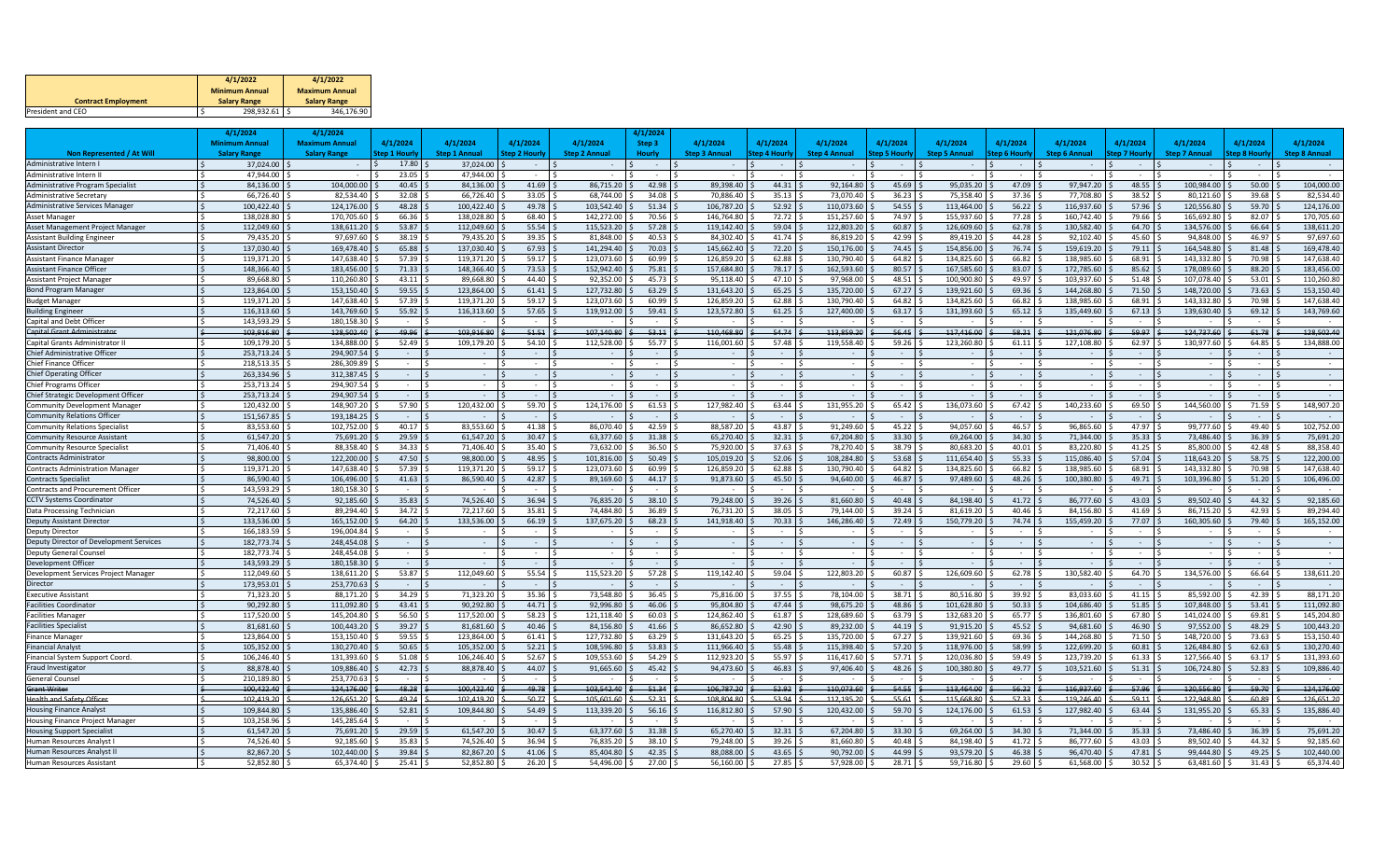| Human Resources Manager<br>123,884.80<br>153,192.00<br>59.56<br>123,884.80<br>61.43<br>127,774.40<br>63.33<br>131,726.40<br>65.28<br>135,782.40<br>67.29<br>139,963.20<br>69.38<br>144,310.40<br>71.51<br>148,740.80<br>27.70<br>28.53<br>59.342.40<br>29.40<br>61,152.00<br>30.27<br>62,961.60<br>31.18<br>64.854.40<br>32.12<br>66.809.60<br>33.07<br>68.785.60<br>57,616.00<br>70,865.60<br>57,616.00<br>Human Resources Specialist<br>82.867.20<br>85.404.80<br>42.35<br>44.99<br>46.38<br>99.444.80<br>uman Resources Technical Analyst<br>82.867.20<br>102.440.00<br>39.84<br>41.06<br>88.088.00<br>43.65<br>90,792.00<br>93.579.20<br>96.470.40<br>47.81<br>74.526.40<br>92.185.60<br>35.83<br>74.526.40<br>36.94<br>76.835.20<br>38.10<br>79.248.00<br>39.26<br>81.660.80<br>40.48<br>84.198.40<br>41.72<br>86,777.60<br>43.03<br>89.502.40<br><b>HR) Special Programs Analyst</b><br>74.526.40<br>84.156.80<br>32.69<br>67.995.20<br>33.70<br>70.096.00<br>34.74<br>72.259.20<br>35.83<br>36.94<br>$-38.10$<br>79,248.00<br>39.27<br>81.681.60<br>67.995.20<br>76.835.20<br>.T. Project Support Coordinator<br>94.577.60<br>46.82<br>48.23<br>49.68<br>103.334.40<br>52.71<br>112.923.20<br>116,292.80<br>45.47<br>94.577.60<br>97.385.60<br>100.318.40<br>51.18<br>106.454.40<br>109.636.80<br>54.29<br>T. Business Analyst<br>82,451.20<br>101,961.60<br>39.64<br>82,451.20<br>40.88<br>85,030.40<br>42.13<br>87,630.40<br>43.42<br>90,313.60<br>44.77<br>93,121.60<br>46.15<br>95,992.00<br>47.60<br>99,008.00<br>T. Operations Coordinato<br>4/1/20<br>4/1/20<br>4/1/2024<br>4/1/2024<br>4/1/2024<br>4/1/2024<br>4/1/2024<br><b>Maximum Annual</b><br>4/1/2024<br>4/1/2024<br>4/1/2024<br>Step 3<br>4/1/2024<br>4/1/2024<br>4/1/2024<br>4/1/2024<br>4/1/2024<br>um Annual<br><b>Step 6 Annual</b><br><b>Step 7 Annual</b><br>Non Represented / At Will<br><b>Salary Range</b><br><b>Salary Range</b><br><b>Step 2 Hourly</b><br>tep 4 Hourly<br><b>Step 4 Annual</b><br>tep 5 Hourh<br>itep 1 Hourly<br><b>Step 1 Annual</b><br><b>Step 2 Annual</b><br>Hourly<br><b>Step 3 Annual</b><br><b>Step 5 Annual</b><br>t <b>ep 6 Hour</b><br>ep 7 Hourl<br>138,611.20<br>53.87<br>112,049.60<br>55.54<br>115,523.20<br>57.28<br>119,142.40<br>59.04<br>122,803.20<br>60.87<br>126,609.60<br>62.78<br>130,582.40<br>64.70<br>134,576.00<br>I.T. Project Manager<br>112,049.60<br>42.16<br>43.48<br>44.82<br>47.64<br>nformation Systems Specialist I<br>85,092.80<br>105,185.6<br>40.91<br>85,092.80<br>87,692.80<br>90.438.40<br>93,225.60<br>46.19<br>96,075.20<br>99,091.20<br>49.11<br>102,148.80<br>127,982.40<br>131,955.20<br>140,233.60<br>nformation Systems Specialist I<br>120.432.00<br>148.907.20<br>57.90<br>120,432.00<br>59.70<br>124.176.00<br>61.53<br>63.44<br>65.42<br>136,073.60<br>67.42<br>69.50<br>144,560.00<br>nformation Technology Officer<br>136.900.81<br>178,517.23<br>51.19<br>106.475.20<br>52.72<br>109.657.60<br>54.31<br>112.964.80<br>55.93<br>116.334.40<br>57.61<br>123,427,20<br>127.129.60<br><b>Inovation and Fund Development Manager</b><br>106.475.20<br>130.915.20<br>119.828.8<br>59.34<br>61.12<br>48,235.20<br>67,059.20<br>23.19<br>48,235.20<br>24.47<br>50,897.60<br>25.73<br>53,518.40<br>25.47<br>52,977.60<br>28.37<br>59,009.6<br>29.79<br>61,963.20<br>31.30<br>65,104.00<br>vestigations Specialist<br>72,571.20<br>34.89<br>72,571.20<br>obs Plus Career Development Specialist<br>60,860.80<br>29.26<br>60,860.80<br>obs Plus Life Coach<br>$\overline{\phantom{a}}$<br>$\sim$<br>$\sim$<br>$\sim$<br>$\overline{\phantom{a}}$<br>obs Plus Program Manager<br>93.620.80<br>45.01<br>93.620.80<br>$\sim$<br>$\sim$<br>$\overline{\phantom{a}}$<br>$\sim$<br>$\sim$<br>37,024.00<br>17.80<br>37,024.00<br>obs Plus Resident Site Assistant<br>134.014.40<br>53.74<br>115.190.40<br>118,747.20<br>58.84<br>122,387.20<br>60.67<br>126.193.60<br>62.55<br>130.104.00<br>Labor Compliance Administrator<br>108.409.60<br>52.12<br>108.409.60<br>111.779.20<br>55.38<br>57.09<br>38.71<br>71,323.20<br>88,171.20<br>34.29<br>71,323.20<br>35.36<br>73,548.80<br>36.45<br>75,816.00<br>37.55<br>78,104.00<br>80,516.80<br>39.92<br>83,033.60<br>41.15<br>85,592.00<br>abor Compliance Specialist<br>38.71<br>41.15<br>egal Assistant<br>71.323.20<br>88.171.20<br>34.29<br>71.323.20<br>35.36<br>73.548.80<br>36.45<br>75.816.00<br>37.55<br>78.104.00<br>80.516.80<br>39.92<br>83.033.60<br>85.592.00<br>Marketing & Special Projects<br>Coordinator<br>82,160.00<br>101,628.80<br>39.50<br>82,160.00<br>40.72<br>84.697.60<br>87.339.20<br>43.28<br>90,022.40<br>44.62<br>92.809.60<br>46.03<br>95,742.40<br>47.45<br>98.696.00<br>41 99<br>103,854.40<br>128,440.0<br>49.93<br>103,854.40<br>51.49<br>107,099.20<br>53.08<br>110,406.40<br>54.70<br>56.42<br>117,353.60<br>58.15<br>120,952.00<br>59.93<br>124,654.40<br>Media and Marketing Specialist<br>113,776.00<br>106.246.4<br>131.393.60<br>51.08<br>106.246.40<br>52.67<br>109.553.60<br>54.29<br>112.923.20<br>55.97<br>116.417.60<br>$-57.71$<br>120.036.80<br>59.49<br>123,739.20<br>61.33<br>127.566.40<br><b>Oracle Certified Specialist</b><br>100,568.0<br>39.10<br>81,328.00<br>40.30<br>83,824.00<br>41.57<br>86,465.60<br>42.84<br>89,107.20<br>44.18<br>91,894.40<br>45.53<br>94,702.40<br>46.95<br>97,656.00<br>aralegal<br>81,328.0<br>75.420.80<br>93.288.00<br>36.26<br>75.420.80<br>37.39<br>77.771.20<br>38.54<br>80.163.20<br>39.74<br>82.659.20<br>40.95<br>85.176.00<br>42.20<br>87,776.00<br>43.53<br>90.542.40<br>aralegal Analyst<br>109,844.80<br>42.71<br>88,836.80<br>44.06<br>91,644.80<br>45.41<br>94,452.80<br>46.81<br>97,364.80<br>48.26<br>100,380.80<br>49.76<br>103,500.80<br>51.29<br>106,683.20<br>aralegal II<br>88,836.80<br>98.800.0<br>122,200.0<br>47.50<br>98.800.00<br>48.95<br>101,816.00<br>50.49<br>105.019.20<br>52.06<br>108.284.80<br>53.68<br>111,654.40<br>55.33<br>115,086.40<br>57.04<br>118,643.20<br>ayroll Supervisor<br>67.246.40<br>35.43<br>ayroll Techniciar<br>67.246.40<br>83.137.60<br>32.33<br>33.36<br>69.388.80<br>34.37<br>71.489.60<br>73.694.40<br>36.54<br>76.003.20<br>37.68<br>78.374.40<br>38.82<br>80.745.60<br>95,139.20<br>37.19<br>77.355.20<br>38.31<br>79.684.80<br>39.46<br>82.076.80<br>40.64<br>84,531.20<br>41.86<br>87.068.80<br>43.12<br>89.689.60<br>44.41<br>92,372.80<br>ayroll Technician II<br>77.355.20<br>39.50<br>82.160.00<br>40.72<br>84.697.60<br>41.99<br>87.339.20<br>43.28<br>44.62<br>92.809.60<br>46.03<br>95.742.40<br>47.45<br>98.696.00<br>82.160.00<br>101.628.80<br>90.022.40<br>rogram Development Coordinator<br>112,049.60<br>138,611.20<br>53.87<br>112,049.60<br>55.54<br>115,523.20<br>57.28<br>119,142.40<br>59.04<br>122,803.20<br>60.87<br>126,609.6<br>62.78<br>130,582.40<br>64.70<br>134,576.00<br>rogram Development Manager<br>53.87<br>55.54<br>57.28<br>59.04<br>130,582.40<br>64.70<br>134,576.00<br>112,049.60<br>138,611.20<br>112,049.60<br>115,523.20<br>119,142.40<br>122,803.20<br>60.87<br>126,609.60<br>62.78<br>roject Delivery Manage<br>138,611.20<br>53.87<br>112,049.60<br>55.54<br>115,523.20<br>57.28<br>119,142.40<br>59.04<br>122,803.20<br>60.87<br>126,609.60<br>62.78<br>130,582.40<br>64.70<br>134,576.00<br>112,049.60<br>roiect Development Manage<br>ublic Works and Compliance Administrator<br>102,752.00<br>126,339.20<br>49.40<br>102,752.00<br>50.87<br>105,809.60<br>52.40<br>108,992.00<br>53.97<br>112,257.60<br>55.59<br>115,627.20<br>57.26<br>119,100.80<br>58.98<br>122,678.40<br>53.87<br>55.54<br>115,523.20<br>57.28<br>119,142.40<br>59.04<br>60.87<br>130,582.40<br>64.70<br>urchasing Manager<br>112,049.60<br>138,611.20<br>112,049.60<br>122,803.20<br>126,609.6<br>62.78<br>134,576.00<br>123,510.40<br>152,776.00<br>59.38<br>123.510.40<br>61.22<br>127,337.60<br>63.14<br>131.331.20<br>65.08<br>135,366.40<br>67.08<br>139.526.40<br>69.16<br>143,852.80<br>71.30<br>148,304.00<br>Quality Control Manager<br>73,091.20<br>36.24<br>75.379.20<br>37.37<br>77.729.60<br>38.53<br>80.142.40<br>39.71<br>82.596.80<br>40.94<br>85,155.20<br>42.19<br>87,755.20<br>73.091.20<br>90.417.60<br>35.14<br>Records Management Specialist<br>53.87<br>55.54<br>57.28<br>59.04<br>60.87<br>126.609.60<br>64.70<br>134.576.00<br>112.049.60<br>138.611.20<br>112.049.60<br>115.523.20<br>119.142.40<br>122.803.20<br>62.78<br>130,582.40<br>edevelopment Project Manage<br>160.846.40<br>62.55<br>130.104.00<br>64.49<br>134,139.20<br>66.50<br>138,320.00<br>68.54<br>142,563.20<br>70.66<br>146.972.80<br>72.84<br>151,507.20<br>75.09<br>156,187.20<br>130.104.00<br>lisk Manager<br>82,867.20<br>102,440.00<br>39.84<br>82,867.20<br>41.06<br>85,404.80<br>42.35<br>88,088.00<br>43.65<br>90,792.00<br>44.99<br>93,579.20<br>46.38<br>96,470.40<br>47.81<br>99,444.80<br>Gafety Coordinator<br>afety Officer<br>43.07<br>44.40<br>104,374.40<br>86,902.40<br>107,452.80<br>41.78<br>86,902.40<br>89,585.60<br>92,352.00<br>45.78<br>95,222.40<br>47.18<br>98,134.40<br>48.66<br>101,212.80<br>50.18<br>Section 3 and MBE/WBE Compliance<br>118,747.20<br>108,409.60<br>134,014.40<br>52.12<br>108,409.60<br>53.74<br>111,779.20<br>55.38<br>115,190.40<br>57.09<br>58.84<br>122,387.20<br>60.67<br>126,193.60<br>62.55<br>130,104.00<br>Administrator<br>82.867.20<br>102,440.00<br>39.84<br>82.867.20<br>41.06<br>85.404.80<br>42.35<br>88.088.00<br>43.65<br>90,792.00<br>44.99<br>93,579.20<br>46.38<br>96,470.40<br>47.81<br>99,444.80<br>Section 3 Development Coordinator<br>256.031.96<br>290.340.50<br>enior Director of Development<br>83.532.80<br>103.292.80<br>40.16<br>83.532.80<br>86.112.00<br>42.67<br>88.753.60<br>43.98<br>91.478.40<br>45.36<br>94.348.80<br>46.74<br>97.219.20<br>48.21<br>100.276.80<br>enior Executive Assistant<br>41.40 | 73.65<br>153,192.00<br>34.07<br>70,865.60<br>49.25<br>102.440.00<br>44.32<br>92,185.60<br>40.46<br>84.156.80<br>55.91<br>116,292.80<br>49.02<br>101,961.60<br>4/1/2024<br>4/1/2024<br>ep 8 Hourh<br>Step 8 Annual<br>66.64<br>138,611.20<br>50.57<br>105,185.60<br>71.59<br>148.907.20<br>62.94<br>130.915.20<br>32.24<br>67,059.20<br>$\sim$<br>64.43<br>134.014.40<br>42.39<br>88,171.20<br>42.39<br>88.171.20<br>48.86<br>101,628.80<br>128,440.00<br>61.75<br>63.17<br>131.393.60<br>48.35<br>100,568.00<br>44.85<br>93.288.00<br>52.81<br>109,844.80<br>58.75<br>122,200.0<br>39.97<br>83.137.60 |
|-------------------------------------------------------------------------------------------------------------------------------------------------------------------------------------------------------------------------------------------------------------------------------------------------------------------------------------------------------------------------------------------------------------------------------------------------------------------------------------------------------------------------------------------------------------------------------------------------------------------------------------------------------------------------------------------------------------------------------------------------------------------------------------------------------------------------------------------------------------------------------------------------------------------------------------------------------------------------------------------------------------------------------------------------------------------------------------------------------------------------------------------------------------------------------------------------------------------------------------------------------------------------------------------------------------------------------------------------------------------------------------------------------------------------------------------------------------------------------------------------------------------------------------------------------------------------------------------------------------------------------------------------------------------------------------------------------------------------------------------------------------------------------------------------------------------------------------------------------------------------------------------------------------------------------------------------------------------------------------------------------------------------------------------------------------------------------------------------------------------------------------------------------------------------------------------------------------------------------------------------------------------------------------------------------------------------------------------------------------------------------------------------------------------------------------------------------------------------------------------------------------------------------------------------------------------------------------------------------------------------------------------------------------------------------------------------------------------------------------------------------------------------------------------------------------------------------------------------------------------------------------------------------------------------------------------------------------------------------------------------------------------------------------------------------------------------------------------------------------------------------------------------------------------------------------------------------------------------------------------------------------------------------------------------------------------------------------------------------------------------------------------------------------------------------------------------------------------------------------------------------------------------------------------------------------------------------------------------------------------------------------------------------------------------------------------------------------------------------------------------------------------------------------------------------------------------------------------------------------------------------------------------------------------------------------------------------------------------------------------------------------------------------------------------------------------------------------------------------------------------------------------------------------------------------------------------------------------------------------------------------------------------------------------------------------------------------------------------------------------------------------------------------------------------------------------------------------------------------------------------------------------------------------------------------------------------------------------------------------------------------------------------------------------------------------------------------------------------------------------------------------------------------------------------------------------------------------------------------------------------------------------------------------------------------------------------------------------------------------------------------------------------------------------------------------------------------------------------------------------------------------------------------------------------------------------------------------------------------------------------------------------------------------------------------------------------------------------------------------------------------------------------------------------------------------------------------------------------------------------------------------------------------------------------------------------------------------------------------------------------------------------------------------------------------------------------------------------------------------------------------------------------------------------------------------------------------------------------------------------------------------------------------------------------------------------------------------------------------------------------------------------------------------------------------------------------------------------------------------------------------------------------------------------------------------------------------------------------------------------------------------------------------------------------------------------------------------------------------------------------------------------------------------------------------------------------------------------------------------------------------------------------------------------------------------------------------------------------------------------------------------------------------------------------------------------------------------------------------------------------------------------------------------------------------------------------------------------------------------------------------------------------------------------------------------------------------------------------------------------------------------------------------------------------------------------------------------------------------------------------------------------------------------------------------------------------------------------------------------------------------------------------------------------------------------------------------------------------------------------------------------------------------------------------------------------------------------------------------------------------------------------------------------------------------------------------------------------------------------------------------------------------------------------------------------------------------------------------------------------------------------------------------------------------------------------------------------------------------------------------------------------------------------------------------------------------------------------------------------------------------------------------------------------------------------------------------------------------------------------------------------------------------------------------------------------------------------------------------------------------------------------------------------------------------------------------------------------------------------------------------------------------------------------------------------------------------------------------------------------------------------------------------------------------------------------------------------------------------------------------------------------------------------------------------------------------------------------------------------------------------------------------------------------------------------------------------------------------------------------------------------------------------------------------------------------------------------------------------------------------------------------------------------------------------------------------------------------------------------------------------------------------------------------------------------------------------------------------------------------------------------------------------------------------------------------------------------------------------------------------------------------------------------------------------------------------------------------------------------------------------------------------------------------------------------------------------------------------------------------------------------------------------------------------------------------------------------------------------------------------------------------------------------------------------------------------------------------------------------|-------------------------------------------------------------------------------------------------------------------------------------------------------------------------------------------------------------------------------------------------------------------------------------------------------------------------------------------------------------------------------------------------------------------------------------------------------------------------------------------------------------------------------------------------------------------------------------------------------|
|                                                                                                                                                                                                                                                                                                                                                                                                                                                                                                                                                                                                                                                                                                                                                                                                                                                                                                                                                                                                                                                                                                                                                                                                                                                                                                                                                                                                                                                                                                                                                                                                                                                                                                                                                                                                                                                                                                                                                                                                                                                                                                                                                                                                                                                                                                                                                                                                                                                                                                                                                                                                                                                                                                                                                                                                                                                                                                                                                                                                                                                                                                                                                                                                                                                                                                                                                                                                                                                                                                                                                                                                                                                                                                                                                                                                                                                                                                                                                                                                                                                                                                                                                                                                                                                                                                                                                                                                                                                                                                                                                                                                                                                                                                                                                                                                                                                                                                                                                                                                                                                                                                                                                                                                                                                                                                                                                                                                                                                                                                                                                                                                                                                                                                                                                                                                                                                                                                                                                                                                                                                                                                                                                                                                                                                                                                                                                                                                                                                                                                                                                                                                                                                                                                                                                                                                                                                                                                                                                                                                                                                                                                                                                                                                                                                                                                                                                                                                                                                                                                                                                                                                                                                                                                                                                                                                                                                                                                                                                                                                                                                                                                                                                                                                                                                                                                                                                                                                                                                                                                                                                                                                                                                                                                                                                                                                                                                                                                                                                                                                                                                                                                                                                                                                                                                                                                                                                                                                                                                                                                                                                                                                                                                                                                                                                                                                                                                             |                                                                                                                                                                                                                                                                                                                                                                                                                                                                                                                                                                                                       |
|                                                                                                                                                                                                                                                                                                                                                                                                                                                                                                                                                                                                                                                                                                                                                                                                                                                                                                                                                                                                                                                                                                                                                                                                                                                                                                                                                                                                                                                                                                                                                                                                                                                                                                                                                                                                                                                                                                                                                                                                                                                                                                                                                                                                                                                                                                                                                                                                                                                                                                                                                                                                                                                                                                                                                                                                                                                                                                                                                                                                                                                                                                                                                                                                                                                                                                                                                                                                                                                                                                                                                                                                                                                                                                                                                                                                                                                                                                                                                                                                                                                                                                                                                                                                                                                                                                                                                                                                                                                                                                                                                                                                                                                                                                                                                                                                                                                                                                                                                                                                                                                                                                                                                                                                                                                                                                                                                                                                                                                                                                                                                                                                                                                                                                                                                                                                                                                                                                                                                                                                                                                                                                                                                                                                                                                                                                                                                                                                                                                                                                                                                                                                                                                                                                                                                                                                                                                                                                                                                                                                                                                                                                                                                                                                                                                                                                                                                                                                                                                                                                                                                                                                                                                                                                                                                                                                                                                                                                                                                                                                                                                                                                                                                                                                                                                                                                                                                                                                                                                                                                                                                                                                                                                                                                                                                                                                                                                                                                                                                                                                                                                                                                                                                                                                                                                                                                                                                                                                                                                                                                                                                                                                                                                                                                                                                                                                                                                             |                                                                                                                                                                                                                                                                                                                                                                                                                                                                                                                                                                                                       |
|                                                                                                                                                                                                                                                                                                                                                                                                                                                                                                                                                                                                                                                                                                                                                                                                                                                                                                                                                                                                                                                                                                                                                                                                                                                                                                                                                                                                                                                                                                                                                                                                                                                                                                                                                                                                                                                                                                                                                                                                                                                                                                                                                                                                                                                                                                                                                                                                                                                                                                                                                                                                                                                                                                                                                                                                                                                                                                                                                                                                                                                                                                                                                                                                                                                                                                                                                                                                                                                                                                                                                                                                                                                                                                                                                                                                                                                                                                                                                                                                                                                                                                                                                                                                                                                                                                                                                                                                                                                                                                                                                                                                                                                                                                                                                                                                                                                                                                                                                                                                                                                                                                                                                                                                                                                                                                                                                                                                                                                                                                                                                                                                                                                                                                                                                                                                                                                                                                                                                                                                                                                                                                                                                                                                                                                                                                                                                                                                                                                                                                                                                                                                                                                                                                                                                                                                                                                                                                                                                                                                                                                                                                                                                                                                                                                                                                                                                                                                                                                                                                                                                                                                                                                                                                                                                                                                                                                                                                                                                                                                                                                                                                                                                                                                                                                                                                                                                                                                                                                                                                                                                                                                                                                                                                                                                                                                                                                                                                                                                                                                                                                                                                                                                                                                                                                                                                                                                                                                                                                                                                                                                                                                                                                                                                                                                                                                                                                             |                                                                                                                                                                                                                                                                                                                                                                                                                                                                                                                                                                                                       |
|                                                                                                                                                                                                                                                                                                                                                                                                                                                                                                                                                                                                                                                                                                                                                                                                                                                                                                                                                                                                                                                                                                                                                                                                                                                                                                                                                                                                                                                                                                                                                                                                                                                                                                                                                                                                                                                                                                                                                                                                                                                                                                                                                                                                                                                                                                                                                                                                                                                                                                                                                                                                                                                                                                                                                                                                                                                                                                                                                                                                                                                                                                                                                                                                                                                                                                                                                                                                                                                                                                                                                                                                                                                                                                                                                                                                                                                                                                                                                                                                                                                                                                                                                                                                                                                                                                                                                                                                                                                                                                                                                                                                                                                                                                                                                                                                                                                                                                                                                                                                                                                                                                                                                                                                                                                                                                                                                                                                                                                                                                                                                                                                                                                                                                                                                                                                                                                                                                                                                                                                                                                                                                                                                                                                                                                                                                                                                                                                                                                                                                                                                                                                                                                                                                                                                                                                                                                                                                                                                                                                                                                                                                                                                                                                                                                                                                                                                                                                                                                                                                                                                                                                                                                                                                                                                                                                                                                                                                                                                                                                                                                                                                                                                                                                                                                                                                                                                                                                                                                                                                                                                                                                                                                                                                                                                                                                                                                                                                                                                                                                                                                                                                                                                                                                                                                                                                                                                                                                                                                                                                                                                                                                                                                                                                                                                                                                                                                             |                                                                                                                                                                                                                                                                                                                                                                                                                                                                                                                                                                                                       |
|                                                                                                                                                                                                                                                                                                                                                                                                                                                                                                                                                                                                                                                                                                                                                                                                                                                                                                                                                                                                                                                                                                                                                                                                                                                                                                                                                                                                                                                                                                                                                                                                                                                                                                                                                                                                                                                                                                                                                                                                                                                                                                                                                                                                                                                                                                                                                                                                                                                                                                                                                                                                                                                                                                                                                                                                                                                                                                                                                                                                                                                                                                                                                                                                                                                                                                                                                                                                                                                                                                                                                                                                                                                                                                                                                                                                                                                                                                                                                                                                                                                                                                                                                                                                                                                                                                                                                                                                                                                                                                                                                                                                                                                                                                                                                                                                                                                                                                                                                                                                                                                                                                                                                                                                                                                                                                                                                                                                                                                                                                                                                                                                                                                                                                                                                                                                                                                                                                                                                                                                                                                                                                                                                                                                                                                                                                                                                                                                                                                                                                                                                                                                                                                                                                                                                                                                                                                                                                                                                                                                                                                                                                                                                                                                                                                                                                                                                                                                                                                                                                                                                                                                                                                                                                                                                                                                                                                                                                                                                                                                                                                                                                                                                                                                                                                                                                                                                                                                                                                                                                                                                                                                                                                                                                                                                                                                                                                                                                                                                                                                                                                                                                                                                                                                                                                                                                                                                                                                                                                                                                                                                                                                                                                                                                                                                                                                                                                             |                                                                                                                                                                                                                                                                                                                                                                                                                                                                                                                                                                                                       |
|                                                                                                                                                                                                                                                                                                                                                                                                                                                                                                                                                                                                                                                                                                                                                                                                                                                                                                                                                                                                                                                                                                                                                                                                                                                                                                                                                                                                                                                                                                                                                                                                                                                                                                                                                                                                                                                                                                                                                                                                                                                                                                                                                                                                                                                                                                                                                                                                                                                                                                                                                                                                                                                                                                                                                                                                                                                                                                                                                                                                                                                                                                                                                                                                                                                                                                                                                                                                                                                                                                                                                                                                                                                                                                                                                                                                                                                                                                                                                                                                                                                                                                                                                                                                                                                                                                                                                                                                                                                                                                                                                                                                                                                                                                                                                                                                                                                                                                                                                                                                                                                                                                                                                                                                                                                                                                                                                                                                                                                                                                                                                                                                                                                                                                                                                                                                                                                                                                                                                                                                                                                                                                                                                                                                                                                                                                                                                                                                                                                                                                                                                                                                                                                                                                                                                                                                                                                                                                                                                                                                                                                                                                                                                                                                                                                                                                                                                                                                                                                                                                                                                                                                                                                                                                                                                                                                                                                                                                                                                                                                                                                                                                                                                                                                                                                                                                                                                                                                                                                                                                                                                                                                                                                                                                                                                                                                                                                                                                                                                                                                                                                                                                                                                                                                                                                                                                                                                                                                                                                                                                                                                                                                                                                                                                                                                                                                                                                             |                                                                                                                                                                                                                                                                                                                                                                                                                                                                                                                                                                                                       |
|                                                                                                                                                                                                                                                                                                                                                                                                                                                                                                                                                                                                                                                                                                                                                                                                                                                                                                                                                                                                                                                                                                                                                                                                                                                                                                                                                                                                                                                                                                                                                                                                                                                                                                                                                                                                                                                                                                                                                                                                                                                                                                                                                                                                                                                                                                                                                                                                                                                                                                                                                                                                                                                                                                                                                                                                                                                                                                                                                                                                                                                                                                                                                                                                                                                                                                                                                                                                                                                                                                                                                                                                                                                                                                                                                                                                                                                                                                                                                                                                                                                                                                                                                                                                                                                                                                                                                                                                                                                                                                                                                                                                                                                                                                                                                                                                                                                                                                                                                                                                                                                                                                                                                                                                                                                                                                                                                                                                                                                                                                                                                                                                                                                                                                                                                                                                                                                                                                                                                                                                                                                                                                                                                                                                                                                                                                                                                                                                                                                                                                                                                                                                                                                                                                                                                                                                                                                                                                                                                                                                                                                                                                                                                                                                                                                                                                                                                                                                                                                                                                                                                                                                                                                                                                                                                                                                                                                                                                                                                                                                                                                                                                                                                                                                                                                                                                                                                                                                                                                                                                                                                                                                                                                                                                                                                                                                                                                                                                                                                                                                                                                                                                                                                                                                                                                                                                                                                                                                                                                                                                                                                                                                                                                                                                                                                                                                                                                             |                                                                                                                                                                                                                                                                                                                                                                                                                                                                                                                                                                                                       |
|                                                                                                                                                                                                                                                                                                                                                                                                                                                                                                                                                                                                                                                                                                                                                                                                                                                                                                                                                                                                                                                                                                                                                                                                                                                                                                                                                                                                                                                                                                                                                                                                                                                                                                                                                                                                                                                                                                                                                                                                                                                                                                                                                                                                                                                                                                                                                                                                                                                                                                                                                                                                                                                                                                                                                                                                                                                                                                                                                                                                                                                                                                                                                                                                                                                                                                                                                                                                                                                                                                                                                                                                                                                                                                                                                                                                                                                                                                                                                                                                                                                                                                                                                                                                                                                                                                                                                                                                                                                                                                                                                                                                                                                                                                                                                                                                                                                                                                                                                                                                                                                                                                                                                                                                                                                                                                                                                                                                                                                                                                                                                                                                                                                                                                                                                                                                                                                                                                                                                                                                                                                                                                                                                                                                                                                                                                                                                                                                                                                                                                                                                                                                                                                                                                                                                                                                                                                                                                                                                                                                                                                                                                                                                                                                                                                                                                                                                                                                                                                                                                                                                                                                                                                                                                                                                                                                                                                                                                                                                                                                                                                                                                                                                                                                                                                                                                                                                                                                                                                                                                                                                                                                                                                                                                                                                                                                                                                                                                                                                                                                                                                                                                                                                                                                                                                                                                                                                                                                                                                                                                                                                                                                                                                                                                                                                                                                                                                             |                                                                                                                                                                                                                                                                                                                                                                                                                                                                                                                                                                                                       |
|                                                                                                                                                                                                                                                                                                                                                                                                                                                                                                                                                                                                                                                                                                                                                                                                                                                                                                                                                                                                                                                                                                                                                                                                                                                                                                                                                                                                                                                                                                                                                                                                                                                                                                                                                                                                                                                                                                                                                                                                                                                                                                                                                                                                                                                                                                                                                                                                                                                                                                                                                                                                                                                                                                                                                                                                                                                                                                                                                                                                                                                                                                                                                                                                                                                                                                                                                                                                                                                                                                                                                                                                                                                                                                                                                                                                                                                                                                                                                                                                                                                                                                                                                                                                                                                                                                                                                                                                                                                                                                                                                                                                                                                                                                                                                                                                                                                                                                                                                                                                                                                                                                                                                                                                                                                                                                                                                                                                                                                                                                                                                                                                                                                                                                                                                                                                                                                                                                                                                                                                                                                                                                                                                                                                                                                                                                                                                                                                                                                                                                                                                                                                                                                                                                                                                                                                                                                                                                                                                                                                                                                                                                                                                                                                                                                                                                                                                                                                                                                                                                                                                                                                                                                                                                                                                                                                                                                                                                                                                                                                                                                                                                                                                                                                                                                                                                                                                                                                                                                                                                                                                                                                                                                                                                                                                                                                                                                                                                                                                                                                                                                                                                                                                                                                                                                                                                                                                                                                                                                                                                                                                                                                                                                                                                                                                                                                                                                             |                                                                                                                                                                                                                                                                                                                                                                                                                                                                                                                                                                                                       |
|                                                                                                                                                                                                                                                                                                                                                                                                                                                                                                                                                                                                                                                                                                                                                                                                                                                                                                                                                                                                                                                                                                                                                                                                                                                                                                                                                                                                                                                                                                                                                                                                                                                                                                                                                                                                                                                                                                                                                                                                                                                                                                                                                                                                                                                                                                                                                                                                                                                                                                                                                                                                                                                                                                                                                                                                                                                                                                                                                                                                                                                                                                                                                                                                                                                                                                                                                                                                                                                                                                                                                                                                                                                                                                                                                                                                                                                                                                                                                                                                                                                                                                                                                                                                                                                                                                                                                                                                                                                                                                                                                                                                                                                                                                                                                                                                                                                                                                                                                                                                                                                                                                                                                                                                                                                                                                                                                                                                                                                                                                                                                                                                                                                                                                                                                                                                                                                                                                                                                                                                                                                                                                                                                                                                                                                                                                                                                                                                                                                                                                                                                                                                                                                                                                                                                                                                                                                                                                                                                                                                                                                                                                                                                                                                                                                                                                                                                                                                                                                                                                                                                                                                                                                                                                                                                                                                                                                                                                                                                                                                                                                                                                                                                                                                                                                                                                                                                                                                                                                                                                                                                                                                                                                                                                                                                                                                                                                                                                                                                                                                                                                                                                                                                                                                                                                                                                                                                                                                                                                                                                                                                                                                                                                                                                                                                                                                                                                             |                                                                                                                                                                                                                                                                                                                                                                                                                                                                                                                                                                                                       |
|                                                                                                                                                                                                                                                                                                                                                                                                                                                                                                                                                                                                                                                                                                                                                                                                                                                                                                                                                                                                                                                                                                                                                                                                                                                                                                                                                                                                                                                                                                                                                                                                                                                                                                                                                                                                                                                                                                                                                                                                                                                                                                                                                                                                                                                                                                                                                                                                                                                                                                                                                                                                                                                                                                                                                                                                                                                                                                                                                                                                                                                                                                                                                                                                                                                                                                                                                                                                                                                                                                                                                                                                                                                                                                                                                                                                                                                                                                                                                                                                                                                                                                                                                                                                                                                                                                                                                                                                                                                                                                                                                                                                                                                                                                                                                                                                                                                                                                                                                                                                                                                                                                                                                                                                                                                                                                                                                                                                                                                                                                                                                                                                                                                                                                                                                                                                                                                                                                                                                                                                                                                                                                                                                                                                                                                                                                                                                                                                                                                                                                                                                                                                                                                                                                                                                                                                                                                                                                                                                                                                                                                                                                                                                                                                                                                                                                                                                                                                                                                                                                                                                                                                                                                                                                                                                                                                                                                                                                                                                                                                                                                                                                                                                                                                                                                                                                                                                                                                                                                                                                                                                                                                                                                                                                                                                                                                                                                                                                                                                                                                                                                                                                                                                                                                                                                                                                                                                                                                                                                                                                                                                                                                                                                                                                                                                                                                                                                             |                                                                                                                                                                                                                                                                                                                                                                                                                                                                                                                                                                                                       |
|                                                                                                                                                                                                                                                                                                                                                                                                                                                                                                                                                                                                                                                                                                                                                                                                                                                                                                                                                                                                                                                                                                                                                                                                                                                                                                                                                                                                                                                                                                                                                                                                                                                                                                                                                                                                                                                                                                                                                                                                                                                                                                                                                                                                                                                                                                                                                                                                                                                                                                                                                                                                                                                                                                                                                                                                                                                                                                                                                                                                                                                                                                                                                                                                                                                                                                                                                                                                                                                                                                                                                                                                                                                                                                                                                                                                                                                                                                                                                                                                                                                                                                                                                                                                                                                                                                                                                                                                                                                                                                                                                                                                                                                                                                                                                                                                                                                                                                                                                                                                                                                                                                                                                                                                                                                                                                                                                                                                                                                                                                                                                                                                                                                                                                                                                                                                                                                                                                                                                                                                                                                                                                                                                                                                                                                                                                                                                                                                                                                                                                                                                                                                                                                                                                                                                                                                                                                                                                                                                                                                                                                                                                                                                                                                                                                                                                                                                                                                                                                                                                                                                                                                                                                                                                                                                                                                                                                                                                                                                                                                                                                                                                                                                                                                                                                                                                                                                                                                                                                                                                                                                                                                                                                                                                                                                                                                                                                                                                                                                                                                                                                                                                                                                                                                                                                                                                                                                                                                                                                                                                                                                                                                                                                                                                                                                                                                                                                             |                                                                                                                                                                                                                                                                                                                                                                                                                                                                                                                                                                                                       |
|                                                                                                                                                                                                                                                                                                                                                                                                                                                                                                                                                                                                                                                                                                                                                                                                                                                                                                                                                                                                                                                                                                                                                                                                                                                                                                                                                                                                                                                                                                                                                                                                                                                                                                                                                                                                                                                                                                                                                                                                                                                                                                                                                                                                                                                                                                                                                                                                                                                                                                                                                                                                                                                                                                                                                                                                                                                                                                                                                                                                                                                                                                                                                                                                                                                                                                                                                                                                                                                                                                                                                                                                                                                                                                                                                                                                                                                                                                                                                                                                                                                                                                                                                                                                                                                                                                                                                                                                                                                                                                                                                                                                                                                                                                                                                                                                                                                                                                                                                                                                                                                                                                                                                                                                                                                                                                                                                                                                                                                                                                                                                                                                                                                                                                                                                                                                                                                                                                                                                                                                                                                                                                                                                                                                                                                                                                                                                                                                                                                                                                                                                                                                                                                                                                                                                                                                                                                                                                                                                                                                                                                                                                                                                                                                                                                                                                                                                                                                                                                                                                                                                                                                                                                                                                                                                                                                                                                                                                                                                                                                                                                                                                                                                                                                                                                                                                                                                                                                                                                                                                                                                                                                                                                                                                                                                                                                                                                                                                                                                                                                                                                                                                                                                                                                                                                                                                                                                                                                                                                                                                                                                                                                                                                                                                                                                                                                                                                             |                                                                                                                                                                                                                                                                                                                                                                                                                                                                                                                                                                                                       |
|                                                                                                                                                                                                                                                                                                                                                                                                                                                                                                                                                                                                                                                                                                                                                                                                                                                                                                                                                                                                                                                                                                                                                                                                                                                                                                                                                                                                                                                                                                                                                                                                                                                                                                                                                                                                                                                                                                                                                                                                                                                                                                                                                                                                                                                                                                                                                                                                                                                                                                                                                                                                                                                                                                                                                                                                                                                                                                                                                                                                                                                                                                                                                                                                                                                                                                                                                                                                                                                                                                                                                                                                                                                                                                                                                                                                                                                                                                                                                                                                                                                                                                                                                                                                                                                                                                                                                                                                                                                                                                                                                                                                                                                                                                                                                                                                                                                                                                                                                                                                                                                                                                                                                                                                                                                                                                                                                                                                                                                                                                                                                                                                                                                                                                                                                                                                                                                                                                                                                                                                                                                                                                                                                                                                                                                                                                                                                                                                                                                                                                                                                                                                                                                                                                                                                                                                                                                                                                                                                                                                                                                                                                                                                                                                                                                                                                                                                                                                                                                                                                                                                                                                                                                                                                                                                                                                                                                                                                                                                                                                                                                                                                                                                                                                                                                                                                                                                                                                                                                                                                                                                                                                                                                                                                                                                                                                                                                                                                                                                                                                                                                                                                                                                                                                                                                                                                                                                                                                                                                                                                                                                                                                                                                                                                                                                                                                                                                             |                                                                                                                                                                                                                                                                                                                                                                                                                                                                                                                                                                                                       |
|                                                                                                                                                                                                                                                                                                                                                                                                                                                                                                                                                                                                                                                                                                                                                                                                                                                                                                                                                                                                                                                                                                                                                                                                                                                                                                                                                                                                                                                                                                                                                                                                                                                                                                                                                                                                                                                                                                                                                                                                                                                                                                                                                                                                                                                                                                                                                                                                                                                                                                                                                                                                                                                                                                                                                                                                                                                                                                                                                                                                                                                                                                                                                                                                                                                                                                                                                                                                                                                                                                                                                                                                                                                                                                                                                                                                                                                                                                                                                                                                                                                                                                                                                                                                                                                                                                                                                                                                                                                                                                                                                                                                                                                                                                                                                                                                                                                                                                                                                                                                                                                                                                                                                                                                                                                                                                                                                                                                                                                                                                                                                                                                                                                                                                                                                                                                                                                                                                                                                                                                                                                                                                                                                                                                                                                                                                                                                                                                                                                                                                                                                                                                                                                                                                                                                                                                                                                                                                                                                                                                                                                                                                                                                                                                                                                                                                                                                                                                                                                                                                                                                                                                                                                                                                                                                                                                                                                                                                                                                                                                                                                                                                                                                                                                                                                                                                                                                                                                                                                                                                                                                                                                                                                                                                                                                                                                                                                                                                                                                                                                                                                                                                                                                                                                                                                                                                                                                                                                                                                                                                                                                                                                                                                                                                                                                                                                                                                             |                                                                                                                                                                                                                                                                                                                                                                                                                                                                                                                                                                                                       |
|                                                                                                                                                                                                                                                                                                                                                                                                                                                                                                                                                                                                                                                                                                                                                                                                                                                                                                                                                                                                                                                                                                                                                                                                                                                                                                                                                                                                                                                                                                                                                                                                                                                                                                                                                                                                                                                                                                                                                                                                                                                                                                                                                                                                                                                                                                                                                                                                                                                                                                                                                                                                                                                                                                                                                                                                                                                                                                                                                                                                                                                                                                                                                                                                                                                                                                                                                                                                                                                                                                                                                                                                                                                                                                                                                                                                                                                                                                                                                                                                                                                                                                                                                                                                                                                                                                                                                                                                                                                                                                                                                                                                                                                                                                                                                                                                                                                                                                                                                                                                                                                                                                                                                                                                                                                                                                                                                                                                                                                                                                                                                                                                                                                                                                                                                                                                                                                                                                                                                                                                                                                                                                                                                                                                                                                                                                                                                                                                                                                                                                                                                                                                                                                                                                                                                                                                                                                                                                                                                                                                                                                                                                                                                                                                                                                                                                                                                                                                                                                                                                                                                                                                                                                                                                                                                                                                                                                                                                                                                                                                                                                                                                                                                                                                                                                                                                                                                                                                                                                                                                                                                                                                                                                                                                                                                                                                                                                                                                                                                                                                                                                                                                                                                                                                                                                                                                                                                                                                                                                                                                                                                                                                                                                                                                                                                                                                                                                             |                                                                                                                                                                                                                                                                                                                                                                                                                                                                                                                                                                                                       |
|                                                                                                                                                                                                                                                                                                                                                                                                                                                                                                                                                                                                                                                                                                                                                                                                                                                                                                                                                                                                                                                                                                                                                                                                                                                                                                                                                                                                                                                                                                                                                                                                                                                                                                                                                                                                                                                                                                                                                                                                                                                                                                                                                                                                                                                                                                                                                                                                                                                                                                                                                                                                                                                                                                                                                                                                                                                                                                                                                                                                                                                                                                                                                                                                                                                                                                                                                                                                                                                                                                                                                                                                                                                                                                                                                                                                                                                                                                                                                                                                                                                                                                                                                                                                                                                                                                                                                                                                                                                                                                                                                                                                                                                                                                                                                                                                                                                                                                                                                                                                                                                                                                                                                                                                                                                                                                                                                                                                                                                                                                                                                                                                                                                                                                                                                                                                                                                                                                                                                                                                                                                                                                                                                                                                                                                                                                                                                                                                                                                                                                                                                                                                                                                                                                                                                                                                                                                                                                                                                                                                                                                                                                                                                                                                                                                                                                                                                                                                                                                                                                                                                                                                                                                                                                                                                                                                                                                                                                                                                                                                                                                                                                                                                                                                                                                                                                                                                                                                                                                                                                                                                                                                                                                                                                                                                                                                                                                                                                                                                                                                                                                                                                                                                                                                                                                                                                                                                                                                                                                                                                                                                                                                                                                                                                                                                                                                                                                             |                                                                                                                                                                                                                                                                                                                                                                                                                                                                                                                                                                                                       |
|                                                                                                                                                                                                                                                                                                                                                                                                                                                                                                                                                                                                                                                                                                                                                                                                                                                                                                                                                                                                                                                                                                                                                                                                                                                                                                                                                                                                                                                                                                                                                                                                                                                                                                                                                                                                                                                                                                                                                                                                                                                                                                                                                                                                                                                                                                                                                                                                                                                                                                                                                                                                                                                                                                                                                                                                                                                                                                                                                                                                                                                                                                                                                                                                                                                                                                                                                                                                                                                                                                                                                                                                                                                                                                                                                                                                                                                                                                                                                                                                                                                                                                                                                                                                                                                                                                                                                                                                                                                                                                                                                                                                                                                                                                                                                                                                                                                                                                                                                                                                                                                                                                                                                                                                                                                                                                                                                                                                                                                                                                                                                                                                                                                                                                                                                                                                                                                                                                                                                                                                                                                                                                                                                                                                                                                                                                                                                                                                                                                                                                                                                                                                                                                                                                                                                                                                                                                                                                                                                                                                                                                                                                                                                                                                                                                                                                                                                                                                                                                                                                                                                                                                                                                                                                                                                                                                                                                                                                                                                                                                                                                                                                                                                                                                                                                                                                                                                                                                                                                                                                                                                                                                                                                                                                                                                                                                                                                                                                                                                                                                                                                                                                                                                                                                                                                                                                                                                                                                                                                                                                                                                                                                                                                                                                                                                                                                                                                             |                                                                                                                                                                                                                                                                                                                                                                                                                                                                                                                                                                                                       |
|                                                                                                                                                                                                                                                                                                                                                                                                                                                                                                                                                                                                                                                                                                                                                                                                                                                                                                                                                                                                                                                                                                                                                                                                                                                                                                                                                                                                                                                                                                                                                                                                                                                                                                                                                                                                                                                                                                                                                                                                                                                                                                                                                                                                                                                                                                                                                                                                                                                                                                                                                                                                                                                                                                                                                                                                                                                                                                                                                                                                                                                                                                                                                                                                                                                                                                                                                                                                                                                                                                                                                                                                                                                                                                                                                                                                                                                                                                                                                                                                                                                                                                                                                                                                                                                                                                                                                                                                                                                                                                                                                                                                                                                                                                                                                                                                                                                                                                                                                                                                                                                                                                                                                                                                                                                                                                                                                                                                                                                                                                                                                                                                                                                                                                                                                                                                                                                                                                                                                                                                                                                                                                                                                                                                                                                                                                                                                                                                                                                                                                                                                                                                                                                                                                                                                                                                                                                                                                                                                                                                                                                                                                                                                                                                                                                                                                                                                                                                                                                                                                                                                                                                                                                                                                                                                                                                                                                                                                                                                                                                                                                                                                                                                                                                                                                                                                                                                                                                                                                                                                                                                                                                                                                                                                                                                                                                                                                                                                                                                                                                                                                                                                                                                                                                                                                                                                                                                                                                                                                                                                                                                                                                                                                                                                                                                                                                                                                             |                                                                                                                                                                                                                                                                                                                                                                                                                                                                                                                                                                                                       |
|                                                                                                                                                                                                                                                                                                                                                                                                                                                                                                                                                                                                                                                                                                                                                                                                                                                                                                                                                                                                                                                                                                                                                                                                                                                                                                                                                                                                                                                                                                                                                                                                                                                                                                                                                                                                                                                                                                                                                                                                                                                                                                                                                                                                                                                                                                                                                                                                                                                                                                                                                                                                                                                                                                                                                                                                                                                                                                                                                                                                                                                                                                                                                                                                                                                                                                                                                                                                                                                                                                                                                                                                                                                                                                                                                                                                                                                                                                                                                                                                                                                                                                                                                                                                                                                                                                                                                                                                                                                                                                                                                                                                                                                                                                                                                                                                                                                                                                                                                                                                                                                                                                                                                                                                                                                                                                                                                                                                                                                                                                                                                                                                                                                                                                                                                                                                                                                                                                                                                                                                                                                                                                                                                                                                                                                                                                                                                                                                                                                                                                                                                                                                                                                                                                                                                                                                                                                                                                                                                                                                                                                                                                                                                                                                                                                                                                                                                                                                                                                                                                                                                                                                                                                                                                                                                                                                                                                                                                                                                                                                                                                                                                                                                                                                                                                                                                                                                                                                                                                                                                                                                                                                                                                                                                                                                                                                                                                                                                                                                                                                                                                                                                                                                                                                                                                                                                                                                                                                                                                                                                                                                                                                                                                                                                                                                                                                                                                             |                                                                                                                                                                                                                                                                                                                                                                                                                                                                                                                                                                                                       |
|                                                                                                                                                                                                                                                                                                                                                                                                                                                                                                                                                                                                                                                                                                                                                                                                                                                                                                                                                                                                                                                                                                                                                                                                                                                                                                                                                                                                                                                                                                                                                                                                                                                                                                                                                                                                                                                                                                                                                                                                                                                                                                                                                                                                                                                                                                                                                                                                                                                                                                                                                                                                                                                                                                                                                                                                                                                                                                                                                                                                                                                                                                                                                                                                                                                                                                                                                                                                                                                                                                                                                                                                                                                                                                                                                                                                                                                                                                                                                                                                                                                                                                                                                                                                                                                                                                                                                                                                                                                                                                                                                                                                                                                                                                                                                                                                                                                                                                                                                                                                                                                                                                                                                                                                                                                                                                                                                                                                                                                                                                                                                                                                                                                                                                                                                                                                                                                                                                                                                                                                                                                                                                                                                                                                                                                                                                                                                                                                                                                                                                                                                                                                                                                                                                                                                                                                                                                                                                                                                                                                                                                                                                                                                                                                                                                                                                                                                                                                                                                                                                                                                                                                                                                                                                                                                                                                                                                                                                                                                                                                                                                                                                                                                                                                                                                                                                                                                                                                                                                                                                                                                                                                                                                                                                                                                                                                                                                                                                                                                                                                                                                                                                                                                                                                                                                                                                                                                                                                                                                                                                                                                                                                                                                                                                                                                                                                                                                             |                                                                                                                                                                                                                                                                                                                                                                                                                                                                                                                                                                                                       |
|                                                                                                                                                                                                                                                                                                                                                                                                                                                                                                                                                                                                                                                                                                                                                                                                                                                                                                                                                                                                                                                                                                                                                                                                                                                                                                                                                                                                                                                                                                                                                                                                                                                                                                                                                                                                                                                                                                                                                                                                                                                                                                                                                                                                                                                                                                                                                                                                                                                                                                                                                                                                                                                                                                                                                                                                                                                                                                                                                                                                                                                                                                                                                                                                                                                                                                                                                                                                                                                                                                                                                                                                                                                                                                                                                                                                                                                                                                                                                                                                                                                                                                                                                                                                                                                                                                                                                                                                                                                                                                                                                                                                                                                                                                                                                                                                                                                                                                                                                                                                                                                                                                                                                                                                                                                                                                                                                                                                                                                                                                                                                                                                                                                                                                                                                                                                                                                                                                                                                                                                                                                                                                                                                                                                                                                                                                                                                                                                                                                                                                                                                                                                                                                                                                                                                                                                                                                                                                                                                                                                                                                                                                                                                                                                                                                                                                                                                                                                                                                                                                                                                                                                                                                                                                                                                                                                                                                                                                                                                                                                                                                                                                                                                                                                                                                                                                                                                                                                                                                                                                                                                                                                                                                                                                                                                                                                                                                                                                                                                                                                                                                                                                                                                                                                                                                                                                                                                                                                                                                                                                                                                                                                                                                                                                                                                                                                                                                             |                                                                                                                                                                                                                                                                                                                                                                                                                                                                                                                                                                                                       |
|                                                                                                                                                                                                                                                                                                                                                                                                                                                                                                                                                                                                                                                                                                                                                                                                                                                                                                                                                                                                                                                                                                                                                                                                                                                                                                                                                                                                                                                                                                                                                                                                                                                                                                                                                                                                                                                                                                                                                                                                                                                                                                                                                                                                                                                                                                                                                                                                                                                                                                                                                                                                                                                                                                                                                                                                                                                                                                                                                                                                                                                                                                                                                                                                                                                                                                                                                                                                                                                                                                                                                                                                                                                                                                                                                                                                                                                                                                                                                                                                                                                                                                                                                                                                                                                                                                                                                                                                                                                                                                                                                                                                                                                                                                                                                                                                                                                                                                                                                                                                                                                                                                                                                                                                                                                                                                                                                                                                                                                                                                                                                                                                                                                                                                                                                                                                                                                                                                                                                                                                                                                                                                                                                                                                                                                                                                                                                                                                                                                                                                                                                                                                                                                                                                                                                                                                                                                                                                                                                                                                                                                                                                                                                                                                                                                                                                                                                                                                                                                                                                                                                                                                                                                                                                                                                                                                                                                                                                                                                                                                                                                                                                                                                                                                                                                                                                                                                                                                                                                                                                                                                                                                                                                                                                                                                                                                                                                                                                                                                                                                                                                                                                                                                                                                                                                                                                                                                                                                                                                                                                                                                                                                                                                                                                                                                                                                                                                             |                                                                                                                                                                                                                                                                                                                                                                                                                                                                                                                                                                                                       |
|                                                                                                                                                                                                                                                                                                                                                                                                                                                                                                                                                                                                                                                                                                                                                                                                                                                                                                                                                                                                                                                                                                                                                                                                                                                                                                                                                                                                                                                                                                                                                                                                                                                                                                                                                                                                                                                                                                                                                                                                                                                                                                                                                                                                                                                                                                                                                                                                                                                                                                                                                                                                                                                                                                                                                                                                                                                                                                                                                                                                                                                                                                                                                                                                                                                                                                                                                                                                                                                                                                                                                                                                                                                                                                                                                                                                                                                                                                                                                                                                                                                                                                                                                                                                                                                                                                                                                                                                                                                                                                                                                                                                                                                                                                                                                                                                                                                                                                                                                                                                                                                                                                                                                                                                                                                                                                                                                                                                                                                                                                                                                                                                                                                                                                                                                                                                                                                                                                                                                                                                                                                                                                                                                                                                                                                                                                                                                                                                                                                                                                                                                                                                                                                                                                                                                                                                                                                                                                                                                                                                                                                                                                                                                                                                                                                                                                                                                                                                                                                                                                                                                                                                                                                                                                                                                                                                                                                                                                                                                                                                                                                                                                                                                                                                                                                                                                                                                                                                                                                                                                                                                                                                                                                                                                                                                                                                                                                                                                                                                                                                                                                                                                                                                                                                                                                                                                                                                                                                                                                                                                                                                                                                                                                                                                                                                                                                                                                             |                                                                                                                                                                                                                                                                                                                                                                                                                                                                                                                                                                                                       |
|                                                                                                                                                                                                                                                                                                                                                                                                                                                                                                                                                                                                                                                                                                                                                                                                                                                                                                                                                                                                                                                                                                                                                                                                                                                                                                                                                                                                                                                                                                                                                                                                                                                                                                                                                                                                                                                                                                                                                                                                                                                                                                                                                                                                                                                                                                                                                                                                                                                                                                                                                                                                                                                                                                                                                                                                                                                                                                                                                                                                                                                                                                                                                                                                                                                                                                                                                                                                                                                                                                                                                                                                                                                                                                                                                                                                                                                                                                                                                                                                                                                                                                                                                                                                                                                                                                                                                                                                                                                                                                                                                                                                                                                                                                                                                                                                                                                                                                                                                                                                                                                                                                                                                                                                                                                                                                                                                                                                                                                                                                                                                                                                                                                                                                                                                                                                                                                                                                                                                                                                                                                                                                                                                                                                                                                                                                                                                                                                                                                                                                                                                                                                                                                                                                                                                                                                                                                                                                                                                                                                                                                                                                                                                                                                                                                                                                                                                                                                                                                                                                                                                                                                                                                                                                                                                                                                                                                                                                                                                                                                                                                                                                                                                                                                                                                                                                                                                                                                                                                                                                                                                                                                                                                                                                                                                                                                                                                                                                                                                                                                                                                                                                                                                                                                                                                                                                                                                                                                                                                                                                                                                                                                                                                                                                                                                                                                                                                             |                                                                                                                                                                                                                                                                                                                                                                                                                                                                                                                                                                                                       |
|                                                                                                                                                                                                                                                                                                                                                                                                                                                                                                                                                                                                                                                                                                                                                                                                                                                                                                                                                                                                                                                                                                                                                                                                                                                                                                                                                                                                                                                                                                                                                                                                                                                                                                                                                                                                                                                                                                                                                                                                                                                                                                                                                                                                                                                                                                                                                                                                                                                                                                                                                                                                                                                                                                                                                                                                                                                                                                                                                                                                                                                                                                                                                                                                                                                                                                                                                                                                                                                                                                                                                                                                                                                                                                                                                                                                                                                                                                                                                                                                                                                                                                                                                                                                                                                                                                                                                                                                                                                                                                                                                                                                                                                                                                                                                                                                                                                                                                                                                                                                                                                                                                                                                                                                                                                                                                                                                                                                                                                                                                                                                                                                                                                                                                                                                                                                                                                                                                                                                                                                                                                                                                                                                                                                                                                                                                                                                                                                                                                                                                                                                                                                                                                                                                                                                                                                                                                                                                                                                                                                                                                                                                                                                                                                                                                                                                                                                                                                                                                                                                                                                                                                                                                                                                                                                                                                                                                                                                                                                                                                                                                                                                                                                                                                                                                                                                                                                                                                                                                                                                                                                                                                                                                                                                                                                                                                                                                                                                                                                                                                                                                                                                                                                                                                                                                                                                                                                                                                                                                                                                                                                                                                                                                                                                                                                                                                                                                             |                                                                                                                                                                                                                                                                                                                                                                                                                                                                                                                                                                                                       |
|                                                                                                                                                                                                                                                                                                                                                                                                                                                                                                                                                                                                                                                                                                                                                                                                                                                                                                                                                                                                                                                                                                                                                                                                                                                                                                                                                                                                                                                                                                                                                                                                                                                                                                                                                                                                                                                                                                                                                                                                                                                                                                                                                                                                                                                                                                                                                                                                                                                                                                                                                                                                                                                                                                                                                                                                                                                                                                                                                                                                                                                                                                                                                                                                                                                                                                                                                                                                                                                                                                                                                                                                                                                                                                                                                                                                                                                                                                                                                                                                                                                                                                                                                                                                                                                                                                                                                                                                                                                                                                                                                                                                                                                                                                                                                                                                                                                                                                                                                                                                                                                                                                                                                                                                                                                                                                                                                                                                                                                                                                                                                                                                                                                                                                                                                                                                                                                                                                                                                                                                                                                                                                                                                                                                                                                                                                                                                                                                                                                                                                                                                                                                                                                                                                                                                                                                                                                                                                                                                                                                                                                                                                                                                                                                                                                                                                                                                                                                                                                                                                                                                                                                                                                                                                                                                                                                                                                                                                                                                                                                                                                                                                                                                                                                                                                                                                                                                                                                                                                                                                                                                                                                                                                                                                                                                                                                                                                                                                                                                                                                                                                                                                                                                                                                                                                                                                                                                                                                                                                                                                                                                                                                                                                                                                                                                                                                                                                             |                                                                                                                                                                                                                                                                                                                                                                                                                                                                                                                                                                                                       |
|                                                                                                                                                                                                                                                                                                                                                                                                                                                                                                                                                                                                                                                                                                                                                                                                                                                                                                                                                                                                                                                                                                                                                                                                                                                                                                                                                                                                                                                                                                                                                                                                                                                                                                                                                                                                                                                                                                                                                                                                                                                                                                                                                                                                                                                                                                                                                                                                                                                                                                                                                                                                                                                                                                                                                                                                                                                                                                                                                                                                                                                                                                                                                                                                                                                                                                                                                                                                                                                                                                                                                                                                                                                                                                                                                                                                                                                                                                                                                                                                                                                                                                                                                                                                                                                                                                                                                                                                                                                                                                                                                                                                                                                                                                                                                                                                                                                                                                                                                                                                                                                                                                                                                                                                                                                                                                                                                                                                                                                                                                                                                                                                                                                                                                                                                                                                                                                                                                                                                                                                                                                                                                                                                                                                                                                                                                                                                                                                                                                                                                                                                                                                                                                                                                                                                                                                                                                                                                                                                                                                                                                                                                                                                                                                                                                                                                                                                                                                                                                                                                                                                                                                                                                                                                                                                                                                                                                                                                                                                                                                                                                                                                                                                                                                                                                                                                                                                                                                                                                                                                                                                                                                                                                                                                                                                                                                                                                                                                                                                                                                                                                                                                                                                                                                                                                                                                                                                                                                                                                                                                                                                                                                                                                                                                                                                                                                                                                             |                                                                                                                                                                                                                                                                                                                                                                                                                                                                                                                                                                                                       |
|                                                                                                                                                                                                                                                                                                                                                                                                                                                                                                                                                                                                                                                                                                                                                                                                                                                                                                                                                                                                                                                                                                                                                                                                                                                                                                                                                                                                                                                                                                                                                                                                                                                                                                                                                                                                                                                                                                                                                                                                                                                                                                                                                                                                                                                                                                                                                                                                                                                                                                                                                                                                                                                                                                                                                                                                                                                                                                                                                                                                                                                                                                                                                                                                                                                                                                                                                                                                                                                                                                                                                                                                                                                                                                                                                                                                                                                                                                                                                                                                                                                                                                                                                                                                                                                                                                                                                                                                                                                                                                                                                                                                                                                                                                                                                                                                                                                                                                                                                                                                                                                                                                                                                                                                                                                                                                                                                                                                                                                                                                                                                                                                                                                                                                                                                                                                                                                                                                                                                                                                                                                                                                                                                                                                                                                                                                                                                                                                                                                                                                                                                                                                                                                                                                                                                                                                                                                                                                                                                                                                                                                                                                                                                                                                                                                                                                                                                                                                                                                                                                                                                                                                                                                                                                                                                                                                                                                                                                                                                                                                                                                                                                                                                                                                                                                                                                                                                                                                                                                                                                                                                                                                                                                                                                                                                                                                                                                                                                                                                                                                                                                                                                                                                                                                                                                                                                                                                                                                                                                                                                                                                                                                                                                                                                                                                                                                                                                             |                                                                                                                                                                                                                                                                                                                                                                                                                                                                                                                                                                                                       |
|                                                                                                                                                                                                                                                                                                                                                                                                                                                                                                                                                                                                                                                                                                                                                                                                                                                                                                                                                                                                                                                                                                                                                                                                                                                                                                                                                                                                                                                                                                                                                                                                                                                                                                                                                                                                                                                                                                                                                                                                                                                                                                                                                                                                                                                                                                                                                                                                                                                                                                                                                                                                                                                                                                                                                                                                                                                                                                                                                                                                                                                                                                                                                                                                                                                                                                                                                                                                                                                                                                                                                                                                                                                                                                                                                                                                                                                                                                                                                                                                                                                                                                                                                                                                                                                                                                                                                                                                                                                                                                                                                                                                                                                                                                                                                                                                                                                                                                                                                                                                                                                                                                                                                                                                                                                                                                                                                                                                                                                                                                                                                                                                                                                                                                                                                                                                                                                                                                                                                                                                                                                                                                                                                                                                                                                                                                                                                                                                                                                                                                                                                                                                                                                                                                                                                                                                                                                                                                                                                                                                                                                                                                                                                                                                                                                                                                                                                                                                                                                                                                                                                                                                                                                                                                                                                                                                                                                                                                                                                                                                                                                                                                                                                                                                                                                                                                                                                                                                                                                                                                                                                                                                                                                                                                                                                                                                                                                                                                                                                                                                                                                                                                                                                                                                                                                                                                                                                                                                                                                                                                                                                                                                                                                                                                                                                                                                                                                             |                                                                                                                                                                                                                                                                                                                                                                                                                                                                                                                                                                                                       |
|                                                                                                                                                                                                                                                                                                                                                                                                                                                                                                                                                                                                                                                                                                                                                                                                                                                                                                                                                                                                                                                                                                                                                                                                                                                                                                                                                                                                                                                                                                                                                                                                                                                                                                                                                                                                                                                                                                                                                                                                                                                                                                                                                                                                                                                                                                                                                                                                                                                                                                                                                                                                                                                                                                                                                                                                                                                                                                                                                                                                                                                                                                                                                                                                                                                                                                                                                                                                                                                                                                                                                                                                                                                                                                                                                                                                                                                                                                                                                                                                                                                                                                                                                                                                                                                                                                                                                                                                                                                                                                                                                                                                                                                                                                                                                                                                                                                                                                                                                                                                                                                                                                                                                                                                                                                                                                                                                                                                                                                                                                                                                                                                                                                                                                                                                                                                                                                                                                                                                                                                                                                                                                                                                                                                                                                                                                                                                                                                                                                                                                                                                                                                                                                                                                                                                                                                                                                                                                                                                                                                                                                                                                                                                                                                                                                                                                                                                                                                                                                                                                                                                                                                                                                                                                                                                                                                                                                                                                                                                                                                                                                                                                                                                                                                                                                                                                                                                                                                                                                                                                                                                                                                                                                                                                                                                                                                                                                                                                                                                                                                                                                                                                                                                                                                                                                                                                                                                                                                                                                                                                                                                                                                                                                                                                                                                                                                                                                             | 45.74<br>95,139.20                                                                                                                                                                                                                                                                                                                                                                                                                                                                                                                                                                                    |
|                                                                                                                                                                                                                                                                                                                                                                                                                                                                                                                                                                                                                                                                                                                                                                                                                                                                                                                                                                                                                                                                                                                                                                                                                                                                                                                                                                                                                                                                                                                                                                                                                                                                                                                                                                                                                                                                                                                                                                                                                                                                                                                                                                                                                                                                                                                                                                                                                                                                                                                                                                                                                                                                                                                                                                                                                                                                                                                                                                                                                                                                                                                                                                                                                                                                                                                                                                                                                                                                                                                                                                                                                                                                                                                                                                                                                                                                                                                                                                                                                                                                                                                                                                                                                                                                                                                                                                                                                                                                                                                                                                                                                                                                                                                                                                                                                                                                                                                                                                                                                                                                                                                                                                                                                                                                                                                                                                                                                                                                                                                                                                                                                                                                                                                                                                                                                                                                                                                                                                                                                                                                                                                                                                                                                                                                                                                                                                                                                                                                                                                                                                                                                                                                                                                                                                                                                                                                                                                                                                                                                                                                                                                                                                                                                                                                                                                                                                                                                                                                                                                                                                                                                                                                                                                                                                                                                                                                                                                                                                                                                                                                                                                                                                                                                                                                                                                                                                                                                                                                                                                                                                                                                                                                                                                                                                                                                                                                                                                                                                                                                                                                                                                                                                                                                                                                                                                                                                                                                                                                                                                                                                                                                                                                                                                                                                                                                                                             | 48.86<br>101.628.80                                                                                                                                                                                                                                                                                                                                                                                                                                                                                                                                                                                   |
|                                                                                                                                                                                                                                                                                                                                                                                                                                                                                                                                                                                                                                                                                                                                                                                                                                                                                                                                                                                                                                                                                                                                                                                                                                                                                                                                                                                                                                                                                                                                                                                                                                                                                                                                                                                                                                                                                                                                                                                                                                                                                                                                                                                                                                                                                                                                                                                                                                                                                                                                                                                                                                                                                                                                                                                                                                                                                                                                                                                                                                                                                                                                                                                                                                                                                                                                                                                                                                                                                                                                                                                                                                                                                                                                                                                                                                                                                                                                                                                                                                                                                                                                                                                                                                                                                                                                                                                                                                                                                                                                                                                                                                                                                                                                                                                                                                                                                                                                                                                                                                                                                                                                                                                                                                                                                                                                                                                                                                                                                                                                                                                                                                                                                                                                                                                                                                                                                                                                                                                                                                                                                                                                                                                                                                                                                                                                                                                                                                                                                                                                                                                                                                                                                                                                                                                                                                                                                                                                                                                                                                                                                                                                                                                                                                                                                                                                                                                                                                                                                                                                                                                                                                                                                                                                                                                                                                                                                                                                                                                                                                                                                                                                                                                                                                                                                                                                                                                                                                                                                                                                                                                                                                                                                                                                                                                                                                                                                                                                                                                                                                                                                                                                                                                                                                                                                                                                                                                                                                                                                                                                                                                                                                                                                                                                                                                                                                                             | 66.64<br>138,611.20                                                                                                                                                                                                                                                                                                                                                                                                                                                                                                                                                                                   |
|                                                                                                                                                                                                                                                                                                                                                                                                                                                                                                                                                                                                                                                                                                                                                                                                                                                                                                                                                                                                                                                                                                                                                                                                                                                                                                                                                                                                                                                                                                                                                                                                                                                                                                                                                                                                                                                                                                                                                                                                                                                                                                                                                                                                                                                                                                                                                                                                                                                                                                                                                                                                                                                                                                                                                                                                                                                                                                                                                                                                                                                                                                                                                                                                                                                                                                                                                                                                                                                                                                                                                                                                                                                                                                                                                                                                                                                                                                                                                                                                                                                                                                                                                                                                                                                                                                                                                                                                                                                                                                                                                                                                                                                                                                                                                                                                                                                                                                                                                                                                                                                                                                                                                                                                                                                                                                                                                                                                                                                                                                                                                                                                                                                                                                                                                                                                                                                                                                                                                                                                                                                                                                                                                                                                                                                                                                                                                                                                                                                                                                                                                                                                                                                                                                                                                                                                                                                                                                                                                                                                                                                                                                                                                                                                                                                                                                                                                                                                                                                                                                                                                                                                                                                                                                                                                                                                                                                                                                                                                                                                                                                                                                                                                                                                                                                                                                                                                                                                                                                                                                                                                                                                                                                                                                                                                                                                                                                                                                                                                                                                                                                                                                                                                                                                                                                                                                                                                                                                                                                                                                                                                                                                                                                                                                                                                                                                                                                             | 66.64<br>138,611.20                                                                                                                                                                                                                                                                                                                                                                                                                                                                                                                                                                                   |
|                                                                                                                                                                                                                                                                                                                                                                                                                                                                                                                                                                                                                                                                                                                                                                                                                                                                                                                                                                                                                                                                                                                                                                                                                                                                                                                                                                                                                                                                                                                                                                                                                                                                                                                                                                                                                                                                                                                                                                                                                                                                                                                                                                                                                                                                                                                                                                                                                                                                                                                                                                                                                                                                                                                                                                                                                                                                                                                                                                                                                                                                                                                                                                                                                                                                                                                                                                                                                                                                                                                                                                                                                                                                                                                                                                                                                                                                                                                                                                                                                                                                                                                                                                                                                                                                                                                                                                                                                                                                                                                                                                                                                                                                                                                                                                                                                                                                                                                                                                                                                                                                                                                                                                                                                                                                                                                                                                                                                                                                                                                                                                                                                                                                                                                                                                                                                                                                                                                                                                                                                                                                                                                                                                                                                                                                                                                                                                                                                                                                                                                                                                                                                                                                                                                                                                                                                                                                                                                                                                                                                                                                                                                                                                                                                                                                                                                                                                                                                                                                                                                                                                                                                                                                                                                                                                                                                                                                                                                                                                                                                                                                                                                                                                                                                                                                                                                                                                                                                                                                                                                                                                                                                                                                                                                                                                                                                                                                                                                                                                                                                                                                                                                                                                                                                                                                                                                                                                                                                                                                                                                                                                                                                                                                                                                                                                                                                                                             | 66.64<br>138,611.20                                                                                                                                                                                                                                                                                                                                                                                                                                                                                                                                                                                   |
|                                                                                                                                                                                                                                                                                                                                                                                                                                                                                                                                                                                                                                                                                                                                                                                                                                                                                                                                                                                                                                                                                                                                                                                                                                                                                                                                                                                                                                                                                                                                                                                                                                                                                                                                                                                                                                                                                                                                                                                                                                                                                                                                                                                                                                                                                                                                                                                                                                                                                                                                                                                                                                                                                                                                                                                                                                                                                                                                                                                                                                                                                                                                                                                                                                                                                                                                                                                                                                                                                                                                                                                                                                                                                                                                                                                                                                                                                                                                                                                                                                                                                                                                                                                                                                                                                                                                                                                                                                                                                                                                                                                                                                                                                                                                                                                                                                                                                                                                                                                                                                                                                                                                                                                                                                                                                                                                                                                                                                                                                                                                                                                                                                                                                                                                                                                                                                                                                                                                                                                                                                                                                                                                                                                                                                                                                                                                                                                                                                                                                                                                                                                                                                                                                                                                                                                                                                                                                                                                                                                                                                                                                                                                                                                                                                                                                                                                                                                                                                                                                                                                                                                                                                                                                                                                                                                                                                                                                                                                                                                                                                                                                                                                                                                                                                                                                                                                                                                                                                                                                                                                                                                                                                                                                                                                                                                                                                                                                                                                                                                                                                                                                                                                                                                                                                                                                                                                                                                                                                                                                                                                                                                                                                                                                                                                                                                                                                                             | 60.74<br>126,339.2<br>66.64<br>138,611.20                                                                                                                                                                                                                                                                                                                                                                                                                                                                                                                                                             |
|                                                                                                                                                                                                                                                                                                                                                                                                                                                                                                                                                                                                                                                                                                                                                                                                                                                                                                                                                                                                                                                                                                                                                                                                                                                                                                                                                                                                                                                                                                                                                                                                                                                                                                                                                                                                                                                                                                                                                                                                                                                                                                                                                                                                                                                                                                                                                                                                                                                                                                                                                                                                                                                                                                                                                                                                                                                                                                                                                                                                                                                                                                                                                                                                                                                                                                                                                                                                                                                                                                                                                                                                                                                                                                                                                                                                                                                                                                                                                                                                                                                                                                                                                                                                                                                                                                                                                                                                                                                                                                                                                                                                                                                                                                                                                                                                                                                                                                                                                                                                                                                                                                                                                                                                                                                                                                                                                                                                                                                                                                                                                                                                                                                                                                                                                                                                                                                                                                                                                                                                                                                                                                                                                                                                                                                                                                                                                                                                                                                                                                                                                                                                                                                                                                                                                                                                                                                                                                                                                                                                                                                                                                                                                                                                                                                                                                                                                                                                                                                                                                                                                                                                                                                                                                                                                                                                                                                                                                                                                                                                                                                                                                                                                                                                                                                                                                                                                                                                                                                                                                                                                                                                                                                                                                                                                                                                                                                                                                                                                                                                                                                                                                                                                                                                                                                                                                                                                                                                                                                                                                                                                                                                                                                                                                                                                                                                                                                             | 73.45<br>152,776.00                                                                                                                                                                                                                                                                                                                                                                                                                                                                                                                                                                                   |
|                                                                                                                                                                                                                                                                                                                                                                                                                                                                                                                                                                                                                                                                                                                                                                                                                                                                                                                                                                                                                                                                                                                                                                                                                                                                                                                                                                                                                                                                                                                                                                                                                                                                                                                                                                                                                                                                                                                                                                                                                                                                                                                                                                                                                                                                                                                                                                                                                                                                                                                                                                                                                                                                                                                                                                                                                                                                                                                                                                                                                                                                                                                                                                                                                                                                                                                                                                                                                                                                                                                                                                                                                                                                                                                                                                                                                                                                                                                                                                                                                                                                                                                                                                                                                                                                                                                                                                                                                                                                                                                                                                                                                                                                                                                                                                                                                                                                                                                                                                                                                                                                                                                                                                                                                                                                                                                                                                                                                                                                                                                                                                                                                                                                                                                                                                                                                                                                                                                                                                                                                                                                                                                                                                                                                                                                                                                                                                                                                                                                                                                                                                                                                                                                                                                                                                                                                                                                                                                                                                                                                                                                                                                                                                                                                                                                                                                                                                                                                                                                                                                                                                                                                                                                                                                                                                                                                                                                                                                                                                                                                                                                                                                                                                                                                                                                                                                                                                                                                                                                                                                                                                                                                                                                                                                                                                                                                                                                                                                                                                                                                                                                                                                                                                                                                                                                                                                                                                                                                                                                                                                                                                                                                                                                                                                                                                                                                                                             | 43.47<br>90,417.60                                                                                                                                                                                                                                                                                                                                                                                                                                                                                                                                                                                    |
|                                                                                                                                                                                                                                                                                                                                                                                                                                                                                                                                                                                                                                                                                                                                                                                                                                                                                                                                                                                                                                                                                                                                                                                                                                                                                                                                                                                                                                                                                                                                                                                                                                                                                                                                                                                                                                                                                                                                                                                                                                                                                                                                                                                                                                                                                                                                                                                                                                                                                                                                                                                                                                                                                                                                                                                                                                                                                                                                                                                                                                                                                                                                                                                                                                                                                                                                                                                                                                                                                                                                                                                                                                                                                                                                                                                                                                                                                                                                                                                                                                                                                                                                                                                                                                                                                                                                                                                                                                                                                                                                                                                                                                                                                                                                                                                                                                                                                                                                                                                                                                                                                                                                                                                                                                                                                                                                                                                                                                                                                                                                                                                                                                                                                                                                                                                                                                                                                                                                                                                                                                                                                                                                                                                                                                                                                                                                                                                                                                                                                                                                                                                                                                                                                                                                                                                                                                                                                                                                                                                                                                                                                                                                                                                                                                                                                                                                                                                                                                                                                                                                                                                                                                                                                                                                                                                                                                                                                                                                                                                                                                                                                                                                                                                                                                                                                                                                                                                                                                                                                                                                                                                                                                                                                                                                                                                                                                                                                                                                                                                                                                                                                                                                                                                                                                                                                                                                                                                                                                                                                                                                                                                                                                                                                                                                                                                                                                                             | 66.64<br>138.611.20                                                                                                                                                                                                                                                                                                                                                                                                                                                                                                                                                                                   |
|                                                                                                                                                                                                                                                                                                                                                                                                                                                                                                                                                                                                                                                                                                                                                                                                                                                                                                                                                                                                                                                                                                                                                                                                                                                                                                                                                                                                                                                                                                                                                                                                                                                                                                                                                                                                                                                                                                                                                                                                                                                                                                                                                                                                                                                                                                                                                                                                                                                                                                                                                                                                                                                                                                                                                                                                                                                                                                                                                                                                                                                                                                                                                                                                                                                                                                                                                                                                                                                                                                                                                                                                                                                                                                                                                                                                                                                                                                                                                                                                                                                                                                                                                                                                                                                                                                                                                                                                                                                                                                                                                                                                                                                                                                                                                                                                                                                                                                                                                                                                                                                                                                                                                                                                                                                                                                                                                                                                                                                                                                                                                                                                                                                                                                                                                                                                                                                                                                                                                                                                                                                                                                                                                                                                                                                                                                                                                                                                                                                                                                                                                                                                                                                                                                                                                                                                                                                                                                                                                                                                                                                                                                                                                                                                                                                                                                                                                                                                                                                                                                                                                                                                                                                                                                                                                                                                                                                                                                                                                                                                                                                                                                                                                                                                                                                                                                                                                                                                                                                                                                                                                                                                                                                                                                                                                                                                                                                                                                                                                                                                                                                                                                                                                                                                                                                                                                                                                                                                                                                                                                                                                                                                                                                                                                                                                                                                                                                             | 77.33<br>160,846.40                                                                                                                                                                                                                                                                                                                                                                                                                                                                                                                                                                                   |
|                                                                                                                                                                                                                                                                                                                                                                                                                                                                                                                                                                                                                                                                                                                                                                                                                                                                                                                                                                                                                                                                                                                                                                                                                                                                                                                                                                                                                                                                                                                                                                                                                                                                                                                                                                                                                                                                                                                                                                                                                                                                                                                                                                                                                                                                                                                                                                                                                                                                                                                                                                                                                                                                                                                                                                                                                                                                                                                                                                                                                                                                                                                                                                                                                                                                                                                                                                                                                                                                                                                                                                                                                                                                                                                                                                                                                                                                                                                                                                                                                                                                                                                                                                                                                                                                                                                                                                                                                                                                                                                                                                                                                                                                                                                                                                                                                                                                                                                                                                                                                                                                                                                                                                                                                                                                                                                                                                                                                                                                                                                                                                                                                                                                                                                                                                                                                                                                                                                                                                                                                                                                                                                                                                                                                                                                                                                                                                                                                                                                                                                                                                                                                                                                                                                                                                                                                                                                                                                                                                                                                                                                                                                                                                                                                                                                                                                                                                                                                                                                                                                                                                                                                                                                                                                                                                                                                                                                                                                                                                                                                                                                                                                                                                                                                                                                                                                                                                                                                                                                                                                                                                                                                                                                                                                                                                                                                                                                                                                                                                                                                                                                                                                                                                                                                                                                                                                                                                                                                                                                                                                                                                                                                                                                                                                                                                                                                                                             | 49.25<br>102,440.00                                                                                                                                                                                                                                                                                                                                                                                                                                                                                                                                                                                   |
|                                                                                                                                                                                                                                                                                                                                                                                                                                                                                                                                                                                                                                                                                                                                                                                                                                                                                                                                                                                                                                                                                                                                                                                                                                                                                                                                                                                                                                                                                                                                                                                                                                                                                                                                                                                                                                                                                                                                                                                                                                                                                                                                                                                                                                                                                                                                                                                                                                                                                                                                                                                                                                                                                                                                                                                                                                                                                                                                                                                                                                                                                                                                                                                                                                                                                                                                                                                                                                                                                                                                                                                                                                                                                                                                                                                                                                                                                                                                                                                                                                                                                                                                                                                                                                                                                                                                                                                                                                                                                                                                                                                                                                                                                                                                                                                                                                                                                                                                                                                                                                                                                                                                                                                                                                                                                                                                                                                                                                                                                                                                                                                                                                                                                                                                                                                                                                                                                                                                                                                                                                                                                                                                                                                                                                                                                                                                                                                                                                                                                                                                                                                                                                                                                                                                                                                                                                                                                                                                                                                                                                                                                                                                                                                                                                                                                                                                                                                                                                                                                                                                                                                                                                                                                                                                                                                                                                                                                                                                                                                                                                                                                                                                                                                                                                                                                                                                                                                                                                                                                                                                                                                                                                                                                                                                                                                                                                                                                                                                                                                                                                                                                                                                                                                                                                                                                                                                                                                                                                                                                                                                                                                                                                                                                                                                                                                                                                                             | 51.66<br>107,452.80                                                                                                                                                                                                                                                                                                                                                                                                                                                                                                                                                                                   |
|                                                                                                                                                                                                                                                                                                                                                                                                                                                                                                                                                                                                                                                                                                                                                                                                                                                                                                                                                                                                                                                                                                                                                                                                                                                                                                                                                                                                                                                                                                                                                                                                                                                                                                                                                                                                                                                                                                                                                                                                                                                                                                                                                                                                                                                                                                                                                                                                                                                                                                                                                                                                                                                                                                                                                                                                                                                                                                                                                                                                                                                                                                                                                                                                                                                                                                                                                                                                                                                                                                                                                                                                                                                                                                                                                                                                                                                                                                                                                                                                                                                                                                                                                                                                                                                                                                                                                                                                                                                                                                                                                                                                                                                                                                                                                                                                                                                                                                                                                                                                                                                                                                                                                                                                                                                                                                                                                                                                                                                                                                                                                                                                                                                                                                                                                                                                                                                                                                                                                                                                                                                                                                                                                                                                                                                                                                                                                                                                                                                                                                                                                                                                                                                                                                                                                                                                                                                                                                                                                                                                                                                                                                                                                                                                                                                                                                                                                                                                                                                                                                                                                                                                                                                                                                                                                                                                                                                                                                                                                                                                                                                                                                                                                                                                                                                                                                                                                                                                                                                                                                                                                                                                                                                                                                                                                                                                                                                                                                                                                                                                                                                                                                                                                                                                                                                                                                                                                                                                                                                                                                                                                                                                                                                                                                                                                                                                                                                             |                                                                                                                                                                                                                                                                                                                                                                                                                                                                                                                                                                                                       |
|                                                                                                                                                                                                                                                                                                                                                                                                                                                                                                                                                                                                                                                                                                                                                                                                                                                                                                                                                                                                                                                                                                                                                                                                                                                                                                                                                                                                                                                                                                                                                                                                                                                                                                                                                                                                                                                                                                                                                                                                                                                                                                                                                                                                                                                                                                                                                                                                                                                                                                                                                                                                                                                                                                                                                                                                                                                                                                                                                                                                                                                                                                                                                                                                                                                                                                                                                                                                                                                                                                                                                                                                                                                                                                                                                                                                                                                                                                                                                                                                                                                                                                                                                                                                                                                                                                                                                                                                                                                                                                                                                                                                                                                                                                                                                                                                                                                                                                                                                                                                                                                                                                                                                                                                                                                                                                                                                                                                                                                                                                                                                                                                                                                                                                                                                                                                                                                                                                                                                                                                                                                                                                                                                                                                                                                                                                                                                                                                                                                                                                                                                                                                                                                                                                                                                                                                                                                                                                                                                                                                                                                                                                                                                                                                                                                                                                                                                                                                                                                                                                                                                                                                                                                                                                                                                                                                                                                                                                                                                                                                                                                                                                                                                                                                                                                                                                                                                                                                                                                                                                                                                                                                                                                                                                                                                                                                                                                                                                                                                                                                                                                                                                                                                                                                                                                                                                                                                                                                                                                                                                                                                                                                                                                                                                                                                                                                                                                             | 64.43<br>134,014.40                                                                                                                                                                                                                                                                                                                                                                                                                                                                                                                                                                                   |
|                                                                                                                                                                                                                                                                                                                                                                                                                                                                                                                                                                                                                                                                                                                                                                                                                                                                                                                                                                                                                                                                                                                                                                                                                                                                                                                                                                                                                                                                                                                                                                                                                                                                                                                                                                                                                                                                                                                                                                                                                                                                                                                                                                                                                                                                                                                                                                                                                                                                                                                                                                                                                                                                                                                                                                                                                                                                                                                                                                                                                                                                                                                                                                                                                                                                                                                                                                                                                                                                                                                                                                                                                                                                                                                                                                                                                                                                                                                                                                                                                                                                                                                                                                                                                                                                                                                                                                                                                                                                                                                                                                                                                                                                                                                                                                                                                                                                                                                                                                                                                                                                                                                                                                                                                                                                                                                                                                                                                                                                                                                                                                                                                                                                                                                                                                                                                                                                                                                                                                                                                                                                                                                                                                                                                                                                                                                                                                                                                                                                                                                                                                                                                                                                                                                                                                                                                                                                                                                                                                                                                                                                                                                                                                                                                                                                                                                                                                                                                                                                                                                                                                                                                                                                                                                                                                                                                                                                                                                                                                                                                                                                                                                                                                                                                                                                                                                                                                                                                                                                                                                                                                                                                                                                                                                                                                                                                                                                                                                                                                                                                                                                                                                                                                                                                                                                                                                                                                                                                                                                                                                                                                                                                                                                                                                                                                                                                                                             | 49.25<br>102,440.00                                                                                                                                                                                                                                                                                                                                                                                                                                                                                                                                                                                   |
|                                                                                                                                                                                                                                                                                                                                                                                                                                                                                                                                                                                                                                                                                                                                                                                                                                                                                                                                                                                                                                                                                                                                                                                                                                                                                                                                                                                                                                                                                                                                                                                                                                                                                                                                                                                                                                                                                                                                                                                                                                                                                                                                                                                                                                                                                                                                                                                                                                                                                                                                                                                                                                                                                                                                                                                                                                                                                                                                                                                                                                                                                                                                                                                                                                                                                                                                                                                                                                                                                                                                                                                                                                                                                                                                                                                                                                                                                                                                                                                                                                                                                                                                                                                                                                                                                                                                                                                                                                                                                                                                                                                                                                                                                                                                                                                                                                                                                                                                                                                                                                                                                                                                                                                                                                                                                                                                                                                                                                                                                                                                                                                                                                                                                                                                                                                                                                                                                                                                                                                                                                                                                                                                                                                                                                                                                                                                                                                                                                                                                                                                                                                                                                                                                                                                                                                                                                                                                                                                                                                                                                                                                                                                                                                                                                                                                                                                                                                                                                                                                                                                                                                                                                                                                                                                                                                                                                                                                                                                                                                                                                                                                                                                                                                                                                                                                                                                                                                                                                                                                                                                                                                                                                                                                                                                                                                                                                                                                                                                                                                                                                                                                                                                                                                                                                                                                                                                                                                                                                                                                                                                                                                                                                                                                                                                                                                                                                                             |                                                                                                                                                                                                                                                                                                                                                                                                                                                                                                                                                                                                       |
|                                                                                                                                                                                                                                                                                                                                                                                                                                                                                                                                                                                                                                                                                                                                                                                                                                                                                                                                                                                                                                                                                                                                                                                                                                                                                                                                                                                                                                                                                                                                                                                                                                                                                                                                                                                                                                                                                                                                                                                                                                                                                                                                                                                                                                                                                                                                                                                                                                                                                                                                                                                                                                                                                                                                                                                                                                                                                                                                                                                                                                                                                                                                                                                                                                                                                                                                                                                                                                                                                                                                                                                                                                                                                                                                                                                                                                                                                                                                                                                                                                                                                                                                                                                                                                                                                                                                                                                                                                                                                                                                                                                                                                                                                                                                                                                                                                                                                                                                                                                                                                                                                                                                                                                                                                                                                                                                                                                                                                                                                                                                                                                                                                                                                                                                                                                                                                                                                                                                                                                                                                                                                                                                                                                                                                                                                                                                                                                                                                                                                                                                                                                                                                                                                                                                                                                                                                                                                                                                                                                                                                                                                                                                                                                                                                                                                                                                                                                                                                                                                                                                                                                                                                                                                                                                                                                                                                                                                                                                                                                                                                                                                                                                                                                                                                                                                                                                                                                                                                                                                                                                                                                                                                                                                                                                                                                                                                                                                                                                                                                                                                                                                                                                                                                                                                                                                                                                                                                                                                                                                                                                                                                                                                                                                                                                                                                                                                                             | 49.66<br>103.292.80                                                                                                                                                                                                                                                                                                                                                                                                                                                                                                                                                                                   |
| 53.83<br>55.48<br>115,398.40<br>118.976.00<br>122.699.20<br>126,484,80<br><b>Enior Financial Analyst</b><br>105.352.00<br>130.270.40<br>50.65<br>105.352.00<br>52.21<br>108 506 80<br>111.966.40<br>57.20<br>58.99<br>60.81                                                                                                                                                                                                                                                                                                                                                                                                                                                                                                                                                                                                                                                                                                                                                                                                                                                                                                                                                                                                                                                                                                                                                                                                                                                                                                                                                                                                                                                                                                                                                                                                                                                                                                                                                                                                                                                                                                                                                                                                                                                                                                                                                                                                                                                                                                                                                                                                                                                                                                                                                                                                                                                                                                                                                                                                                                                                                                                                                                                                                                                                                                                                                                                                                                                                                                                                                                                                                                                                                                                                                                                                                                                                                                                                                                                                                                                                                                                                                                                                                                                                                                                                                                                                                                                                                                                                                                                                                                                                                                                                                                                                                                                                                                                                                                                                                                                                                                                                                                                                                                                                                                                                                                                                                                                                                                                                                                                                                                                                                                                                                                                                                                                                                                                                                                                                                                                                                                                                                                                                                                                                                                                                                                                                                                                                                                                                                                                                                                                                                                                                                                                                                                                                                                                                                                                                                                                                                                                                                                                                                                                                                                                                                                                                                                                                                                                                                                                                                                                                                                                                                                                                                                                                                                                                                                                                                                                                                                                                                                                                                                                                                                                                                                                                                                                                                                                                                                                                                                                                                                                                                                                                                                                                                                                                                                                                                                                                                                                                                                                                                                                                                                                                                                                                                                                                                                                                                                                                                                                                                                                                                                                                                                 | 62.63<br>130,270.40                                                                                                                                                                                                                                                                                                                                                                                                                                                                                                                                                                                   |
| 128.440.00<br>103.854.40<br>53.08<br>54.70<br>59.93<br>enior Fraud Investigator<br>103.854.40<br>49.93<br>51.49<br>107.099.20<br>110.406.40<br>113.776.00<br>56.42<br>117.353.60<br>58.15<br>120.952.00<br>124.654.40                                                                                                                                                                                                                                                                                                                                                                                                                                                                                                                                                                                                                                                                                                                                                                                                                                                                                                                                                                                                                                                                                                                                                                                                                                                                                                                                                                                                                                                                                                                                                                                                                                                                                                                                                                                                                                                                                                                                                                                                                                                                                                                                                                                                                                                                                                                                                                                                                                                                                                                                                                                                                                                                                                                                                                                                                                                                                                                                                                                                                                                                                                                                                                                                                                                                                                                                                                                                                                                                                                                                                                                                                                                                                                                                                                                                                                                                                                                                                                                                                                                                                                                                                                                                                                                                                                                                                                                                                                                                                                                                                                                                                                                                                                                                                                                                                                                                                                                                                                                                                                                                                                                                                                                                                                                                                                                                                                                                                                                                                                                                                                                                                                                                                                                                                                                                                                                                                                                                                                                                                                                                                                                                                                                                                                                                                                                                                                                                                                                                                                                                                                                                                                                                                                                                                                                                                                                                                                                                                                                                                                                                                                                                                                                                                                                                                                                                                                                                                                                                                                                                                                                                                                                                                                                                                                                                                                                                                                                                                                                                                                                                                                                                                                                                                                                                                                                                                                                                                                                                                                                                                                                                                                                                                                                                                                                                                                                                                                                                                                                                                                                                                                                                                                                                                                                                                                                                                                                                                                                                                                                                                                                                                                       | 61.75<br>128.440.00                                                                                                                                                                                                                                                                                                                                                                                                                                                                                                                                                                                   |
| 50.77<br>52.31<br>53.94<br>102,419.20<br>126,651.20<br>49.24<br>102,419.20<br>105,601.60<br>108,804.80<br>112,195.20<br>55.61<br>115,668.80<br>57.33<br>119,246.40<br>59.11<br>122,948.80<br>enior Human Resources Analyst                                                                                                                                                                                                                                                                                                                                                                                                                                                                                                                                                                                                                                                                                                                                                                                                                                                                                                                                                                                                                                                                                                                                                                                                                                                                                                                                                                                                                                                                                                                                                                                                                                                                                                                                                                                                                                                                                                                                                                                                                                                                                                                                                                                                                                                                                                                                                                                                                                                                                                                                                                                                                                                                                                                                                                                                                                                                                                                                                                                                                                                                                                                                                                                                                                                                                                                                                                                                                                                                                                                                                                                                                                                                                                                                                                                                                                                                                                                                                                                                                                                                                                                                                                                                                                                                                                                                                                                                                                                                                                                                                                                                                                                                                                                                                                                                                                                                                                                                                                                                                                                                                                                                                                                                                                                                                                                                                                                                                                                                                                                                                                                                                                                                                                                                                                                                                                                                                                                                                                                                                                                                                                                                                                                                                                                                                                                                                                                                                                                                                                                                                                                                                                                                                                                                                                                                                                                                                                                                                                                                                                                                                                                                                                                                                                                                                                                                                                                                                                                                                                                                                                                                                                                                                                                                                                                                                                                                                                                                                                                                                                                                                                                                                                                                                                                                                                                                                                                                                                                                                                                                                                                                                                                                                                                                                                                                                                                                                                                                                                                                                                                                                                                                                                                                                                                                                                                                                                                                                                                                                                                                                                                                                                  | 60.89<br>126,651.20                                                                                                                                                                                                                                                                                                                                                                                                                                                                                                                                                                                   |
| 64.20<br>133,536.00<br>66.19<br>137,675.20<br>68.23<br>70.33<br>146,286.40<br>72.49<br>74.74<br>155,459.20<br>77.07<br>enior Project Manager<br>133,536.00<br>165,152.00<br>141,918.40<br>150,779.20<br>160,305.60                                                                                                                                                                                                                                                                                                                                                                                                                                                                                                                                                                                                                                                                                                                                                                                                                                                                                                                                                                                                                                                                                                                                                                                                                                                                                                                                                                                                                                                                                                                                                                                                                                                                                                                                                                                                                                                                                                                                                                                                                                                                                                                                                                                                                                                                                                                                                                                                                                                                                                                                                                                                                                                                                                                                                                                                                                                                                                                                                                                                                                                                                                                                                                                                                                                                                                                                                                                                                                                                                                                                                                                                                                                                                                                                                                                                                                                                                                                                                                                                                                                                                                                                                                                                                                                                                                                                                                                                                                                                                                                                                                                                                                                                                                                                                                                                                                                                                                                                                                                                                                                                                                                                                                                                                                                                                                                                                                                                                                                                                                                                                                                                                                                                                                                                                                                                                                                                                                                                                                                                                                                                                                                                                                                                                                                                                                                                                                                                                                                                                                                                                                                                                                                                                                                                                                                                                                                                                                                                                                                                                                                                                                                                                                                                                                                                                                                                                                                                                                                                                                                                                                                                                                                                                                                                                                                                                                                                                                                                                                                                                                                                                                                                                                                                                                                                                                                                                                                                                                                                                                                                                                                                                                                                                                                                                                                                                                                                                                                                                                                                                                                                                                                                                                                                                                                                                                                                                                                                                                                                                                                                                                                                                                          | 79.40<br>165,152.00                                                                                                                                                                                                                                                                                                                                                                                                                                                                                                                                                                                   |
| 193,545.21<br>157,424.99<br>enior Staff Attorney                                                                                                                                                                                                                                                                                                                                                                                                                                                                                                                                                                                                                                                                                                                                                                                                                                                                                                                                                                                                                                                                                                                                                                                                                                                                                                                                                                                                                                                                                                                                                                                                                                                                                                                                                                                                                                                                                                                                                                                                                                                                                                                                                                                                                                                                                                                                                                                                                                                                                                                                                                                                                                                                                                                                                                                                                                                                                                                                                                                                                                                                                                                                                                                                                                                                                                                                                                                                                                                                                                                                                                                                                                                                                                                                                                                                                                                                                                                                                                                                                                                                                                                                                                                                                                                                                                                                                                                                                                                                                                                                                                                                                                                                                                                                                                                                                                                                                                                                                                                                                                                                                                                                                                                                                                                                                                                                                                                                                                                                                                                                                                                                                                                                                                                                                                                                                                                                                                                                                                                                                                                                                                                                                                                                                                                                                                                                                                                                                                                                                                                                                                                                                                                                                                                                                                                                                                                                                                                                                                                                                                                                                                                                                                                                                                                                                                                                                                                                                                                                                                                                                                                                                                                                                                                                                                                                                                                                                                                                                                                                                                                                                                                                                                                                                                                                                                                                                                                                                                                                                                                                                                                                                                                                                                                                                                                                                                                                                                                                                                                                                                                                                                                                                                                                                                                                                                                                                                                                                                                                                                                                                                                                                                                                                                                                                                                                            |                                                                                                                                                                                                                                                                                                                                                                                                                                                                                                                                                                                                       |
| 182,773.74<br>226,005.58<br>r. Staff Attorney, Specialized<br>$\sim$                                                                                                                                                                                                                                                                                                                                                                                                                                                                                                                                                                                                                                                                                                                                                                                                                                                                                                                                                                                                                                                                                                                                                                                                                                                                                                                                                                                                                                                                                                                                                                                                                                                                                                                                                                                                                                                                                                                                                                                                                                                                                                                                                                                                                                                                                                                                                                                                                                                                                                                                                                                                                                                                                                                                                                                                                                                                                                                                                                                                                                                                                                                                                                                                                                                                                                                                                                                                                                                                                                                                                                                                                                                                                                                                                                                                                                                                                                                                                                                                                                                                                                                                                                                                                                                                                                                                                                                                                                                                                                                                                                                                                                                                                                                                                                                                                                                                                                                                                                                                                                                                                                                                                                                                                                                                                                                                                                                                                                                                                                                                                                                                                                                                                                                                                                                                                                                                                                                                                                                                                                                                                                                                                                                                                                                                                                                                                                                                                                                                                                                                                                                                                                                                                                                                                                                                                                                                                                                                                                                                                                                                                                                                                                                                                                                                                                                                                                                                                                                                                                                                                                                                                                                                                                                                                                                                                                                                                                                                                                                                                                                                                                                                                                                                                                                                                                                                                                                                                                                                                                                                                                                                                                                                                                                                                                                                                                                                                                                                                                                                                                                                                                                                                                                                                                                                                                                                                                                                                                                                                                                                                                                                                                                                                                                                                                                        |                                                                                                                                                                                                                                                                                                                                                                                                                                                                                                                                                                                                       |
| 62.64<br>64.52<br>Staff Attorney I<br>115,793.60<br>142,376.00<br>55.67<br>115,793.60<br>57.33<br>119,246.40<br>59.05<br>122,824.00<br>60.83<br>126,526.40<br>130,291.20<br>134,201.60<br>66.45<br>138,216.00                                                                                                                                                                                                                                                                                                                                                                                                                                                                                                                                                                                                                                                                                                                                                                                                                                                                                                                                                                                                                                                                                                                                                                                                                                                                                                                                                                                                                                                                                                                                                                                                                                                                                                                                                                                                                                                                                                                                                                                                                                                                                                                                                                                                                                                                                                                                                                                                                                                                                                                                                                                                                                                                                                                                                                                                                                                                                                                                                                                                                                                                                                                                                                                                                                                                                                                                                                                                                                                                                                                                                                                                                                                                                                                                                                                                                                                                                                                                                                                                                                                                                                                                                                                                                                                                                                                                                                                                                                                                                                                                                                                                                                                                                                                                                                                                                                                                                                                                                                                                                                                                                                                                                                                                                                                                                                                                                                                                                                                                                                                                                                                                                                                                                                                                                                                                                                                                                                                                                                                                                                                                                                                                                                                                                                                                                                                                                                                                                                                                                                                                                                                                                                                                                                                                                                                                                                                                                                                                                                                                                                                                                                                                                                                                                                                                                                                                                                                                                                                                                                                                                                                                                                                                                                                                                                                                                                                                                                                                                                                                                                                                                                                                                                                                                                                                                                                                                                                                                                                                                                                                                                                                                                                                                                                                                                                                                                                                                                                                                                                                                                                                                                                                                                                                                                                                                                                                                                                                                                                                                                                                                                                                                                               | 142,376.00<br>68.45                                                                                                                                                                                                                                                                                                                                                                                                                                                                                                                                                                                   |
| Strategic Initiatives Officer<br>143.593.29<br>180.158.30<br>52.31<br>108,804.80<br>55.61<br>115,668.80<br>57.32<br>119,225.60<br>59.09<br>122,907.20<br>126,734.40<br>62.82<br>130,665.60<br>108,804.80<br>134,576.00<br>53.91<br>112,132.80<br>60.93                                                                                                                                                                                                                                                                                                                                                                                                                                                                                                                                                                                                                                                                                                                                                                                                                                                                                                                                                                                                                                                                                                                                                                                                                                                                                                                                                                                                                                                                                                                                                                                                                                                                                                                                                                                                                                                                                                                                                                                                                                                                                                                                                                                                                                                                                                                                                                                                                                                                                                                                                                                                                                                                                                                                                                                                                                                                                                                                                                                                                                                                                                                                                                                                                                                                                                                                                                                                                                                                                                                                                                                                                                                                                                                                                                                                                                                                                                                                                                                                                                                                                                                                                                                                                                                                                                                                                                                                                                                                                                                                                                                                                                                                                                                                                                                                                                                                                                                                                                                                                                                                                                                                                                                                                                                                                                                                                                                                                                                                                                                                                                                                                                                                                                                                                                                                                                                                                                                                                                                                                                                                                                                                                                                                                                                                                                                                                                                                                                                                                                                                                                                                                                                                                                                                                                                                                                                                                                                                                                                                                                                                                                                                                                                                                                                                                                                                                                                                                                                                                                                                                                                                                                                                                                                                                                                                                                                                                                                                                                                                                                                                                                                                                                                                                                                                                                                                                                                                                                                                                                                                                                                                                                                                                                                                                                                                                                                                                                                                                                                                                                                                                                                                                                                                                                                                                                                                                                                                                                                                                                                                                                                                      |                                                                                                                                                                                                                                                                                                                                                                                                                                                                                                                                                                                                       |
| Strategic Initiatives Project Manager<br>Strategic Initiatives Senior Project Manager<br>133.536.00<br>165.152.00<br>64.20<br>133.536.00<br>66.19<br>137.675.20<br>68.23<br>141.918.40<br>70.33<br>146.286.40<br>72.49<br>150.779.20<br>74.74<br>155.459.20<br>77.07<br>160.305.60                                                                                                                                                                                                                                                                                                                                                                                                                                                                                                                                                                                                                                                                                                                                                                                                                                                                                                                                                                                                                                                                                                                                                                                                                                                                                                                                                                                                                                                                                                                                                                                                                                                                                                                                                                                                                                                                                                                                                                                                                                                                                                                                                                                                                                                                                                                                                                                                                                                                                                                                                                                                                                                                                                                                                                                                                                                                                                                                                                                                                                                                                                                                                                                                                                                                                                                                                                                                                                                                                                                                                                                                                                                                                                                                                                                                                                                                                                                                                                                                                                                                                                                                                                                                                                                                                                                                                                                                                                                                                                                                                                                                                                                                                                                                                                                                                                                                                                                                                                                                                                                                                                                                                                                                                                                                                                                                                                                                                                                                                                                                                                                                                                                                                                                                                                                                                                                                                                                                                                                                                                                                                                                                                                                                                                                                                                                                                                                                                                                                                                                                                                                                                                                                                                                                                                                                                                                                                                                                                                                                                                                                                                                                                                                                                                                                                                                                                                                                                                                                                                                                                                                                                                                                                                                                                                                                                                                                                                                                                                                                                                                                                                                                                                                                                                                                                                                                                                                                                                                                                                                                                                                                                                                                                                                                                                                                                                                                                                                                                                                                                                                                                                                                                                                                                                                                                                                                                                                                                                                                                                                                                                          |                                                                                                                                                                                                                                                                                                                                                                                                                                                                                                                                                                                                       |
| 121,430.40<br>47.19<br>98,155.20<br>48.70<br>50.20<br>51.73<br>107,598.40<br>53.33<br>110,926.40<br>54.97<br>114,337.60<br>56.66<br>117.852.80<br>upervising Financial Analyst<br>98,155.20<br>101.296.00<br>104,416.00                                                                                                                                                                                                                                                                                                                                                                                                                                                                                                                                                                                                                                                                                                                                                                                                                                                                                                                                                                                                                                                                                                                                                                                                                                                                                                                                                                                                                                                                                                                                                                                                                                                                                                                                                                                                                                                                                                                                                                                                                                                                                                                                                                                                                                                                                                                                                                                                                                                                                                                                                                                                                                                                                                                                                                                                                                                                                                                                                                                                                                                                                                                                                                                                                                                                                                                                                                                                                                                                                                                                                                                                                                                                                                                                                                                                                                                                                                                                                                                                                                                                                                                                                                                                                                                                                                                                                                                                                                                                                                                                                                                                                                                                                                                                                                                                                                                                                                                                                                                                                                                                                                                                                                                                                                                                                                                                                                                                                                                                                                                                                                                                                                                                                                                                                                                                                                                                                                                                                                                                                                                                                                                                                                                                                                                                                                                                                                                                                                                                                                                                                                                                                                                                                                                                                                                                                                                                                                                                                                                                                                                                                                                                                                                                                                                                                                                                                                                                                                                                                                                                                                                                                                                                                                                                                                                                                                                                                                                                                                                                                                                                                                                                                                                                                                                                                                                                                                                                                                                                                                                                                                                                                                                                                                                                                                                                                                                                                                                                                                                                                                                                                                                                                                                                                                                                                                                                                                                                                                                                                                                                                                                                                                     | 134,576.00<br>64.70                                                                                                                                                                                                                                                                                                                                                                                                                                                                                                                                                                                   |
| 109.075.2<br>134.825.6<br>52.44<br>109.075.20<br>54.05<br>112.424.00<br>55.73<br>115.918.40<br>57.45<br>119.496.00<br>59.21<br>123,156.8<br>61.05<br>126,984.00<br>62.94<br>130.915.20<br>upervising Fraud Investigato                                                                                                                                                                                                                                                                                                                                                                                                                                                                                                                                                                                                                                                                                                                                                                                                                                                                                                                                                                                                                                                                                                                                                                                                                                                                                                                                                                                                                                                                                                                                                                                                                                                                                                                                                                                                                                                                                                                                                                                                                                                                                                                                                                                                                                                                                                                                                                                                                                                                                                                                                                                                                                                                                                                                                                                                                                                                                                                                                                                                                                                                                                                                                                                                                                                                                                                                                                                                                                                                                                                                                                                                                                                                                                                                                                                                                                                                                                                                                                                                                                                                                                                                                                                                                                                                                                                                                                                                                                                                                                                                                                                                                                                                                                                                                                                                                                                                                                                                                                                                                                                                                                                                                                                                                                                                                                                                                                                                                                                                                                                                                                                                                                                                                                                                                                                                                                                                                                                                                                                                                                                                                                                                                                                                                                                                                                                                                                                                                                                                                                                                                                                                                                                                                                                                                                                                                                                                                                                                                                                                                                                                                                                                                                                                                                                                                                                                                                                                                                                                                                                                                                                                                                                                                                                                                                                                                                                                                                                                                                                                                                                                                                                                                                                                                                                                                                                                                                                                                                                                                                                                                                                                                                                                                                                                                                                                                                                                                                                                                                                                                                                                                                                                                                                                                                                                                                                                                                                                                                                                                                                                                                                                                                      | 79.40<br>165.152.00                                                                                                                                                                                                                                                                                                                                                                                                                                                                                                                                                                                   |
| 134.825.6<br>52.44<br>109.075.20<br>54.05<br>112,424.00<br>55.73<br>115,918.40<br>57.45<br>119,496.00<br>123.156.80<br>126,984.00<br>62.94<br>130,915.20<br>pervising Fraud Liaison Investigator<br>109.075.2<br>59.21<br>61.05                                                                                                                                                                                                                                                                                                                                                                                                                                                                                                                                                                                                                                                                                                                                                                                                                                                                                                                                                                                                                                                                                                                                                                                                                                                                                                                                                                                                                                                                                                                                                                                                                                                                                                                                                                                                                                                                                                                                                                                                                                                                                                                                                                                                                                                                                                                                                                                                                                                                                                                                                                                                                                                                                                                                                                                                                                                                                                                                                                                                                                                                                                                                                                                                                                                                                                                                                                                                                                                                                                                                                                                                                                                                                                                                                                                                                                                                                                                                                                                                                                                                                                                                                                                                                                                                                                                                                                                                                                                                                                                                                                                                                                                                                                                                                                                                                                                                                                                                                                                                                                                                                                                                                                                                                                                                                                                                                                                                                                                                                                                                                                                                                                                                                                                                                                                                                                                                                                                                                                                                                                                                                                                                                                                                                                                                                                                                                                                                                                                                                                                                                                                                                                                                                                                                                                                                                                                                                                                                                                                                                                                                                                                                                                                                                                                                                                                                                                                                                                                                                                                                                                                                                                                                                                                                                                                                                                                                                                                                                                                                                                                                                                                                                                                                                                                                                                                                                                                                                                                                                                                                                                                                                                                                                                                                                                                                                                                                                                                                                                                                                                                                                                                                                                                                                                                                                                                                                                                                                                                                                                                                                                                                                             | 58.38<br>121,430.40                                                                                                                                                                                                                                                                                                                                                                                                                                                                                                                                                                                   |
| upv. Construction Project Manager<br>112,049.60<br>138,611.2<br>53.87<br>112,049.60<br>55.54<br>115,523.20<br>57.28<br>119,142.40<br>59.04<br>122,803.20<br>60.87<br>126,609.60<br>62.78<br>130,582.40<br>64.70<br>134,576.00                                                                                                                                                                                                                                                                                                                                                                                                                                                                                                                                                                                                                                                                                                                                                                                                                                                                                                                                                                                                                                                                                                                                                                                                                                                                                                                                                                                                                                                                                                                                                                                                                                                                                                                                                                                                                                                                                                                                                                                                                                                                                                                                                                                                                                                                                                                                                                                                                                                                                                                                                                                                                                                                                                                                                                                                                                                                                                                                                                                                                                                                                                                                                                                                                                                                                                                                                                                                                                                                                                                                                                                                                                                                                                                                                                                                                                                                                                                                                                                                                                                                                                                                                                                                                                                                                                                                                                                                                                                                                                                                                                                                                                                                                                                                                                                                                                                                                                                                                                                                                                                                                                                                                                                                                                                                                                                                                                                                                                                                                                                                                                                                                                                                                                                                                                                                                                                                                                                                                                                                                                                                                                                                                                                                                                                                                                                                                                                                                                                                                                                                                                                                                                                                                                                                                                                                                                                                                                                                                                                                                                                                                                                                                                                                                                                                                                                                                                                                                                                                                                                                                                                                                                                                                                                                                                                                                                                                                                                                                                                                                                                                                                                                                                                                                                                                                                                                                                                                                                                                                                                                                                                                                                                                                                                                                                                                                                                                                                                                                                                                                                                                                                                                                                                                                                                                                                                                                                                                                                                                                                                                                                                                                               | 64.82<br>134.825.60                                                                                                                                                                                                                                                                                                                                                                                                                                                                                                                                                                                   |
| 63,648.00<br>32.31<br>34.15<br>36.05<br>38.10<br>41.98<br>echnology Contracts Analyst<br>63,648.00<br>89,939.20<br>30.60<br>67,204.80<br>71,032.00<br>74,984.00<br>79,248.00<br>40.01<br>83,220.80<br>87,318.40                                                                                                                                                                                                                                                                                                                                                                                                                                                                                                                                                                                                                                                                                                                                                                                                                                                                                                                                                                                                                                                                                                                                                                                                                                                                                                                                                                                                                                                                                                                                                                                                                                                                                                                                                                                                                                                                                                                                                                                                                                                                                                                                                                                                                                                                                                                                                                                                                                                                                                                                                                                                                                                                                                                                                                                                                                                                                                                                                                                                                                                                                                                                                                                                                                                                                                                                                                                                                                                                                                                                                                                                                                                                                                                                                                                                                                                                                                                                                                                                                                                                                                                                                                                                                                                                                                                                                                                                                                                                                                                                                                                                                                                                                                                                                                                                                                                                                                                                                                                                                                                                                                                                                                                                                                                                                                                                                                                                                                                                                                                                                                                                                                                                                                                                                                                                                                                                                                                                                                                                                                                                                                                                                                                                                                                                                                                                                                                                                                                                                                                                                                                                                                                                                                                                                                                                                                                                                                                                                                                                                                                                                                                                                                                                                                                                                                                                                                                                                                                                                                                                                                                                                                                                                                                                                                                                                                                                                                                                                                                                                                                                                                                                                                                                                                                                                                                                                                                                                                                                                                                                                                                                                                                                                                                                                                                                                                                                                                                                                                                                                                                                                                                                                                                                                                                                                                                                                                                                                                                                                                                                                                                                                                             | 134.825.60<br>64.82                                                                                                                                                                                                                                                                                                                                                                                                                                                                                                                                                                                   |
| 75.899.20<br>93.849.60<br>36.49<br>75.899.20<br>37.62<br>78.249.60<br>38.77 \$<br>80.641.60<br>39.95<br>83.096.00<br>41.22<br>85.737.60<br>42.50<br>88,400.00<br>43.81<br>91.124.80<br><b>Training and Support Specialist</b>                                                                                                                                                                                                                                                                                                                                                                                                                                                                                                                                                                                                                                                                                                                                                                                                                                                                                                                                                                                                                                                                                                                                                                                                                                                                                                                                                                                                                                                                                                                                                                                                                                                                                                                                                                                                                                                                                                                                                                                                                                                                                                                                                                                                                                                                                                                                                                                                                                                                                                                                                                                                                                                                                                                                                                                                                                                                                                                                                                                                                                                                                                                                                                                                                                                                                                                                                                                                                                                                                                                                                                                                                                                                                                                                                                                                                                                                                                                                                                                                                                                                                                                                                                                                                                                                                                                                                                                                                                                                                                                                                                                                                                                                                                                                                                                                                                                                                                                                                                                                                                                                                                                                                                                                                                                                                                                                                                                                                                                                                                                                                                                                                                                                                                                                                                                                                                                                                                                                                                                                                                                                                                                                                                                                                                                                                                                                                                                                                                                                                                                                                                                                                                                                                                                                                                                                                                                                                                                                                                                                                                                                                                                                                                                                                                                                                                                                                                                                                                                                                                                                                                                                                                                                                                                                                                                                                                                                                                                                                                                                                                                                                                                                                                                                                                                                                                                                                                                                                                                                                                                                                                                                                                                                                                                                                                                                                                                                                                                                                                                                                                                                                                                                                                                                                                                                                                                                                                                                                                                                                                                                                                                                                               | 66.64<br>138,611.20<br>43.24<br>89,939.20                                                                                                                                                                                                                                                                                                                                                                                                                                                                                                                                                             |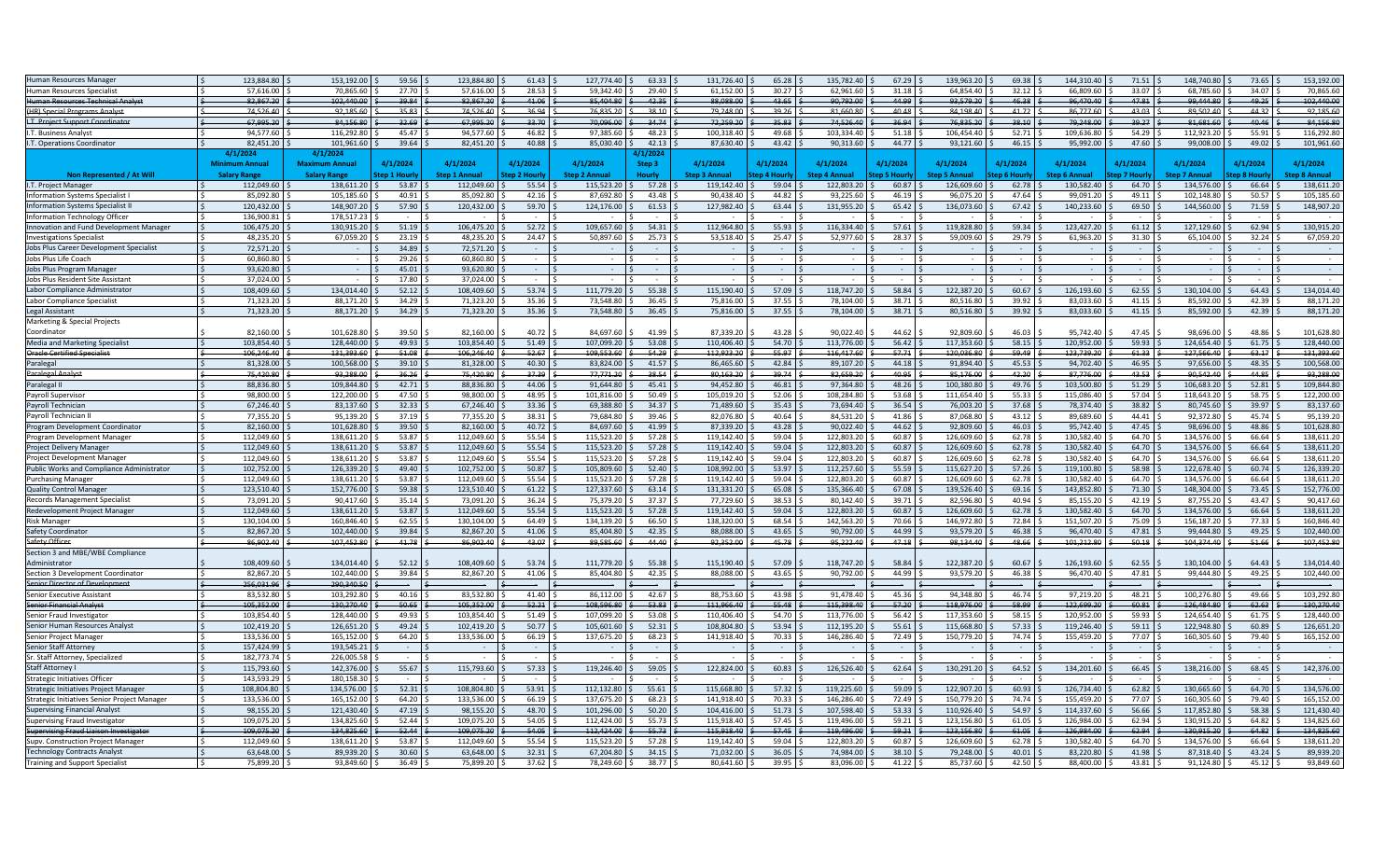|          |                                                                                                                                                                         |          |                                                                                                                               |                                                                                               |                                                                                              |                                                                                              |                                                                                               |                                                                                                |                                                                                              |                                                             |                                                                                                     |                                                                                                                  |                                                                                                    |                                                                                                                    |                                   |                                                                                         | 110,260.80                                                                                                         |
|----------|-------------------------------------------------------------------------------------------------------------------------------------------------------------------------|----------|-------------------------------------------------------------------------------------------------------------------------------|-----------------------------------------------------------------------------------------------|----------------------------------------------------------------------------------------------|----------------------------------------------------------------------------------------------|-----------------------------------------------------------------------------------------------|------------------------------------------------------------------------------------------------|----------------------------------------------------------------------------------------------|-------------------------------------------------------------|-----------------------------------------------------------------------------------------------------|------------------------------------------------------------------------------------------------------------------|----------------------------------------------------------------------------------------------------|--------------------------------------------------------------------------------------------------------------------|-----------------------------------|-----------------------------------------------------------------------------------------|--------------------------------------------------------------------------------------------------------------------|
|          |                                                                                                                                                                         |          |                                                                                                                               |                                                                                               |                                                                                              |                                                                                              |                                                                                               |                                                                                                |                                                                                              |                                                             |                                                                                                     |                                                                                                                  |                                                                                                    |                                                                                                                    |                                   |                                                                                         |                                                                                                                    |
|          |                                                                                                                                                                         |          |                                                                                                                               |                                                                                               |                                                                                              |                                                                                              |                                                                                               |                                                                                                |                                                                                              |                                                             |                                                                                                     |                                                                                                                  |                                                                                                    |                                                                                                                    |                                   |                                                                                         |                                                                                                                    |
|          |                                                                                                                                                                         |          |                                                                                                                               |                                                                                               |                                                                                              |                                                                                              |                                                                                               |                                                                                                |                                                                                              |                                                             |                                                                                                     |                                                                                                                  |                                                                                                    |                                                                                                                    |                                   |                                                                                         |                                                                                                                    |
|          |                                                                                                                                                                         |          |                                                                                                                               |                                                                                               |                                                                                              |                                                                                              |                                                                                               |                                                                                                |                                                                                              |                                                             |                                                                                                     |                                                                                                                  |                                                                                                    |                                                                                                                    |                                   |                                                                                         |                                                                                                                    |
|          |                                                                                                                                                                         |          |                                                                                                                               |                                                                                               |                                                                                              |                                                                                              |                                                                                               |                                                                                                |                                                                                              |                                                             |                                                                                                     |                                                                                                                  |                                                                                                    |                                                                                                                    |                                   |                                                                                         |                                                                                                                    |
|          |                                                                                                                                                                         |          |                                                                                                                               |                                                                                               |                                                                                              |                                                                                              |                                                                                               |                                                                                                |                                                                                              |                                                             |                                                                                                     |                                                                                                                  |                                                                                                    |                                                                                                                    | 148,304.00                        |                                                                                         | 152,776.00                                                                                                         |
|          |                                                                                                                                                                         |          |                                                                                                                               |                                                                                               |                                                                                              |                                                                                              |                                                                                               |                                                                                                |                                                                                              |                                                             | 111,654.40                                                                                          |                                                                                                                  | 115,086.40                                                                                         |                                                                                                                    | 118,643.20                        | $-58.75$                                                                                | 122,200.00                                                                                                         |
|          |                                                                                                                                                                         |          |                                                                                                                               |                                                                                               |                                                                                              |                                                                                              |                                                                                               |                                                                                                |                                                                                              |                                                             |                                                                                                     |                                                                                                                  |                                                                                                    |                                                                                                                    |                                   | 49.25                                                                                   | 102,440.00                                                                                                         |
| 4/1/2024 | 4/1/2024                                                                                                                                                                |          |                                                                                                                               |                                                                                               |                                                                                              | 4/1/2024                                                                                     |                                                                                               |                                                                                                |                                                                                              |                                                             |                                                                                                     |                                                                                                                  |                                                                                                    |                                                                                                                    |                                   |                                                                                         |                                                                                                                    |
|          | Maximum Annua                                                                                                                                                           | 4/1/2024 | 4/1/2024                                                                                                                      | 4/1/2024                                                                                      | 4/1/2024                                                                                     | Step <sub>3</sub>                                                                            | 4/1/2024                                                                                      | $\sqrt{1/2024}$                                                                                | 4/1/2024                                                                                     | 4/1/2024                                                    | 4/1/2024                                                                                            | 4/1/2024                                                                                                         | 4/1/2024                                                                                           | 4/1/2024                                                                                                           | 4/1/2024                          | 4/1/2024                                                                                | 4/1/2024                                                                                                           |
|          | Salary Range                                                                                                                                                            |          |                                                                                                                               |                                                                                               | en 2 Annua                                                                                   |                                                                                              |                                                                                               |                                                                                                |                                                                                              |                                                             |                                                                                                     |                                                                                                                  |                                                                                                    |                                                                                                                    |                                   |                                                                                         | <b>Step 8 Annual</b>                                                                                               |
|          |                                                                                                                                                                         |          |                                                                                                                               |                                                                                               |                                                                                              |                                                                                              |                                                                                               |                                                                                                |                                                                                              |                                                             |                                                                                                     |                                                                                                                  |                                                                                                    |                                                                                                                    |                                   | 52.00                                                                                   | 108,160.00                                                                                                         |
|          |                                                                                                                                                                         |          |                                                                                                                               |                                                                                               |                                                                                              |                                                                                              | 65,270.40                                                                                     |                                                                                                |                                                                                              |                                                             |                                                                                                     |                                                                                                                  | 71,344.00                                                                                          |                                                                                                                    |                                   |                                                                                         | 75,691.20                                                                                                          |
|          |                                                                                                                                                                         |          |                                                                                                                               |                                                                                               |                                                                                              |                                                                                              |                                                                                               |                                                                                                |                                                                                              |                                                             |                                                                                                     |                                                                                                                  |                                                                                                    |                                                                                                                    |                                   |                                                                                         |                                                                                                                    |
|          |                                                                                                                                                                         |          |                                                                                                                               |                                                                                               |                                                                                              |                                                                                              |                                                                                               |                                                                                                |                                                                                              |                                                             |                                                                                                     |                                                                                                                  |                                                                                                    |                                                                                                                    |                                   |                                                                                         | 153,192.00                                                                                                         |
|          | 89,668.80 \$<br>60,000.00<br>105,635.60<br>123,510.40<br>98,800.00<br>82,867.20<br><b>Minimum Annual</b><br><b>Salary Range</b><br>87,921.60<br>61,547.20<br>123,884.80 |          | 110,260.80<br>80,000.00<br>$-130,650.43$ :<br>152,776.00<br>122,200.00<br>102,440.00<br>108,160.00<br>75,691.20<br>153,192.00 | $43.11$ \$<br>$59.38$ \$<br>$-47.50$ \$<br>39.84 \$<br>$42.27$ \$<br>$29.59$ \$<br>$59.56$ \$ | 89,668.80 \$<br>123,510.40<br>98,800.00<br>82,867.20<br>87,921.60<br>61,547.20<br>123,884.80 | $44.40 \,$ S<br>$61.22$ \$<br>48.95<br>$41.06$ \$<br>43.54<br>$30.47$ \$<br>$61.43 \quad$ \$ | 92,352.00<br>127,337.60<br>101,816.00<br>85,404.80<br>90,563.20<br>63,377.60<br>127,774.40 \$ | $45.73$ \$<br>$63.14$ \$<br>$-50.49$ \$<br>$42.35$ \$<br>$44.86$ S<br>$31.38$ \$<br>$63.33$ \$ | 95,118.40 \$<br>131,331.20<br>105,019.20<br>52.06<br>88,088.00<br>93,308.80<br>131,726.40 \$ | $47.10$ $\leq$<br>65.08<br>43.65<br>46.22<br>32.31<br>65.28 | 97,968.00 \$<br>135,366.40<br>108,284.80<br>90,792.00 \$<br>96,137.60<br>67,204.80<br>135,782.40 \$ | $48.51$ \$<br>$67.08$ \$<br>$-53.68$ $\frac{2}{5}$<br>$44.99$ \$<br>$47.61 \text{ }$<br>$33.30$ \$<br>$67.29$ \$ | 100,900.80 \$<br>139,526.40 \$<br>93,579.20<br>46.38<br>99,028.80 \$<br>69,264.00<br>139,963.20 \$ | $49.97$ \$<br>$69.16$ \$<br>143,852.80<br>$-55.33$<br>96,470.40<br>$49.02$ \$<br>101,961.60<br>34.30<br>$69.38$ \$ | 103,937.60<br>71.30<br>144,310.40 | $51.48$ \$<br>$-57.04$<br>$47.81$ \$<br>$50.49$ $\pm$<br>35.33<br>73,486.40<br>71.51 \$ | 107,078.40<br>$53.01$ $\sqrt{5}$<br>73.45<br>99,444.80 \$<br>105,019.20 \$<br>36.39<br>148,740.80 \$<br>$73.65$ \$ |

|                        |              |                                                          |             |                              |            |                              | 1/1/2024                                                                                                                                                                                                                                                                                                                                                                                                                         |                       |                          |               |             |               |                        |                                                                                                                                                  |            |               |             |          |
|------------------------|--------------|----------------------------------------------------------|-------------|------------------------------|------------|------------------------------|----------------------------------------------------------------------------------------------------------------------------------------------------------------------------------------------------------------------------------------------------------------------------------------------------------------------------------------------------------------------------------------------------------------------------------|-----------------------|--------------------------|---------------|-------------|---------------|------------------------|--------------------------------------------------------------------------------------------------------------------------------------------------|------------|---------------|-------------|----------|
|                        |              | Minimum Annual Salary   Maximum Annual Salary   1/1/2024 |             | 1/1/2024                     | 1/1/2024   | 1/1/2024                     | Step <sub>3</sub>                                                                                                                                                                                                                                                                                                                                                                                                                | 1/1/2024              | 1/1/2024                 | 1/1/2024      | 1/1/2024    | 1/1/2024      | 1/1/2024               | 1/1/2024                                                                                                                                         | 1/1/2024   | 1/1/2024      | 1/1/2024    | 1/1/2024 |
| <b>SEIU</b>            |              |                                                          |             | Step 1 Hourly Step 1 Monthly |            | Step 2 Hourly Step 2 Monthly | <b>Hourly</b>                                                                                                                                                                                                                                                                                                                                                                                                                    | <b>Step 3 Monthly</b> |                          |               |             |               |                        | Step 4 Hourly Step 4 Monthly Step 5 Hourly Step 5 Monthly Step 6 Hourly Step 6 Monthly Step 7 Hourly Step 7 Monthly Step 8 Hourly Step 8 Monthly |            |               |             |          |
| Man Sup. I             | 77.563.20 \$ | 109.075.20                                               | $37.29$ S   | $6,463.60$ \$                | $39.35$ \$ | $6,820.67$ \$                | $41.49 \text{ S}$                                                                                                                                                                                                                                                                                                                                                                                                                | $7,191.60$ \$         | $43.79$ \ \$             | $7,590.27$ \$ | $46.19$ \$  | 8,006.27 \$   | $48.51$   \$           | 8,408.40 \$                                                                                                                                      | $50.92$ \$ | $8,826.13$ \$ | $52.44$ S   | 9,089.60 |
| Man Sup. II            | 82.992.00 \$ | 16,729.60 \$                                             | 39.90S      | 6,916.00 \$                  | $42.10$ S  | $7.297.33$ \$                | 44.40 \$                                                                                                                                                                                                                                                                                                                                                                                                                         | 7,696.00 \$           | $46.84$ S                | 8,118.93 \$   | $49.42$ \$  | $8,566.13$ \$ | $51.91$ S              | 8,997.73 \$                                                                                                                                      | $54.50$ \$ | 9.446.67      | $56.12$ \$  | 9.727.47 |
| <b>Working Foreman</b> | 53.539.20 \$ | $75,732.80$ \$                                           | $-25.74$ \$ | $4,461.60$ \$                | $27.19$ \$ |                              | $-4,712.93$ $\left  \right. \right.$ $\left  \right. \left. \right.$ $\left  \right.$ $\left  \right. \right.$ $\left  \right.$ $\left  \right.$ $\left  \right.$ $\left  \right.$ $\left  \right.$ $\left  \right.$ $\left  \right.$ $\left  \right.$ $\left  \right.$ $\left  \right.$ $\left  \right.$ $\left  \right.$ $\left  \right.$ $\left  \right.$ $\left  \right.$ $\left  \right.$ $\left  \right.$ $\left  \right.$ |                       | $4,985.07$ \$ $30.36$ \$ | $5,262,40$ \$ | $-31.43$ \$ | $5,447.87$ \$ | $-33.65$ $\frac{2}{3}$ | $5,832.67$ \$                                                                                                                                    | $35.35$ \$ | 6,127.33      | $-36.41$ \$ | 6.311.07 |

|                                  |              |                                               |                      |                       |                  |                       | 1/1/2024              |                       |           |                |                      |                       |          |                       |               |                       |                   |                       |
|----------------------------------|--------------|-----------------------------------------------|----------------------|-----------------------|------------------|-----------------------|-----------------------|-----------------------|-----------|----------------|----------------------|-----------------------|----------|-----------------------|---------------|-----------------------|-------------------|-----------------------|
|                                  |              | Minimum Annual Salary   Maximum Annual Salary | 1/1/2024             | 1/1/2024              | 1/1/2024         | 1/1/2024              | Step 3                | 1/1/2024              | 1/1/2024  | 1/1/2024       | 1/1/2024             | 1/1/2024              | 1/1/2024 | 1/1/2024              | 1/1/2024      | 1/1/2024              | 1/1/2024          | 1/1/2024              |
| CHP-M                            | Range        | Range                                         | <b>Step 1 Hourly</b> | <b>Step 1 Monthly</b> | Step 2 Hourly    | <b>Step 2 Monthly</b> | Hourly                | <b>Step 3 Monthly</b> |           | Step 4 Monthly | <b>Step 5 Hourly</b> | <b>Step 5 Monthly</b> |          | <b>Step 6 Monthly</b> | Step 7 Hourly | <b>Step 7 Monthly</b> |                   | <b>Step 8 Monthly</b> |
| <b>CSC Project Director</b>      | 88,982.40    | 109,449.60                                    | 42.78                | $7,415.20$ \$         | 44.06            | 7,637.07 \$           | $45.39$ \$            | 7,867.60 \$           | 46.74     | $8,101.60$ \$  | 48.15                | 8,346.00 \$           | 49.59    | 8,595.60              | 51.08         | 8,853.87              | $52.62$ $\mid$ \$ | 9,120.80              |
| <b>CSP Manager</b>               | 112,507.20   | 138,299.20                                    | 54.09                | $9,375.60$ \$         | 55.70 5          | 9,654.67              | $57.35$ \$            | 9,940.67              | 59.07     | 10,238.80      | 60.85                | 10,547.33 \$          | 62.67    | 10,862.80             | 64.56         | 11,190.40             | 66.49             | 11,524.93             |
| <b>Field Superintendant</b>      | 104,936.00   | 129,043.20                                    | $50.45$ \ 5          | $8,744.67$ \$         | 51.95            | 9,004.67              | $53.51$ $\frac{1}{5}$ | 9,275.07              | $55.14$ : | $9,557.60$ :   | 56.79                | 9,843.60              | 58.48    | 10,136.53             | 60.22         | 10,438.13             | $62.04$ :         | 10,753.60             |
| Manager I                        | 88,982.40    | 109,449.60                                    | 42.78                | 7,415.20              | 44.06            | 7,637.07              | $45.39$ \$            | 7,867.60              | 46.74     | 8,101.60       | 48.15                | 8,346.00 \$           | 49.59 5  | 8,595.60              | 51.08         | 8,853.87              | $52.62$ \$        | 9,120.80              |
| Manager II                       | 96,574.40 \$ | 118,747.20                                    | $46.43$ \ 5          | 8,047.87 \$           | $47.81$   $\leq$ | 8.287.07              | 49.26                 | 8,538.40              | 50.73     | 8,793.20 \$    | 52.26                | 9,058.40              | 53.82    | 9,328.80              | 55.43         | 9,607.87              | 57.09             | 9,895.60              |
| Manager III                      | 104,936.00   | 129,043.20                                    | $50.45$ S            | 8,744.67 \$           | 51.95            | 9,004.67              | $53.51$ \$            | 9,275.07              | 55.14     | 9,557.60       | 56.79                | 9,843.60              | 58.48    | 10,136.53             | 60.22         | 10,438.13             | 62.04             | 10,753.60             |
| Manager IV                       | 112,507.20   | 138,299.20                                    | $54.09$ \,           | $9,375.60$ \$         | $55.70$ \$       | 9.654.67              | $57.35$ \$            | 9,940.67              | 59.07     | 10,238.80      | 60.85                | 10,547.33             | 62.67    | 10,862.80             | 64.56         | 11,190.40             | 66.49             | 11,524.93             |
| Manager IV Split Site            | 118,123.20   | 145,225.60                                    | 56.79                | $9,843.60$ \$         | 58.48            | 10,136.53             | 60.22                 | 10,438.13             | 62.04     | 10,753.60      | 63.91                | 11,077.73             | 65.83    | 11,410.53             | 67.80         | 11,752.00             | 69.82             | 12,102.13             |
| Resident Dev. Program            | 104,936.00   | 129,043.20                                    | 50.45                | 8,744.67 \$           | 51.95            | 9,004.67              | $53.51$ $\sqrt{5}$    | 9,275.07              | $55.14$ : | $9,557.60$ \$  | 56.79                | 9,843.60              | 58.48    | $10,136.53$ :         | 60.22         | 10,438.13             | $62.04$ :         | 10,753.60             |
| <b>Resident Services Manager</b> | 112.507.20   | 138,299.20                                    | $54.09$ :            | $9,375.60$ \$         | 55.70 5          | 9.654.67              | $57.35$ S             | 9,940.67              | 59.07     | 10,238.80      | 60.85                | 10,547.33             | 62.67    | 10,862.80             | 64.56         | 11,190.40             | 66.49             | 11,524.93             |
| Special Programs Coordinator     | 88,982.40 \$ | 109,449.60                                    | $42.78$ S            | 7,415.20 \$           | $44.06$ \$       | 7,637.07 \$           | $45.39$ \$            | 7,867.60              | 46.74     | 8,101.60       | 48.15                | 8,346.00              | 49.59 \$ | 8,595.60              | 51.08         | 8,853.87              | 52.62             | 9,120.80              |
| Systems & Procedures Supervisor  | 99.278.40    | 122,096.00                                    | $47.73$ \sigma_15    | 8,273.20              | 49.16            | 8,521.07              | 50.65                 | 8,779.33              | 52.17     | 9.042.80       | 53.74                | 9.314.93              | 55.35    | 9,594.00              | 56.99         | 9,878.27              | 58.70             | 10,174.67             |

|                                        |           |                                                      |              |                       |                      |                     | 1/1/2024      |                      |                      |                       |                    |                       |             |                      |              |                     |               |                       |
|----------------------------------------|-----------|------------------------------------------------------|--------------|-----------------------|----------------------|---------------------|---------------|----------------------|----------------------|-----------------------|--------------------|-----------------------|-------------|----------------------|--------------|---------------------|---------------|-----------------------|
|                                        |           | <b>Minimum Annual Salary   Maximum Annual Salary</b> | 1/1/2024     | 1/1/2024              | 1/1/2024             | 1/1/2024            | Step 3        | 1/1/2024             | 1/1/2024             | 1/1/2024              | 1/1/2024           | 1/1/2024              | 1/1/2024    | 1/1/2024             | 1/1/2024     | 1/1/2024            | 1/1/2024      | 1/1/2024              |
| <b>AFSCME</b>                          | Range     | Range                                                | Step 1 Hourl | <b>Step 1 Monthly</b> | <b>Step 2 Hourly</b> | <b>Step 2 Month</b> | <b>Hourly</b> | <b>Step 3 Monthl</b> | <b>Step 4 Hourly</b> | <b>Step 4 Monthly</b> | Step 5 Hourl       | <b>Step 5 Monthly</b> | itep 6 Hour | <b>Step 6 Monthl</b> | step 7 Hourl | <b>Step 7 Month</b> | Step 8 Hourly | <b>Step 8 Monthly</b> |
| <b>Accountant I</b>                    | 62.379.20 | 88,316.80                                            | 29.99        | 5,198.27              | 31.71                | 5,496.40            | 33.50         | 5,806.67             | 35.36                | 6,129.07              | $37.37$ :          | 6.477.47              | 39.22       | 6,798.13             | 41.21        | 7.143.07            | 42.46         | 7,359.73              |
| Accounting Clerk                       | 53,518.40 | 75,691.20                                            | $25.73$ \$   | 4,459.87              | 27.15                | 4,706.00            | 28.73         | 4.979.87             | 30.33                | 5,257.20              | 32.05              | 5,555.33              | 33.65       | 5,832.67             | 35.32        | 6.122.13            | 36.39         | 6,307.60              |
| <b>Accounting Clerk I</b>              | 61,796.80 | 87,547.20                                            | $29.71$ S    | 5.149.73              | 31.45                | 5,451.33            | 33.22         | 5,758.13             | 35.08                | 6,080.53              | $37.08$ \$         | 6,427.20              | 38.92       | 6.746.13             | 40.86        | 7.082.40            | 42.09         | 7,295.60              |
| Assistant Buyer                        | 55,390.40 | 78.478.40                                            | $-26.63$     | 4.615.87              | 28.18                | 4.884.53            | $-29.71$      | 5,149.73             | 31.45                | 5,451.33              | $-33.22$           | 5.758.13              | 34.89       | 6.047.60             | 36.63        | 6.349.20            | $-37.73$      | 6,539.87              |
| <b>Budget Clerk</b>                    | 53,518.40 | 75,691.20                                            | 25.73        | 4,459.87              | 27.15                | 4,706.00            | $-28.73$      | 4,979.87             | 30.33                | 5,257.20              | 32.05              | 5,555.33              | 33.65       | 5,832.67             | 35.32        | 6,122.13            | 36.39         | 6,307.60              |
| <b>Clerk Typist</b>                    | 40,227.20 | 56,992.00                                            | $-19.34$     | 3,352.27              | 20.44                | 3.542.93            | $-21.59$      | 3,742.27             | 22.81                | 3,953.73              | 24.09              | 4,175.60              | 25.32       | 4,388.80             | 26.59        | 4.608.93            | $-27.40$      | 4,749.33              |
| <b>Community Case Manager</b>          | 47,611.20 | 68,785.60                                            | $22.89$ \$   | 3,967.60              | 24.13                | 4.182.53            | 26.44         | 4.582.93             | 27.74                | 4,808.27              | 29.15              | 5.052.67              | 30.58       | 5.300.53             | 32.11        | 5.565.73            | 33.07         | 5,732.13              |
| Community Liaison Representative       | 48,484.80 | 68,660.80                                            | $23.31$ \$   | 4,040.40              | 24.62                | 4,267.47            | 26.03         | 4,511.87             | 27.48                | 4,763.20              | 29.05              | 5,035.33              | 30.51       | 5,288.40             | 32.03        | 5.551.87            | 33.01         | 5,721.73              |
| <b>Customer Support Representative</b> | 57,532.80 | 81,369.60                                            | $27.66$ \$   | 4,794.40              | 29.20                | 5,061.33            | 30.88         | 5,352.53             | 32.60                | 5,650.67              | 34.45              | 5,971.33              | 36.17       | 6,269.47             | $37.97$ \$   | 6,581.47            | 39.12         | 6,780.80              |
| Data Entry Operator                    | 47.444.80 | 65,811.20                                            | $-22.81$     | 3.953.73              | 24.09                | 4.175.60            | $-25.30$      | 4.385.33             | 26.56                | 4,603.73              | 27.88              | 4.832.53              | $-29.26$    | 5,071.73             | 30.74        | 5.328.27            | $-31.64$      | 5,484.27              |
| <b>Duplicating And Mail Clerk</b>      | 45,676.80 | 63,793.60                                            | $21.96$ \$   | 3,806.40              | 23.19                | 4,019.60            | 24.47         | 4.241.47             | 25.73                | 4,459.87              | $27.01$ \$         | 4,681.73              | 28.37       | 4,917.47             | 29.79        | 5,163.60            | 30.67         | 5,316.1               |
| ligibility Interviewer                 | 53,518.40 | 75,691.20                                            | $25.73$ S    | 4,459.87              | 27.15                | 4,706.00            | $28.73$ \$    | 4,979.87             | 30.33                | 5,257.20              | 32.05              | 5,555.33              | 33.65       | 5,832.67             | $35.32$ S    | 6,122.13            | 36.39         | 6,307.60              |
| <b>File Clerk</b>                      | 41.454.40 | 58,510.40                                            | $-19.93$     | 3.454.53              | 21.06                | 3.650.40            | $-22.21$      | 3.849.73             | $-23.43$             | 4,061.20              | 24.82              | 4,302.13              | $-26.03$    | 4,511.87             | 27.31        | 4.733.73            | $-28.13$      | 4,875.87              |
| Guest Services Assistant               | 45,676.80 | 63,793.60                                            | $21.96$ \$   | 3,806.40              | 23.19                | 4.019.60            | 24.47 S       | 4,241.47             | 25.73                | 4,459.87              | $27.01$ \$         | 4.681.73              | 28.37       | 4,917.47             | 29.79        | 5.163.60            | 30.67         | 5,316.1               |
| <b>Housekeeping Inspector</b>          | 53,518.40 | 75,691.20                                            | $25.73$ \$   | 4,459.87              | 27.15                | 4,706.00            | $-28.73$      | 4,979.87             | 30.33                | 5,257.20              | 32.05              | 5,555.33              | $-33.65$    | 5,832.67             | 35.32        | 6,122.13            | $-36.39$      | 6,307.60              |
| Housing Inspector                      | 59,072.00 | 83,553.60                                            | 28.40        | 4,922.67              | 29.99                | 5,198.27            | $31.71$ :     | 5,496.40             | 33.49                | 5,804.93              | 35.37 <sup>5</sup> | 6,130.80              | 37.14       | 6,437.60             | 38.99        | 6.758.27            | 40.17         | 6,962.80              |
| <b>Management Clerk</b>                | 48,734.40 | 67,808.00                                            | $23.43$ \$   | 4,061.20              | 24.82                | 4,302.13            | 26.04         | 4,513.60             | 27.31                | 4,733.73              | $28.72$ \$         | 4,978.13              | 30.14       | 5,224.27             | 31.63        | 5,482.53            | 32.60         | 5,650.67              |
| <b>Modernization Liaison Assistant</b> | 36,753.60 |                                                      | $17.67$ \$   | 3,062.80              |                      |                     |               |                      |                      |                       |                    |                       |             |                      |              |                     |               |                       |
| Pbx Receptionis                        | 46,196.80 | 63,752.00                                            | 22.21        | 3,849.73              | 23.30                | 4.038.67            | $-24.46$      | 4,239.73             | 25.72                | 4,458.13              | -27.00             | 4.680.00              | 28.36       | 4,915.73             | 29.76        | 5,158.40            | $-30.65$      | 5,312.67              |
| Radio Dispatcher                       | 52,915.20 | 73,049.60                                            | $-25.44$     | 4,409.60              | 26.69                | 4,626.27            | -28.04        | 4,860.27             | 29.48                | 5,109.87              | 30.92              | 5,359.47              | 32.50       | 5,633.33             | 34.09        | 5,908.93            | 35.12         | 6,087.47              |
| Relocation Liaison Assistant           | 40,227.20 | 56,992.00                                            | 19.34        | 3.352.27              | 20.44                | 3,542.93            | 21.59         | 3,742.27             | 22.81                | 3,953.73              | $24.09$ :          | 4,175.60              | 25.32       | 4.388.80             | 26.59        | 4.608.93            | 27.40         | 4,749.33              |
| Resident Services Site Assistant       | 32,718.40 | 45,281.60                                            | $15.73$ S    | 2.726.53              | 16.54                | 2,866.93            | $17.35$ \$    | 3,007.33             | 18.25                | 3,163.33              | 19.17S             | 3.322.80              | 20.12       | 3.487.47             | 21.13        | 3,662.53            | 21.77         | 3,773.47              |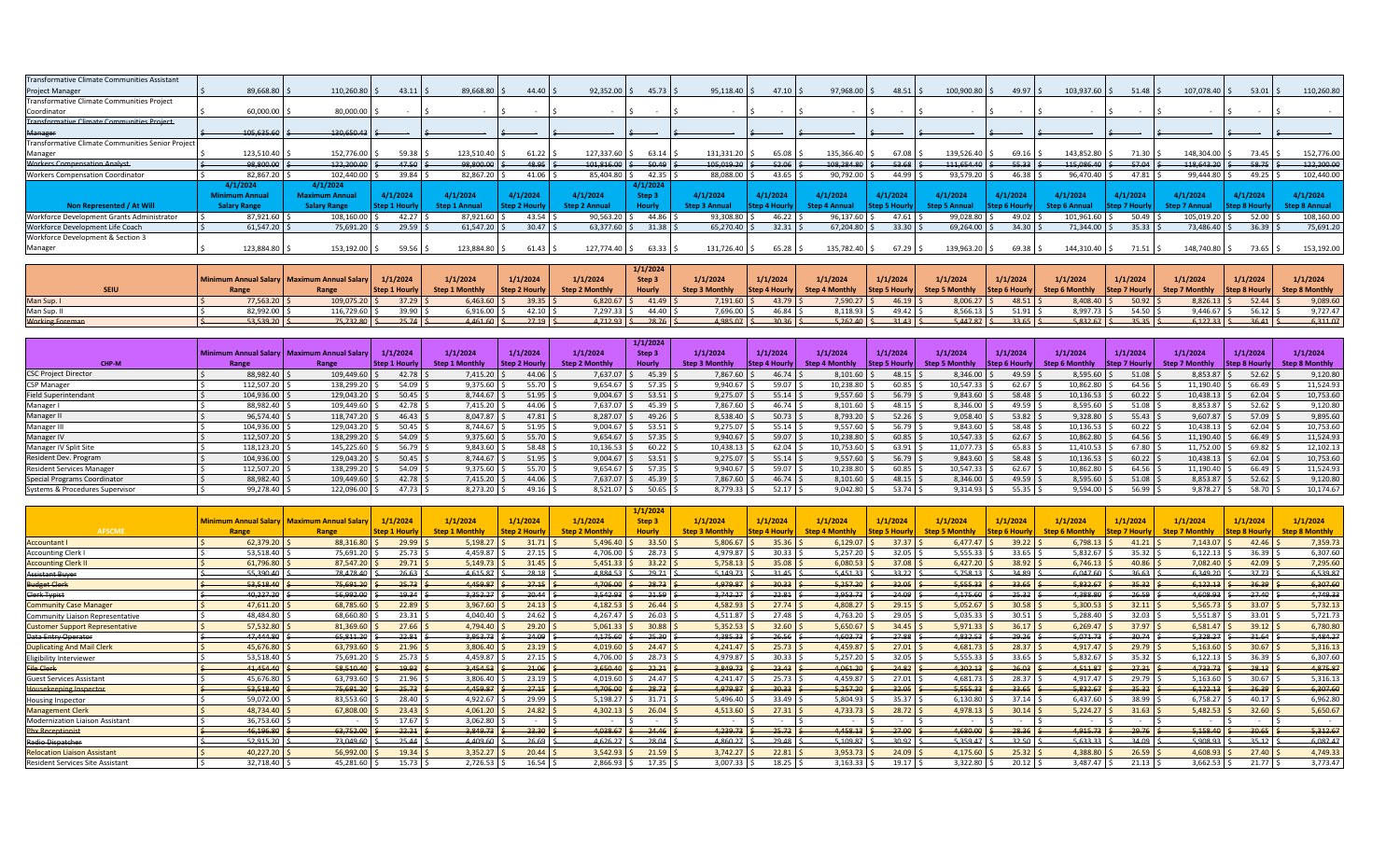| <b>Resident Services Site Coordinator</b> | 53.518.40      | 75,691.20 | 25.73 | 1.459.87 | $27.15$ S     | 28.73<br>1.706.00      | 1.979.87   |                          | 5.257.20      | $32.05$ S             | 5,555.33 |           | ,832.67     | 35.32      | 5.122.13     | $36.39$ S      | 6,307.60 |
|-------------------------------------------|----------------|-----------|-------|----------|---------------|------------------------|------------|--------------------------|---------------|-----------------------|----------|-----------|-------------|------------|--------------|----------------|----------|
| Secretary                                 | 53.518.40      | 75,691.20 | 25.73 | 4.459.87 | 27.15         | 4.706.00<br>-28.73     | 4.979.87   | 20.331                   | 5.257.20 \$   | $32.05$ 8             | 5,555.33 | 33.65     | 5,832.67    | 35.32      | 6.122.13     | 36.39          | 6,307.60 |
| <b>Section Eight Advisor</b>              | 63,648.00      | 89,939.20 | 30.60 | 5,304.00 | 32.31         | 5,600.40<br>34.15      | 5,919.33   |                          | 6.248.67      | $38.10$ $\frac{1}{2}$ | 6,604.00 | 40.01     | 6,935.07    | 41.98      | 7.276.53     | $43.24$ $\leq$ | 7,494.93 |
| <b>Security Officer</b>                   | 48,235.20      | 67,059.20 |       | 4,019.60 | 24.47         | $-25.73$<br>4.241.47   | 4,459.87   | 27.01                    | $4,681.73$ \$ | 28.37                 | 4.917.47 | 29.79     | 5,163.60    | 31.30      | 5,425.33     | 32.24          | 5,588.27 |
| <b>Senior Citizens Assistant</b>          | 53.518.40      | 75.691.20 | 25.73 | 4.459.87 | $27.15$ \,    | 4.706.00<br>$-28.73$   | 4.979.87   | 30.33                    | 5.257.20      | $32.05$ \$            | 5.555.33 | 33.65     | 5,832.67    | 35.32      | 6.122.13     | ﴾ ا 36.39      | 6,307.60 |
| Senior Duplicating & Mail Clerk           | 48.734.40      | 67,808.00 |       | 4,061.20 | 24.82         | 1 302 13               | 4,513.60   |                          | $1,733.73$ .  | 28.72                 | 1,978.13 | 30.14     | 5,224.27    | 31.63      | 5,482.53     | 32.60          | 5,650.67 |
| <b>Support Services Assistant</b>         | 48,235.20      | 67,059.20 | 13.19 | 4,019.60 | $24.47$ $\pm$ | 4,241.47<br>25.73      | 4,459.87   |                          | 4,681.73      | $28.37$ S             | 4,917.47 | 29.79     | 5,163.60    |            | 5,425.33     | $32.24$ :      | 5,588.27 |
| <b>Tenant Relations Assistant</b>         | 63.648.00      | 89.939.20 |       | 5.304.00 | $34.00$ s     | 5.373.33<br>34.15      | 5.919.33 l | 36.05                    | 6.248.67      | $38.10$ \$            | 6.604.00 | 40.01     | $-6.935.07$ | 41.98      | $7.276.53$ : | 43.24          | 7,494.93 |
| Unarmed Security Officer                  | 45,676.80      | 63,793.60 | 21.96 | 3.80640  | $23.19$ \     | 24.47<br>4.019.60      | 4.241.47   | $25.73$ $\frac{1}{2}$    | 4,459.87      | $27.01$ 5             | 4,681.73 | 28.37     | 4,917.47    | 29.79      | 5,163.60     | 30.67          | 5,316.13 |
| Youth Opportunities Counselor             | 53.518.40      | 75.691.20 | 25.73 | 4.459.87 | $27.15$ S     | 4.706.00<br>$28.73$ \$ | 4.979.87   | $30.33$   $\pm$          | $-5.257.20$ S | $-32.05$ \$           | 5,555.33 | $-33.65$  | 5,832.67    | $-35.32$   | 6.122.13     | 36.39 3        | 6,307.60 |
| <b>Youth Program Assistant</b>            | $54,267.20$ \$ | 77,001.60 | 26.09 | 4,522.27 | $27.62$ :     | 4.787.47<br>29.18      | 5,057.87   | $^{\circ}0.81$   $\vert$ | 5,340.40      | $32.57$ \$            | 5.645.47 | $34.22$ S | 5,931.47    | $35.94$ \. | 6.229.60     | 37.02          | 6,416.80 |

|                                                   |           |                                               |                      |                       |                                  |                       | 1/1/2024      |                       |                       |                       |                      |                       |                      |                |                      |                       |                      |                       |
|---------------------------------------------------|-----------|-----------------------------------------------|----------------------|-----------------------|----------------------------------|-----------------------|---------------|-----------------------|-----------------------|-----------------------|----------------------|-----------------------|----------------------|----------------|----------------------|-----------------------|----------------------|-----------------------|
|                                                   |           | Minimum Annual Salary   Maximum Annual Salary | 1/1/2024             | 1/1/2024              | 1/1/2024                         | 1/1/2024              | Step 3        | 1/1/2024              | 1/1/2024              | 1/1/2024              | 1/1/2024             | 1/1/2024              | 1/1/2024             | 1/1/2024       | 1/1/2024             | 1/1/202               | 1/1/2024             | 1/1/2024              |
| <b>CHPA</b>                                       | Range     | Range                                         | <b>Step 1 Hourly</b> | <b>Step 1 Monthly</b> | Step 2 Hourly                    | <b>Step 2 Monthly</b> | <b>Hourly</b> | <b>Step 3 Monthly</b> | <b>Step 4 Hourk</b>   | <b>Step 4 Monthly</b> | <b>Step 5 Hourly</b> | <b>Step 5 Monthly</b> | <b>Step 6 Hourly</b> | Step 6 Monthly | <b>Step 7 Hourly</b> | <b>Step 7 Monthly</b> | <b>Step 8 Hourly</b> | <b>Step 8 Monthly</b> |
| <b>Accounting Supervisor</b>                      | 91.436.80 | 126.276.80                                    | 43.96                | $7.619.73$ \$         | $46.17$ $\leq$                   | 8.002.80              | 48.48         | 8,403.20              | $50.90$ \ \$          | 8.822.67              | 53.46                | 9,266.40              | $56.12$ $\pm$        | 9,727.47       | 58.95                | 10.218.00             | 60.71                | 10,523.07             |
| Administrative Analyst                            | 75.545.60 | 104,270.40                                    | 36.32                | 6.295.47              | $38.14$ :                        | 6.610.93              | 40.05         | 6.942.00              | 42.04                 | 7.286.93              | 44.15                | 7,652.67              | 46.34                | 8,032.27       | 48.66                | 8.434.40              | 50.13                | 8.689.20              |
| <b>Administrative Analyst I</b>                   | 86.590.40 | 119,454.40                                    | 41.63                | 7,215.87              | $43.69$ \$                       | 7,572.93              | 45.88         | 7,952.53              | $48.17$ $\leq$        | 8.349.47              | 50.58                | 8,767.20              | $53.11$ $\pm$        | 9,205.73       | 55.76                | 9,665.07              | $57.43$ :            | 9,954.53              |
| Administrative Assistant                          | 67.620.80 | 93.350.40                                     | 32.51                | 5.635.07              | 34.13                            | 5.915.87              | 35.84         | 6.212.27              | 37.62                 | 6.520.80              | 39.50                | 6.846.67              | 41.48                | 7.189.87       | 43.56                | 7.550.40              | 44.88                | 7,779.20              |
| <b>Assistant Housing Manager</b>                  | 75,088.00 | 103,646.40                                    | 36.10                | 6.257.33              | 37.89 :                          | 6,567.60              | 39.79         | 6,896.93              | $41.77$ \ 5           | 7,240.13              | 43.86                | 7,602.40              | 46.06                | 7,983.73       | 48.38                | 8,385.87              | 49.83                | 8,637.20              |
| Buver                                             | 65.769.60 | 90.771.20                                     | 31.62                | 5.480.80              | $33.21$ S                        | 5.756.40              | 34.87         | 6.044.13              | 36.62                 | 6.347.47              | 38.44                | 6.662.93              | 40.35                | 6.994.00       | 42.38                | 7.345.87              | 43.64                | 7.564.27              |
| <b>Computer Education Training Spec</b>           | 58.926.40 | 81,307.20                                     | 28.33                | 4.910.53              | $29.75$ :                        | 5.156.67              | 31.22         | 5,411.47              | $32.80$ \$            | 5,685.33              | 34.42                | 5,966.13              | $36.14$ $\pm$        | 6.264.27       | 37.95                | 6.578.00              | 39.09                | 6.775.60              |
| <b>Construction Project Assistant</b>             | 76.294.40 | 107,307.20                                    | 36.68                | 6.357.87              | 38.51                            | 6.675.07              | 40.43         | 7.007.87              | 42.45                 | 7,358.00              | 44.58                | 7,727.20              | 46.80                | 8,112.00       | 49.14                | 8.517.60              | 51.59                | 8,942.27              |
| <b>Construction Project Manager</b>               | 91,436.80 | 126,276.80                                    | 43.96                | 7.619.73              | $46.17$ S                        | 8.002.80              | 48.48         | 8.403.20              | $50.90$ $\leq$        | 8.822.67              | 53.46                | 9,266.40              | $56.12$ $\pm$        | 9.727.47       | 58.95                | 10.218.00             | 60.71                | 10,523.07             |
| Department Automation Coordinator                 | 84,281.60 | 116,313.60                                    | 40.52                | 7,023.47              | 42.53                            | 7.371.87              | 44.66         | 7,741.07              | $46.91$ $\pm$         | 8,131.07              | 49.24                | 8,534.93              | 51.71                | 8,963.07       | 54.29                | 9,410.27              | 55.92                | 9,692.80              |
| <b>Environmental Coordinator</b>                  | 91,436.80 | 126.276.80                                    | 43.96                | 7,619.73 \$           | $46.17$ \$                       | 8.002.80              | 48.48         | 8,403.20              | $50.90$ \$            | 8,822.67              | 53.46                | 9,266.40              | 56.12                | 9,727.47       | 58.95                | 10,218.00             | $60.71$ :            | 10,523.07             |
| <b>Enviromental Services Supervisor</b>           | 99.736.00 | 137.633.60                                    | 47.95                | 8.311.33              | $50.34$ :                        | 8.725.60              | 52.85         | 9.160.67              | 55.50                 | 9.620.00              | 58.27                | 10.100.13             | 61.18                | 10.604.53      | 64.24                | 11.134.93             | 66.17                | 11,469.47             |
| <b>Environmental Technician</b>                   | 75.545.60 | 104,270.40                                    | 36.32                | 6,295.47              | $38.14$ $\overline{\phantom{0}}$ | 6.610.93              | 40.05         | 6,942.00              | 42.04                 | 7,286.93              | 44.15                | 7,652.67              | $46.34$ \;           | 8,032.27       | 48.66                | 8.434.40              | $50.13$ :            | 8,689.20              |
| <b>Housing Inspector Supervisor</b>               | 71.510.40 | 98.675.20                                     | 34.38                | 5.959.20              | $36.10$ :                        | 6.257.33              | $-37.88$      | 6.565.87              | 39.79                 | 6.896.93              | 41.77                | 7.240.13              | 43.87                | 7,604.13       | 46.07                | 7.985.47              | 47.44                | 8.222.93              |
| <b>Job Developer</b>                              | 64,937.60 | 89,648.00                                     | 31.22                | 5,411.47              | 32.81 :                          | 5,687.07              | 34.43         | 5,967.87              | 36.15                 | 6,266.00              | 37.96                | 6,579.73              | 39.85                | 6,907.33       | 41.84                | 7,252.27              | 43.10                | 7,470.67              |
| Language Services Coordinator                     | 77,584.00 | 107,099.20                                    | 37.30                | 6,465.33              | 39.15                            | 6,786.00              | 41.12         | 7,127.47              | 43.18                 | 7,484.53              | 45.34                | 7,858.93              | 47.62                | 8,254.13       | 49.98                | 8,663.20              | 51.49                | 8,924.93              |
| Network Technician                                | 64.937.60 | 89.648.00                                     | $-31.22$             | 5.411.47              | 32.81 S                          | 5.687.07              | $-34.43$      | 5,967.87              | 36.15                 | 6,266.00              | 37.96                | 6,579.73              | 39.85                | 6,907.33       | 41.84                | 7.252.27              | 43.10                | 7,470.67              |
| Ombudspersor                                      | 81.432.00 | 112.486.40                                    | 39.15                | 6.786.00              | 41.12                            | 7.127.47              | 43.18         | 7.484.53              | $45.33$ $\pm$         | 7.857.20              | 47.61                | 8,252.40              | 49.98                | 8.663.20       | 52.49                | 9.098.27              | 54.08                | 9.373.87              |
| Quality Control and Customer Relations Supervisor | 70.990.40 | 97.988.80                                     | 34.13                | 5.915.87              | $35.83$ $\pm$                    | 6.210.53              | 37.63         | 6.522.53              | $39.51$ S             | 6.848.40              | 41.48                | 7,189.87              | 43.56                | 7,550.40       | 45.74                | 7.928.27              | $47.11$ :            | 8.165.73              |
| <b>Quality Control Assistant</b>                  | 67.620.80 | 93.350.40                                     | 32.51                | 5.635.07              | $34.13$ \$                       | 5.915.87              | 35.84         | 6.212.27              | 37.62                 | 6.520.80              | 39.50                | 6.846.67              | 41.48                | 7.189.87       | 43.56                | 7.550.40              | 44.88                | 7,779.20              |
| <b>Security Supervisor</b>                        | 58,926.40 | 81,307.20                                     | 28.33                | 4,910.53              | 29.75                            | 5.156.67              | 31.22         | 5,411.47              | $32.80$ \$            | 5,685.33              | 34.42                | 5,966.13              | $36.14$ $\pm$        | 6.264.27       | 37.95                | 6,578.00              | 39.09                | 6,775.60              |
| Senior Accountant                                 | 77.792.00 | 107,328.00                                    | 37.40                | 6.482.67              | 39.25                            | 6.803.33              | 41.22         | 7.144.80              | 43.27 5               | 7,500.13              | 45.42                | 7,872.80              | 47.71                | 8.269.73       | 50.09                | 8.682.27              | 51.60                | 8.944.00              |
| Senior Community Case Manager                     | 70,990.40 | 97.988.80                                     | 34.13                | 5.915.87              | 35.83                            | 6.210.53              | 37.63         | 6.522.53              | $39.51$ $\frac{1}{5}$ | 6.848.40              | 41.48                | 7,189.87              | $43.56$ $\pm$        | 7,550.40       | 45.74                | 7.928.27              | $47.11$ :            | 8.165.73              |
| <b>Support Services Supervisor</b>                | 71.510.40 | 98.675.20                                     | $34.38$ :            | 5.959.20              | $36.10$ S                        | $6.257.33$ S          | 37.88 1       | $6.565.87$ \.         | $39.79$ $\pm$         | 6.896.93              | $41.77$ \;           | 7.240.13              | 43.87 <sup>5</sup>   | 7.604.13       | 46.07                | 7.985.47              | $47.44 \,$ S         | 8.222.93              |

|                                   |                             |                        |                           | 01/01/2024               | Step 8<br><b>Equivalent</b> |                                 |
|-----------------------------------|-----------------------------|------------------------|---------------------------|--------------------------|-----------------------------|---------------------------------|
|                                   |                             |                        |                           | <b>Step 8 Equivalent</b> | (8 years of                 | <b>Step 8 Equivalent</b>        |
|                                   | 01/01/2024                  | 01/01/2024             | 01/01/2024                | (8 years of service or   | service or more)            | (8 years of service or          |
| <b>Building &amp; Trades</b>      | <b>Hourly</b>               | <b>Monthly</b>         | Annual                    | more) Hourly             | <b>Monthly</b>              | more) Annual                    |
| <b>Building Repairer</b>          | $30.40$ \$<br>Ś             | 5,269.33               | 63,232.00<br>Ŝ.           | \$<br>31.16              | 5,401.07<br>Ś               | Ŝ.<br>64,812.80                 |
| Carpenter                         | 42.31                       | Ś<br>7,333.73          | 88,004.80<br>Ś            | 43.37<br>\$              | 7,517.47<br>Ś               | 90,209.60<br>Ś                  |
| Carpenter Crew Chief              | 43.85                       | \$<br>7,600.67         | 91,208.00<br>Ś            | \$<br>44.94              | 7,789.60<br>Ś               | 93,475.20<br>Ś                  |
| <b>Cement Finisher</b>            | 40.43                       | Ś<br>7,007.87          | 84,094.40<br>\$.          | <sup>5</sup><br>41.44    | 7,182.93<br>$\zeta$         | 86,195.20<br>$\mathsf{\hat{S}}$ |
| <b>Cement Finisher Crew Chief</b> | ς<br>41.96                  | Ś<br>7,273.07          | 87,276.80<br>Ś            | \$<br>43.01              | Ś<br>7,455.07               | Ŝ.<br>89,460.80                 |
| Electrician                       | 45.94                       | 7,962.93<br>Ś          | 95,555.20                 | Ŝ.<br>47.08              | 8,160.53                    | Ŝ.<br>97,926.40                 |
| <b>Electrician Crew Chief</b>     | Ś<br>47.50                  | Ŝ.<br>8,233.33         | 98,800.00 \$<br>Ś         | 48.71                    | 8,443.07<br>Ś               | Ŝ.<br>101,316.80                |
| <b>Equipment Services Worker</b>  | $\mathsf{S}$<br>30.39       | Ŝ.<br>5,267.60         | $63,211.20$ \$<br>Ŝ.      | 31.15                    | 5,399.33<br>Ŝ               | 64,792.00<br>-Ŝ                 |
| Gardener Caretaker                | Ś<br>28.51                  | \$<br>4,941.73         | 59,300.80<br>Ŝ            | 29.23<br>-\$             | 5,066.53<br>Ŝ               | 60,798.40<br>Ŝ                  |
| Glazier                           | $\zeta$<br>42.42            | Ś<br>7,352.80          | 88,233.60<br>Ŝ.           | -Ś<br>43.48              | 7,536.53<br>S               | 90,438.40<br>Ś                  |
| <b>Heavy Equipment Operator</b>   | Ś<br>34.23                  | \$<br>5.933.20         | 71,198.40<br>Ŝ            | 35.08<br>-\$             | 6,080.53                    | 72,966.40<br>Ŝ                  |
| Irrigation & Lawn Sprinkler       | 40.31                       | 6,987.07<br>Ś          | 83,844.80<br>Ś.           | 41.32                    | 7,162.13                    | 85,945.60                       |
| Laborer                           | 39.64                       | Ś<br>6,870.93          | 82,451.20<br>Ŝ.           | \$<br>40.63              | 7,042.53<br>Ś               | 84,510.40<br>Ś                  |
| Laborer Crew Chief                | $\mathsf{\hat{S}}$<br>41.15 | Ś<br>7,132.67          | 85,592.00<br>$\mathsf{S}$ | Ŝ.<br>42.18              | Ś<br>7,311.20               | 87,734.40<br>$\mathsf{\hat{S}}$ |
| Linoleum and Soft Tile Layer      | 41.92                       | Ś<br>7,266.13          | 87,193.60<br>Ś            | \$<br>42.97              | 7,448.13<br>\$              | Ŝ.<br>89,377.60                 |
| Locksmith                         | ς<br>42.31                  | Ś<br>7,333.73          | 88,004.80<br>Ś            | Ŝ.<br>43.37              | Ś<br>7,517.47               | 90,209.60<br>$\mathsf{\hat{S}}$ |
| Maintenance Worker                | Ś<br>18.54                  | Ś<br>3,213.60          | 38,563.20<br>Ś            | \$<br>19.01              | 3,295.07                    | -Ś<br>39,540.80                 |
| Maintenance Worker, 6 mos         | $\mathsf{\hat{S}}$<br>19.48 | Ś<br>3,376.53          | 40,518.40<br>\$.          | Ŝ.<br>19.95              | 3,458.00<br>Ŝ.              | 41,496.00<br>Ś                  |
| Painter                           | \$<br>40.67                 | \$<br>7,049.47         | 84,593.60 \$<br>Ŝ.        | 41.69                    | 7,226.27<br>Ŝ.              | Ŝ.<br>86,715.20                 |
| <b>Painter Crew Chief</b>         | Ś<br>42.22                  | Ś<br>7,318.13          | 87,817.60<br>Ŝ.           | 43.28<br>S.              | 7,501.87<br>Ŝ               | 90,022.40<br>Ś                  |
| Pest Control Crew Chief           | Ś<br>35.77                  | $\vert$ \$<br>6,200.13 | 74,401.60<br>١ś           | 36.67<br>-S              | $6,356.13$ \$               | 76,273.60                       |